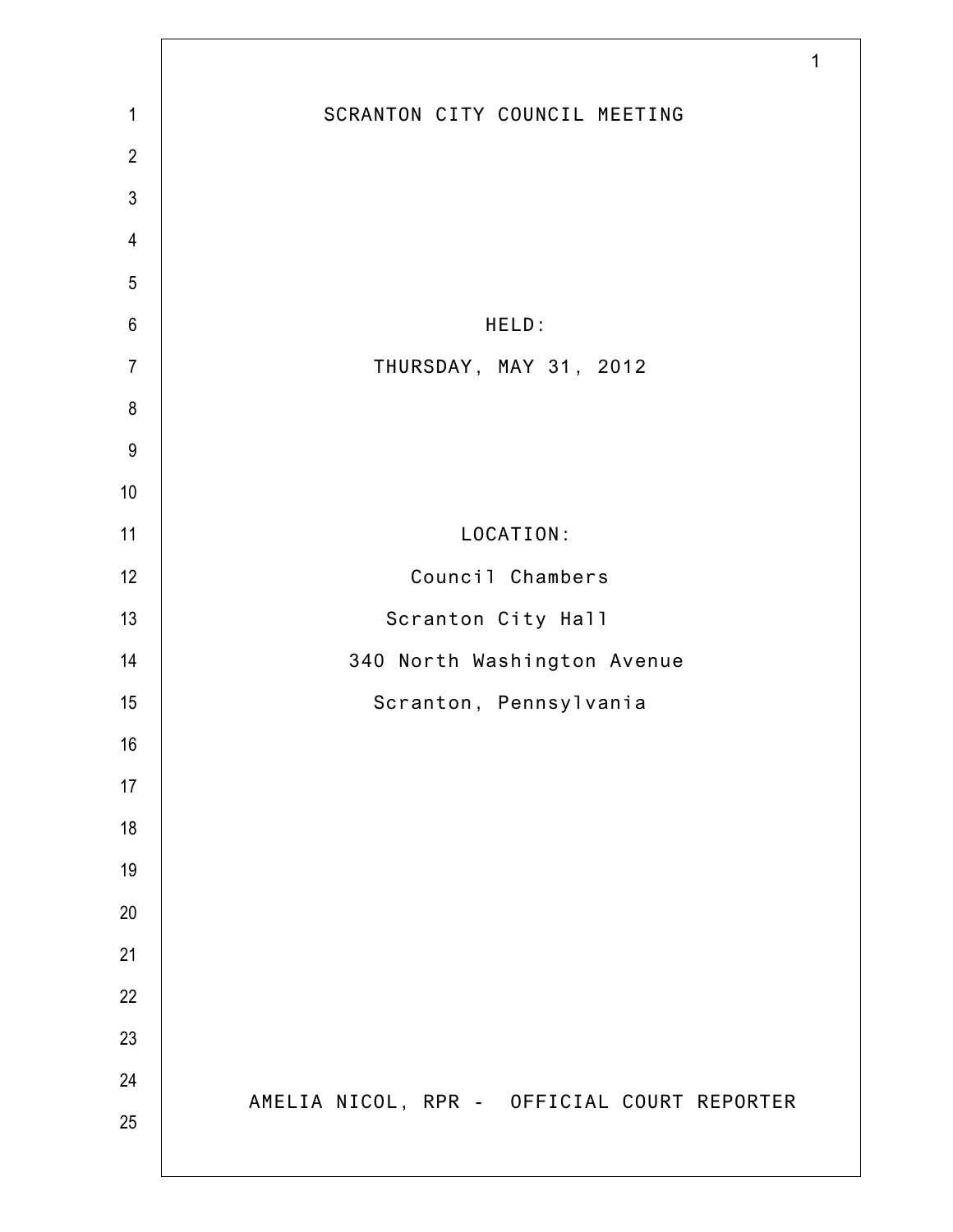| $\mathbf{1}$     | CITY OF SCRANTON COUNCIL:               |
|------------------|-----------------------------------------|
| $\overline{2}$   |                                         |
| $\mathfrak{Z}$   | JANET EVANS, PRESIDENT<br>(Not Present) |
| $\overline{4}$   |                                         |
| $\overline{5}$   | FRANK JOYCE, VICE-PRESIDENT             |
| $6\,$            | ROBERT MCGOFF                           |
| $\overline{7}$   |                                         |
| 8                | PAT ROGAN                               |
| $\boldsymbol{9}$ | JOHN LOSCOMBE                           |
| 10               |                                         |
| 11               | NANCY KRAKE, CITY CLERK                 |
| 12               |                                         |
| 13               | KATHY CARRERA, ASSISTANT CITY CLERK     |
| 14               | BOYD HUGHES, SOLICITOR                  |
| 15               |                                         |
| 16               |                                         |
| 17               |                                         |
| 18               |                                         |
| 19               |                                         |
| $20\,$           |                                         |
| 21               |                                         |
| 22               |                                         |
| 23               |                                         |
| 24               |                                         |
| 25               |                                         |
|                  |                                         |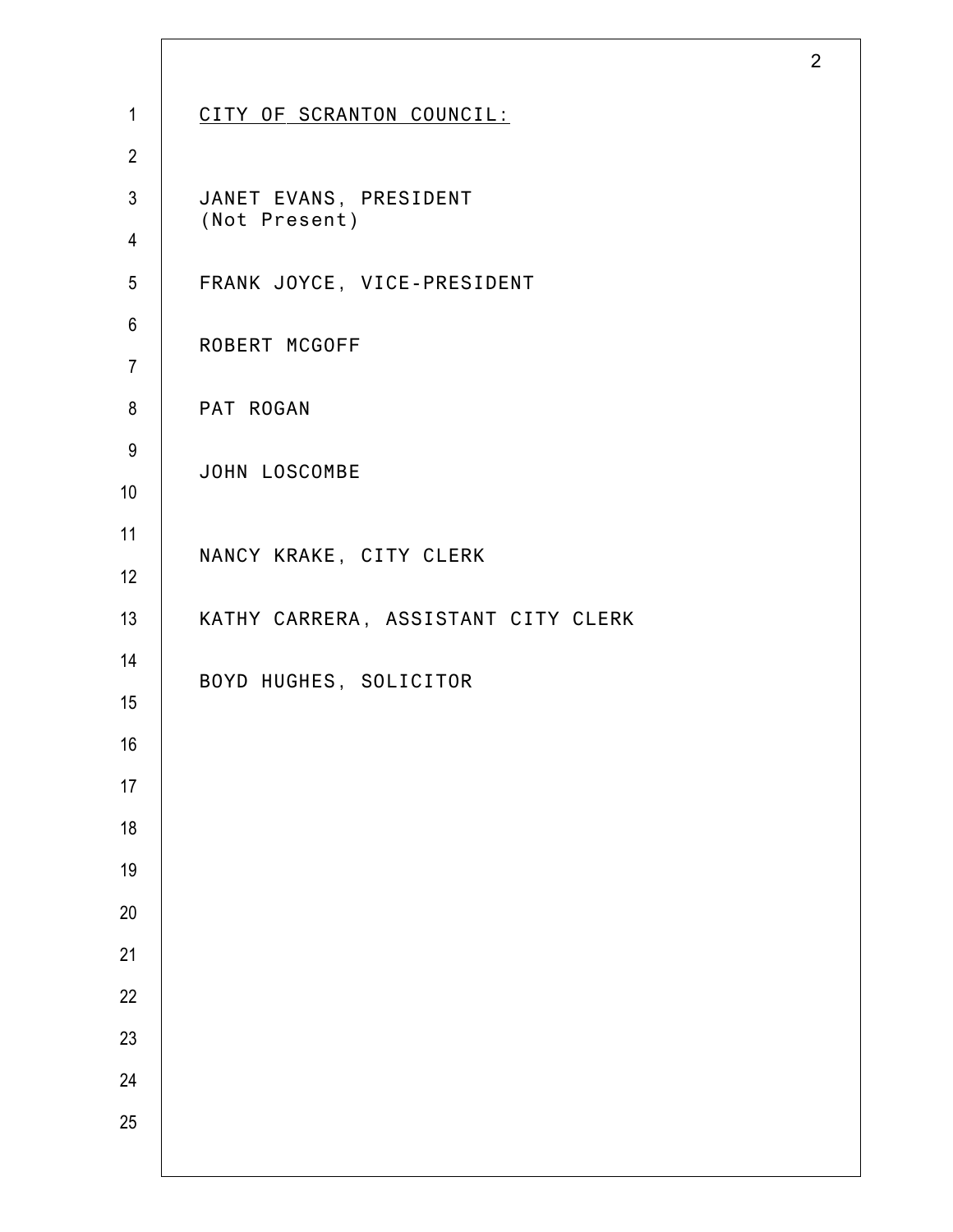|                | 3                                      |
|----------------|----------------------------------------|
| $\mathbf{1}$   | (Pledge of Allegiance.)                |
| $\overline{2}$ | MR. JOYCE: Please remain               |
| $\mathfrak{Z}$ | standing for a moment of silent prayer |
| 4              | reflection as we remember those who    |
| 5              | have passed in our community this past |
| 6              | week, and as we remember the           |
| $\overline{7}$ | servicemen and women stationed around  |
| 8              | the globe who continue to defend our   |
| 9              | freedom and our way of life.           |
| 10             | I'd ask tonight may you please         |
| 11             | remember in your prayers Marion Tomko, |
| 12             | mother of Councilwoman Evans who is    |
| 13             | currently gravely ill. If you could    |
| 14             | remember her in your prayers, I'm sure |
| 15             | it will be greatly appreciated.        |
| 16             | (Moment of silent reflection           |
| 17             | observed.)                             |
| 18             | MR. JOYCE: Roll call, please.          |
| 19             | MS. KRAKE: Mr. McGoff.                 |
| 20             | (No response.)                         |
| 21             | MS, KRAKE: Mr. Rogan.                  |
| 22             | MR. ROGAN: Here.                       |
| 23             | MS. KRAKE: Mr. Loscombe.               |
| 24             | MR. LOSCOMBE: Here.                    |
| 25             | MS. KRAKE: Mr. Joyce.                  |
|                |                                        |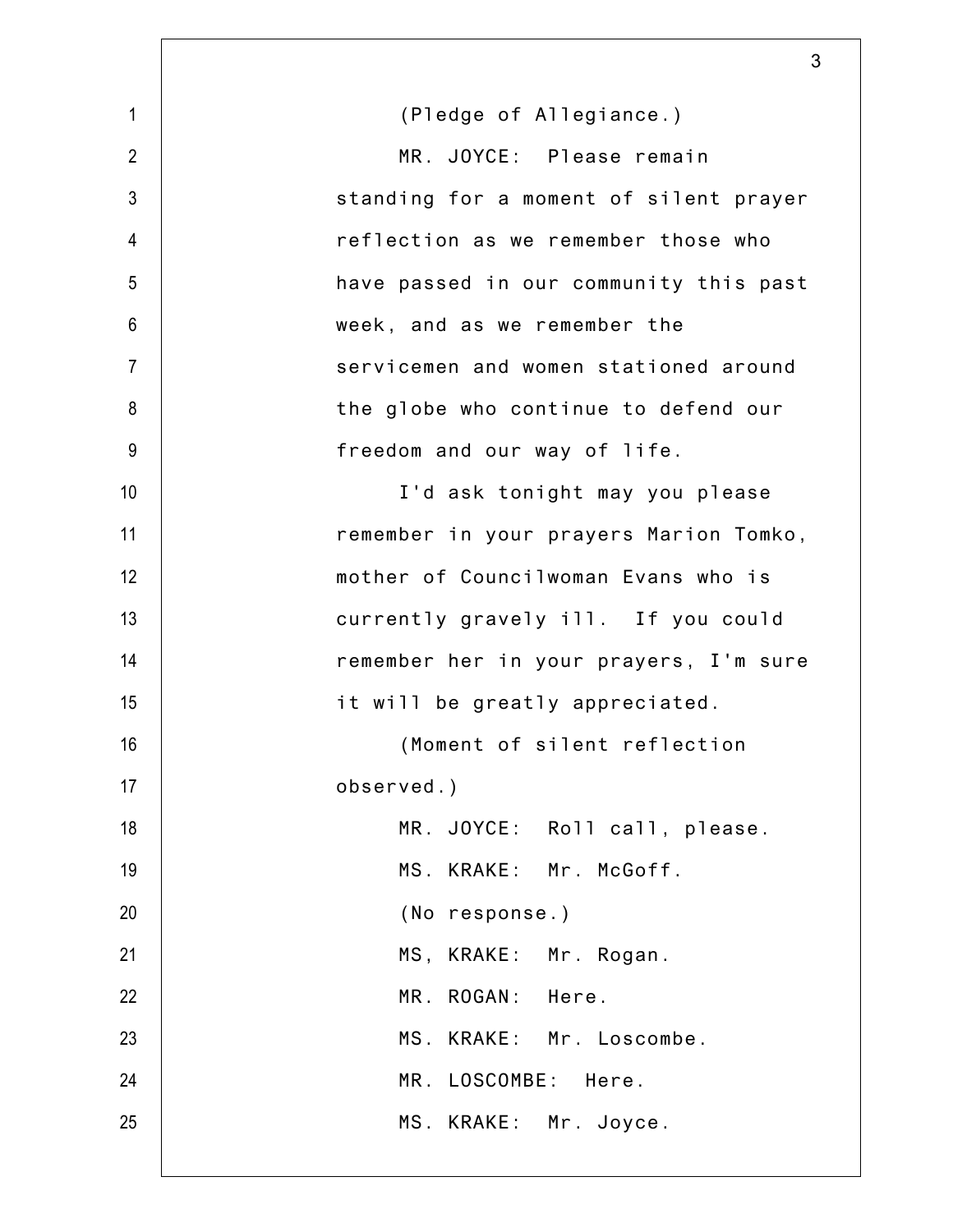|                | 4                                    |
|----------------|--------------------------------------|
| $\mathbf 1$    | MR. JOYCE: Here.                     |
| $\overline{2}$ | MS. KRAKE: Mrs. Evans.               |
| $\mathfrak{Z}$ | (No response.)                       |
| $\overline{4}$ | MR. JOYCE: Dispense with the         |
| 5              | reading of the minutes.              |
| $6\,$          | MS. KRAKE: 3RD ORDER, 3A.            |
| $\overline{7}$ | MINUTES OF THE SCRANTON-LACKAWANNA   |
| 8              | HEALTH & WELFARE AUTHORITY'S REGULAR |
| $9\,$          | BOARD MEETING HELD APRIL 19, 2012.   |
| 10             | MR. JOYCE: Are there any             |
| 11             | comments?                            |
| 12             | (No response.)                       |
| 13             | MR. JOYCE: If not, received and      |
| 14             | filed.                               |
| 15             | MS. KRAKE: 3B. MINUTES OF THE        |
| 16             | COMPOSITE PENSION BOARD MEETING      |
| 17             | HELD APRIL 25, 2012.                 |
| 18             | MR. JOYCE: Are there any             |
| 19             | comments?                            |
| 20             | (No response.)                       |
| 21             | MR. JOYCE: If not, received and      |
| 22             | filed.                               |
| 23             | MS. KRAKE: 3C. MINUTES OF THE        |
| 24             | <b>SCRANTON POLICE PENSION</b>       |
| 25             | COMMISSION MEETING HELD APRIL 25,    |
|                |                                      |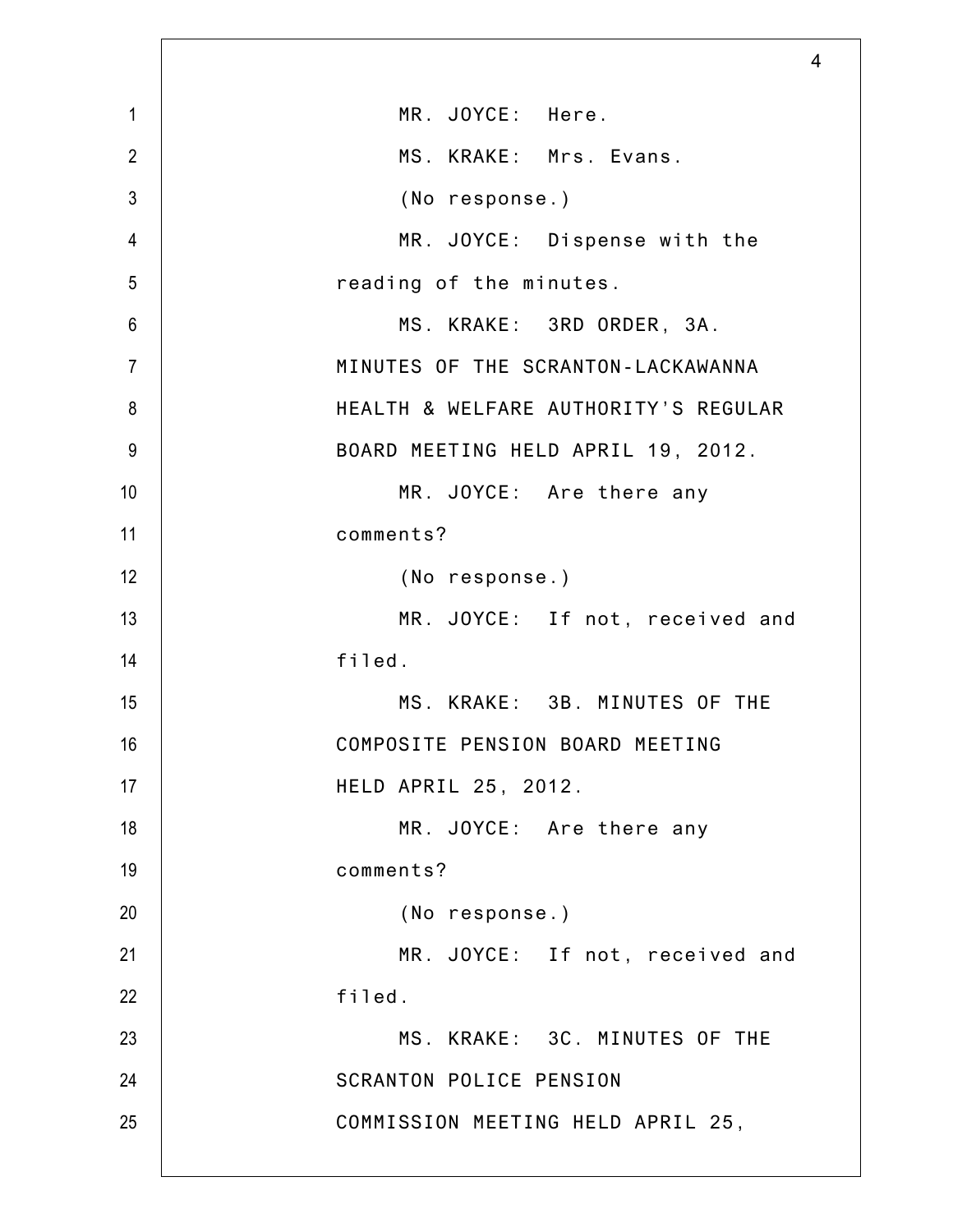|                |                                    | 5 |
|----------------|------------------------------------|---|
| $\mathbf{1}$   | 2012.                              |   |
| $\overline{2}$ | MR. JOYCE: Are there any           |   |
| $\mathfrak{Z}$ | comments?                          |   |
| $\overline{4}$ | (No response.)                     |   |
| 5              | MR. JOYCE: If not, received and    |   |
| $6\,$          | filed.                             |   |
| $\overline{7}$ | MS. KRAKE: 3D. 2011 CITY OF        |   |
| 8              | SCRANTON AUDIT STATUS UPDATE AS OF |   |
| 9              | MAY 21, 2012.                      |   |
| 10             | MR. JOYCE: Are there any           |   |
| 11             | comments?                          |   |
| 12             | (No response.)                     |   |
| 13             | MR. JOYCE: If not, received and    |   |
| 14             | filed.                             |   |
| 15             | MS. KRAKE: 3E. CITY OF SCRANTON    |   |
| 16             | 2012 CASH FLOWS, GENERAL FUND      |   |
| 17             | UPDATE AS OF MAY 17TH 2012.        |   |
| 18             | MR. JOYCE: Are there any           |   |
| 19             | comments?                          |   |
| 20             | (No response.)                     |   |
| 21             | MR. JOYCE: If not, received and    |   |
| 22             | filed.                             |   |
| 23             | MS. KRAKE: 3F. AGENDA FOR THE      |   |
| 24             | ZONING HEARING BOARD MEETING TO    |   |
| 25             | BE HELD JUNE 13, 2012.             |   |
|                |                                    |   |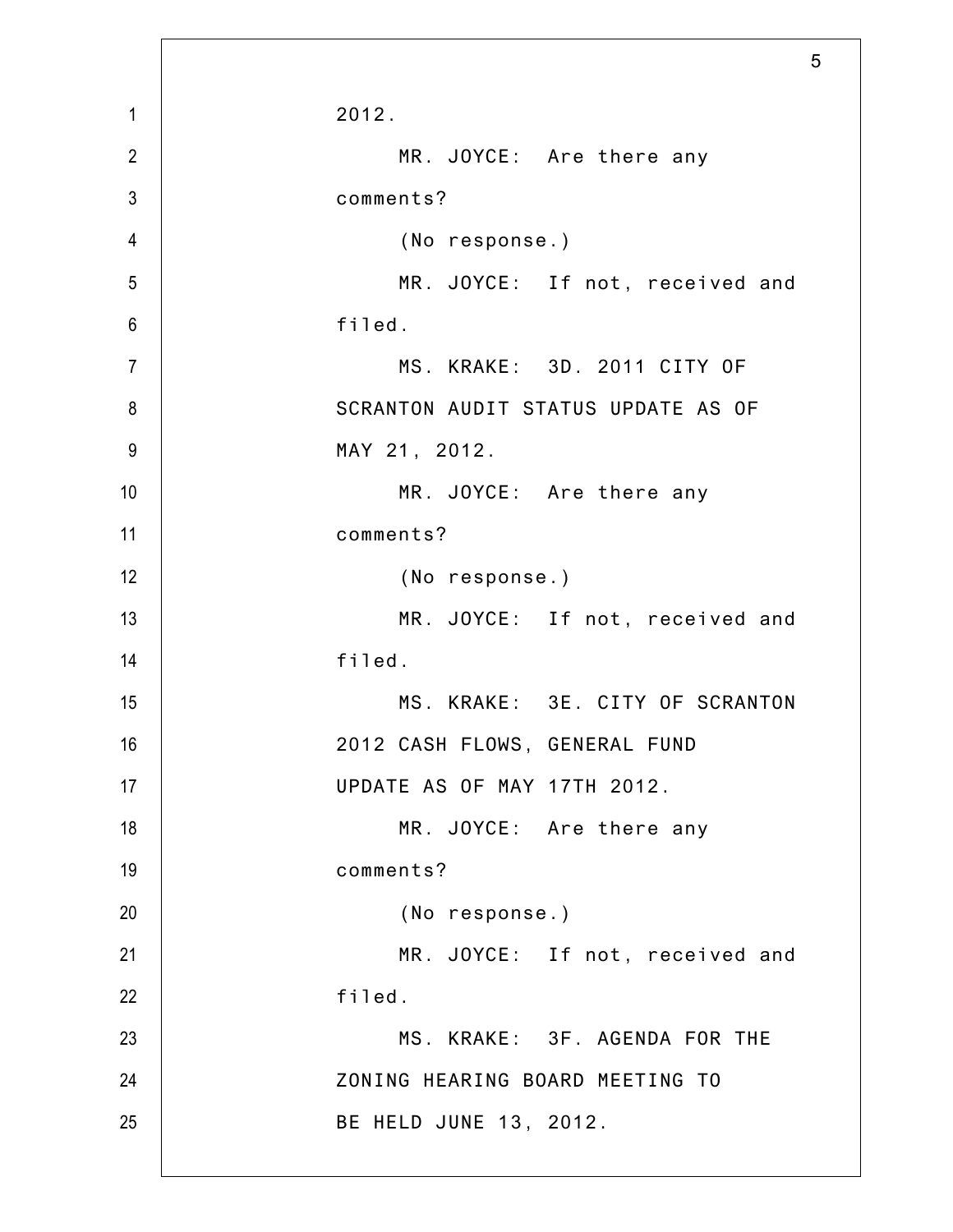| 6                                      |
|----------------------------------------|
| MR. JOYCE: Are there any               |
| comments?                              |
| (No response.)                         |
| MR. JOYCE; If not, received and        |
| filed.                                 |
| Are there any clerk's notes?           |
| MS. KRAKE: No, Mr. Joyce.              |
| MR. JOYCE: Do any council              |
| members have announcements?            |
| MR. LOSCOMBE: Yes, I have one.         |
| Give Jim Lance a second chance. To     |
| whom it may concern: I'm writing to    |
| request your support to give Jim Lance |
| a second chance. This fundraiser has   |
| been organized to benefit Jim Lance    |
| after a recent tragedy. On             |
| April 20th, 2012, Jim went for         |
| motorcycle ride to clear his mind.     |
| With the daughter graduating high      |
| school and his wife, the love of his   |
| life, fighting terminal cancer to make |
| it to her graduation. He had much on   |
| his plate. No one could have           |
| predicted the events of that           |
| unforgettable evening. Jim was in an   |
|                                        |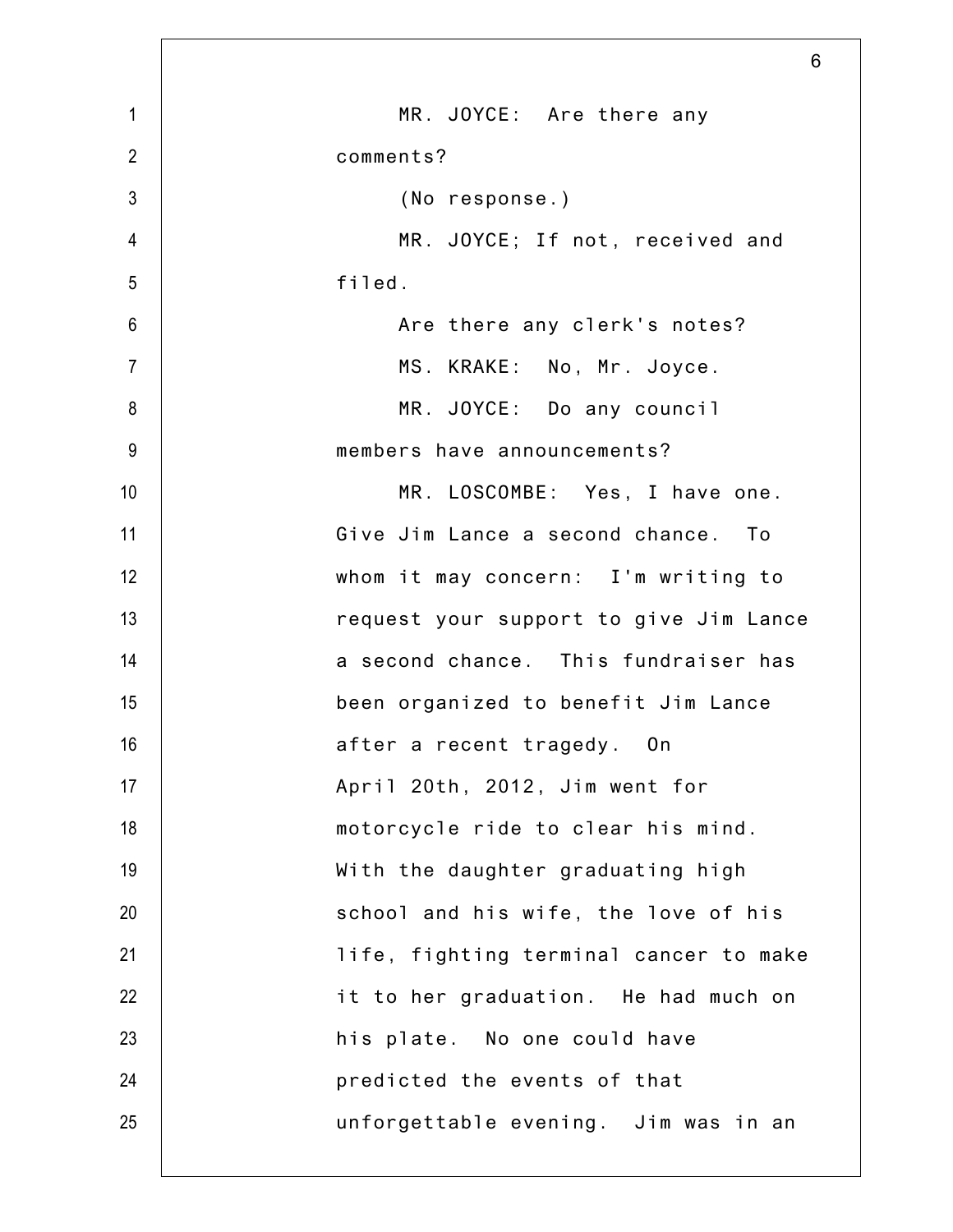1 2 3 4 5 6 7 8 9 10 11 12 13 14 15 16 17 18 19 20 21 22 23 24 25 accident that almost claimed his life. After several lifesaving surgeries, Jim is still with us but he has lost his left leg. Jim and his family are thrilled to know he will recover. He will make it to his daughter's graduation and he will be there to support his wife while she is ill. The road to his recovery, however, will be a long and expensive one. Jim will be transferred to a rehabilitation center, he will need to learn how to walk with a prosthetic leg, his home will have to altered to accommodate a wheelchair and he will not be able to return to work for sometime, if at all. In a effort to help ease the financial burden, the community of North Scranton rallied together to support the Lance family in their time of need. Give Jim Lance A Second Chance will occur on July 14th, 2012 from 5 p.m. till 10 p.m. at Holy Rosary on West Market Street, Scranton. It will be an event to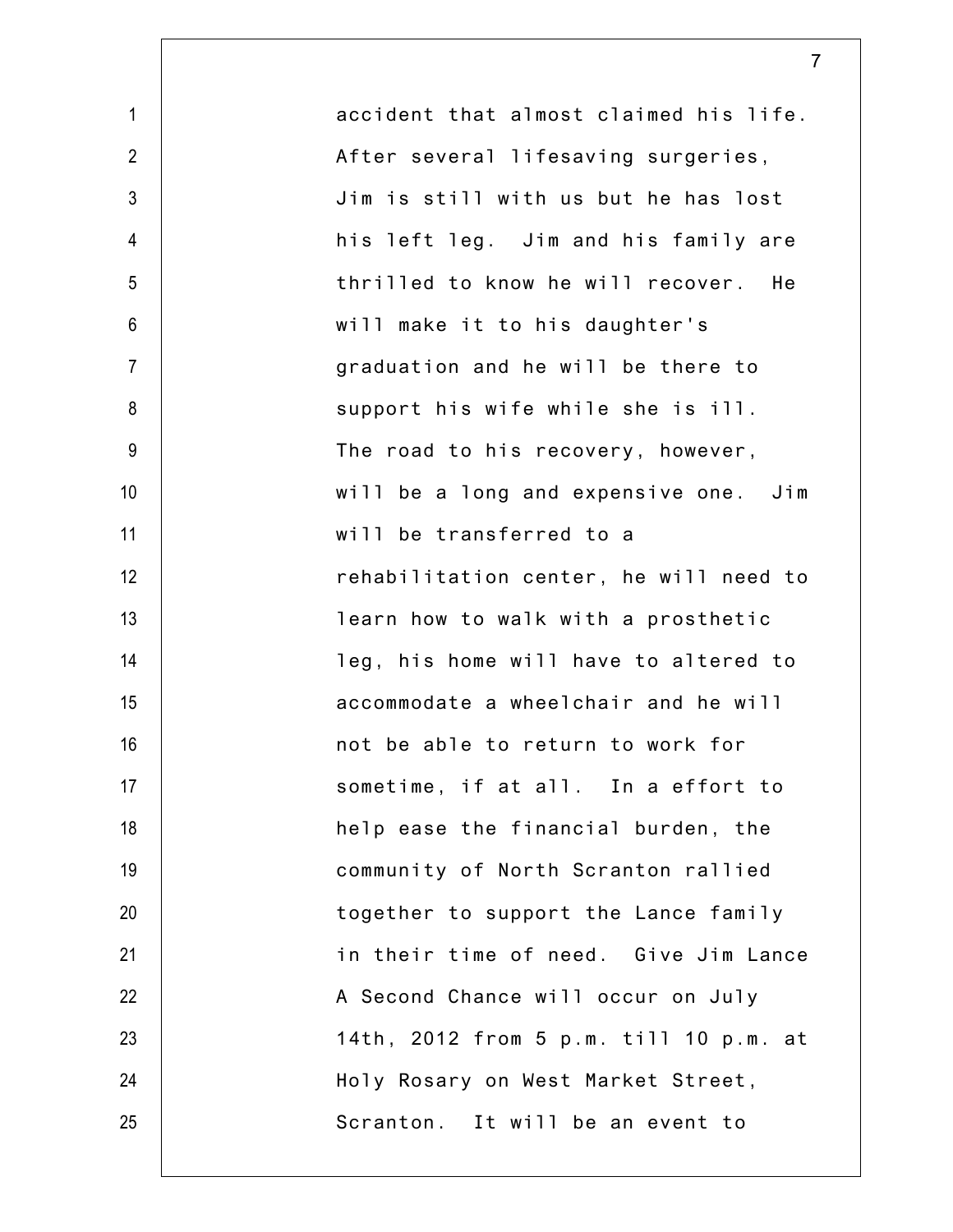remember. There are a few other communities with as much love and support for its members like that of North Scranton. We are inviting you to embrace this opportunity to show the community you care about the well being of its member. I hope you will consider a donation to this fundraiser in any form. Donations can be made payable to the Jim Lance Fund. You or your business will be recognized on signage at the event as well as social networking sites and any other advertisements for the event. If you have any questions or would like to make a donation, please feel free to call me at 570-575-6752. Thank you in advance for your support, Nicole Lance, niece Jim Lance. Unfortunately the story gets sadder. Since this accident, Jim's wife, Anita, has passed away. She passed away ten days after this letter was put together. So there's a lot of tragedy in that family, and they do have a daughter,

1

2

3

4

5

6

7

8

9

10

11

12

13

14

15

16

17

18

19

20

21

22

23

24

25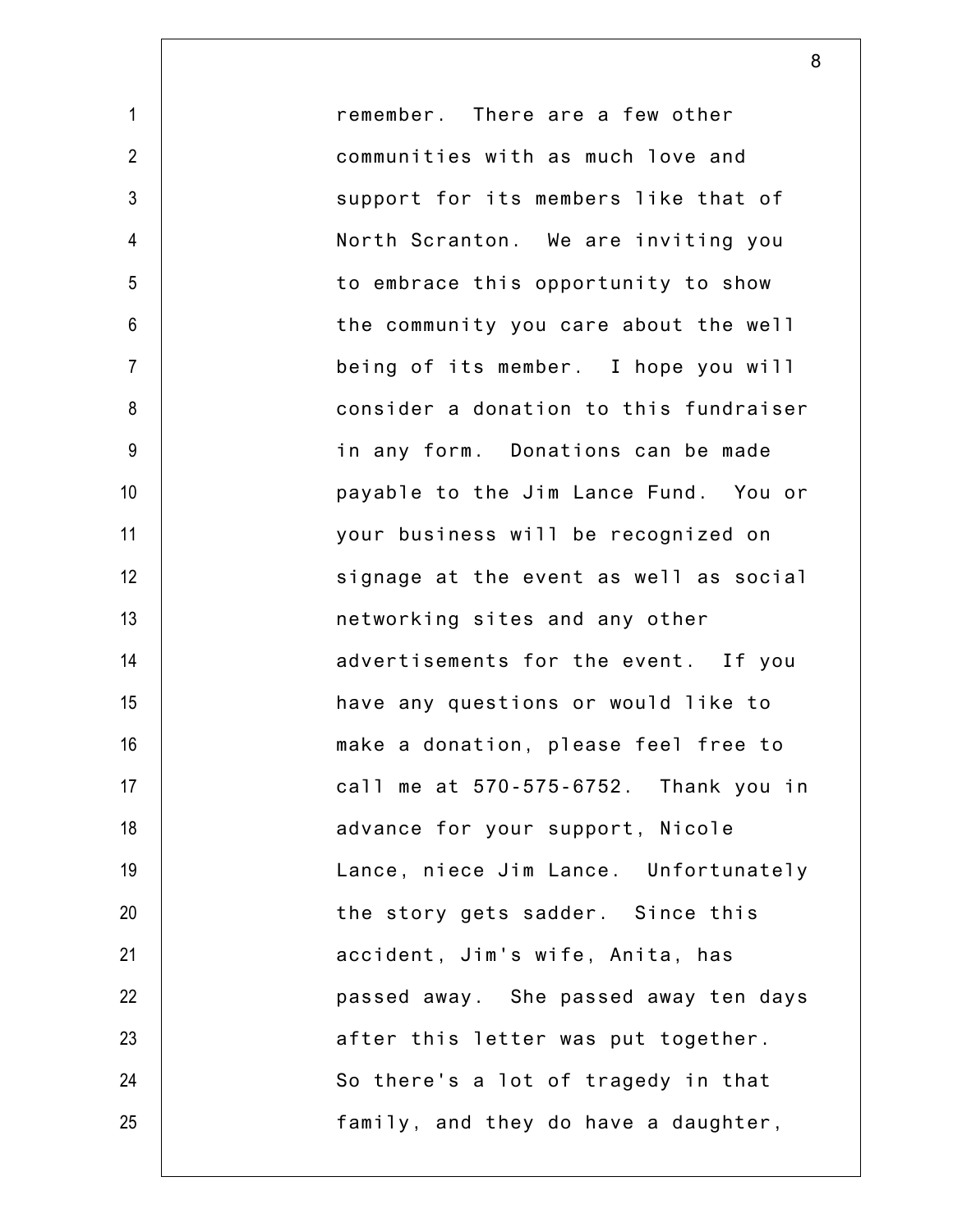|                 | 9                                      |
|-----------------|----------------------------------------|
| $\mathbf{1}$    | Kayla, who is graduating from high     |
| $\overline{2}$  | school. And I'll repeat this. I        |
| 3               | won't read the whole letter but I'll   |
| $\overline{4}$  | repeat so we can be reminded of the    |
| 5               | date of this fundraiser. Again, July   |
| $6\phantom{1}6$ | 14th from 5:00 to 10:00 at Holy Rosary |
| $\overline{7}$  | Center on West Market Street. Thank    |
| 8               | you for your time.                     |
| 9               | MR. JOYCE: Mr. Rogan, do you           |
| 10              | have any announcements?                |
| 11              | MR. ROGAN: Not at this time.           |
| 12              | MR. JOYCE: Councilwomen Evans          |
| 13              | will not be attendance in tonight's    |
| 14              | meeting as she is currently attending  |
| 15              | to family issues. Her mother is        |
| 16              | gravely will. Councilman McGoff has    |
| 17              | left temporarily to attend his         |
| 18              | grandson's graduation and should be    |
| 19              | back once the graduation is completed. |
| 20              | MS. KRAKE: Fourth Order,               |
| 21              | citizens participation.                |
| 22              | MR. JOYCE: Our first speaker           |
| 23              | tonight is Andy Sbaraglia.             |
| 24              | MR. SBARAGLIA: Andy Sbaraglia,         |
| 25              | citizen of Scranton, Fellow            |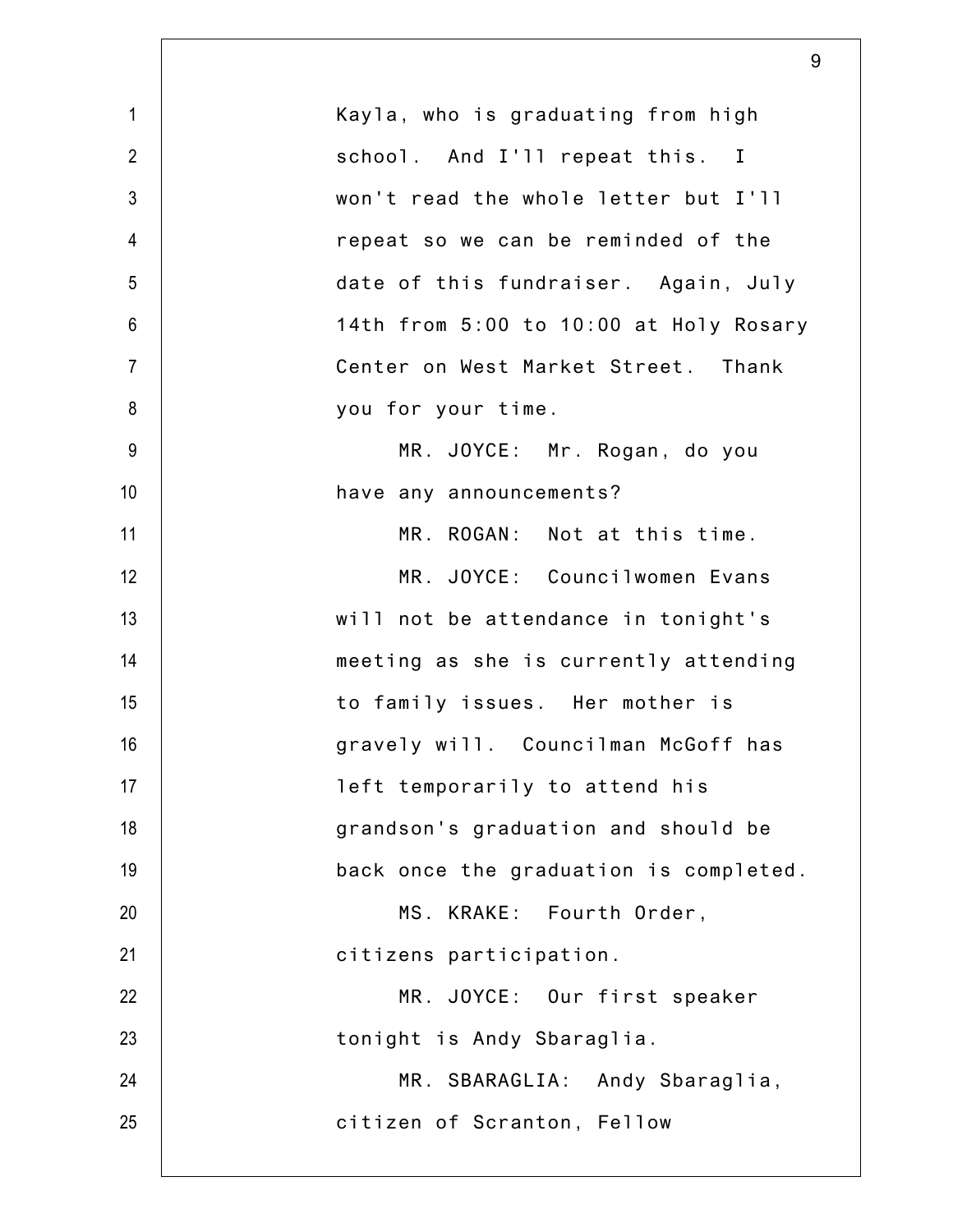Scrantonians.

2 3 4 5 6 7 8 9 10 11 12 13 14 15 16 17 18 19 20 21 22 23 24 25 I wish I had a nickel for every time I came before this podium to tell you about the Parking Authority. I I've been warning you about the Parking Authority for years now. I read an article last year -- no, last meeting from the Times stating that when Courtright was on there he asked Scopelliti to come to address this issue about the Parking Authority's finances. Mr. Scopelliti told the Times reporter there's no problem with the Parking Authority. You're dealing with a defunct authority and you've got to realize that. There's nothing you can do to make that authority better, okay. Now, the question you have before you, do you want to let it go into default or do you want to bail it out. That's the only answer you've got before you and that's the question you have to answer. Now, my solution is if you plan to bail them out, you do with the stipulation that the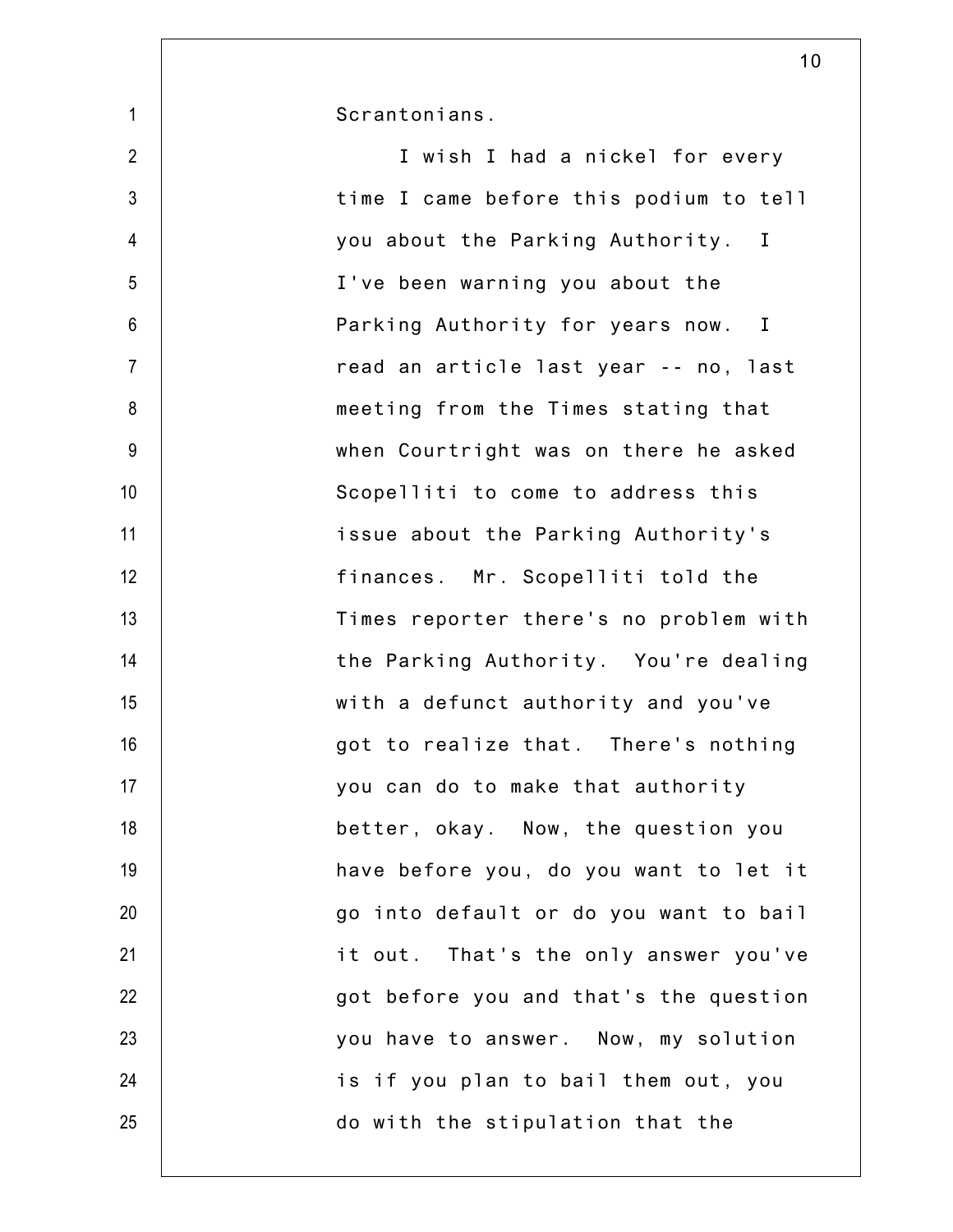| $\mathbf 1$    | entire board resign. That's the only   |
|----------------|----------------------------------------|
| $\overline{2}$ | thing you can do to even make any kind |
| $\mathfrak{Z}$ | of a dent with the people of Scranton. |
| $\overline{4}$ | They sold you out. They've be selling  |
| $\sqrt{5}$     | you out and they cared little or       |
| $\,6\,$        | nothing. I talked about it years ago   |
| $\overline{7}$ | I went before them and read their      |
| 8              | reports. I knew it couldn't be         |
| $9\,$          | sustained. There's no way. And         |
| 10             | there's no way now they can sustain    |
| 11             | it. But you cannot just leave them in  |
| 12             | there. You've go a defunct             |
| 13             | organization there. You've got a       |
| 14             | click and that click has to be         |
| 15             | dissolved. The only way you can        |
| 16             | dissolve it now is you've got the      |
| 17             | power, is say you will not back that   |
| 18             | bond issue without the whole board     |
| 19             | resigning. They should have already    |
| 20             | resigned. I guess there isn't anybody  |
| 21             | there that were a common courtesy to   |
| 22             | the people of Scranton to sit on that  |
| 23             | board at all and not feel a shame to   |
| 24             | even be a citizen of Scranton.         |
| 25             | There's no question about it. But you  |
|                |                                        |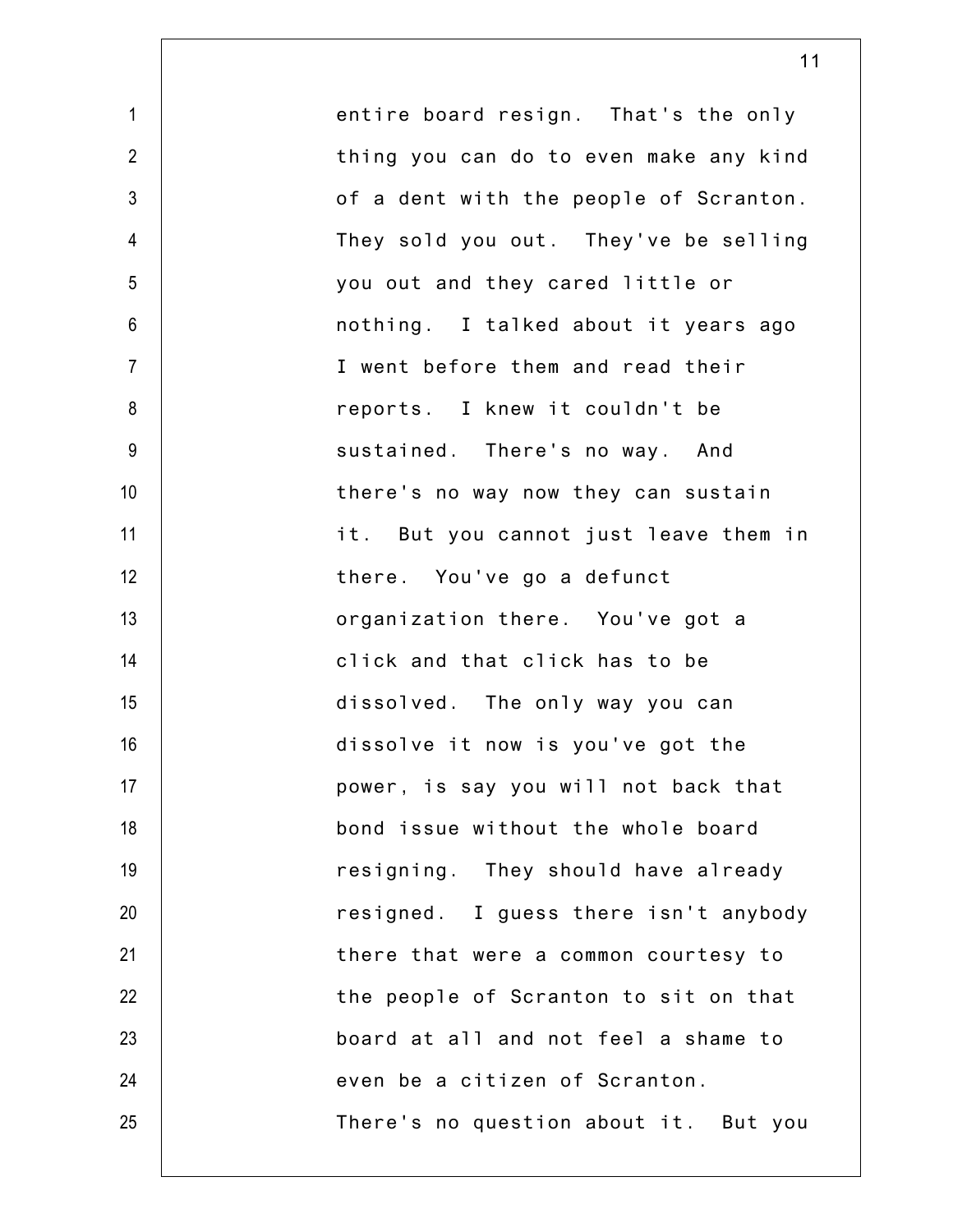1 2 3 4 5 6 7 8 9 10 11 12 13 14 15 16 17 18 19 20 21 22 23 24 25 have a heck of a question. What are you going to do about it? You either let them go, let them default, and let it go through the legal ramifications that it's going to or you can bail them out this time, leave them out, bail them out nine months from now, bail them out again, again, again and again. You've got to dissolve that board. Now, if you refuse to give them the money, they may go to court and say you can't do it`. But you can stipulate that that board resign, they should have. And with the dissolving of that board, you get to appoint a new board, a board that will be responsible to the City of Scranton even though they ain't going love what they're getting, just like you don't. You're sitting up there, you've been lamb-basted since you got in a year and a half. You cannot redo the bad years. Mr. McGoff ran away. I don't believe him. I wouldn't even come in here to hang my face what he did to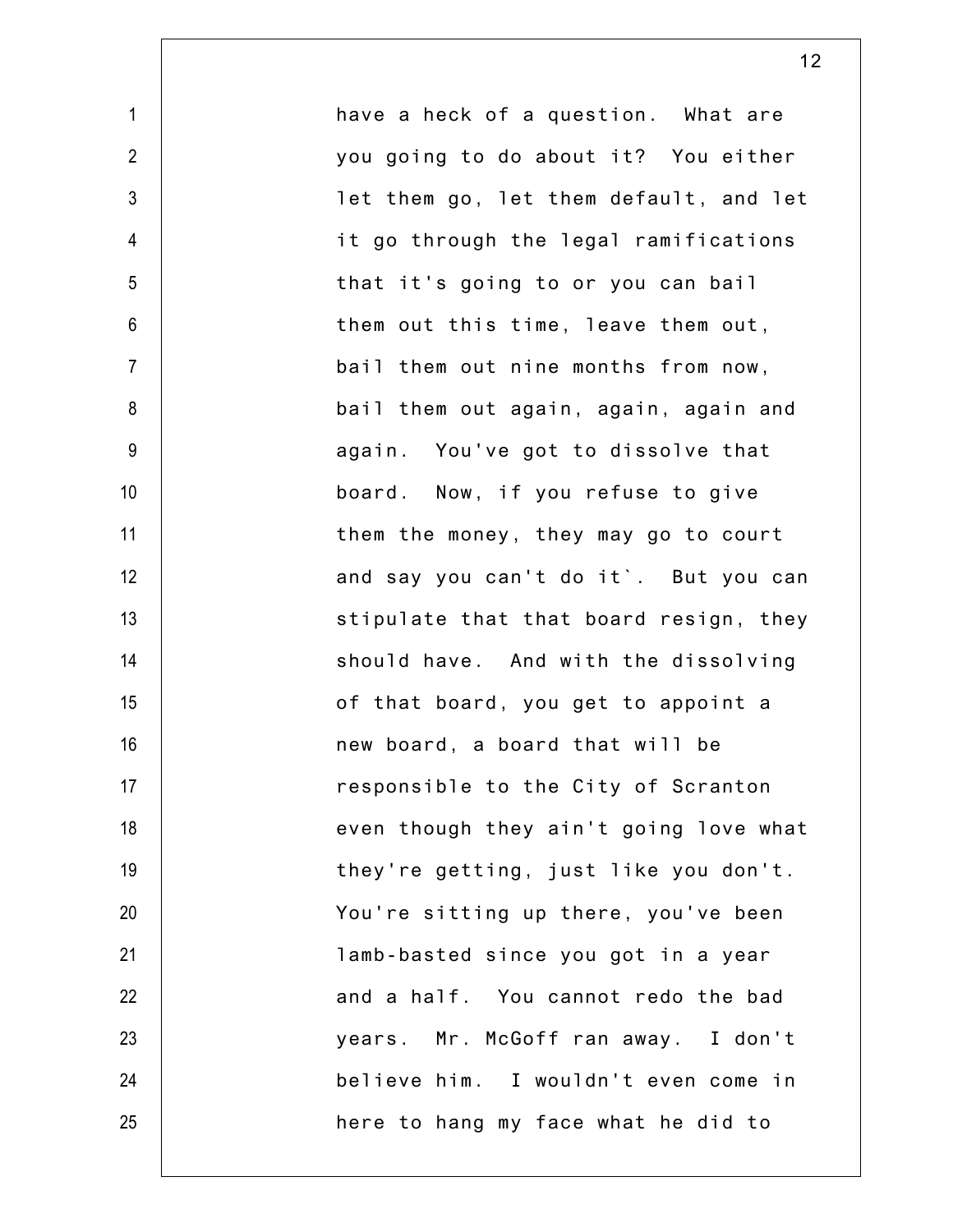1 2 3 4 5 6 7 8 9 10 11 12 13 14 15 16 17 18 19 20 21 22 23 24 25 the city. He gave away our library and people, I don't know, like I always said, you've got to stop voting your name and your party. You've got to look at the individual candidates, no matter what party they come from, what race be it, whatever. They've got to have the city in their heart and without that, we've got nothing. You end up doing the same thing all the other councils did, they put you in a bind where you cannot really back away from your requirements. You could have not done all them other ones. The Court ordered this, the Court ordered -- why did the Court order? How about all them deals the mayor did with the parking authorities and the parking garages, transferring them back and forth to the DPW sites. That's what put us where we are now, and now we're at the point where there's very little way to go. I'd like to go like everyone themselves, Chapter 11. It's just I don't want to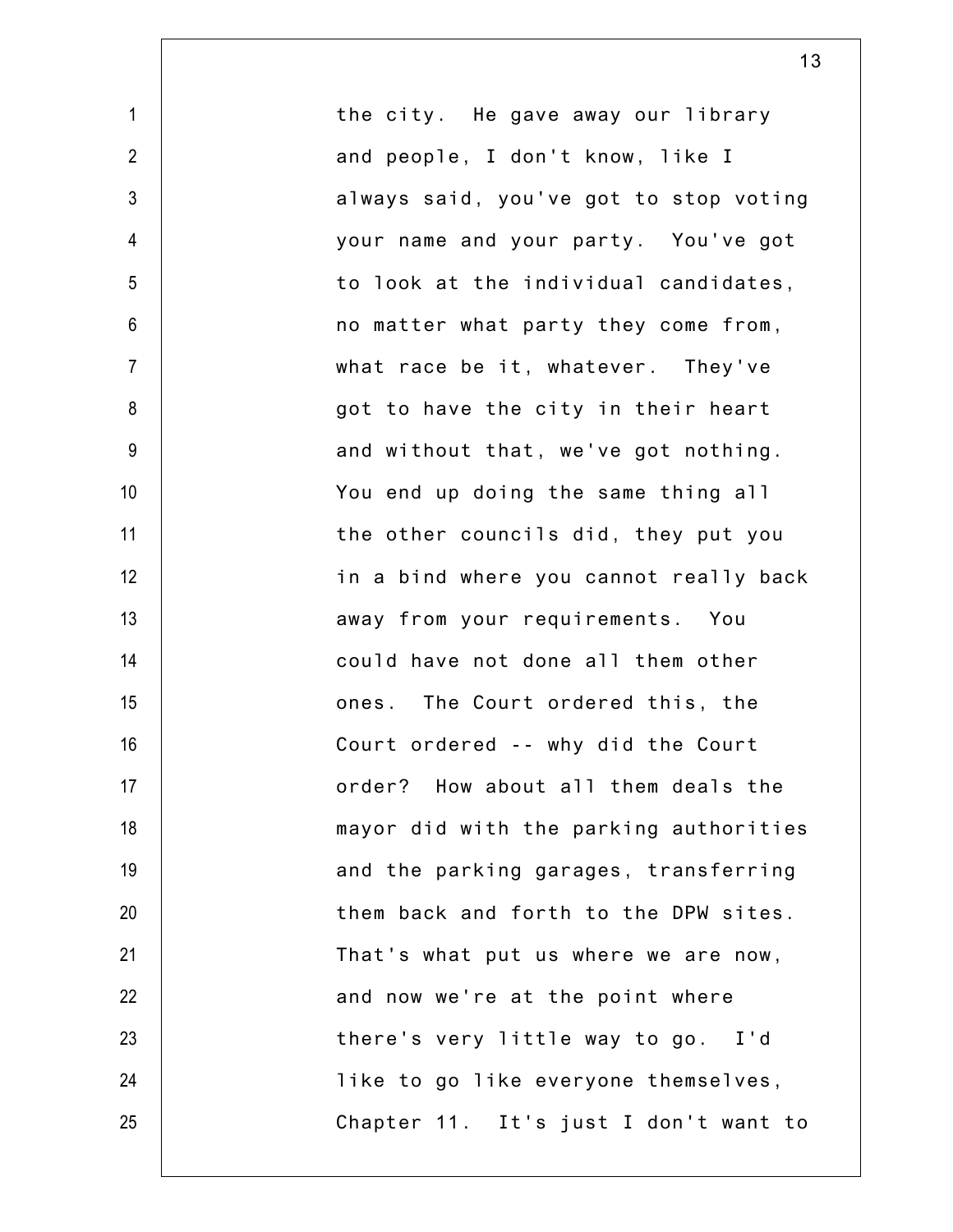see the employees get nailed. That would be the bad thing about it because you don't know what the Court is liable to do. But believe me, the choices we got are very limited. I mean, what you're going to do to the citizens of Scranton is like stabbing them in the back because you're going to have to tack on taxes, on taxes, on taxes and this mayor doesn't know the meaning of how to save a dime. You don't even -- even though you said \$10,000 and then they have to come before council, have anybody -- you ask Roseanne to give all the bills that he's making and see what the dollar amounts are on them or how many are redundant maybe if retires from one place for 9,900, retires from another place for another 9,900. You don't know, you've go to check those things. It falls on you because what you got to do to the citizens of Scranton, they don't like. When I'm on the street, they're coming up

1

2

3

4

5

6

7

8

9

10

11

12

13

14

15

16

17

18

19

20

21

22

23

24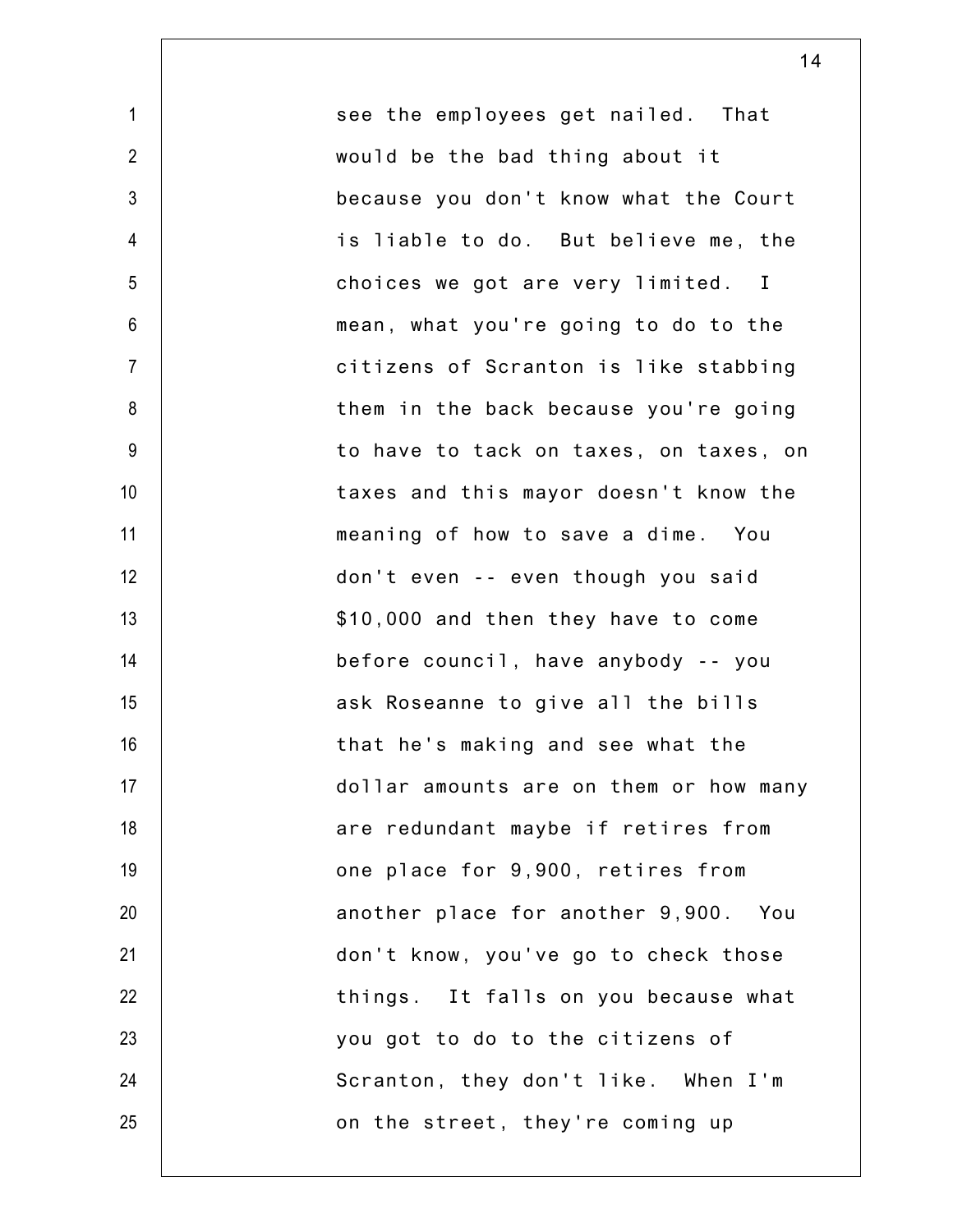| $\mathbf{1}$   | before me and they saying they don't   |
|----------------|----------------------------------------|
| $\overline{2}$ | like what you did. I don't know if     |
| $\mathfrak{Z}$ | you had much of a choice in it. I'm    |
| $\overline{4}$ | glad I'm not up there and have to do   |
| 5              | the same thing because I would         |
| $6\,$          | probably do some of it the same as     |
| $\overline{7}$ | you. But damn it, I wouldn't sit       |
| 8              | there and like it and I certainly      |
| $9\,$          | wouldn't give that authority ever sit  |
| 10             | where they are. Thank you.             |
| 11             | MR. JOYCE: Thank you. Our next         |
| 12             | speaker is Bill Jackowitz.             |
| 13             | MR. JACKOWITZ: Good evening,           |
| 14             | Scranton City Council, Bill Jackowitz, |
| 15             | South Scranton resident, member of the |
| 16             | Scranton Taxpayers Association, a      |
| 17             | member of the Legion of Doom and proud |
| 18             | of it and also a co-sponsor for the    |
| 19             | Kids Swim Free for five years up at    |
| 20             | Nay Aug Park.                          |
| 21             | Do you guys up on city council,        |
| 22             | do you know what the term, Stockholm   |
| 23             | Syndrome is? Mr. Rogan?                |
| 24             | MR. ROGAN: I've heard the term         |
| 25             | used before.                           |
|                |                                        |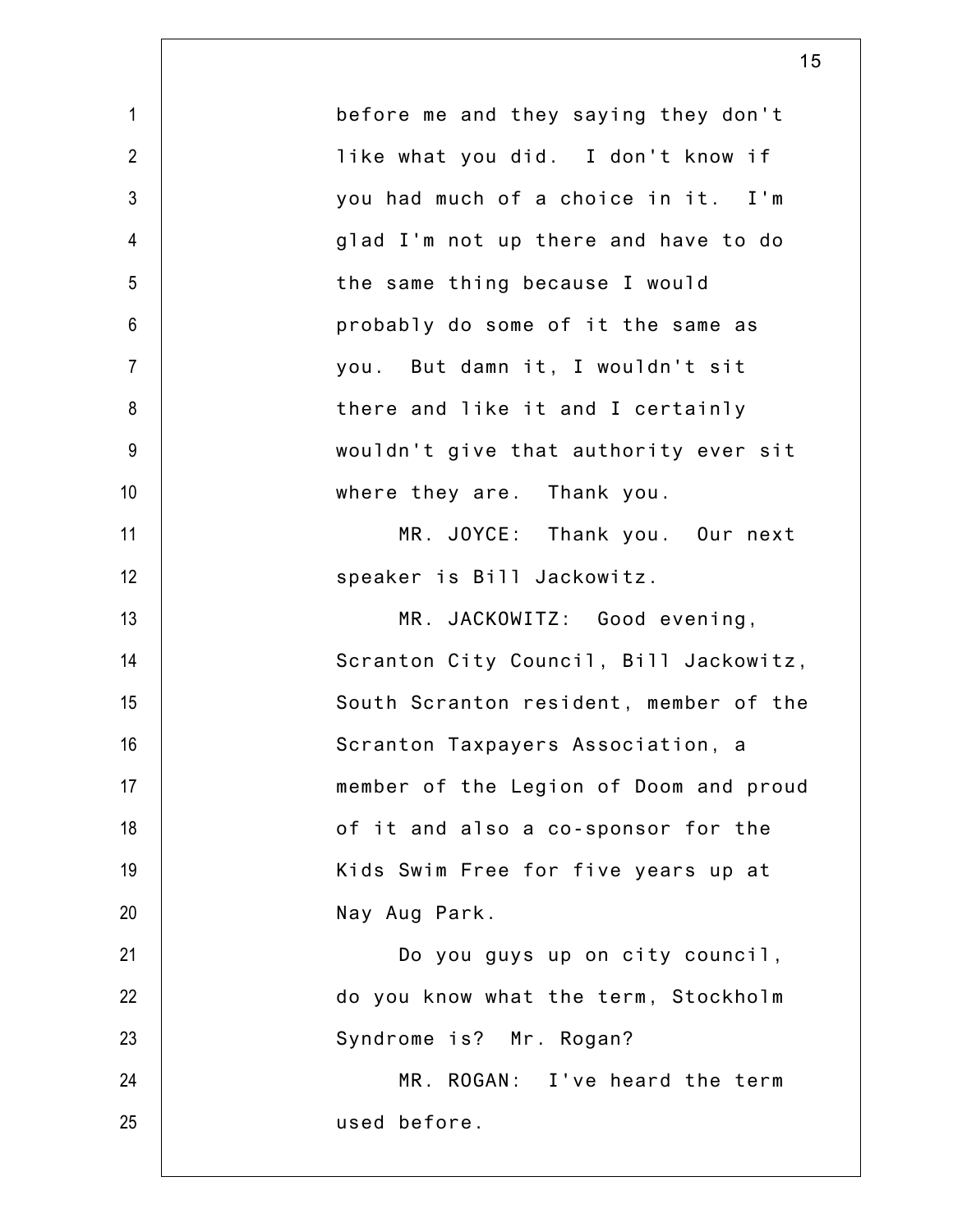|                | 16                                     |
|----------------|----------------------------------------|
| $\mathbf{1}$   | MR. JACKOWITZ: Mr. Joyce?              |
| $\overline{2}$ | MR. JOYCE: I've heard the term         |
| $\mathfrak{Z}$ | used before but I don't know the exact |
| $\overline{4}$ | definition.                            |
| 5              | MR. JACKOWITZ: Mr. Loscombe?           |
| $6\,$          | MR. LOSCOMBE: I have the same          |
| $\overline{7}$ | comment.                               |
| 8              | MR. JACKOWITZ: Okay. Stockholm         |
| 9              | Syndrome is when the hostage starts    |
| 10             | taking sides with the hostage taker.   |
| 11             | Okay? In this case the authority and   |
| 12             | the administration are the hostage     |
| 13             | takers. The hostages are city          |
| 14             | council, the community of Scranton and |
| 15             | the taxpayers. So I'm hoping that      |
| 16             | Scranton City Council does not adhere  |
| 17             | to the Stockholm Syndrome and start    |
| 18             | feeling sympathy for the hostage       |
| 19             | takers. You have an opportunity        |
| 20             | tonight when you make your vote.       |
| 21             | Remember, those guys on the authority, |
| 22             | Mr. Scopelliti, who to me proves to me |
| 23             | tonight that he is totally unqualified |
| 24             | and I repeat that, unqualified to be   |
| 25             | the Director of the Scranton Parking   |
|                |                                        |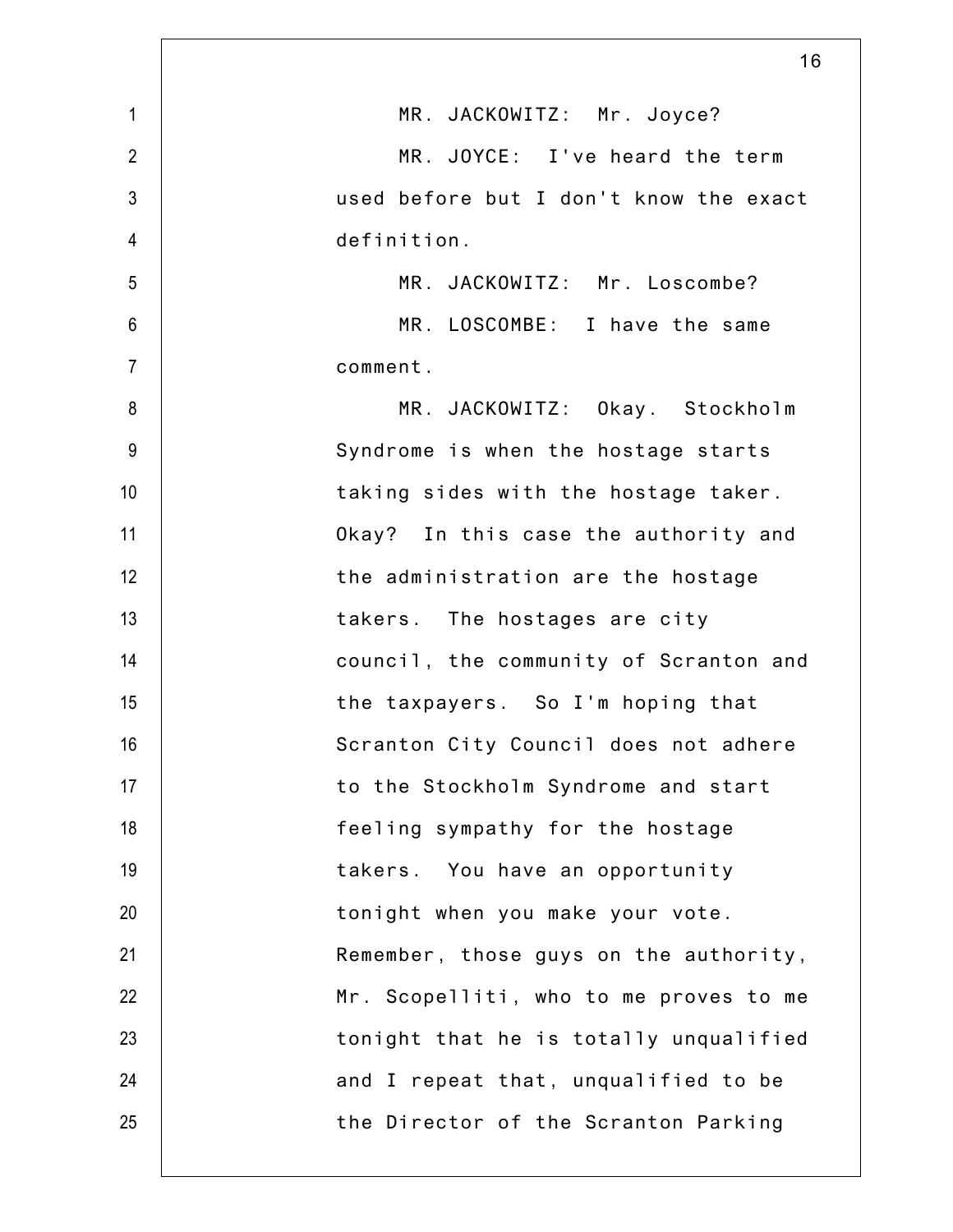| $\mathbf 1$      | Authority. He admitted that his        |
|------------------|----------------------------------------|
| $\overline{2}$   | figures were wrong tonight that he     |
| $\mathfrak{Z}$   | sent. And how many months, how many    |
| $\overline{4}$   | years have you been trying to get      |
| 5                | those figures. He's totally            |
| $6\,$            | unqualified. So I just hope and pray   |
| $\overline{7}$   | for the community. Remember, the city  |
| 8                | is nothing but a land mass. That's     |
| $\boldsymbol{9}$ | all it is, 26, 27 seven square miles.  |
| 10               | The community is what matters.         |
| 11               | Community stands for communications    |
| 12               | and unity, community. We don't have    |
| 13               | that in Scranton. We have no           |
| 14               | communications and have no unity.      |
| 15               | That's the reason the City of Scranton |
| 16               | has been distressed for over 20 years  |
| 17               | and will remain distressed for another |
| 18               | 20 years. Okay? Unless something       |
| 19               | changes. You have an opportunity to    |
| 20               | make a change tonight. Okay? And I     |
| 21               | hope you do. I hope you don't          |
| 22               | subscribe to Stockholm Syndrome and    |
| 23               | give him in to the hostage taker, I    |
| 24               | really don't. Because the community    |
| 25               | will suffer dearly.                    |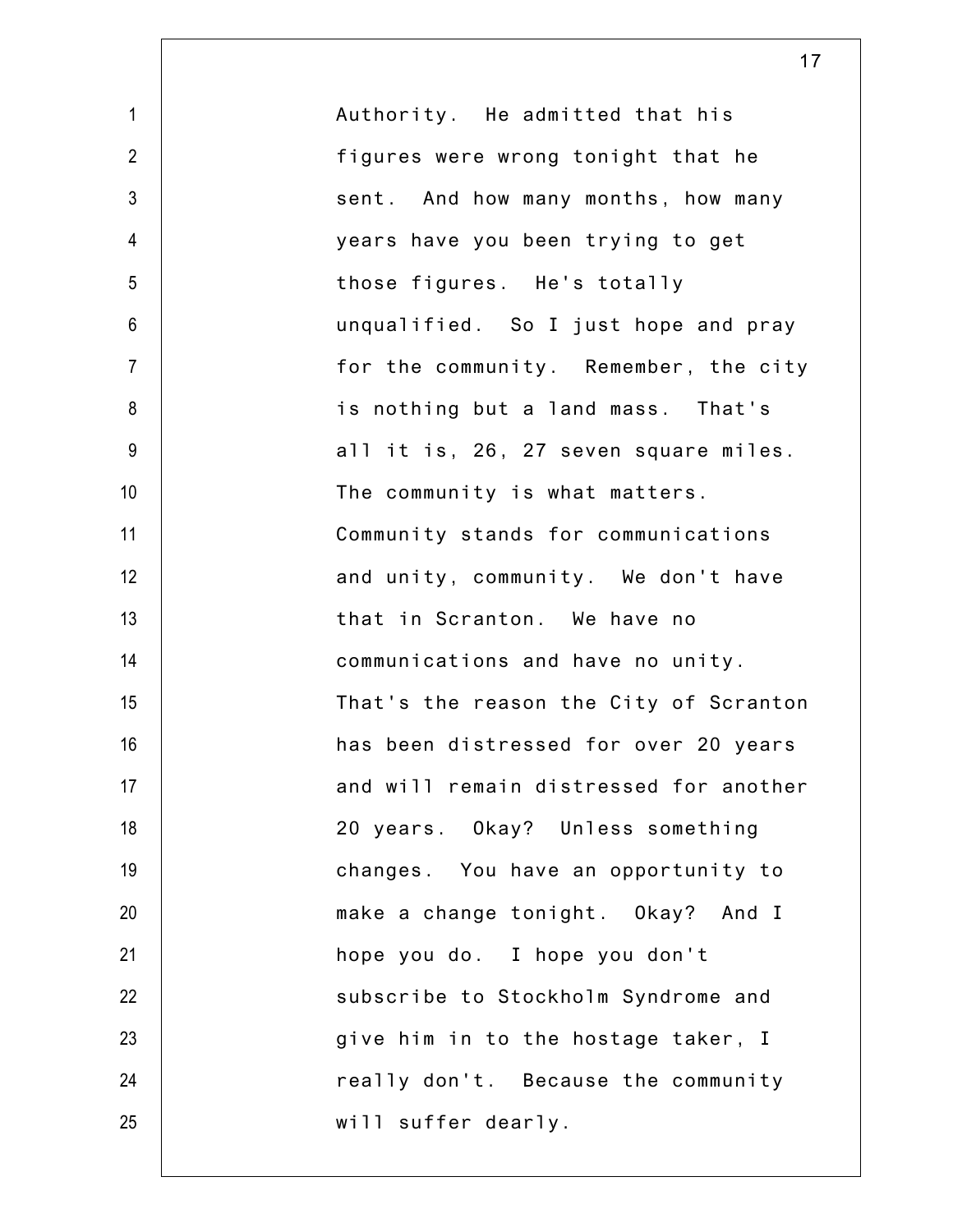| $\mathbf{1}$    | Now, as far as you people              |
|-----------------|----------------------------------------|
| $\overline{2}$  | continuing to raise taxes. You're not  |
| $\mathfrak{Z}$  | doing the community a favor. You're    |
| $\overline{4}$  | not doing the citizens -- I think      |
| 5               | there's like maybe 60 percent of the   |
| 6               | people, maybe even less of the         |
| $\overline{7}$  | citizens in this community pay taxes.  |
| 8               | Okay? The majority of the people, a    |
| $9\,$           | large percentage of the people do not  |
| 10              | pay taxes. They don't pay Scranton     |
| 11              | property taxes, they don't pay school  |
| 12              | taxes, they don't pay Lackawanna       |
| 13              | County taxes, they don't pay any       |
| 14              | taxes. The majority of the people who  |
| 15              | are paying taxes are between the ages  |
| 16              | of 60 and probably 85 living on Social |
| 17 <sup>2</sup> | Security checks and fixed incomes.     |
| 18              | Those are the people who you are       |
| 19              | continuing taxing over and over and    |
| 20              | over again. It has to stop. It must    |
| 21              | stop. People are leaving the city in   |
| 22              | droves. I don't know how many people   |
| 23              | I've talked to lately, they're ready   |
| 24              | to go. Why? Because they can't         |
| 25              | afford to live here. They just can't   |
|                 |                                        |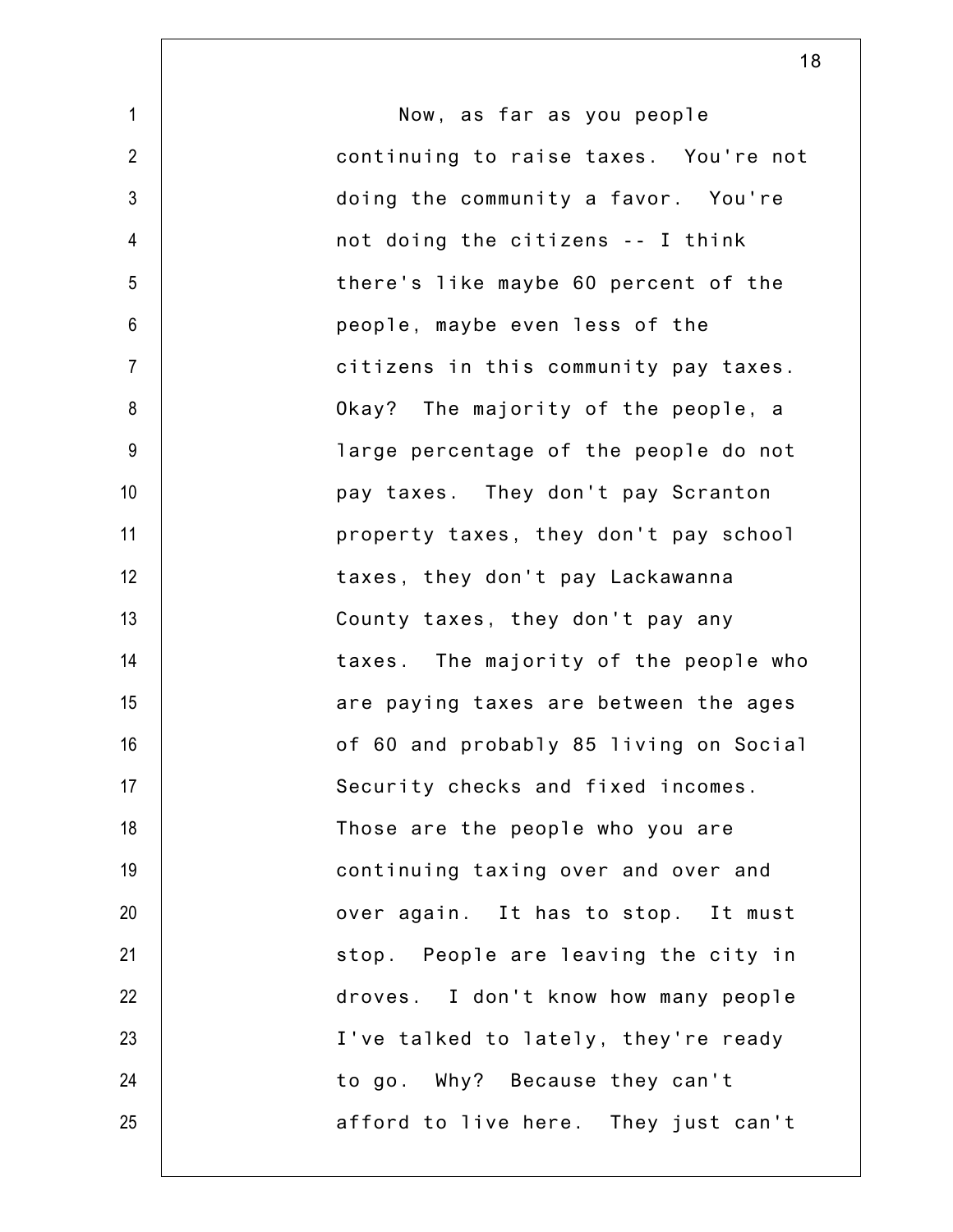1 2 3 4 5 6 7 8 9 10 11 12 13 14 15 16 17 18 19 20 21 22 23 24 25 afford to live here. The county hit us with 38 percent, the city has hit us with two taxes so far. I mean, the wage tax is still at 3.4 percent. The mayor told us his first term that he was going to reduce the wage tax one ten percent one year every year that he's in office. He's been in office ten years now. That would be one complete percentage point that the wage tax would have been reduced if he lived up to his promise. But he didn't do that. Again, I'm totally against the secret meetings that Mrs. Evans and Mr. Joyce have been having. Any closed door meeting to me is unacceptable because there's no records being kept of those meetings and everybody is going to back stab each other when they come out of it and we're never going to find out the truth. The bottom line is the city is broke. We're broke. We have no money. The Parking Authority has no money. Nobody has any money. The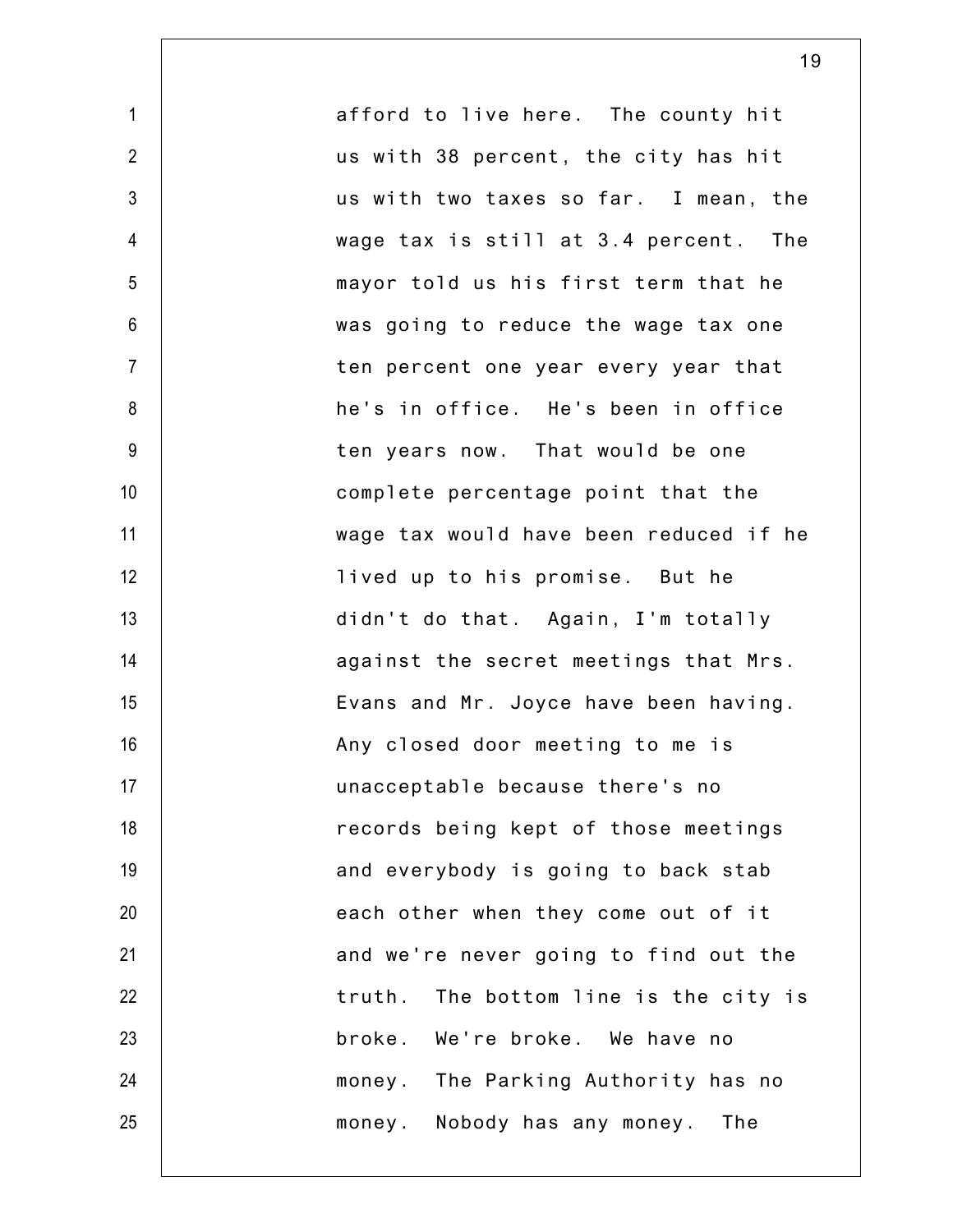1 2 3 4 5 6 7 8 9 10 11 12 13 14 15 16 17 18 19 20 21 22 23 24 25 community doesn't have any money. It's time to put a stop to this. Do I want to see the city go bankrupt? No. But you know what if that's the only alternative, then that's the alternative. My opinion, you will be doing the community more justice and doing more for the community by allowing the city to go bankrupt than continue to raise our taxes and to raise people's taxes. People between the age of 60 and 85 make up the majority of citizens and taxpayers in the City of Scranton. And you have to remember that. Because remember, you're the ones that are going to be accountable because you're the one who makes the vote, not the authority. They're not going to be accountable one bit. But you as an elected official will be held accountable. And I just hope and pray that you make the right choice and the right decision. And one last thing, I wasn't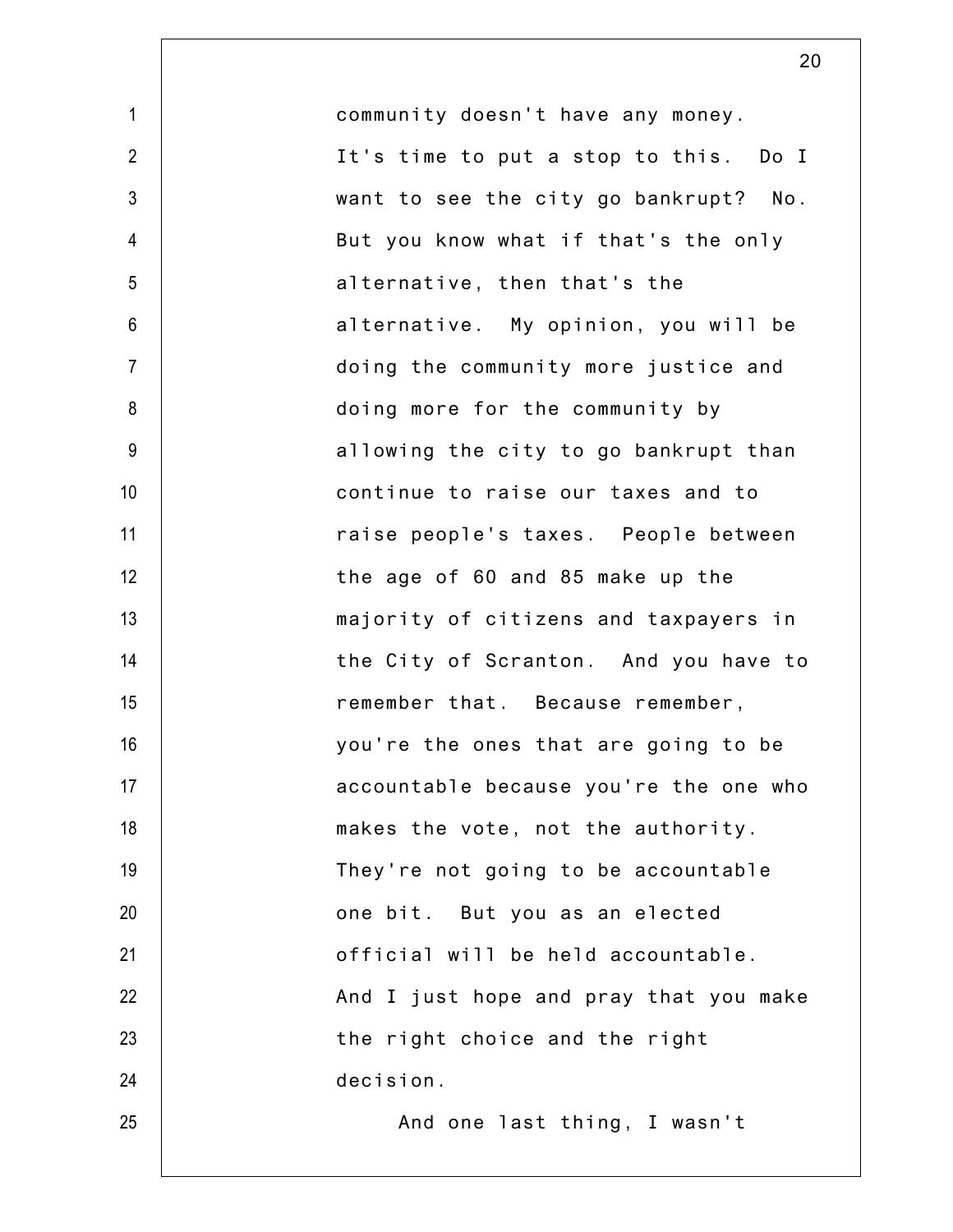1 2 3 4 5 6 7 8 9 10 11 12 13 14 15 16 17 18 19 20 21 22 23 24 25 going to mention this but I have to mention this. On Monday I went to the Memorial Day celebration up at Nay Aug Par. According to the Times Tribune the guest speaker was Mayor Christopher A. Doherty. He went up. He made a one minute -- a minute speech on Memorial Day and never even spoke about the veterans. He spoke about one individual and one individual only for a grand total of approximately one minute. As a veteran, as a retired master sergeant in the United States Air Force, I found that very disrespectful from our mayor. And, again, I see our mayor is not here tonight. So, again, I hope you do make the right choice. MR. JOYCE: Thank you. Our next speaker is Les Spindler. MR. SPINDLER: Good evening, council, Les Spindler, city resident, homeowner, taxpayer. MR. JOYCE: Good evening. MR. SPINDLER: I, too, want to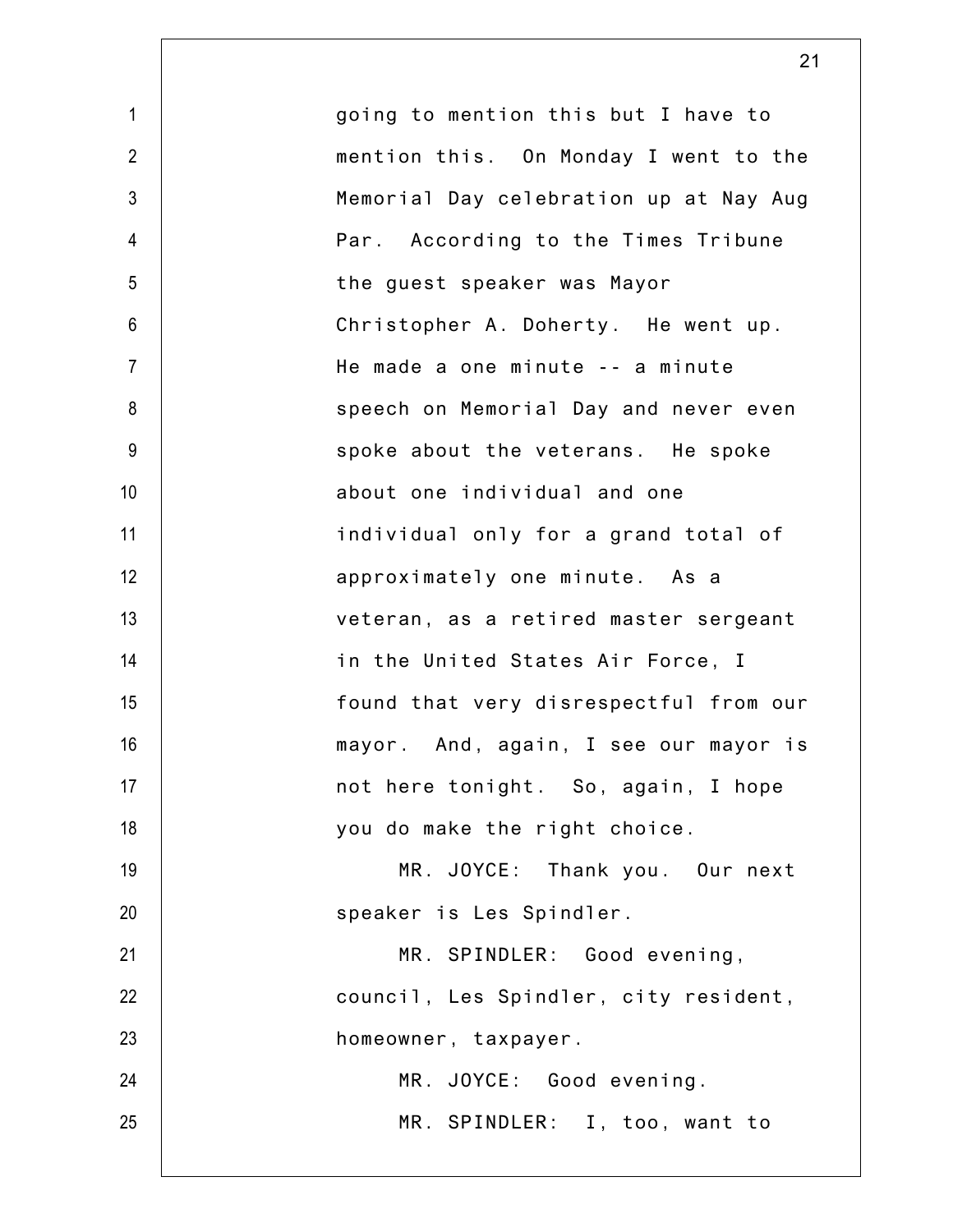speak about the Parking Authority. I hope council speaks to their words and says what was printed in the newspaper last week that if every person didn't show up tonight, they were going to vote against this money giving to the Parking Authority. Mayor Doherty was not here as Bill said. I guess he got more important business to attend to than come here and try to bailout the Parking Authority. As Mr. McGowan said, there's 909 and some thousand dollars to give to the authority. I say just let them go into default, use that money to pay the debt down. Just let them go belly up. We can't keep keeping these authorities afloat. As Attorney Hughes said, if we bail them out this time, they'll be back here in September and December for more money. We just can't keep doing that. You're raising taxes on the taxpayers here you keep bailing out the authorities. We can't do that. The taxpayers can't put up with that. Now, I want to read

1

2

3

4

5

6

7

8

9

10

11

12

13

14

15

16

17

18

19

20

21

22

23

24

25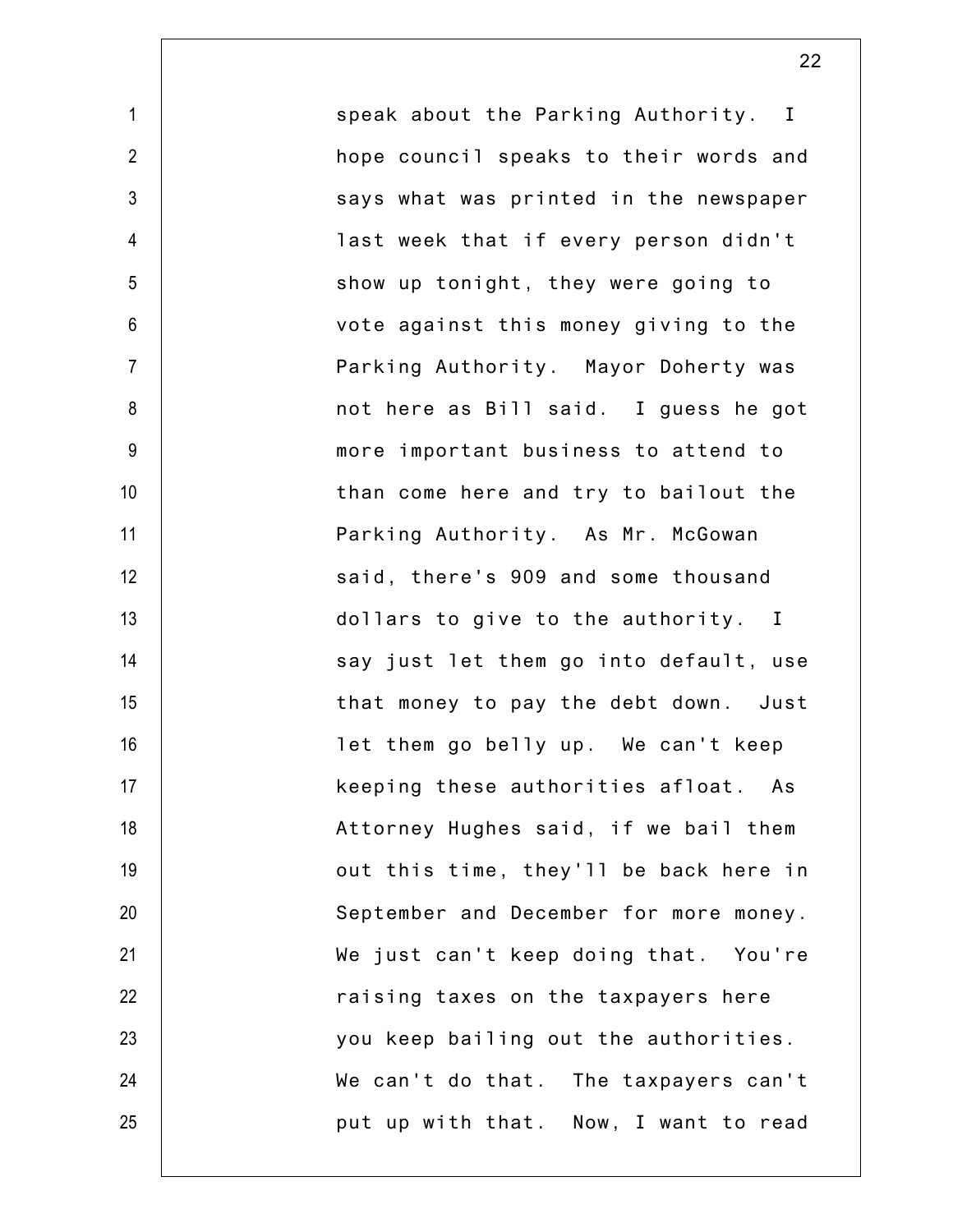| $\mathbf{1}$     | something out of a newspaper just a    |
|------------------|----------------------------------------|
| $\overline{2}$   | few days ago. Mr. McGoff, it was a     |
| $\mathfrak{Z}$   | quote from him. To quote, Mr. McGoff,  |
| $\overline{4}$   | "You can't let the city go into        |
| 5                | default and jeopardize this 2012       |
| $\boldsymbol{6}$ | budget. It hers -- " Mr. McGoff said   |
| $\overline{7}$   | of Mrs Evans -- "-- who often sets the |
| 8                | tone for the majority." Is she going   |
| $9\,$            | to be the architect of bankruptcy, I   |
| 10               | don't think. Well, I wish Mr. McGoff   |
| 11               | was here so he'll hear what I have to  |
| 12               | say. He tried to put this on Mrs.      |
| 13               | Evans when Mr. McGoff is one of the    |
| 14               | persons that is responsible for this,  |
| 15               | him and Mrs. Gatelli and Mrs. Fanucci  |
| 16               | and all the past rubber stamp          |
| 17               | councils, to pass everything that      |
| 18               | Mayor Doherty sent in front of them.   |
| 19               | That's why we have the problem we have |
| 20               | today. Mrs. Evans has nothing to do    |
| 21               | with this. I hope Mr. McGoff watches   |
| 22               | the replay of this and hears that.     |
| 23               | His rubber stamping has got us into    |
| 24               | all this trouble.                      |
| 25               | Oh, one question I wish I heard        |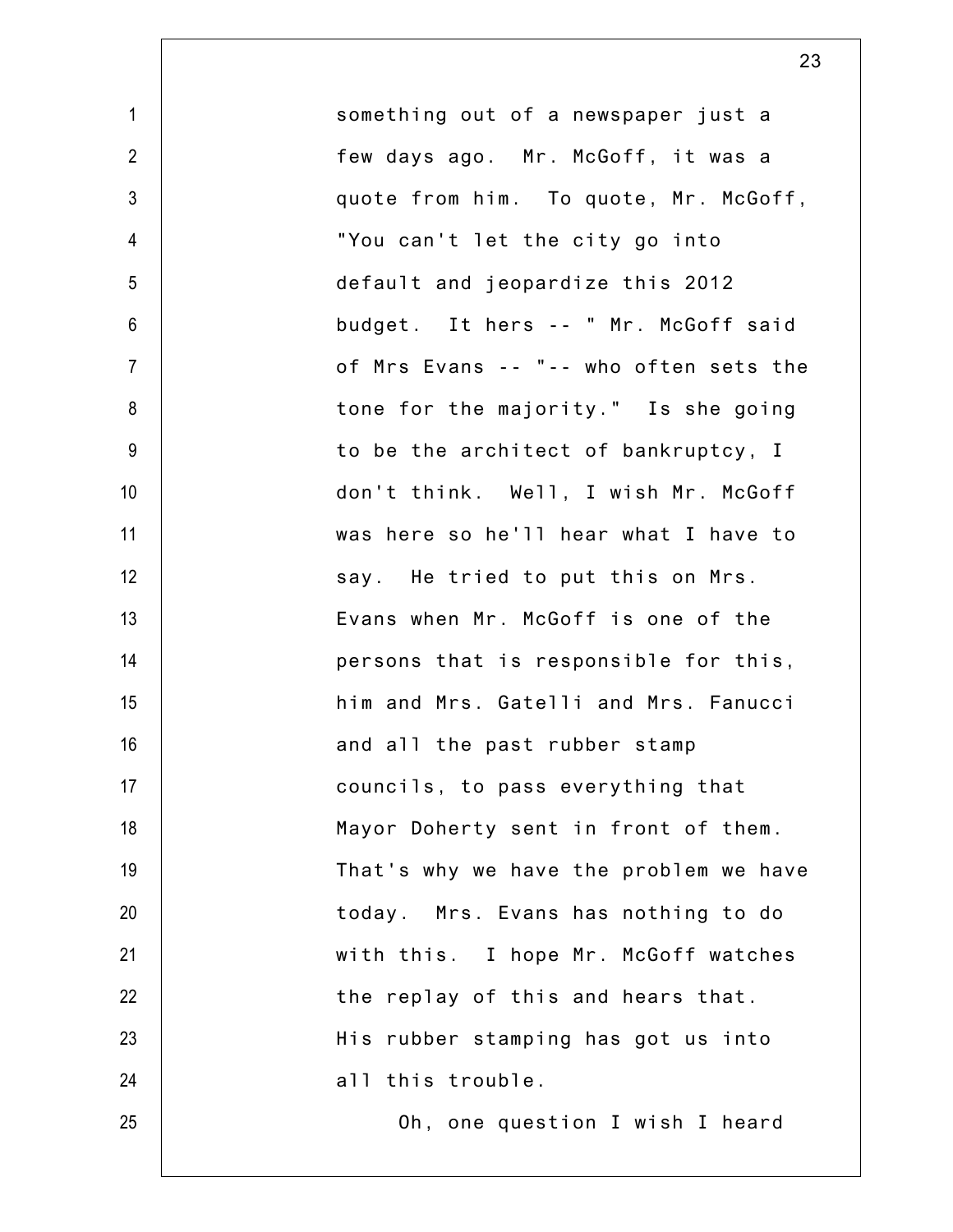| $\mathbf{1}$    | asked tonight. Whatever happened to    |
|-----------------|----------------------------------------|
| $\overline{2}$  | the 35 million dollars that the        |
| $\mathfrak{Z}$  | Parking Authority received a few years |
| 4               | ago. What did they do with that?       |
| 5               | That's a lot of money. I think if      |
| $6\phantom{.}6$ | they used that money in the right way, |
| $\overline{7}$  | they wouldn't be in trouble they are   |
| 8               | now. I would love to know what         |
| 9               | happened to that 35 million.           |
| 10              | Next thing, the new recovery           |
| 11              | plan. All I read in the paper the      |
| 12              | other day, the mayor is talking about  |
| 13              | a 78 percent tax hike after we just    |
| 14              | got hit with a 10 percent tax hike for |
| 15              | the next ten years, he wants to raise  |
| 16              | taxes for 78 percent. How does he      |
| 17              | expect the people of this city to pay  |
| 18              | that? As Bill said, a lot people are   |
| 19              | senior citizens. Where are they going  |
| 20              | to get this money from. I work two     |
| 21              | jobs myself to make ends meet and      |
| 22              | there's a lot of people in the same    |
| 23              | boat. I don't know what the mayor      |
| 24              | thinks is going on here. And he also   |
| 25              | wants to raise garbage tax. We         |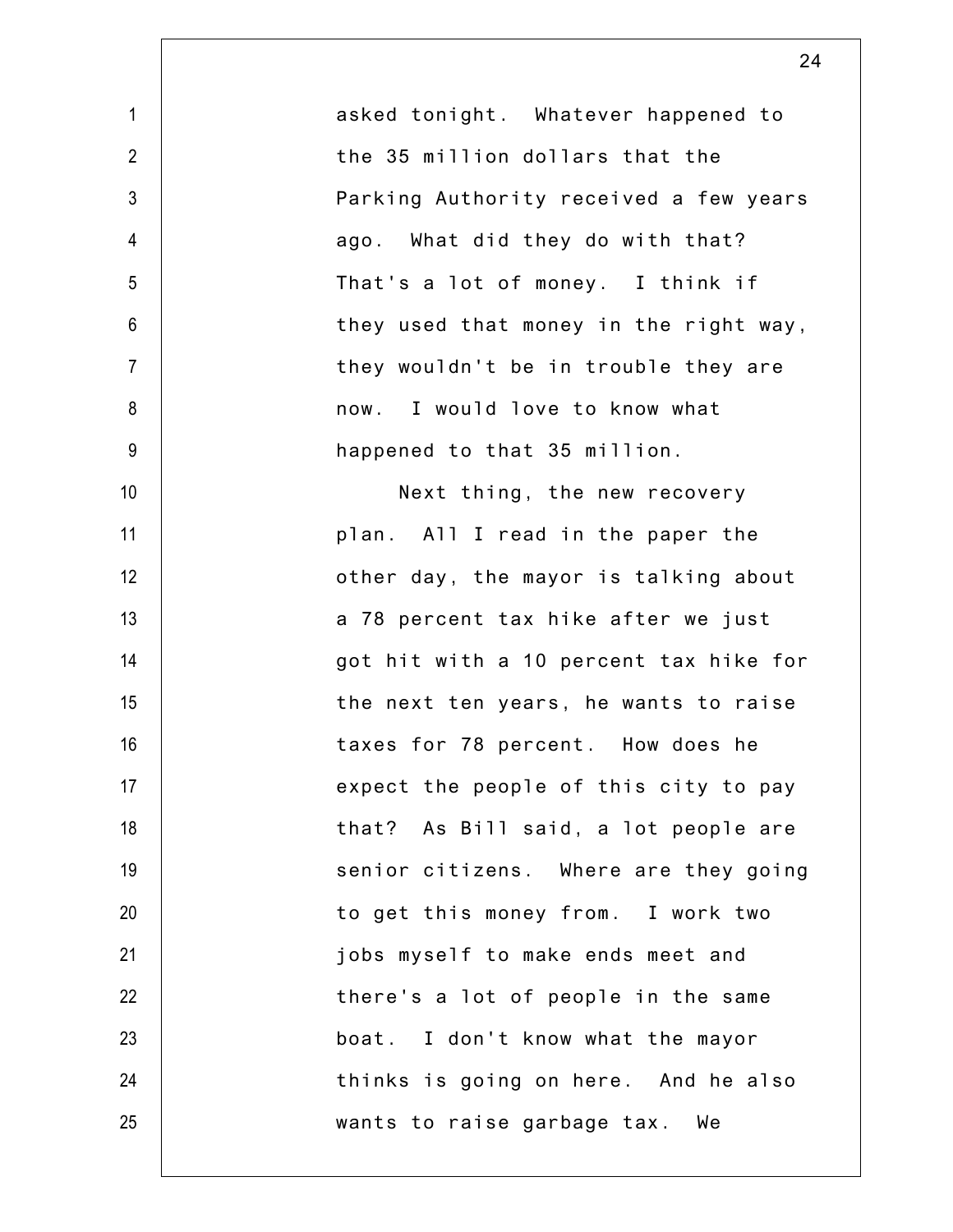| $\mathbf{1}$   | already pay a garbage tax, \$178 a     |
|----------------|----------------------------------------|
| $\overline{2}$ | year. They call it a fee but it's a    |
| $\mathfrak{Z}$ | tax which I've said it a long time     |
| $\overline{4}$ | ago, it's illegal anyway. We pay       |
| 5              | taxes to have our garbage picked up.   |
| $6\,$          | This istaxation without                |
| $\overline{7}$ | representation. If somebody had        |
| 8              | enough money to take this to Court,    |
| $9\,$          | this could be defeated and we wouldn't |
| 10             | have that \$178 garbage fee. But       |
| 11             | that's all this mayor knows is to      |
| 12             | raise taxes, raise taxes and the       |
| 13             | people in this city just can't handle  |
| 14             | it anymore. Something has got to be    |
| 15             | done. And as I said, I hope you will   |
| 16             | let this Parking Authority go into     |
| 17             | default. That's all I have tonight.    |
| 18             | Thank you.                             |
| 19             | MR. LOSCOMBE: Thank you.               |
| 20             | MR. JOYCE: Thank you. Our next         |
| 21             | speaker is Doug Miller.                |
| 22             | MR. MILLER: Good evening,              |
| 23             | council, Doug Miller, Scranton.        |
| 24             | MR. LOSCOMBE: Good evening.            |
| 25             | MR. JOYCE: Good evening.               |
|                |                                        |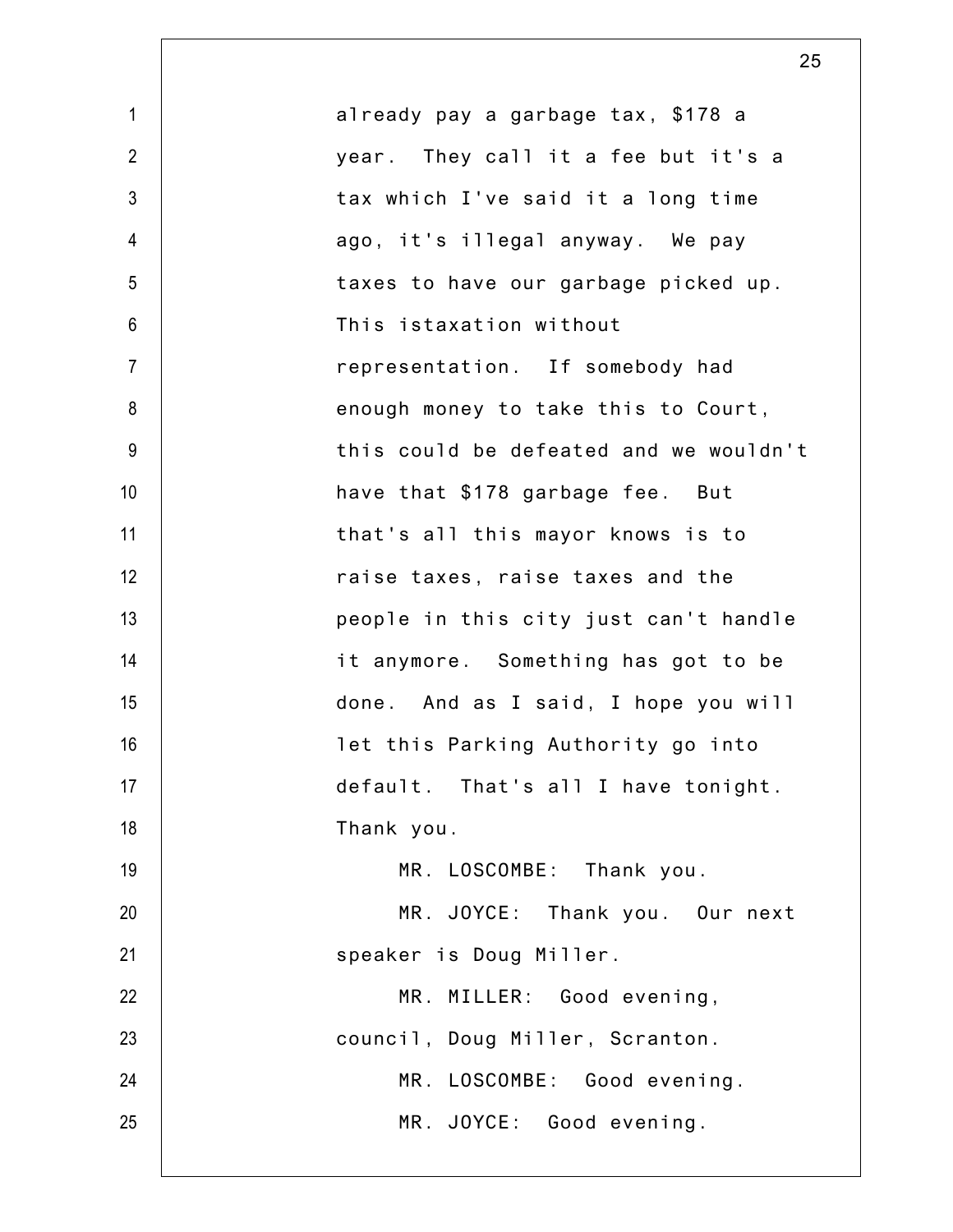1 2 3 4 5 6 7 8 9 10 11 12 13 14 15 16 17 18 19 20 21 22 23 24 25 MR. MILLER: I'd like to begin tonight, obviously in discussing our caucus that we had here tonight, you know, as I sat back here tonight, I can't help but tell you that I basically found the whole thing to be quite comical, a complete waster of time. We came out of here, didn't accomplish a single thing that we didn't already know. We've listened here to an authority that basically came un prepared, had numbers they just didn't jive and now tonight they want us to just hand over nearly a million dollars, once again put it on the taxpayers' shoulders and expect us to bail them out. Well, you know, I'm actually disappointed in Mr. Scopelliti and his posse here tonight left, because I actually did have a little goodie bag here for them and, you know, maybe the next time when he's here in September and when he's back in December looking for another handout, you know, we can just stick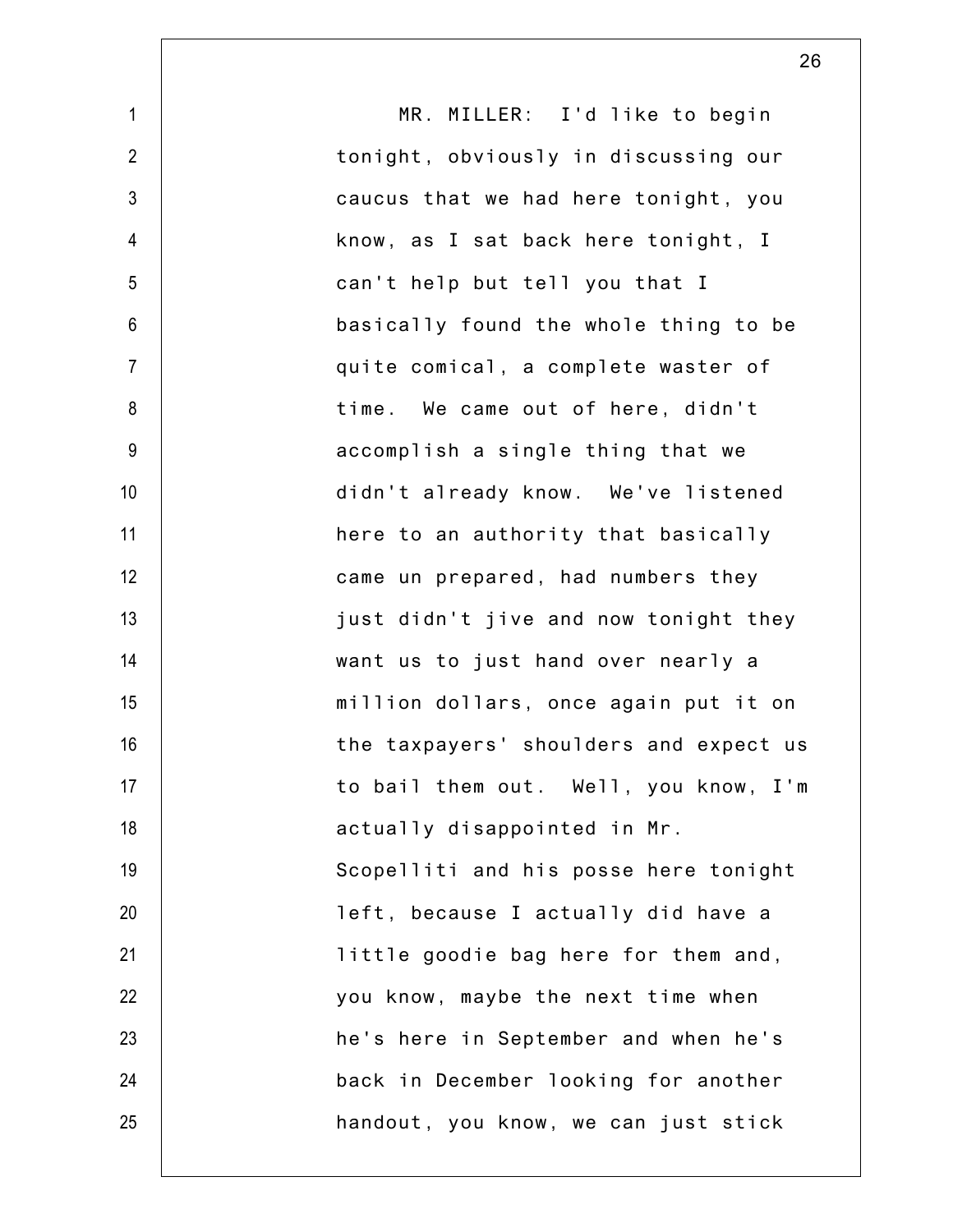| $\mathbf{1}$   | it right in there for him. You know,    |
|----------------|-----------------------------------------|
| $\overline{2}$ | we can even leave one for the mayor,    |
| $\mathfrak{Z}$ | too. You know, it's just -- it's        |
| 4              | beyond frustrating at this point, you   |
| 5              | know as I listen to arrogance, you      |
| 6              | know, listen to Paul Kelly here         |
| $\overline{7}$ | tonight who quite frankly shouldn't     |
| 8              | have been seated at that table tonight  |
| $9\,$          | as it's a complete conflict of          |
| 10             | interest that he's representing that    |
| 11             | authority as well as the City of        |
| 12             | Scranton. You know, he made a comment   |
| 13             | that, oh, my assistant is here. I       |
| 14             | don't care how many assistants you      |
| 15             | have here. The bottom line you're       |
| 16             | here and it's a conflict of interest.   |
| 17             | I don't care. You can have this whole   |
| 18             | table full with your assistants. That   |
| 19             | wasn't the point. We take a look at     |
| 20             | the budget they sent down.<br>The       |
| 21             | numbers just didn't add up. The         |
| 22             | salaries, you know, Mr. Rogan, you      |
| 23             | brought up a good question asking Mr.   |
| 24             | Scopelliti what his actual salary was,  |
| 25             | \$83,200 for the last two years.<br>And |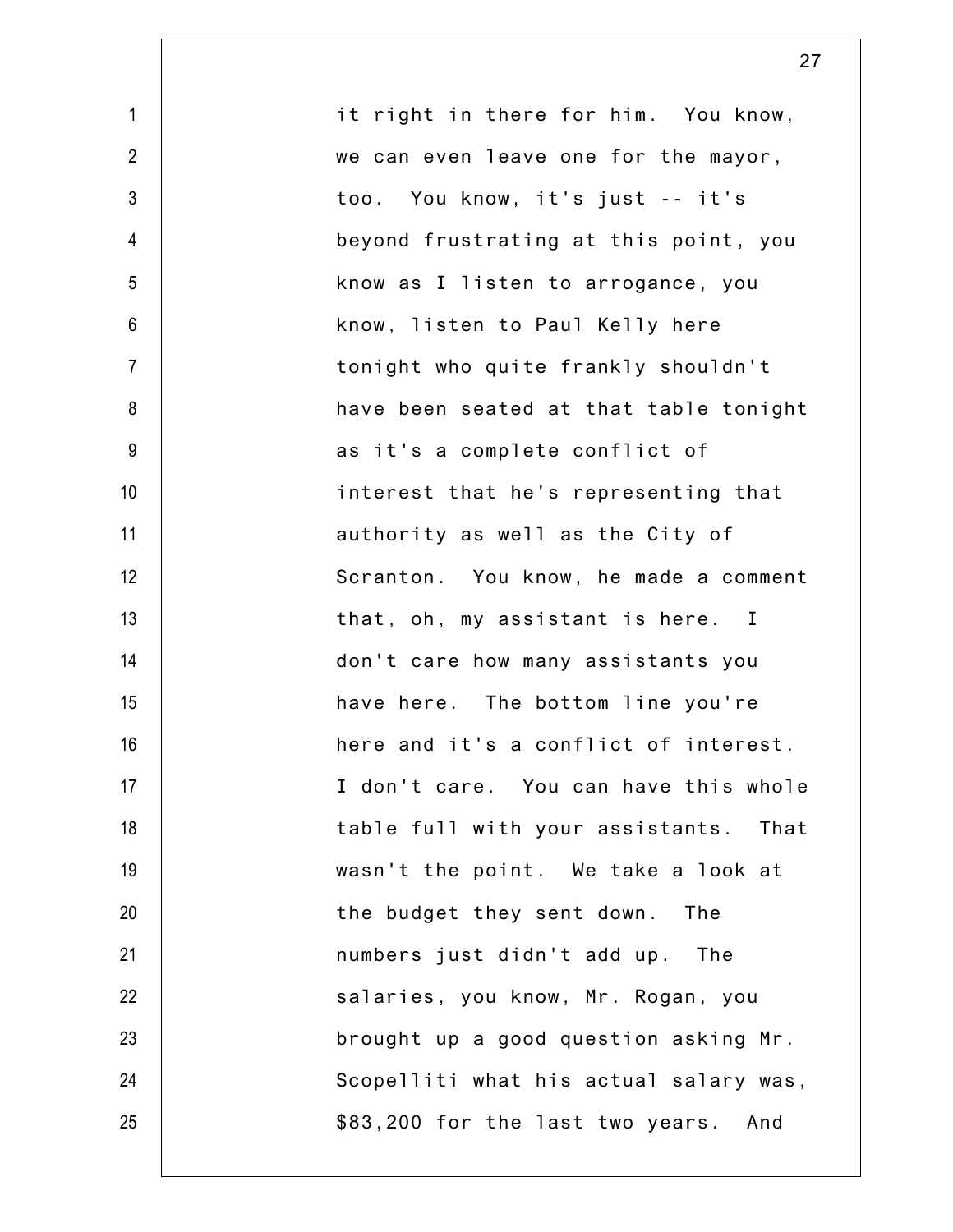| $\mathbf{1}$   | correct me if I'm wrong, didn't we cut |
|----------------|----------------------------------------|
| $\overline{2}$ | that salary in the budget?             |
| 3              | MR. JOYCE: Yes, that is correct.       |
| $\overline{4}$ | MR. MILLER: Yes, we did. Okay.         |
| 5              | That's what I thought. And he's going  |
| $6\,$          | to sit here tonight and cry for money, |
| $\overline{7}$ | yet he can't abide by council's        |
| 8              | budgets, he can't abide by revenue     |
| 9              | enhancements that this council sent    |
| 10             | down. The Street Smart Program that    |
| 11             | we've been talking about for months    |
| 12             | now that was estimated that could      |
| 13             | generate millions in the long term.    |
| 14             | Attorney Hughes, I thought you did a   |
| 15             | remarkable job tonight with your       |
| 16             | presentation. It was pretty            |
| 17             | frustrating that they couldn't answer  |
| 18             | one of his questions. The fact that    |
| 19             | he couldn't come up with a legitimate  |
| 20             | excuse as to why it took seven months  |
| 21             | to get a response, the Mickey Mouse    |
| 22             | budget that we like to call it, that   |
| 23             | we received basically explained        |
| 24             | absolutely nothing. I do feel they     |
| 25             | should re-amend that budget and get it |
|                |                                        |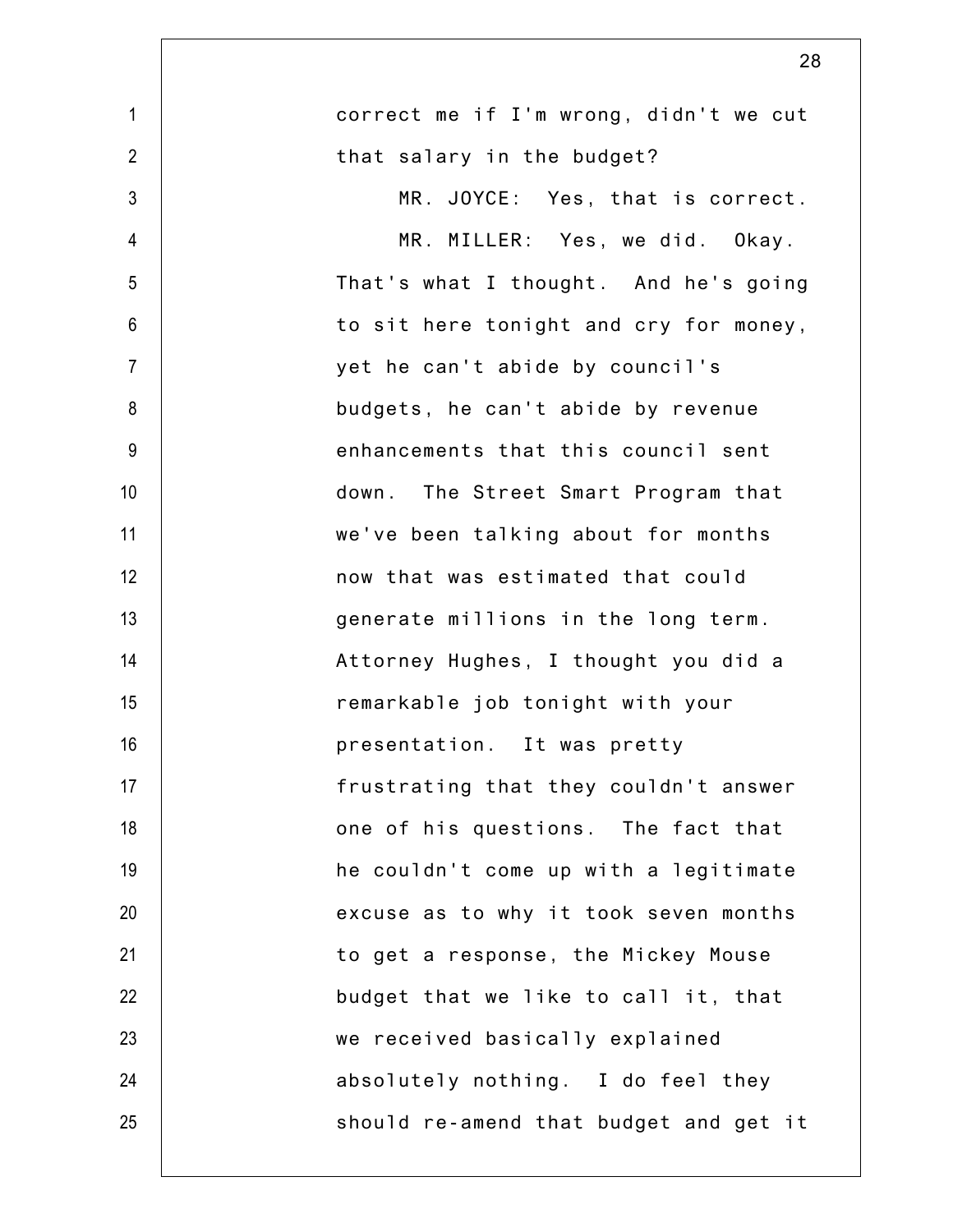1 2 3 4 5 6 7 8 9 10 11 12 13 14 15 16 17 18 19 20 21 22 23 24 25 down to council and let's start talking actual facts here. You know, you want to talk about millions of dollars that you want us just to hand over and yet you can't come up with factual information. It's not the way the way the real world works. Mr. Scopelliti also had a good thing to say about the board, that they're full of experienced people, lawyers, business people. It's my opinion that that board is full of nothing but political parasites appointed by the mayor and the only way we're going to turn this Parking Authority around is by abolishing it all together. I'm of the opinion tonight that I don't believe this council should approve anything involving this authority. I wouldn't approve a dime and I'm asking you tonight to vote this down and to look out for the taxpayers. We cannot continue to place these burdens on the residents of this city and, you know, I just would only hope that more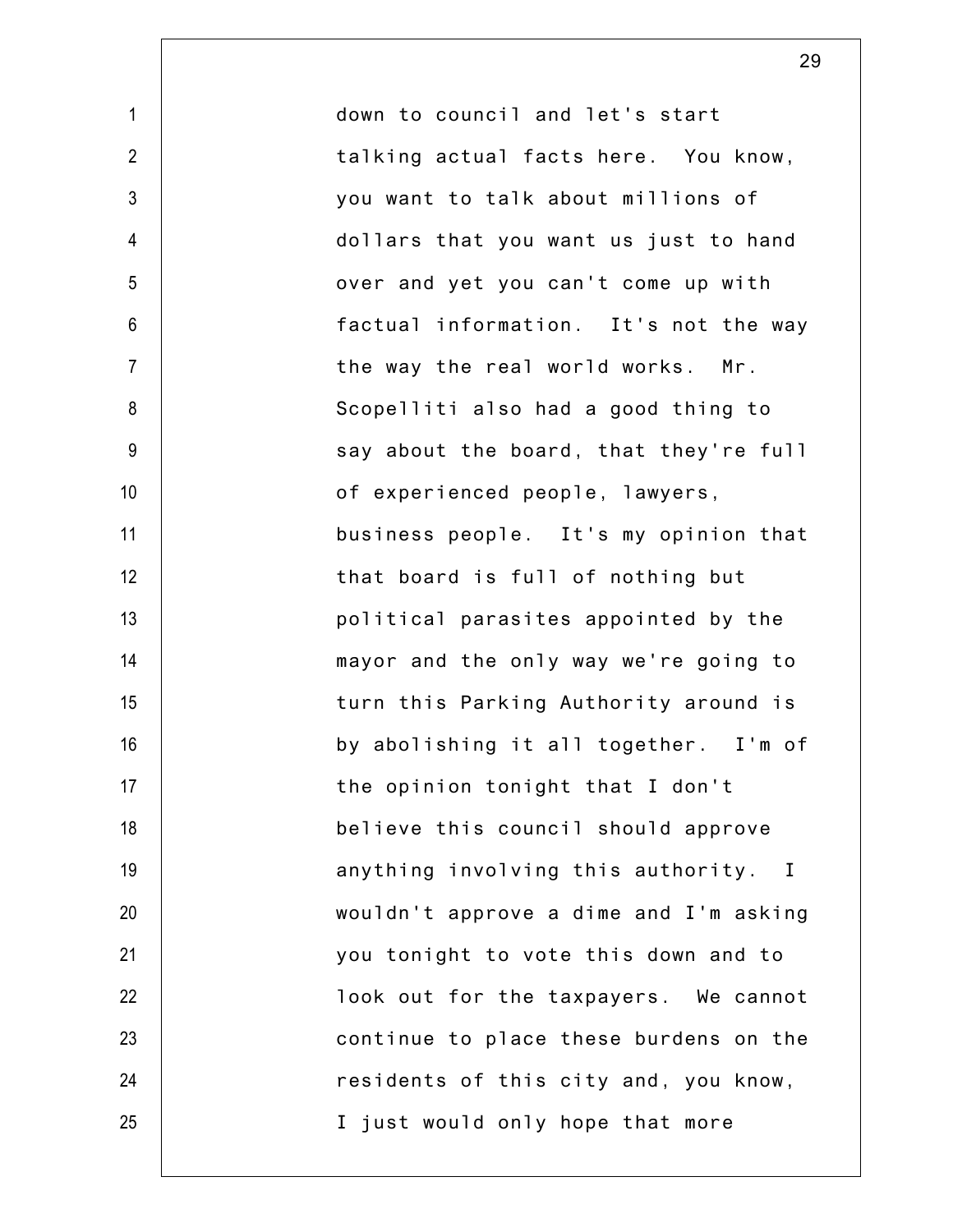| $\mathbf{1}$    | people would come down and demand the  |
|-----------------|----------------------------------------|
| $\overline{2}$  | accountability and demand that Bob     |
| $\mathfrak{Z}$  | Scopelliti and Paul Kelly, Ryan        |
| $\overline{4}$  | McGowan hold themselves accountable.   |
| 5               | I mean, how can they expect a city     |
| $6\phantom{.}6$ | council approve a loan like this when  |
| $\overline{7}$  | they can't even give us the proper     |
| 8               | information. Mr. Loscombe talked       |
| $9\,$           | about all the numerous requests we've  |
| 10              | made for the last few months.          |
| 11              | MR. ROGAN: Mr. Miller, it's            |
| 12              | actually not a loan. It's a gift.      |
| 13              | MR. MILLER: It's a giveaway,           |
| 14              | it's a bailout, yeah, thank you.       |
| 15              | Yeah, it's a bailout. You've got to    |
| 16              | get another bailout, now it's the      |
| 17              | Parking Authority, yeah, a bailout,    |
| 18              | I'm asking you tonight to vote it down |
| 19              | because the games, the politics, we    |
| 20              | let it go on for far too long, and I   |
| 21              | like I said, sitting back here tonight |
| 22              | listening to Bob Scopelliti make me    |
| 23              | sick to my stomach and I wouldn't hand |
| 24              | him over a penny.                      |
| 25              | Moving on to the recovery plan.        |
|                 |                                        |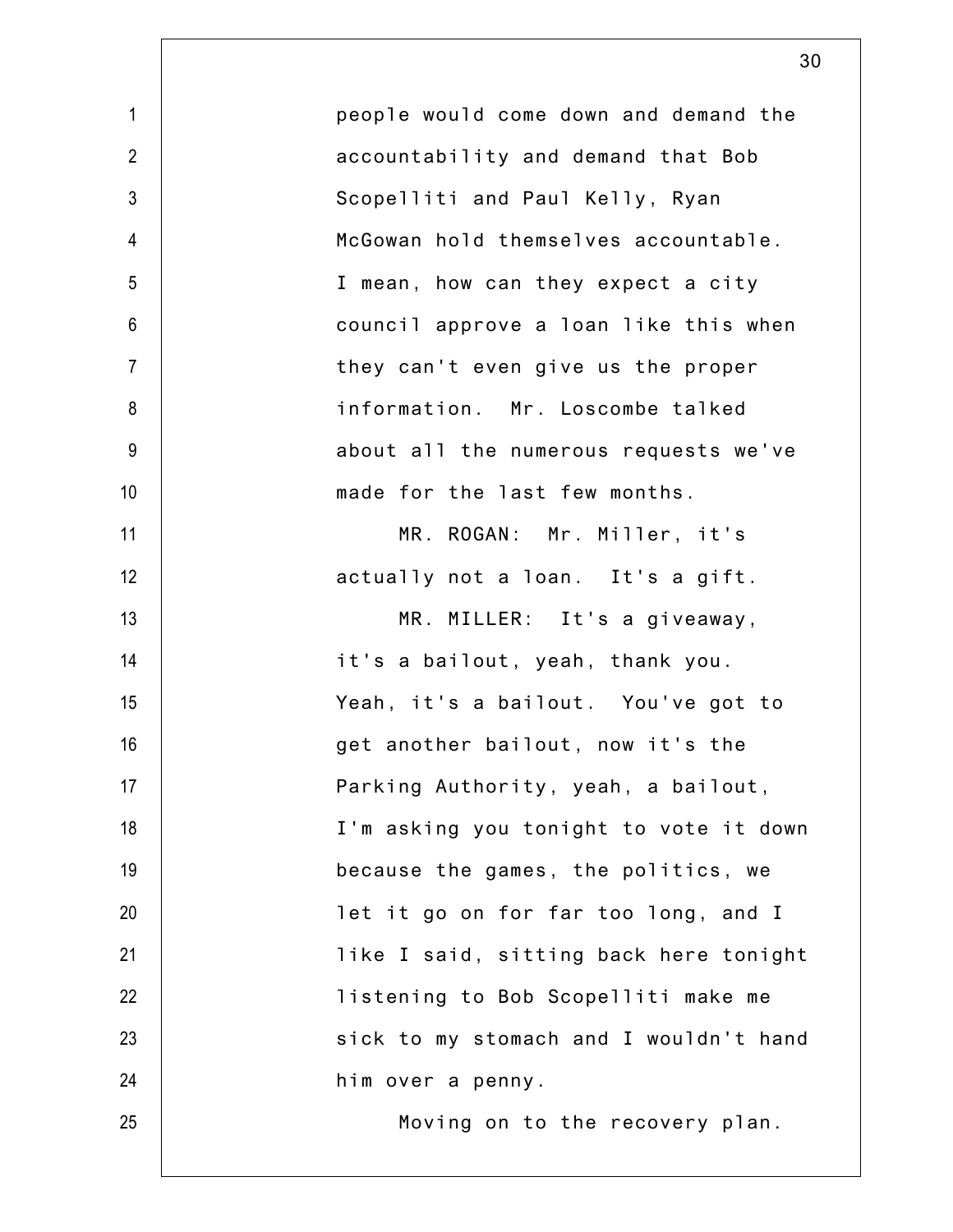| $\mathbf{1}$   | Well, we were made aware on the front  |
|----------------|----------------------------------------|
| $\overline{2}$ | page headlines, a proposed 78 percent  |
| 3              | tax increase for the next three years. |
| 4              | You've got to be kidding me. Where     |
| 5              | does this man think he's coming with   |
| 6              | this? Where is he coming with these    |
| $\overline{7}$ | figures? How does he expect the        |
| 8              | residents of this city to take that    |
| 9              | on, but yet again to put it on the     |
| 10             | taxpayer's shoulders. I don't          |
| 11             | understand where this man is going to  |
| 12             | come forward and hold himself          |
| 13             | accountable. Why wasn't he here        |
| 14             | tonight? There's no excuse for it.     |
| 15             | He was invited and he should have been |
| 16             | here as well. He's the chief           |
| 17             | executive officer of this city, and    |
| 18             | his absence tonight is inexcusable and |
| 19             | I would demand that he send a letter   |
| 20             | to council explaining why he wasn't    |
| 21             | here because he, himself, personally   |
| 22             | we can probably go through months of   |
| 23             | caucus of explaining that Chris        |
| 24             | Doherty has to do.                     |
| 25             | MR. LOSCOMBE: Mr. Miller --            |
|                |                                        |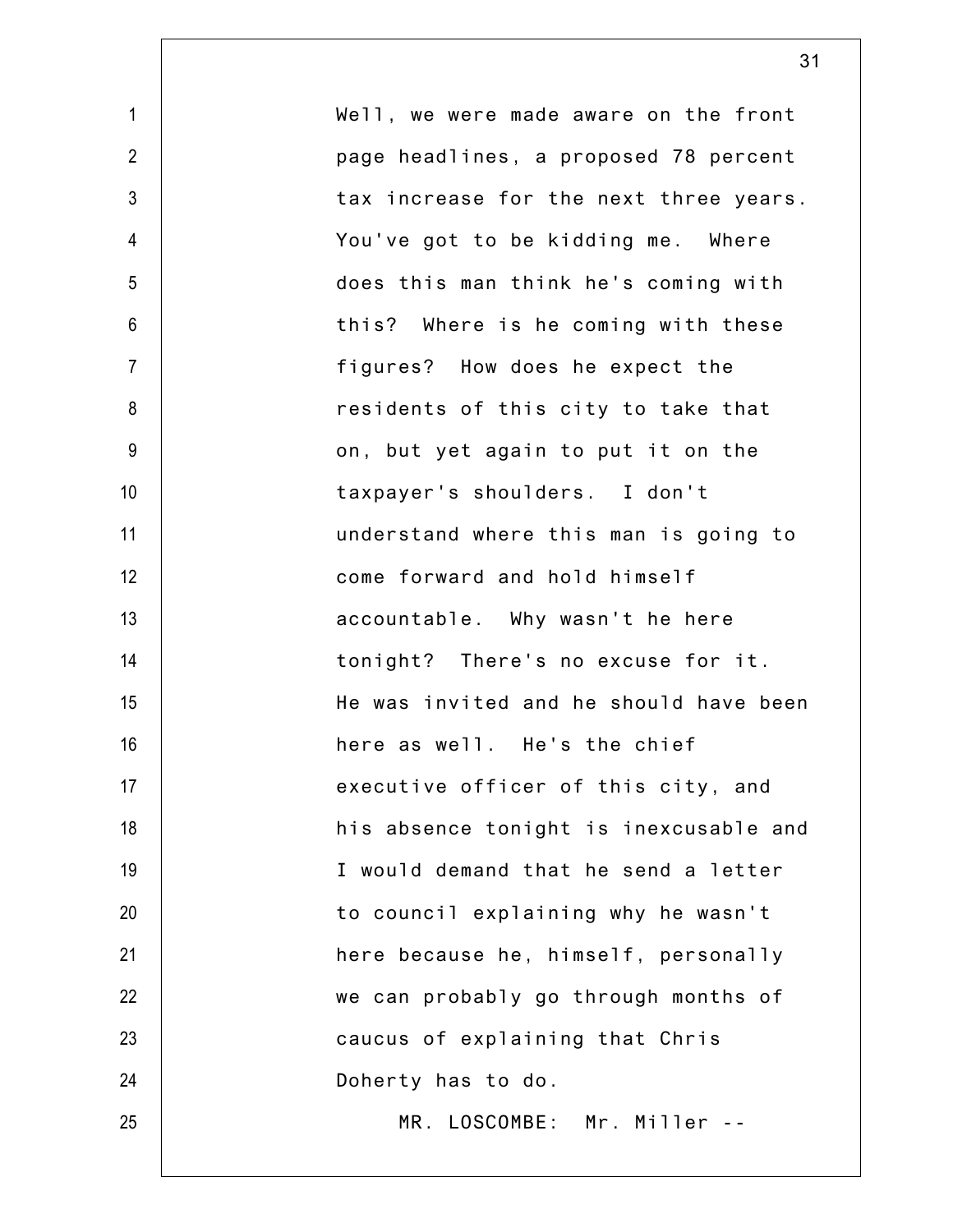|                | 32                                     |
|----------------|----------------------------------------|
| $\mathbf{1}$   | MR. MILLER: Sure.                      |
| $\overline{2}$ | MR. LOSCOMBE: The mayor is in          |
| $\mathfrak{Z}$ | Harrisburg. He did contact me. I had   |
| $\overline{4}$ | been working on a couple different     |
| 5              | things. He is there on some -- on      |
| $6\,$          | another important issue that is going  |
| $\overline{7}$ | to mean a lot to this city right now   |
| 8              | and I can verify that. So he had       |
| $9\,$          | asked if it was okay if we would still |
| 10             | have the meeting because he had that   |
| 11             | appointment down there and in time     |
| 12             | you'll know that it was a valuable     |
| 13             | meeting so just in his defense.        |
| 14             | MR. MILLER: Okay. I appreciate         |
| 15             | that. But the bottom line here is      |
| 16             | we've made numerous requests for him   |
| 17             | to come forward and whether it's today |
| 18             | or last week or the week before, two   |
| 19             | years ago, the bottom line is he's met |
| 20             | us with that usual slap in the face,   |
| 21             | he has no respect for this council,    |
| 22             | but most of all he has no respect for  |
| 23             | the residents of this city and that's  |
| 24             | what counts and he's proven it time    |
| 25             | and time again. And all I'm asking     |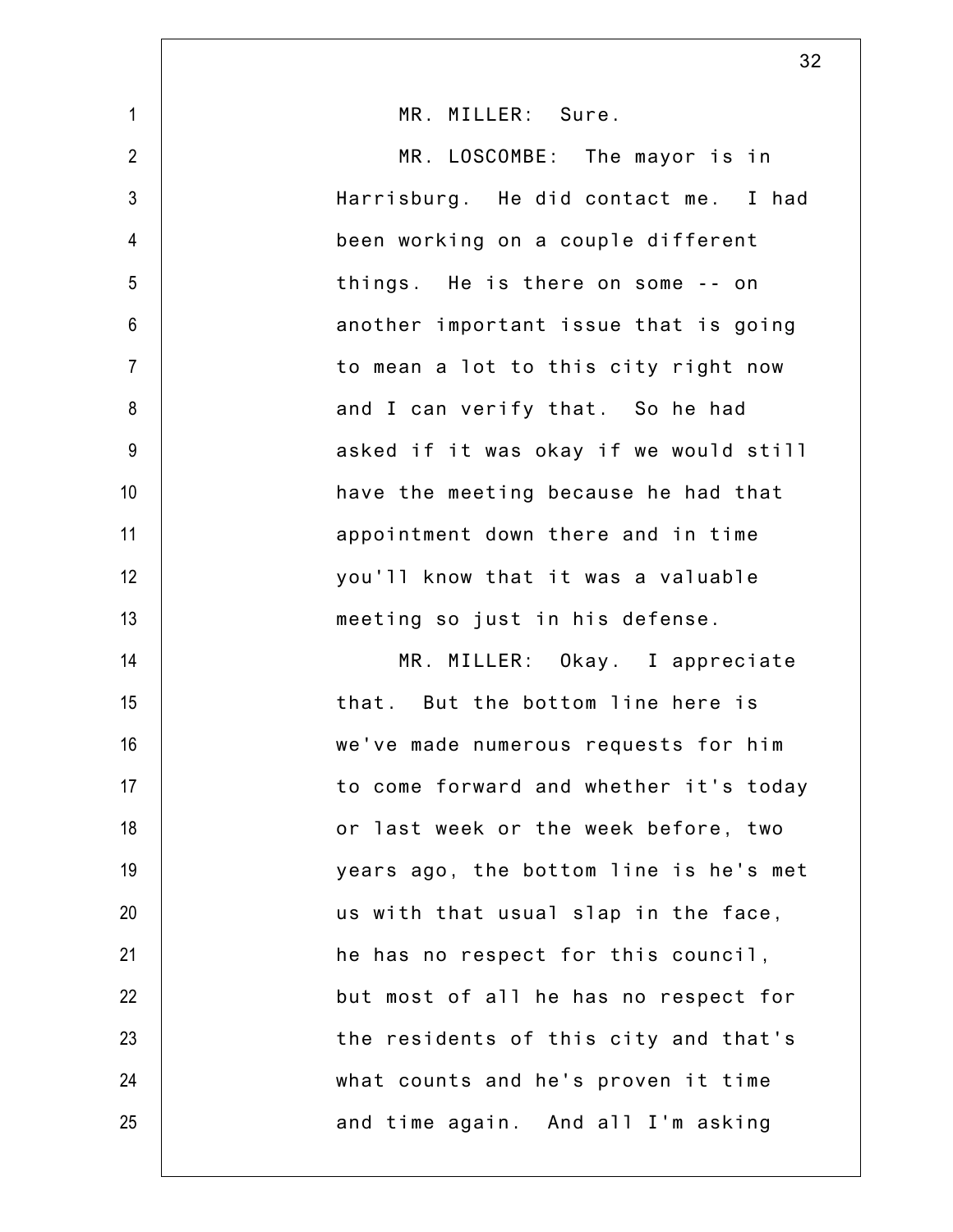|                | 33                                      |
|----------------|-----------------------------------------|
| $\mathbf{1}$   | for tonight is for this council to      |
| $\overline{2}$ | continue to be the champions of the     |
| $\mathfrak{Z}$ | people and to not allow another free    |
| 4              | ride, another bailout and I ask you to  |
| 5              | please vote this down tonight. Thank    |
| 6              | you.                                    |
| $\overline{7}$ | MR. LOSCOMBE: Thank you.                |
| 8              | MR. JOYCE: Our next speaker is          |
| $9\,$          | Ron Ellman.                             |
| 10             | MR. ELLMAN: Hello, council. You         |
| 11             | know, this newspaper last week with     |
| 12             | that 78 percent increase, I think       |
| 13             | that's the worst headline I've seen     |
| 14             | since the Jap's bombed Pearl Harbor.    |
| 15             | When is it going to stop, you know.     |
| 16             | The mayor showed his disdain for you    |
| 17             | people tonight by not being here.<br>He |
| 18             | showed his disdain for all these        |
| 19             | people out there. He doesn't care       |
| 20             | one iota of what the public thinks of   |
| 21             | him. He just keeps going on his way.    |
| 22             | Well, I won't say it. It's just         |
| 23             | terrible the things that the poor       |
| 24             | homeowner in the city just keep         |
| 25             | suffering, you know. There was almost   |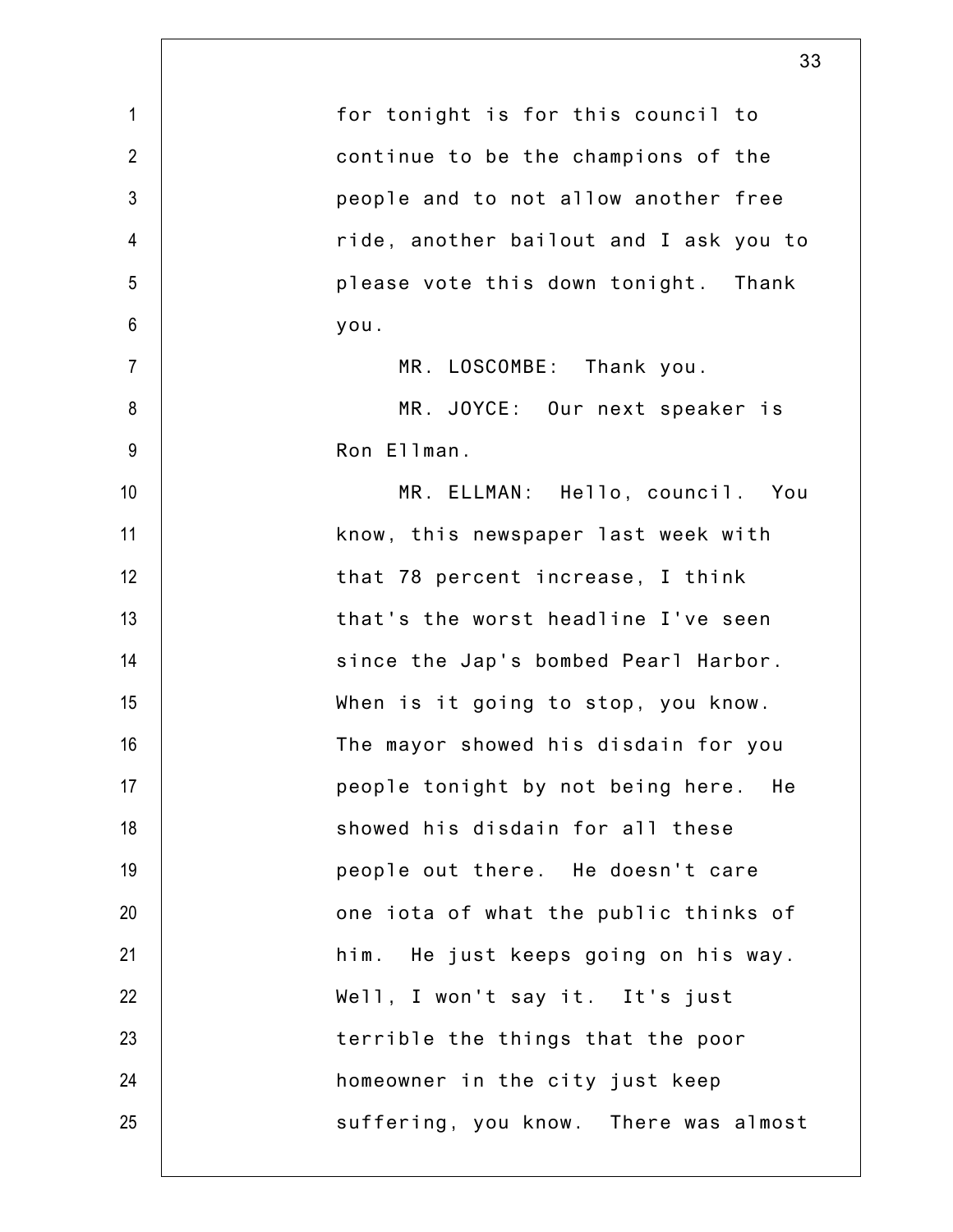| $\mathbf 1$     | 2,000 names in the paper of money      |
|-----------------|----------------------------------------|
| $\overline{2}$  | owed, millions of dollars last week    |
| 3               | and the week before. He never made     |
| $\overline{4}$  | any attempt to collect it. He sent     |
| 5               | them over to collect from the          |
| 6               | university. That's like a dog biting   |
| $\overline{7}$  | the hand that feeds it. He's not       |
| 8               | going to attempt to get any money from |
| 9               | supporters. I don't know. The reason   |
| 10 <sup>1</sup> | that these people were here tonight to |
| 11              | protect their positions. The reason    |
| 12              | they're here is because Mr. Scopelliti |
| 13              | is just a completely, incompetent,     |
| 14              | unqualified, overpaid family friend    |
| 15              | that was stuck in that position. He    |
| 16              | doesn't belong there. He has no        |
| 17              | resume for the post. He's jumped from  |
| 18              | job to job and got that one. That's    |
| 19              | why they have lost all of this money.  |
| 20              | Mr. Hughes did a fine job tonight      |
| 21              | explaining it in the short time he had |
| 22              | the papers, I suppose. I don't know.   |
| 23              | It's just -- don't throw away anymore  |
| 24              | good money after bad. Take that        |
| 25              | million dollars and do something       |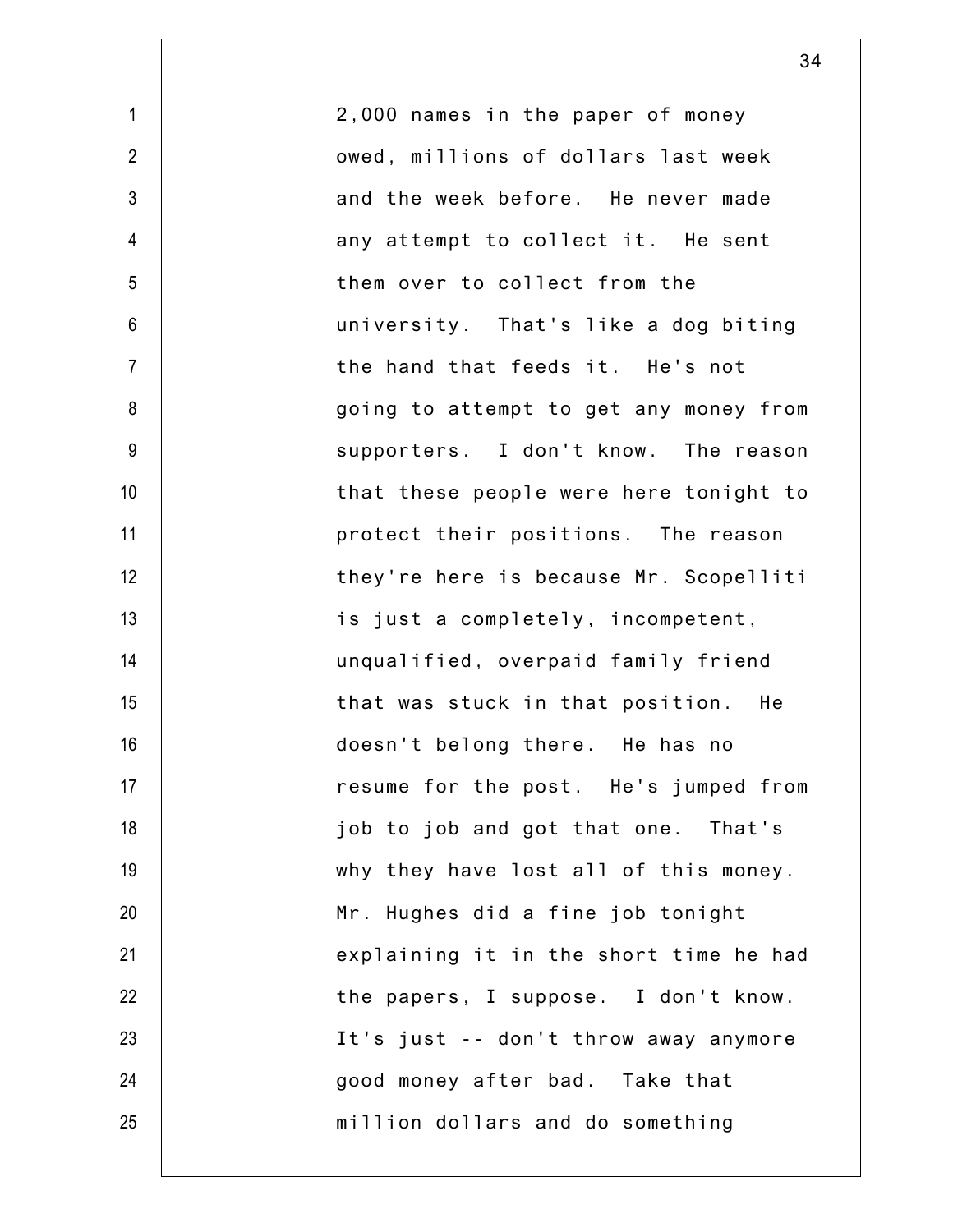1 2 3 4 5 6 7 8 9 10 11 12 13 14 15 16 17 18 19 20 21 22 23 24 25 around the city that we need with it. You know, like I said, every time I go somewhere somebody is talking about how bad things are and there's just a constant rape of the homeowners by this administration and the government, that's the people's most prized possession. It's just impossible. I can't afford my house much longer. It's already twice what it was 20 years ago. Now, you're talking about another doubling it once more. Doherty would make a ghost town out of this place, you know. You people sitting there think, not only your children and your grandchildren, your great grandchildren will be paying for what Doherty has messed right now today and probably beyond that. There's just no way a town of 37,000 taxpayers could pay, you know, millions of billions of dollars. And you have the papers, the editorial said you've got to give them, the authority the money. Maybe if you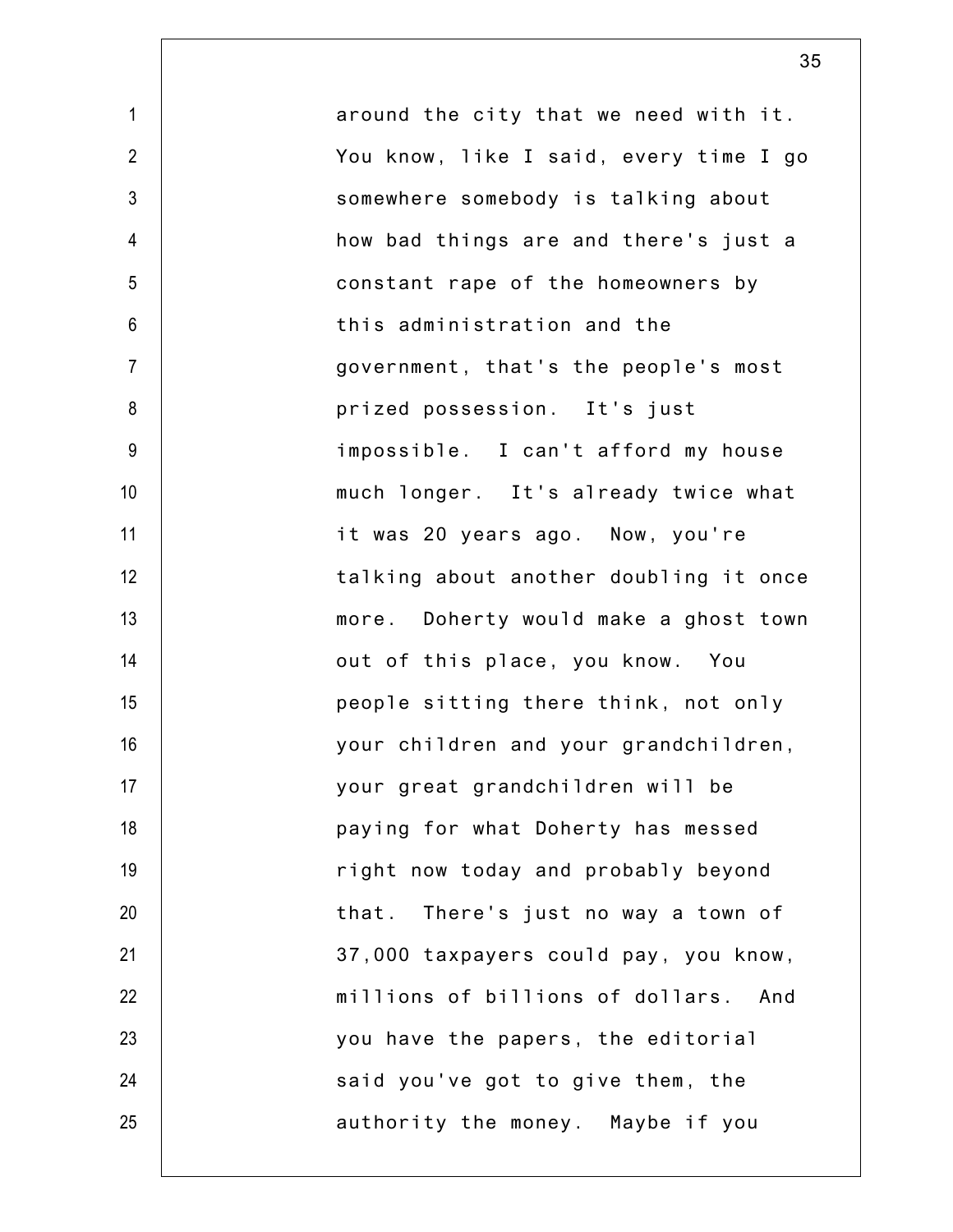1 2 3 4 5 6 7 8 9 10 11 12 13 14 15 16 17 18 19 20 21 22 23 24 25 showed the banks it's time to quit they would have a little more latitude with you instead of just keep giving in and giving in. There's no way the Parking Authority can get out of the mess they're in. It's just like the city. I don't know, you know, what they can do but you're just talking about a totally insufficient organization that's in chaos. It's got to stop. Somehow it's got to stop. Those men sitting here tonight, I don't know how many of you watch wrestling because I'm a big fan. Two weeks ago one of the wrestlers was fired. He got on his hands and knees and pleaded and cried and begged and all that silly nonsense for his job back. Last week they gave him his job back. You know what he did, immediately just got -- he turned his back on all the public, he turned his back on everybody that supported him and said, "I got a contract now." That's just what those people will do.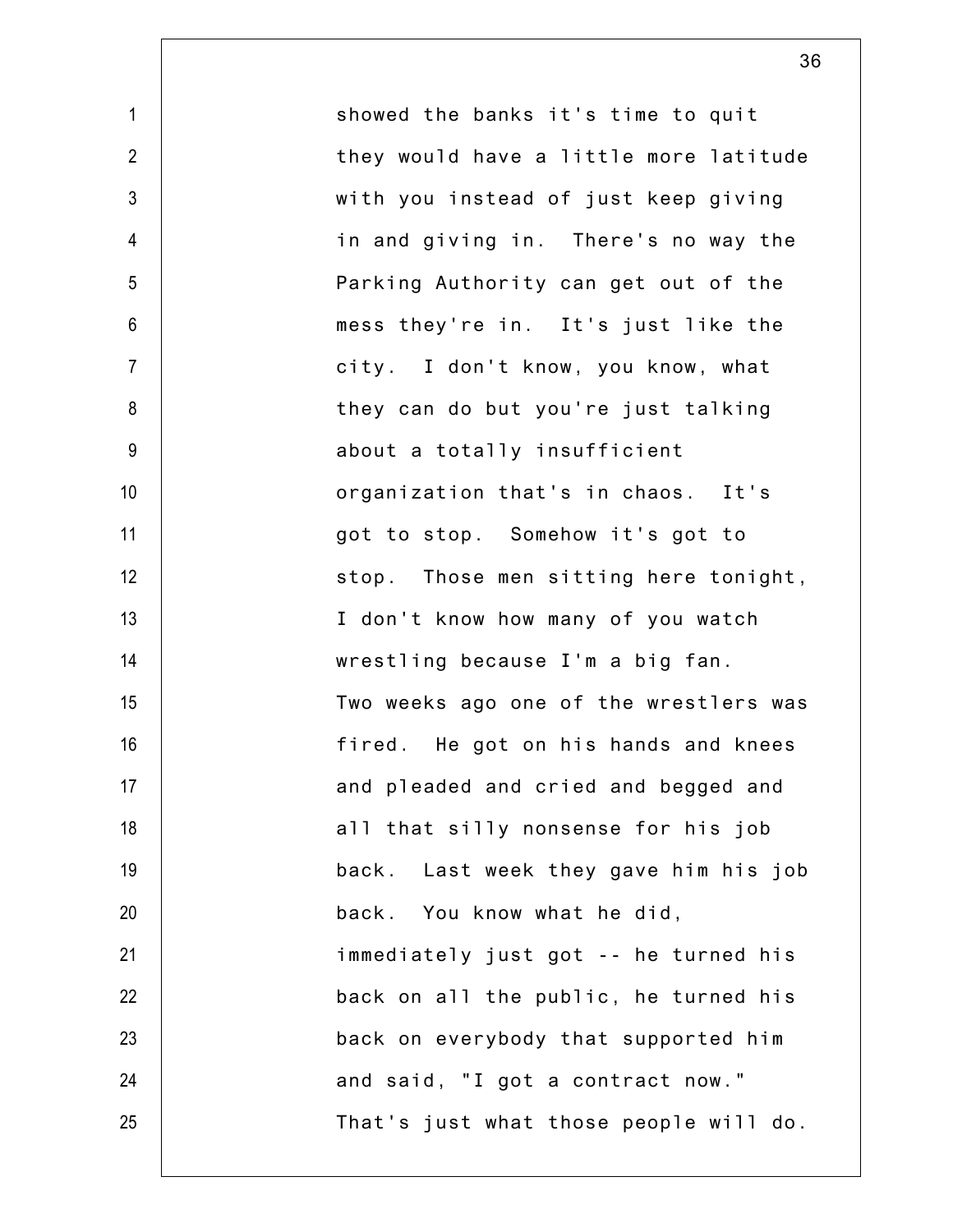| $\mathbf{1}$   | You give them their money, they're    |
|----------------|---------------------------------------|
| $\overline{2}$ | going to turn their back on us, they  |
| $\mathfrak{Z}$ | want more money and more money and    |
| $\overline{4}$ | more money and it will never end.     |
| 5              | Now, you've got a chance to let them  |
| $6\,$          | go, cut them loose. The people want   |
| $\overline{7}$ | cuts, give them some cuts in the      |
| 8              | Parking Authority. Thank you.         |
| 9              | MR. JOYCE: Thank you.                 |
| 10             | MR. LOSCOMBE: Thank you.              |
| 11             | MR. JOYCE: Our next speaker is        |
| 12             | Gary Lewis.                           |
| 13             | MR. LEWIS: Good evening.              |
| 14             | MR. Joyce: Good evening.              |
| 15             | MR. LOSCOMBE: Good evening.           |
| 16             | MR. LEWIS: My name is Gary            |
| 17             | Lewis. I'm a resident of downtown and |
| 18             | I'm also a consultant specializing in |
| 19             | distressed status and distressed      |
| 20             | finance. I'm here to speak to you     |
| 21             | about Scranton's dire financial       |
| 22             | condition again. Tonight I'd like to  |
| 23             | cover three points. First, the recent |
| 24             | FEMA grant of eight million dollars;  |
| 25             | second, the city's newly proposed     |
|                |                                       |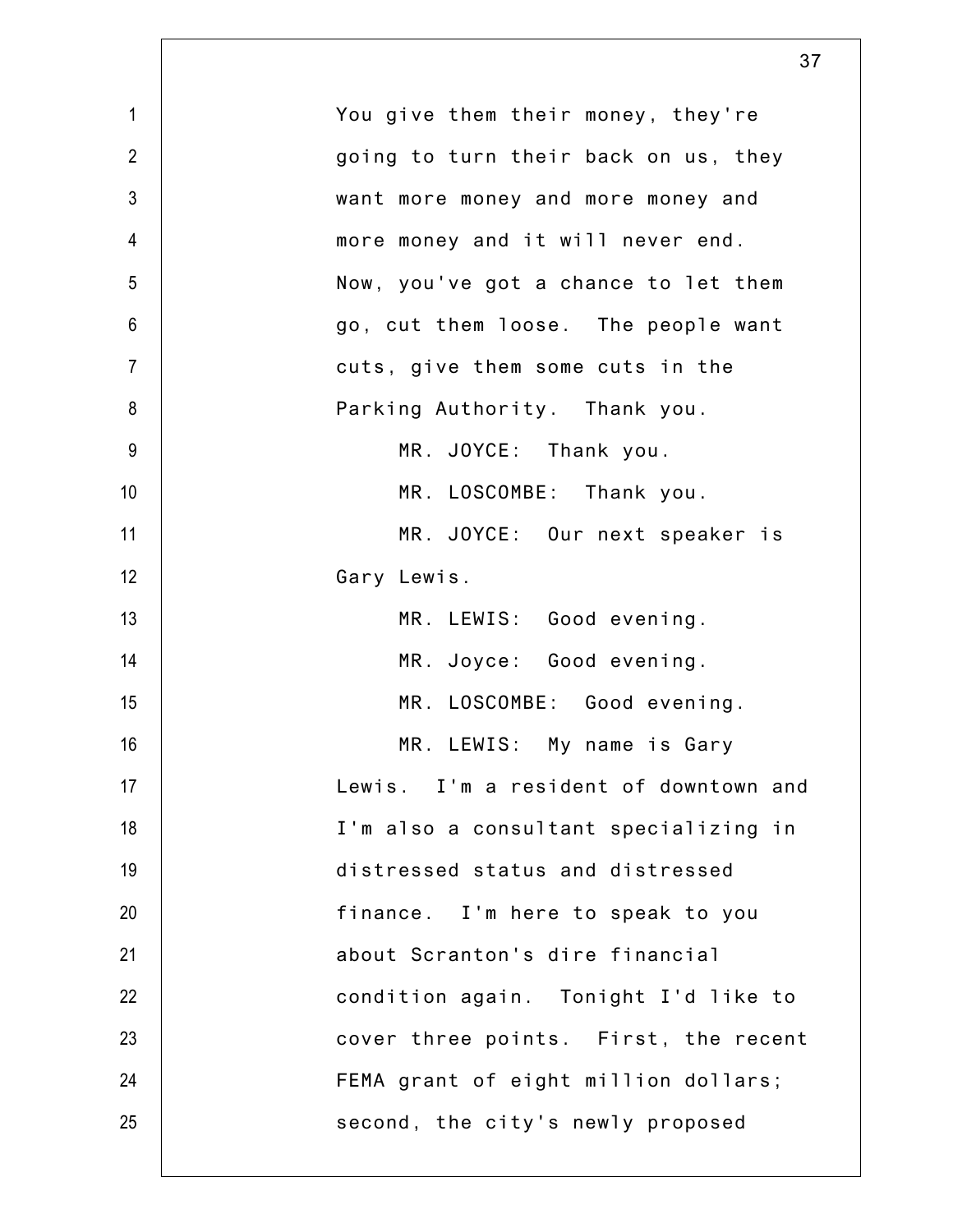|                 | 38                                     |
|-----------------|----------------------------------------|
| $\mathbf 1$     | recovery plan; and third, the Chapter  |
| $\overline{2}$  | 9 bankruptcy filing.                   |
| $\mathfrak{Z}$  | First, the FEMA grant. This            |
| $\overline{4}$  | amount which is yet another one-time   |
| 5               | revenue source is tantamount to a      |
| $6\phantom{1}6$ | backdoor bailout of this city. All     |
| $\overline{7}$  | parties involved in local government   |
| 8               | should be ashamed that this grant was  |
| 9               | necessary. It places the burden of     |
| 10              | running this city squarely on the      |
| 11              | shoulders of U.S. taxpayers. This      |
| 12              | bailout brings the total one time      |
| 13              | revenue items in 2012 to 14.2 million  |
| 14              | dollars. It's the 8.2 million dollars  |
| 15              | of the FEMA grant and the six million  |
| 16              | dollar one time revenue item relate to |
| 17              | the meter sale. It still leaves the    |
| 18              | city with a deficit that we plan to    |
| 19              | cover with unfunded borrowing of       |
| 20              | approximately nine million dollars.    |
| 21              | This was not a fix for any of the      |
| 22              | city's problems. It was yet another    |
| 23              | way to kick the can a little further   |
| 24              | down the road.                         |
| 25              | Second, the city's newly proposed      |
|                 |                                        |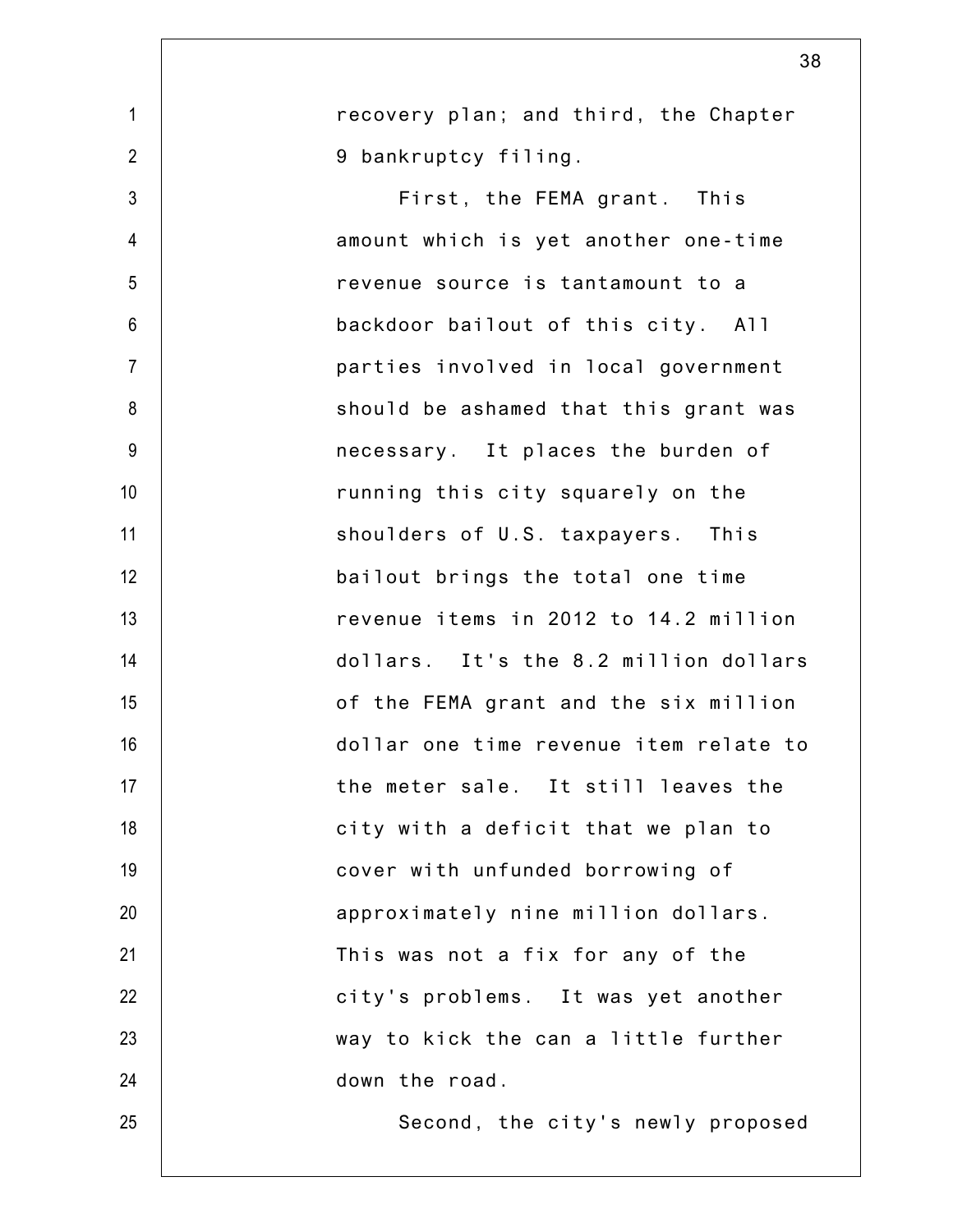1 2 3 4 5 6 7 8 9 10 11 12 13 14 15 16 17 18 19 20 21 22 23 24 25 recovery plan still leaves a structural deficit for 2013 of approximately seven million dollars. Without another magical one-time revenue source or additional reckless borrowing at astronomical discount rates, the city will face insolvency in 2013. I urge the council members to begin exploring and preparing a Chapter 9 filing as soon as possible. You have seven months left in 2012. In order to be eligible for bankruptcy the city really needs to address two main factors. The first is the city insolvent and the second, has the city engaged in good faith negotiations with their collective bargaining units, and if not, can you prove that it was deemed to be impractical. Unfortunately I believe the question to the insolvency issue will answered for us when the city becomes insolvent in 2013. To address the second factor, I again urge council to begin negotiating with the unions to reduce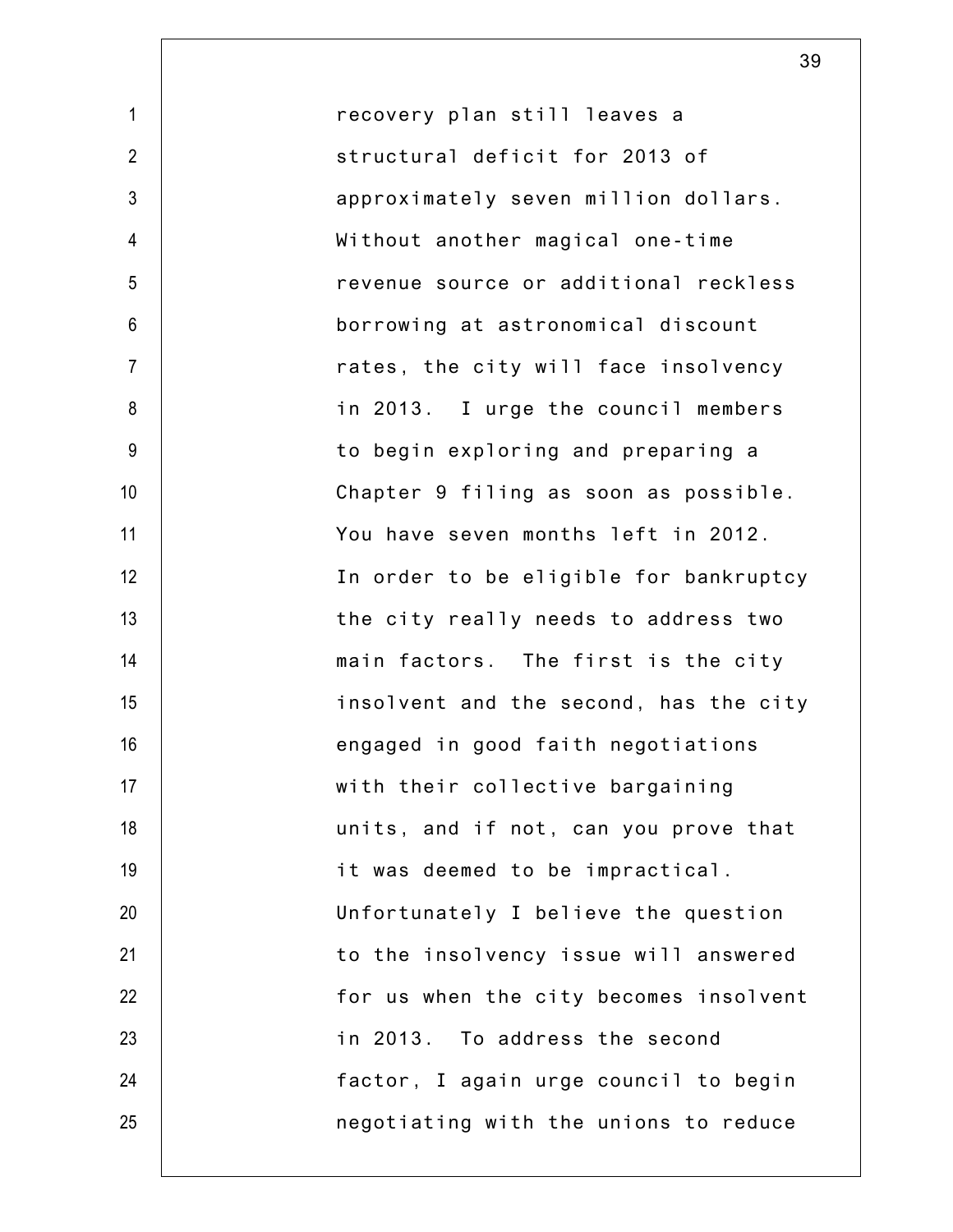1 2 3 4 5 6 7 8 9 10 11 12 13 14 15 16 17 18 19 20 21 22 23 24 25 salary and benefits, including an increase in the amount that Union members pay for healthcare. Failure to plan for bankruptcy now will lead to a chaotic disorganized dissent into insolvency and will scar this city for decades. For years council and the administration have addressed the symptoms of this city's crises without ever paying attention to the root cause of -- the root cause being a massive structural deficit driven by excessive Union compensation and astronomically high debt service costs. To address these symptoms the parties have focused on one time revenue items such as the sale of the municipal golf course, the sale and leaseback of the parking meters, the FEMA grant and now the proposed sale of the city's stormwater system. The sale of city assets to various authorities simply forces the authorities to borrow recklessly and allows the city to temporarily avoid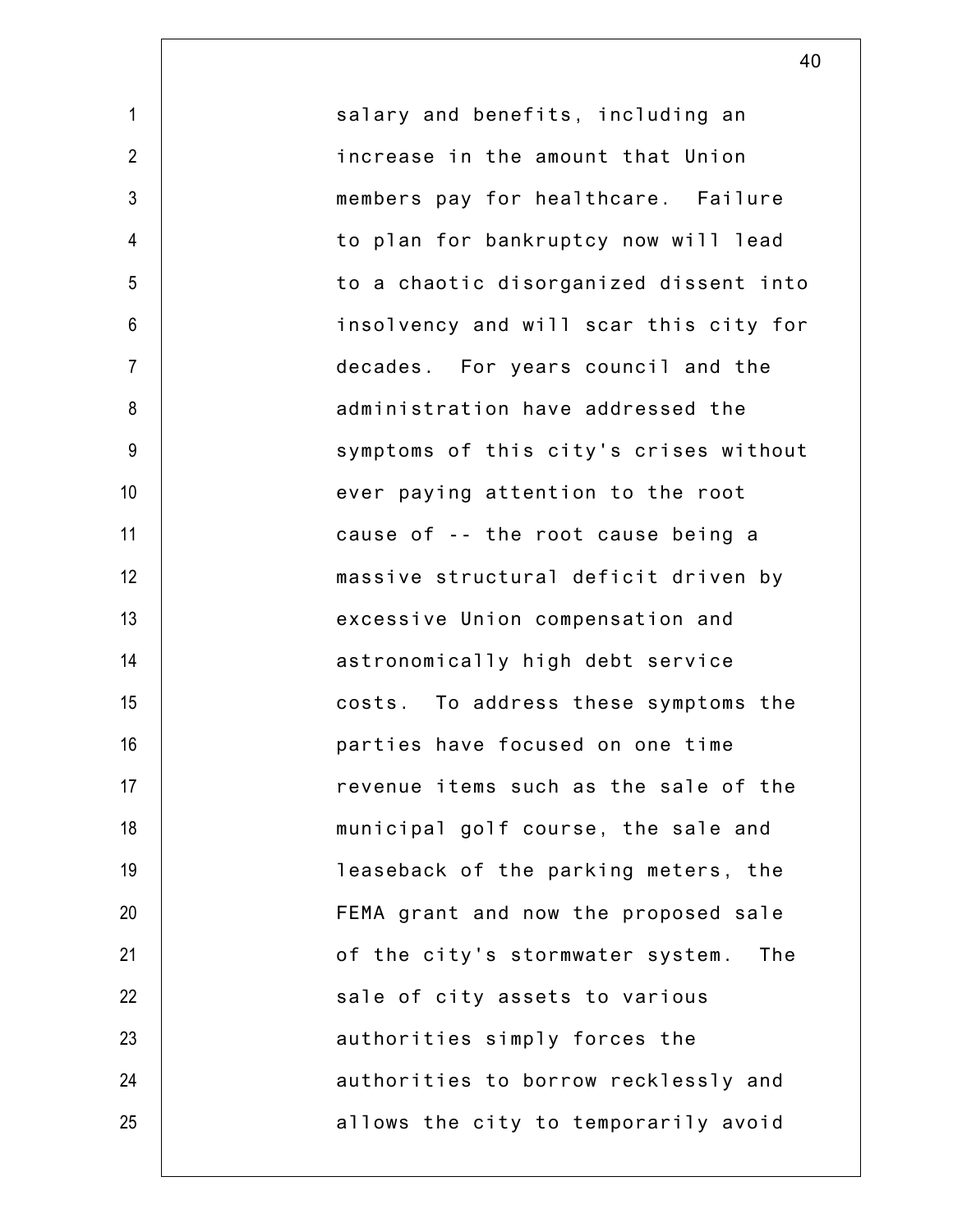|                 | 41                                     |
|-----------------|----------------------------------------|
| $\mathbf{1}$    | insolvency. It's a short term fix      |
| $\overline{2}$  | with long term implications and we're  |
| $\mathfrak{Z}$  | just starting to see the fallout of    |
| $\overline{4}$  | this approach with the Parking         |
| 5               | Authority. I urge you to not allow     |
| $6\phantom{.}6$ | this to continue. It's time to focus   |
| $\overline{7}$  | on the problem. It's time to reduce    |
| 8               | the debt, restructure the corrective   |
| 9               | bargaining agreements and stop raising |
| 10              | taxes. It's time to prepare for        |
| 11              | bankruptcy. Thank you.                 |
| 12              | MR. JOYCE: Thank you.                  |
| 13              | MR. LOSCOMBE: Thank you.               |
| 14              | MR. Joyce: Our next speaker is         |
| 15              | Gerard Hetman.                         |
| 16              | MR. HETMAN: Good evening,              |
| 17              | council. Gerard Hetman for the         |
| 18              | Lackawanna County Department of        |
| 19              | Community Relations. Good evening.     |
| 20              | Going into this weekend we would       |
| 21              | just like to remind everyone of an     |
| 22              | event that I spoke about previously    |
| 23              | which is the annual Arts on Fire       |
| 24              | Festival which will be taking place    |
| 25              | this weekend at the historic Iron      |
|                 |                                        |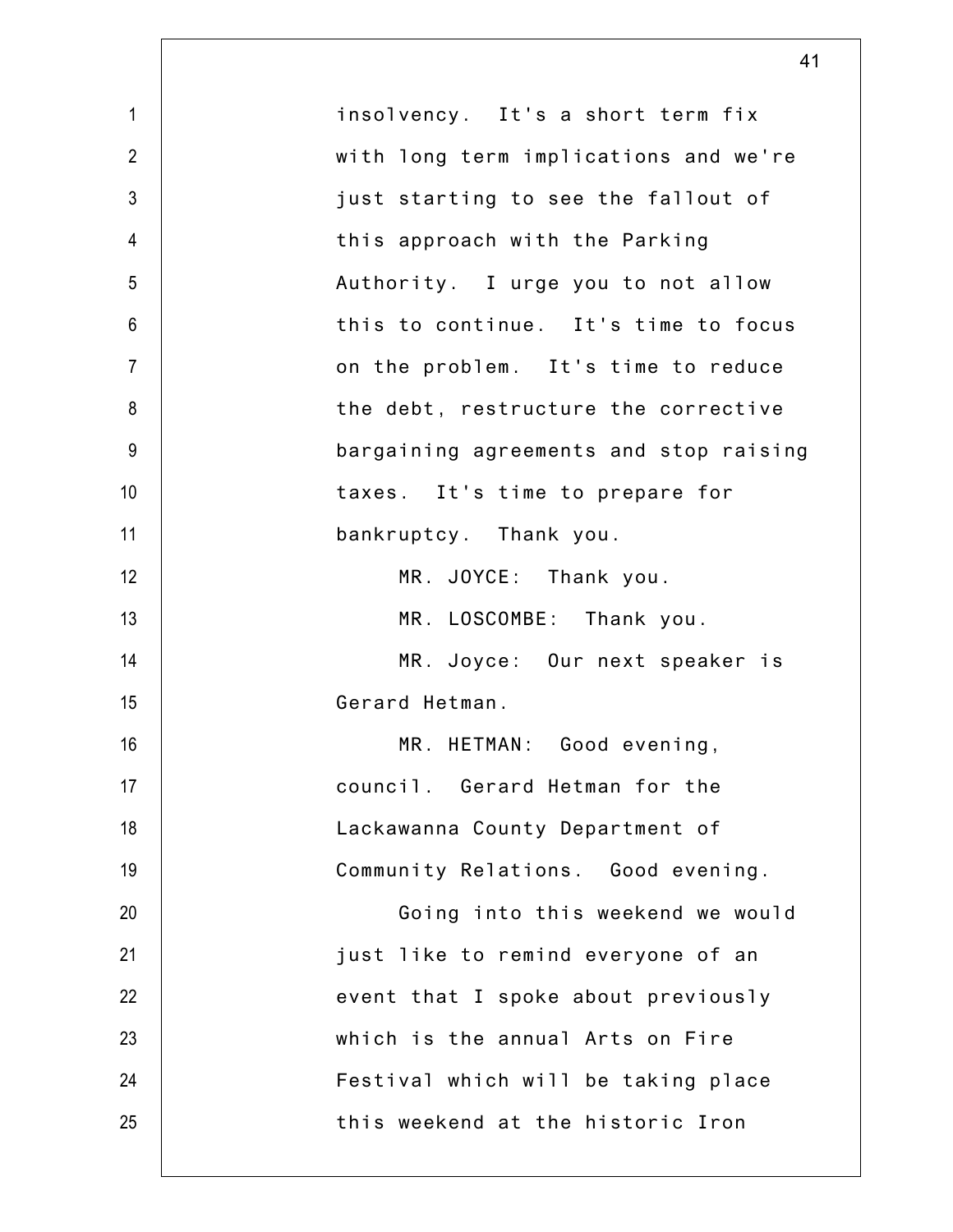| $\mathbf{1}$   | Furnaces right down next to the         |
|----------------|-----------------------------------------|
| $\overline{2}$ | Chamberlain on Cedar Avenue. The        |
| $\mathfrak{Z}$ | events begin tomorrow evening, Friday,  |
| 4              | June 1st, with a parade on Lackawanna   |
| 5              | Avenue at 7:45 p.m. The festivities     |
| $6\,$          | start with the first at the furnace     |
| $\overline{7}$ | fundraiser from 8 o'clock until         |
| 8              | 11 o'clock p.m. The fundraiser will     |
| $9\,$          | cost \$20 at the door. Tickets are \$15 |
| 10             | in advance but this will be in support  |
| 11             | of the Anthracite Heritage Museum and   |
| 12             | the Iron Furnace Associates, Bluegrass  |
| 13             | music, drinks will be provided, food    |
| 14             | and, again, vendors and a nighttime     |
| 15             | iron pour which is always a colorful    |
| 16             | and certainly hot event, an             |
| 17             | interesting event for anyone who        |
| 18             | hasn't one, especially for the first    |
| 19             | time. After that, both on Saturday      |
| 20             | and Sunday, there will be a number of,  |
| 21             | again, iron pouring demonstrations,     |
| 22             | crafts, vendors, food and a post        |
| 23             | musical entertainment. The shows run    |
| 24             | from Saturday, 11 a.m. to 7 p.m. and    |
| 25             | on Sunday, 11 a.m. to 5 p.m. We wish    |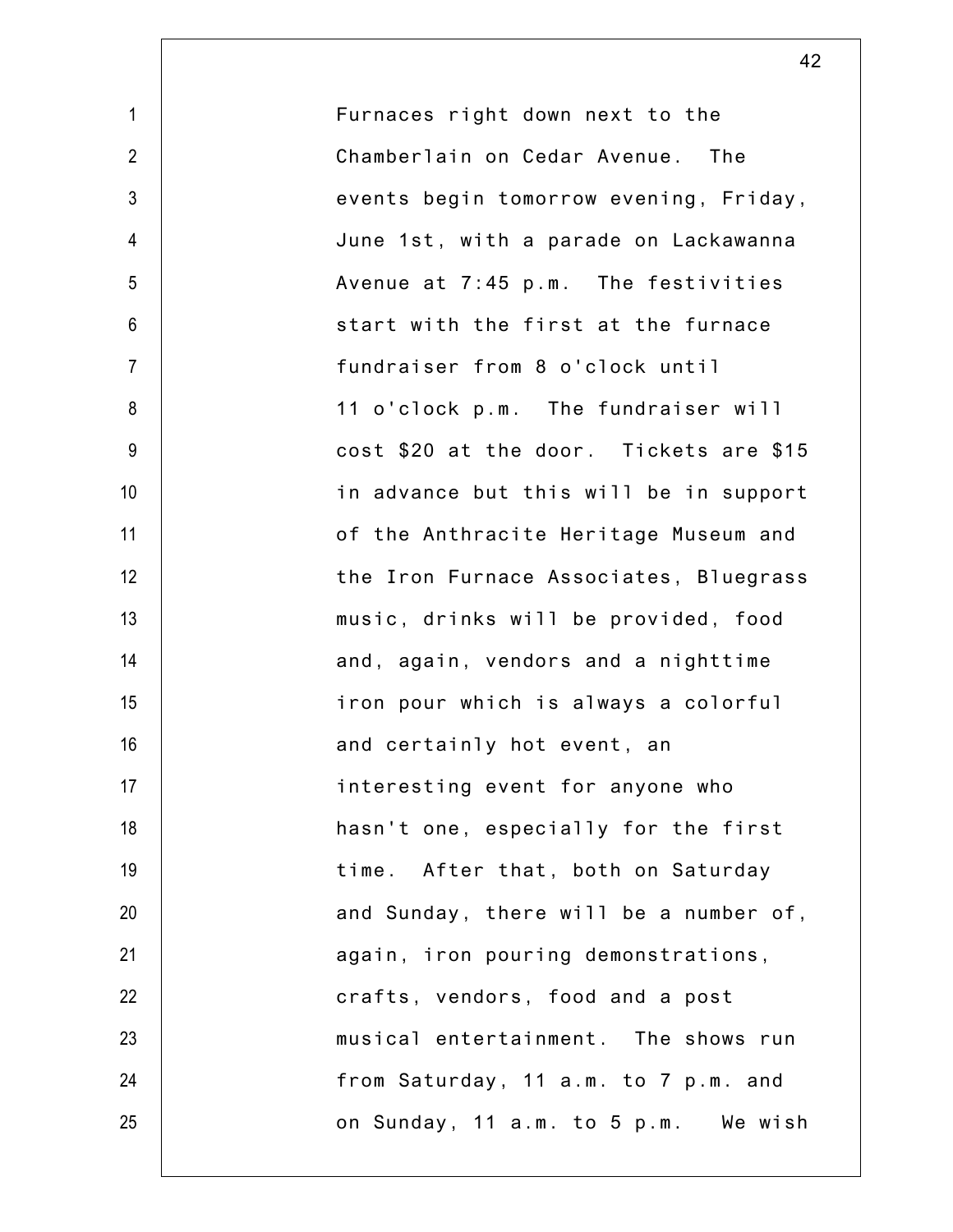everyone to come out and take a look and have some fun. And, again, the events on Saturday and Saturday both are free. There's no admission charge. It's just Friday evening for the fundraiser. There is a \$20 at the door fee. But both Saturday and Sunday, they are free events for the public to come in and enjoy. In addition to that, of course, tomorrow night is first Friday downtown. This month we actually have 30 venues on the list and when you combine this with the Arts on Fire Festival and the fundraiser tomorrow evening, it's going to make for an exciting evening downtown. We all want to see fun, exciting things happening downtown, lively things, things that will highlight the best for our city and the best for our city and our county and our area have to offer. This is going to be a night tomorrow night that will certainly do that and we hope to see it grow and

1

2

3

4

5

6

7

8

9

10

11

12

13

14

15

16

17

18

19

20

21

22

23

24

25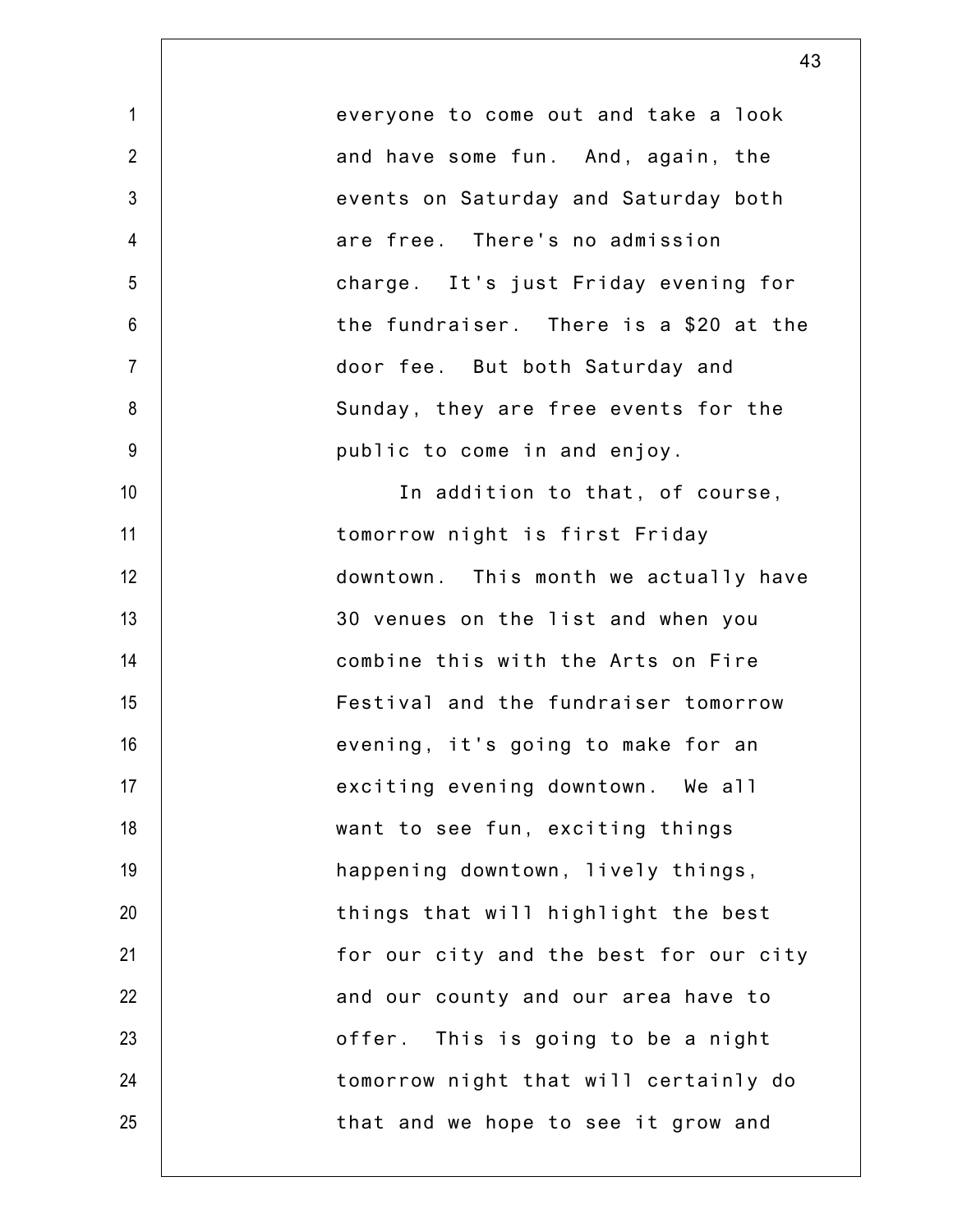|                | 44                                     |
|----------------|----------------------------------------|
| $\mathbf{1}$   | expand and hope a lot of our regulars  |
| $\overline{2}$ | will come down and all of our citizens |
| $\mathfrak{Z}$ | will come down and have a very good    |
| $\overline{4}$ | time in downtown Scranton.             |
| 5              | And our last announcement is just      |
| $6\phantom{1}$ | a reminder again, the Lackawanna       |
| $\overline{7}$ | Heritage Valley is presenting the      |
| 8              | Heritage Explorer Bike Tour Festival   |
| 9              | on Saturday, June 16th, 2012, from 8   |
| 10             | a.m. to 4 p.m. at Mellow Park in       |
| 11             | Peckville. And the LHVA is seeking     |
| 12             | both bike riders. This is a            |
| 13             | noncompetitive event. It's a family    |
| 14             | friendly event. Riders of all ages     |
| 15             | are welcome and there's a variety of   |
| 16             | different lengths that they can ride   |
| 17             | form 5,11, 22 and 44 miles routes so   |
| 18             | it's a broad choice there. Again,      |
| 19             | it's noncompetitive, friendly for all  |
| 20             | ages, all riding abilities, and the    |
| 21             | LHVA is also seeking volunteers for    |
| 22             | various duties on the trail and with   |
| 23             | the event. It's a great way for        |
| 24             | school group whether seeking community |
| 25             | service time to get time or people who |
|                |                                        |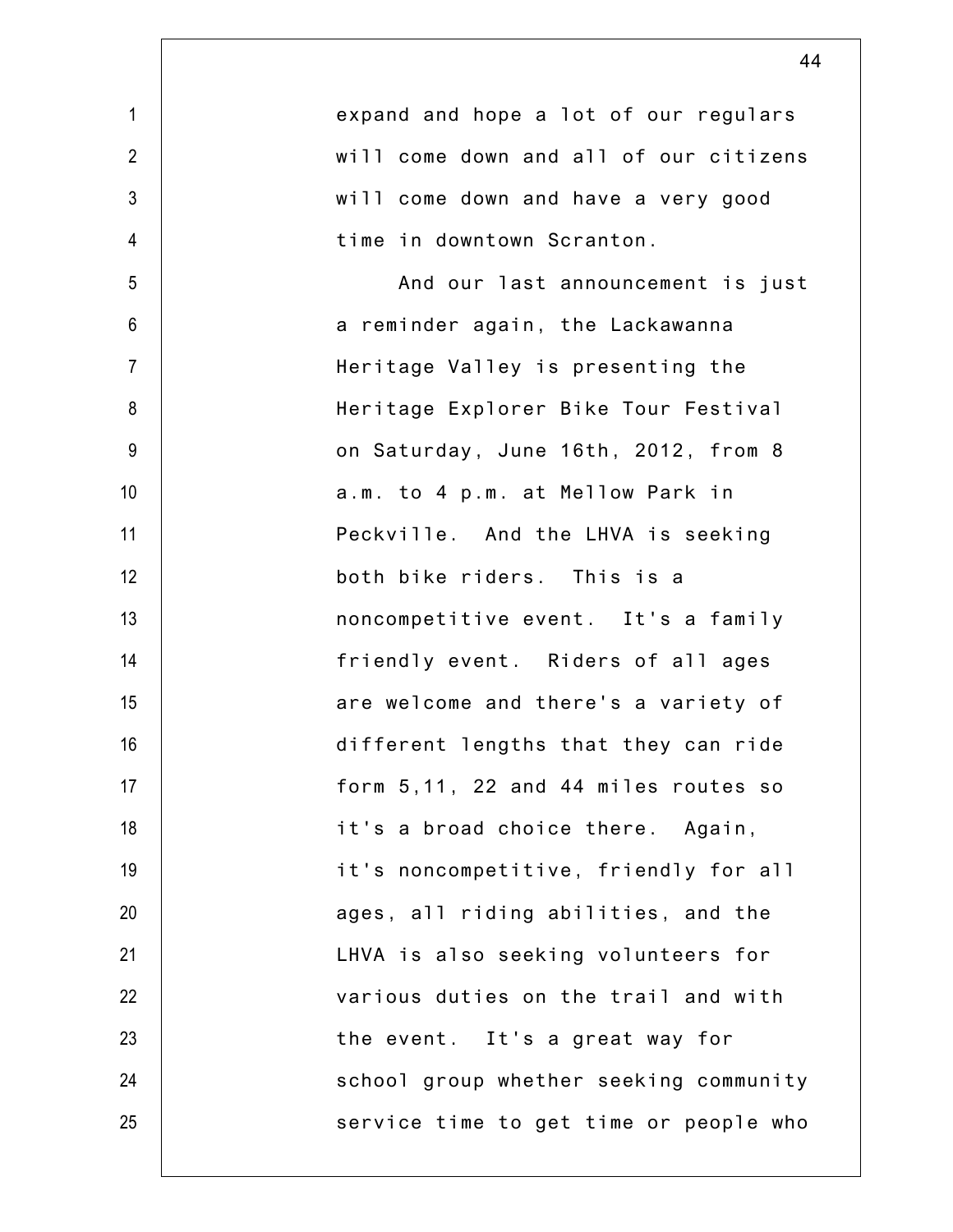| $\mathbf{1}$    | just want to help out, take them out   |
|-----------------|----------------------------------------|
| $\overline{2}$  | and have a good time on the trail.     |
| $\mathfrak{Z}$  | Information on this, both for          |
| $\overline{4}$  | registration, for participate and      |
| 5               | volunteering can be obtained at        |
| $6\phantom{.}6$ | www.heritageexplorer -- that's all one |
| $\overline{7}$  | word, dot org. And the phone number    |
| $\bf 8$         | to call for phone information is       |
| $9\,$           | 570-963-6730. Again, that's            |
| 10              | www.heritageexplorer.org or            |
| 11              | 570-963-6730. Again, we thank you for  |
| 12              | your time. We hope to see you at the   |
| 13              | events coming up.                      |
| 14              | MR. JOYCE: Thank you. Our next         |
| 15              | speaker is David Dobrzyn.              |
| 16              | MR. DOBRZYN: Good evening. Dave        |
| 17              | Dobrzyn, resident of Scranton, taxes   |
| 18              | paid. All right. I wrote myself a      |
| 19              | little note.                           |
| 20              | On 6D we have a resolution for         |
| 21              | passing, tax exemptions for blight and |
| 22              | I'll combine that with my other        |
| 23              | previous statements. No new            |
| 24              | exemptions only on previous            |
| 25              | commitments. Also box zone, all new    |
|                 |                                        |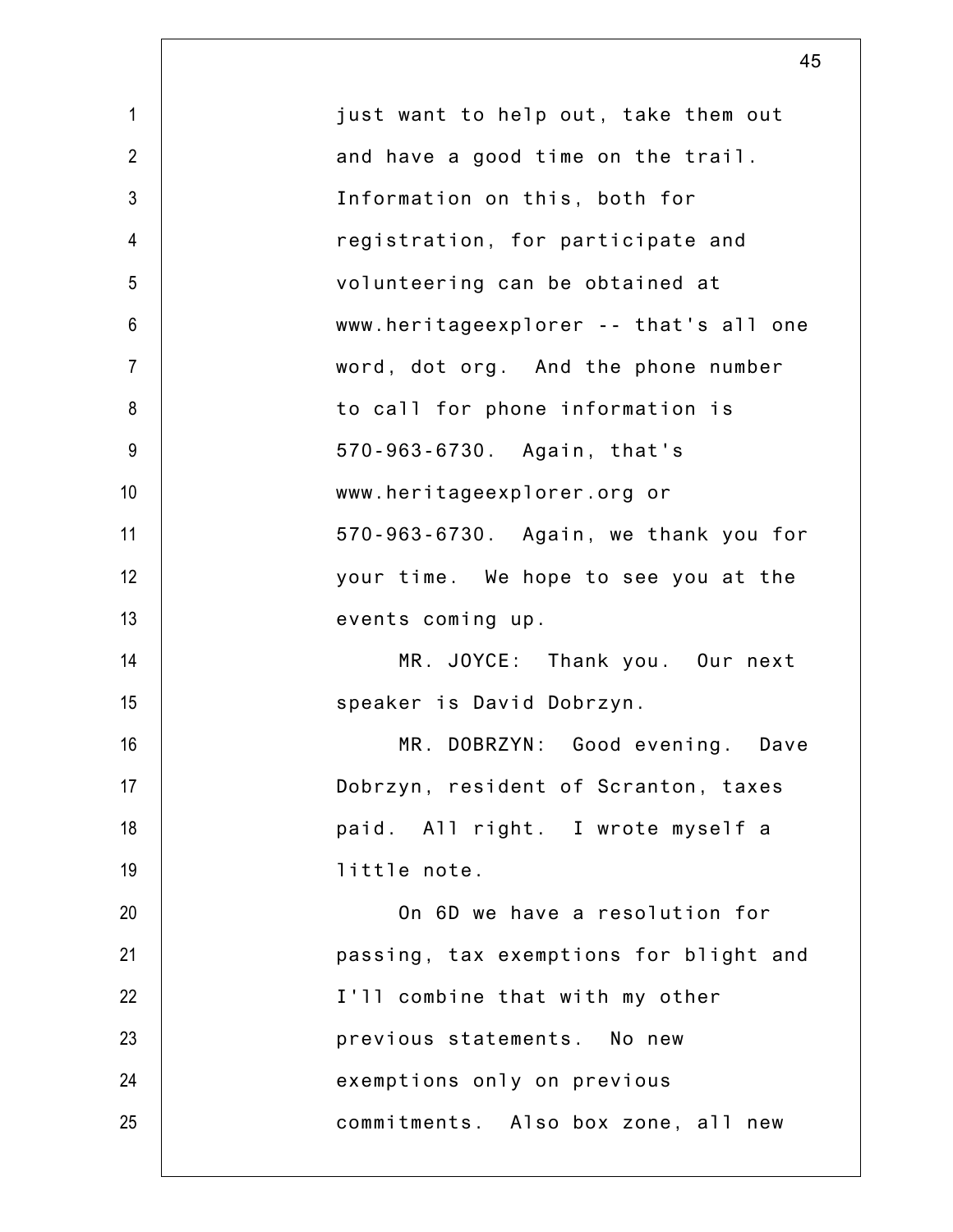expansions, hoagie shops, taxes don't cut it. What I mean by box zoning is we have 35 percent of our city is tax exempt and we can't afford anymore. In light of whatever has to be done, I worked with you people to get into office and I don't have any qualms with anybody up there but we can't go on like this. I know it's going to take years and years to rescue, we might have to vote somebody two or three times again before things get straightened out. They turn it to the courts and overrule us and do whatever they want, and it's just impossible. If they plan or have to raise my taxes which is really 90 percent. If you read the paper, it's not 78 percent, it's more like 90 percent because it parlays. It's so many percent of the percentage of last year's so it actually increases to a point of 90 or 95 percent over three years. And we really can't afford anymore tax exemptions for anybody and that's all

1

2

3

4

5

6

7

8

9

10

11

12

13

14

15

16

17

18

19

20

21

22

23

24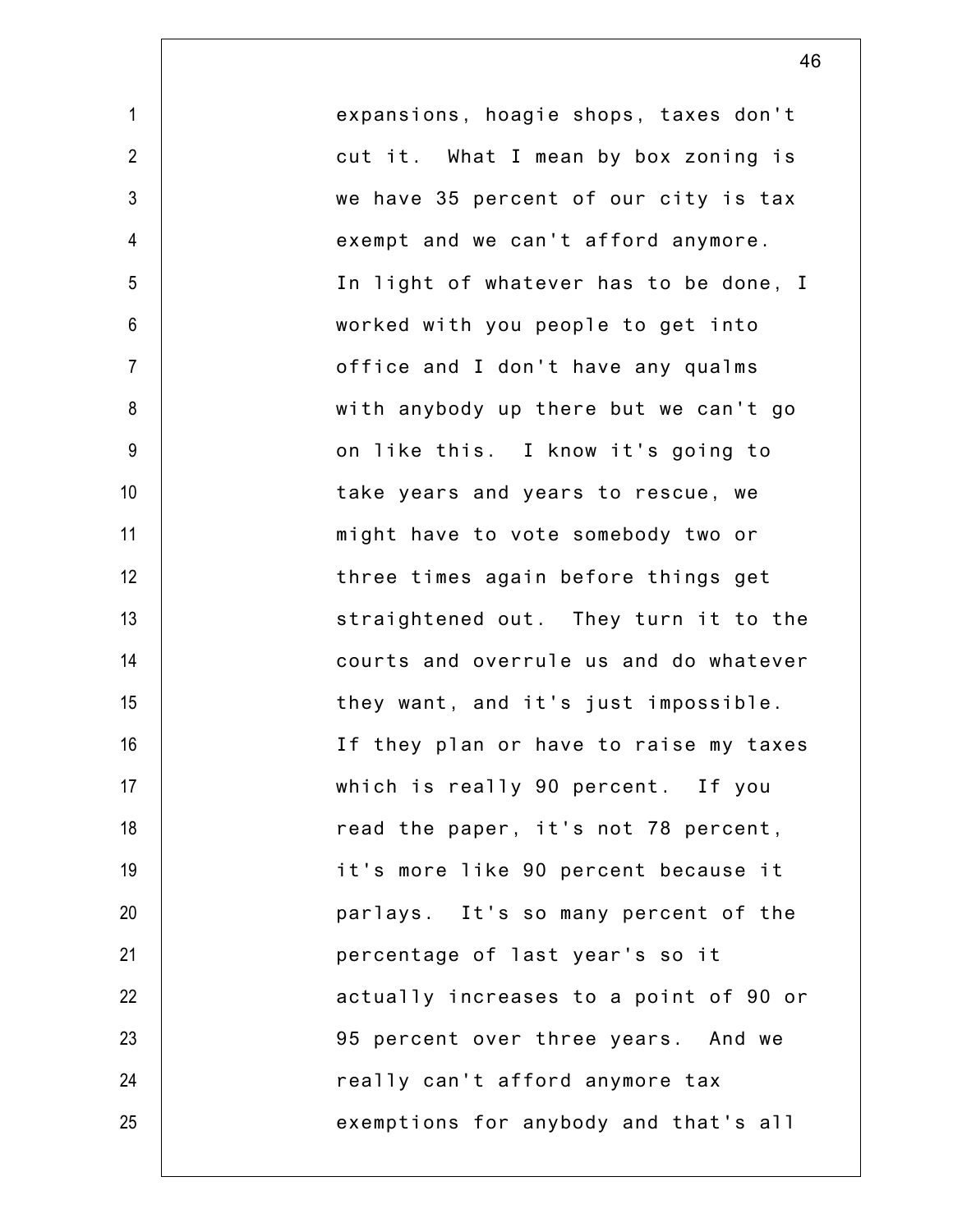1 2 3 4 5 6 7 8 9 10 11 12 13 14 15 16 17 18 19 20 21 22 23 24 25 there is to it. And I had -- I'll have to put this in writing next week but final thing have been mentioned many times as far as blight and so forth, and it was my understanding that their original -- originally they were listed as a tax exemption because it's based on some religious order and it's really a profit making business. And it's a shame that I could get saddled with taxes for somebody like that that has literally stuff that looks to be junk laying all over the landscape causing problems for the neighbors. Now, I here they're in the Capital Records building. So is that going to be tax exempt some day, it makes me wonder. And the med school and Scranton U, I wish they had gotten some kind of agreement there, because years ago it was put here and then the carpet was pulled on a lot of funding and once again the states pulled the carpet on us -- out from under our feet.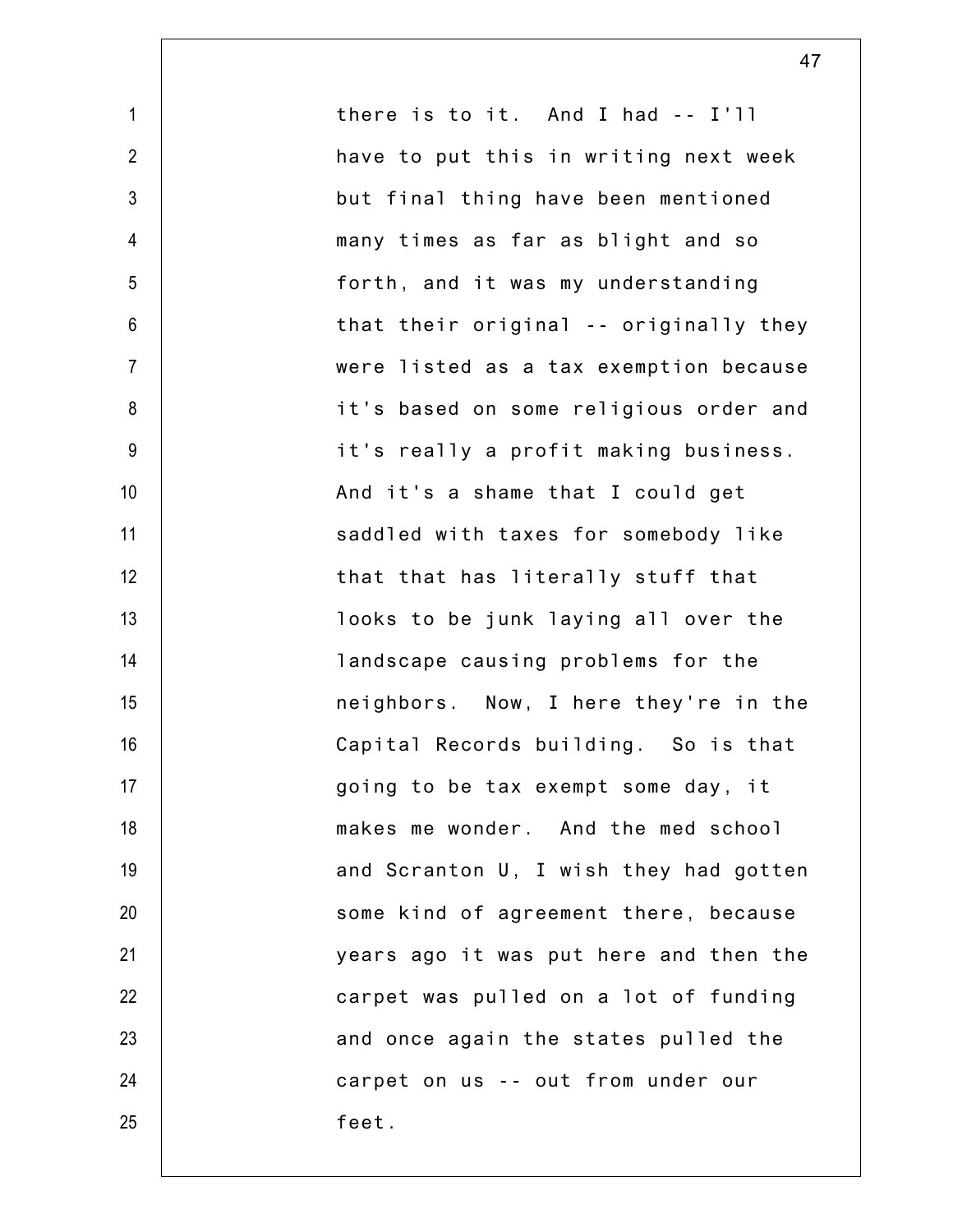| $\mathbf{1}$    | On the Parking Authority, I think      |
|-----------------|----------------------------------------|
| $\overline{2}$  | half of their problem is their park    |
| $\mathfrak{Z}$  | fees are too high. At 3.70 a hour was  |
| $\overline{4}$  | it that I heard because I haven't      |
| 5               | parked there for a long time. I used   |
| 6               | to park there for council meetings     |
| $\overline{7}$  | when it was a dollar an hour and I     |
| 8               | could give a tip and still have change |
| 9               | from my five bucks. It's not worth --  |
| 10 <sup>1</sup> | it's really not worth it. What am I    |
| 11              | going to pay, seven or eight dollars   |
| 12              | to park over there. That's craziness.  |
| 13              | I think they raised their fees so high |
| 14              | that nobody wants to park there.       |
| 15              | And when I hear these comments         |
| 16              | about the economy, it's not coming     |
| 17              | back tomorrow or next year or the year |
| 18              | after that or possibly ever because we |
| 19              | keep outsourcing jobs to other         |
| 20              | countries, Third World countries with  |
| 21              | people working on the business end of  |
| 22              | a AK-47. So as long they're working    |
| 23              | on the business end of a AK-47, we're  |
| 24              | not going to see a better economy or   |
| 25              | jobs that are promised. It just isn't  |
|                 |                                        |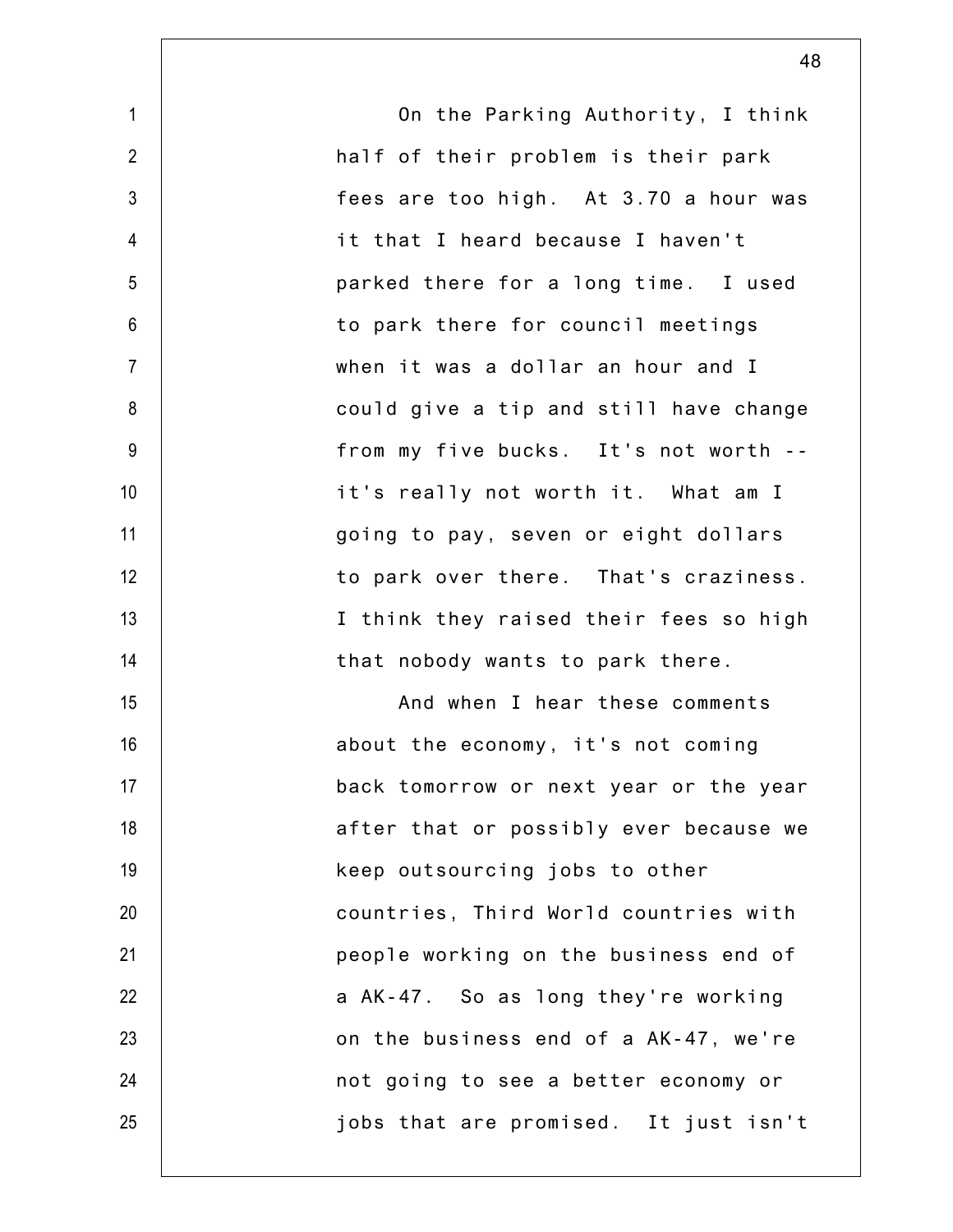going to happen.

1

2 3 4 5 6 7 8 9 10 11 12 13 14 15 16 17 18 19 20 21 22 23 24 25 There's an article in there for a construction in the library. I would support that because they don't have good access and also this has been going on now, the Union settlement for how long and, please, get if you have you get the Union leaders in here to let us know what they think the settlement is going to be because I feel the administrations is keeping us in a dark and just using this as an excuse for a generous spending program. And one other thing I've been mentioned about lack of recycling. While I still don't have it and put in a request for how much the tipping fees for recycling as opposed to trash fees, well, I have a national figure and that's 30 billion dollars a year. So that's what 300 or 30 thousand million or something like that, 30 thousand million, is that the figure? Well, just guess, do we have -- or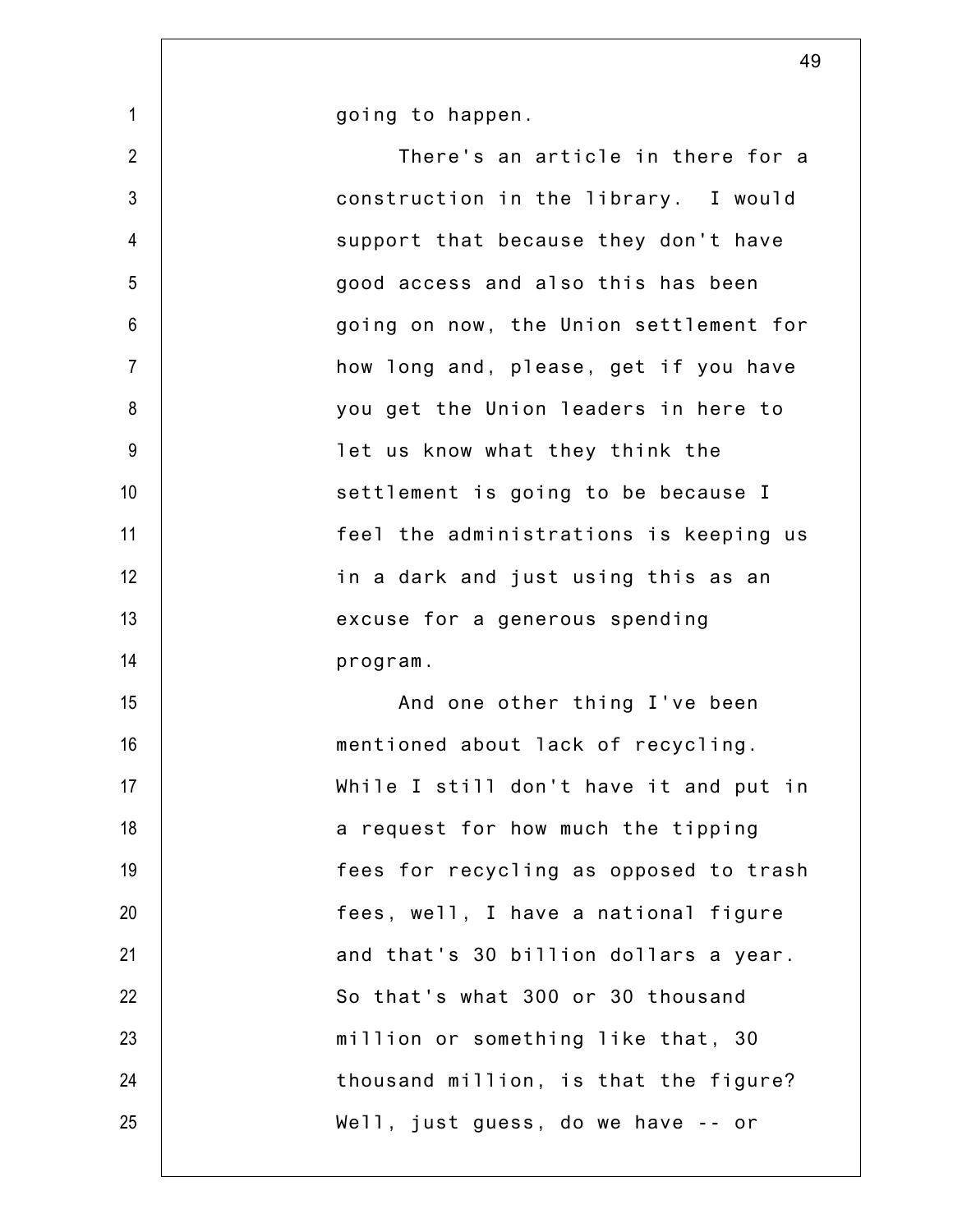| $\mathbf 1$    | 3,000 million. Do we have a potential  |
|----------------|----------------------------------------|
| $\overline{2}$ | for a city the size of Scranton to be  |
| $\mathfrak{Z}$ | paying an extra million dollars a year |
| 4              | out of the budget just to dump         |
| 5              | recyclable material? What amazes me    |
| 6              | is that the people with the most kids  |
| $\overline{7}$ | and the biggest families, they're the  |
| 8              | ones, they're the biggest cynics of    |
| $9\,$          | any type of environmental concerns and |
| 10             | they can bury me up on West Mountain   |
| 11             | and let the -- or East Mountain and    |
| 12             | let the crows pick at my bones, I      |
| 13             | don't care, because I never raised a   |
| 14             | family so I don't have anybody to      |
| 15             | worry about once I'm gone. But it's    |
| 16             | really amazing how many recyclable     |
| 17             | material that I see tossed in the      |
| 18             | trash and it's all over.               |
| 19             | Florida once again finally, the        |
| 20             | golden parrot, 170,000 people are      |
| 21             | being kicked off the roads in Florida. |
| 22             | Veterans of the Battle of the Bulge    |
| 23             | being accused of being noncitizens.    |
| 24             | It's totally unacceptable. And it's    |
| 25             | time for Rick Scott to wise up and     |
|                |                                        |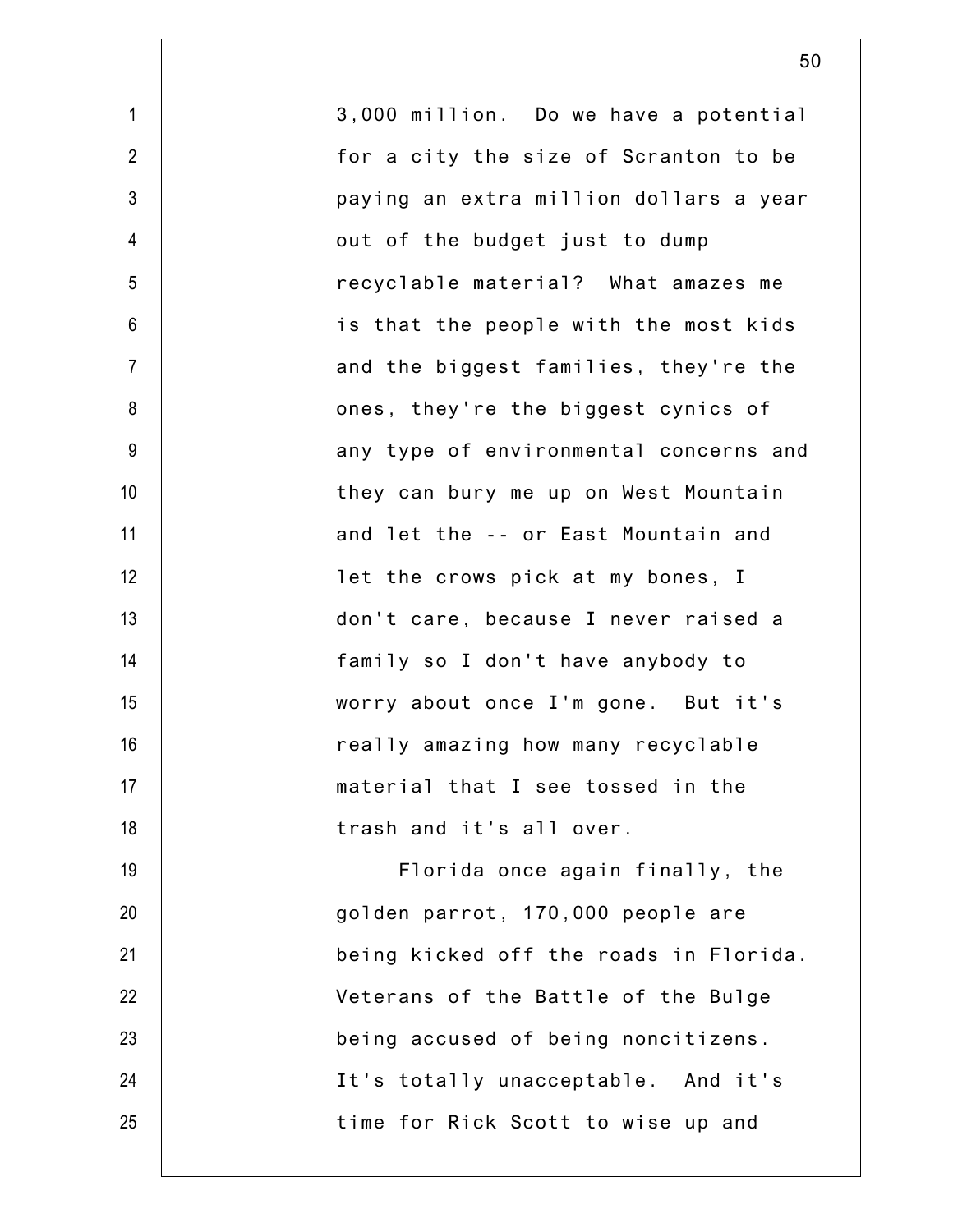|                          | 51                                     |
|--------------------------|----------------------------------------|
| $\mathbf{1}$             | Erik Holder, get off your buns and do  |
| $\overline{2}$           | something about it, quack, quack.      |
| $\mathfrak{Z}$           | Have a good night.                     |
| $\overline{\mathcal{A}}$ | MR. LOSCOMBE: Thank you.               |
| 5                        | MR. JOYCE: Thank your. Our next        |
| $6\,$                    | speaker is Lee Morgan.                 |
| $\overline{7}$           | MR. MORGAN: Good evening,              |
| 8                        | council.                               |
| $9\,$                    | MR. JOYCE: Good evening.               |
| 10                       | MR. LOSCOMBE: Good evening.            |
| 11                       | MR. MORGAN: I'm going to               |
| 12                       | probably move away from the subject    |
| 13                       | that most people spoke about tonight.  |
| 14                       | I'm a city resident who owns rental    |
| 15                       | properties in the city. Now, when      |
| 16                       | Chief Elliot was chief, which he isn't |
| 17                       | now, of course, Mr. Duffy is chief, we |
| 18                       | had a problem with an officer and      |
| 19                       | intend to try to talk to Chief Duffy   |
| 20                       | tomorrow but I haven't been able to    |
| 21                       | get a ahold of this gentleman for the  |
| 22                       | last couple of months and he's --      |
| 23                       | maybe he's busy. I'm not going to      |
| 24                       | criticize him. I left messages for     |
| 25                       | him and just haven't had a returned    |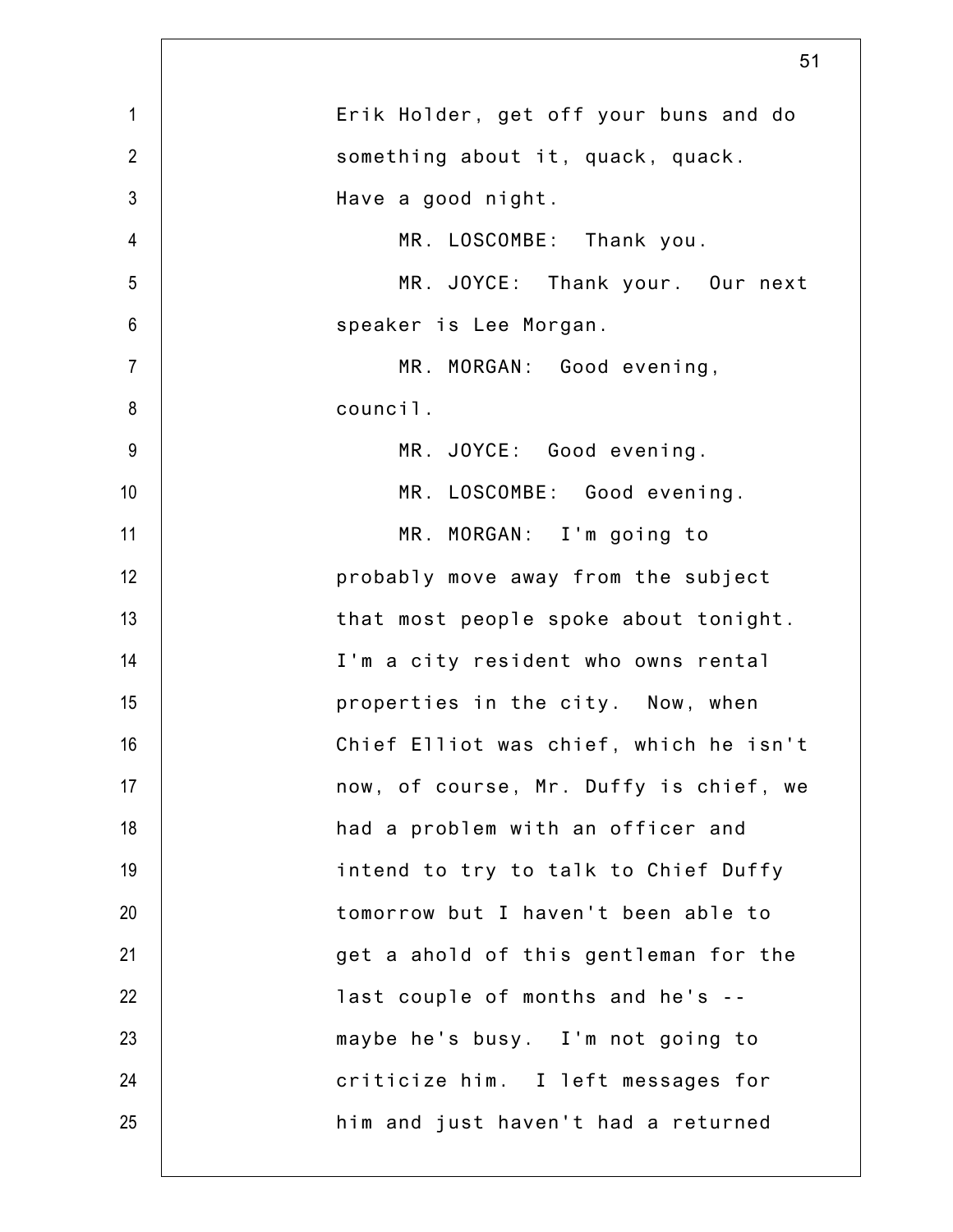| $\mathbf 1$     | call at this point. But when Chief     |
|-----------------|----------------------------------------|
| $\overline{2}$  | Elliott was the chief, I had a problem |
| $\mathfrak{Z}$  | with an officer who lives down the     |
| 4               | street, Kyle Kemp. Well, he's been     |
| 5               | terrorizing my tenants now for I'd say |
| 6               | I don't know at least five years. I    |
| $\overline{7}$  | mean, they move out, he's screaming    |
| 8               | and yelling and acting in a very       |
| 9               | unprofessional manner. Today I had a   |
| 10 <sup>1</sup> | tenant who moved out in the process of |
| 11              | moving out this gentlemen came running |
| 12              | up the street, screaming, yelling,     |
| 13              | cursing, seeking confrontation and I   |
| 14              | think he was going to get              |
| 15              | confrontation this time. So I don't    |
| 16              | know how many police officers were     |
| 17              | there, quite a few. But all this       |
| 18              | stems over this cell phone here -- I   |
| 19              | mean, a discussion. I stopped today    |
| 20              | at council to pick up file of council  |
| 21              | 37. I was going to speak on that       |
| 22              | tonight. But last about 8 o'clock I    |
| 23              | had cell phone off, I kept getting     |
| 24              | messages, a tenant calling me she was  |
| 25              | -- just didn't know what to do. She    |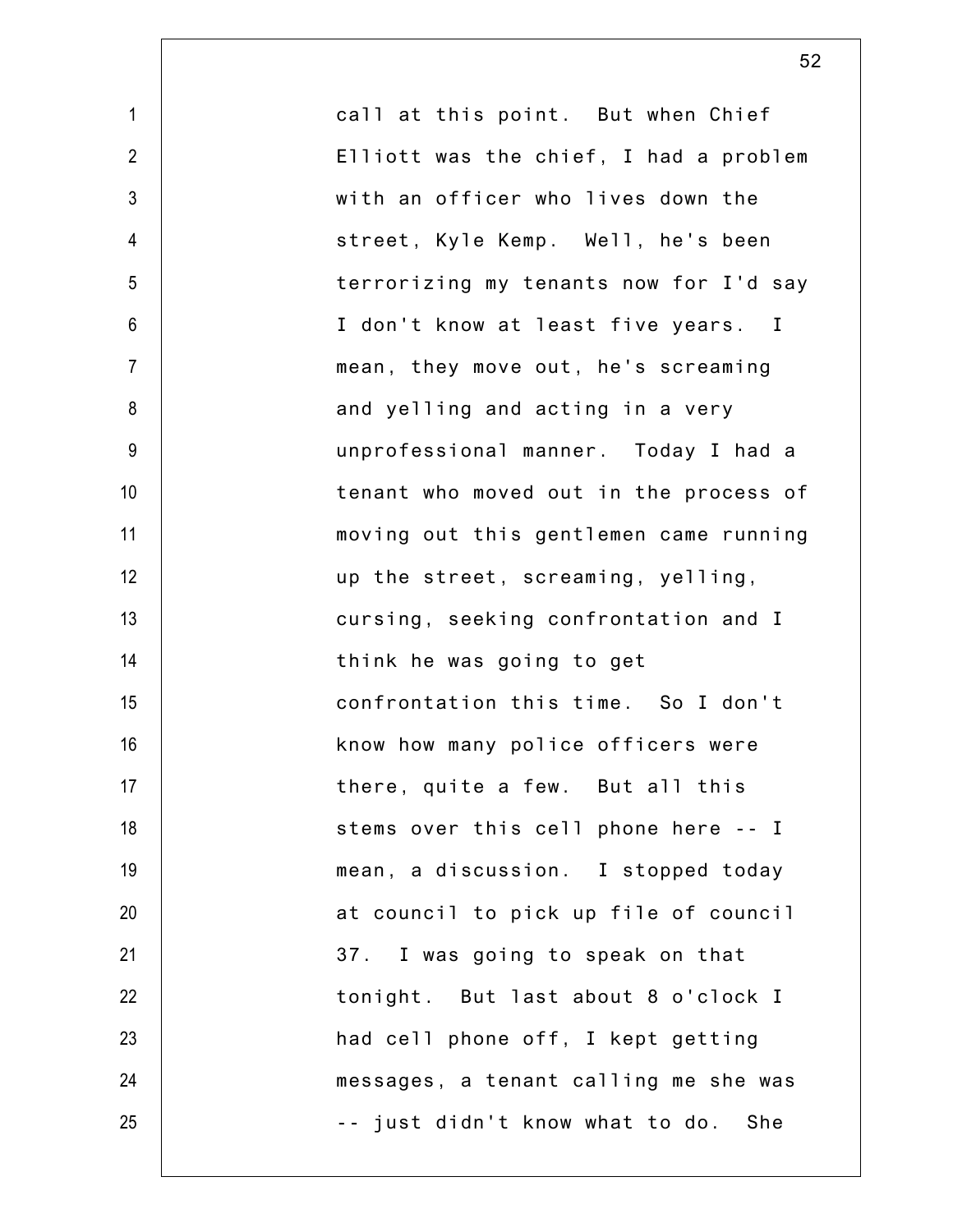1 2 3 4 5 6 7 8 9 10 11 12 13 14 15 16 17 18 19 20 21 22 23 24 25 was at her wit's ends. Well, two days before that Kyle Kemp had harassed one of her friends that she had staying there. The lady was a little distraught. But yesterday after this situation, you know, the lady was watching her, was really concerned about her well being and this woman committed suicide. I mean -- I mean it's absolutely ridiculous that Scranton has a police officer on the force that runs around threatening people, screaming, yelling, abusing his police powers, and it's been a course of action that's taken a long -- it's been going on a long time. Now, I talked to Chief Elliott about it. He agreed this officer was out of control. I spoke to the sergeant at the time on night shift and said that there would be absolutely no more problems and this officer would sty away from my properties and my tenants. Well, look at it. After Chief Duffy took over, it was like the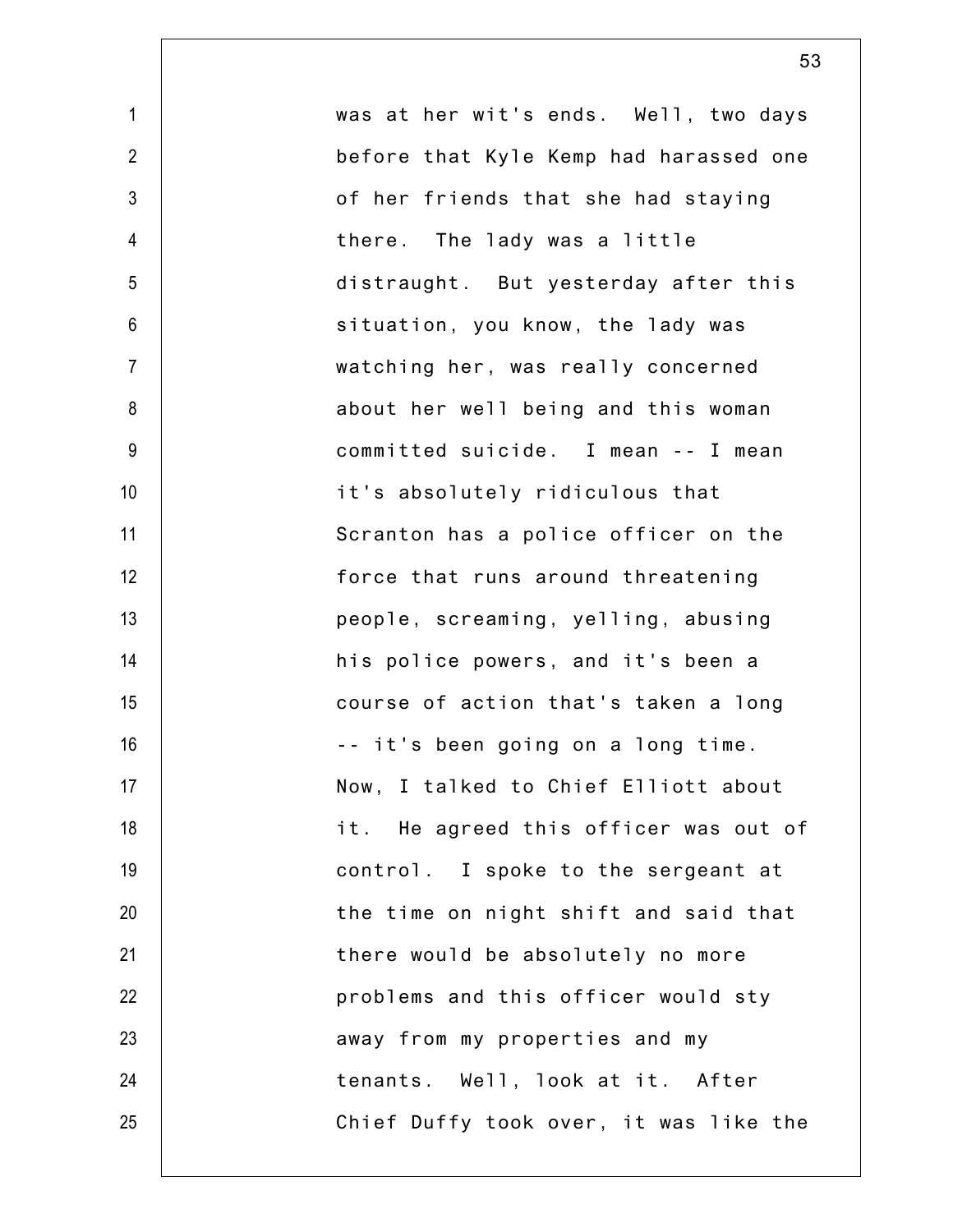| $\mathbf{1}$   | Wild West all over again. And I just   |
|----------------|----------------------------------------|
| $\overline{2}$ | think there needs to be an             |
| $\mathfrak{Z}$ |                                        |
|                | investigation of this officer and this |
| $\overline{4}$ | department because now somebody has    |
| 5              | killed themselves. This lady killed    |
| $6\,$          | herself last night at 8 o'clock at     |
| $\overline{7}$ | night after a confrontation Mr. Kyle   |
| 8              | Kemp. And, you know, I know we're all  |
| $9\,$          | sitting here, we're all talking about  |
| 10             | the city's status. But, you know,      |
| 11             | officers are supposed to serve and     |
| 12             | protect, not harass, intimidate. I     |
| 13             | mean I've lost so many tenants over    |
| 14             | silliness. I'm tired of that guy       |
| 15             | threatening me, I'm tired of him       |
| 16             | coming up here. Even when Chief        |
| 17             | Elliott told him stay away from my     |
| 18             | properties, he made comments that      |
| 19             | we'll just have one of his friends at  |
| 20             | the police force continue to harass my |
| 21             | That's why I'm so troubled<br>tenants. |
| 22             | when you pass legislation and you give |
| 23             | tons of people the authority to move   |
| 24             | on legislation that have no expertise  |
| 25             | and enforcement. Now, this officer     |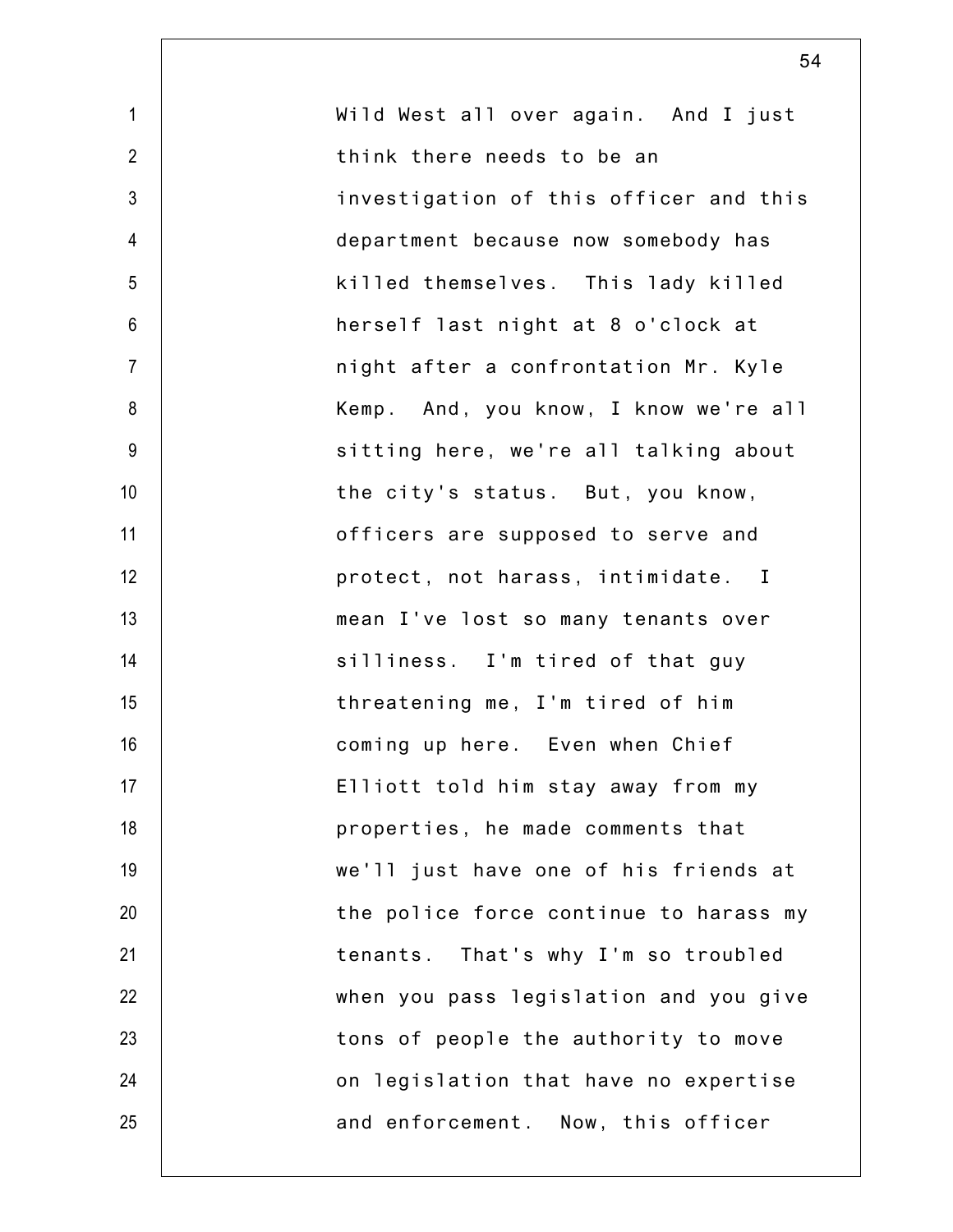| $\mathbf{1}$   | here was a major problem. I'm hoping   |
|----------------|----------------------------------------|
| $\overline{2}$ | the district attorney will look at     |
| $\mathfrak{Z}$ | this and the state police. But you     |
| $\overline{4}$ | know something, there's a 35-year-old  |
| 5              | woman who killed herself over this     |
| $\,6$          | man's harassment. And when I listen    |
| $\overline{7}$ | to my phone call and then after I      |
| 8              | stopped and I picked up this           |
| $9\,$          | legislation, I went to the tenant, I'm |
| 10             | thinking, what could have happened?    |
| 11             | Did their dog get out and bite         |
| 12             | somebody? So I knocked on this lady's  |
| 13             | door and she said, "My girlfriend      |
| 14             | killed herself last night because this |
| 15             | guy just won't leave us alone." And    |
| 16             | the tenant today, 2 o'clock he's       |
| 17             | moving out. It's near 2 o'clock and    |
| 18             | this guy is up there all over him.     |
| 19             | And my point is, is that the kind of   |
| 20             | people we have working for us that run |
| 21             | around with a badge and a gun and      |
| 22             | intimidate people. And like I said,    |
| 23             | this is a course of action over five   |
| 24             | years. Chief Elliott at least took     |
| 25             | care of it. Mr. Duffy, I don't know    |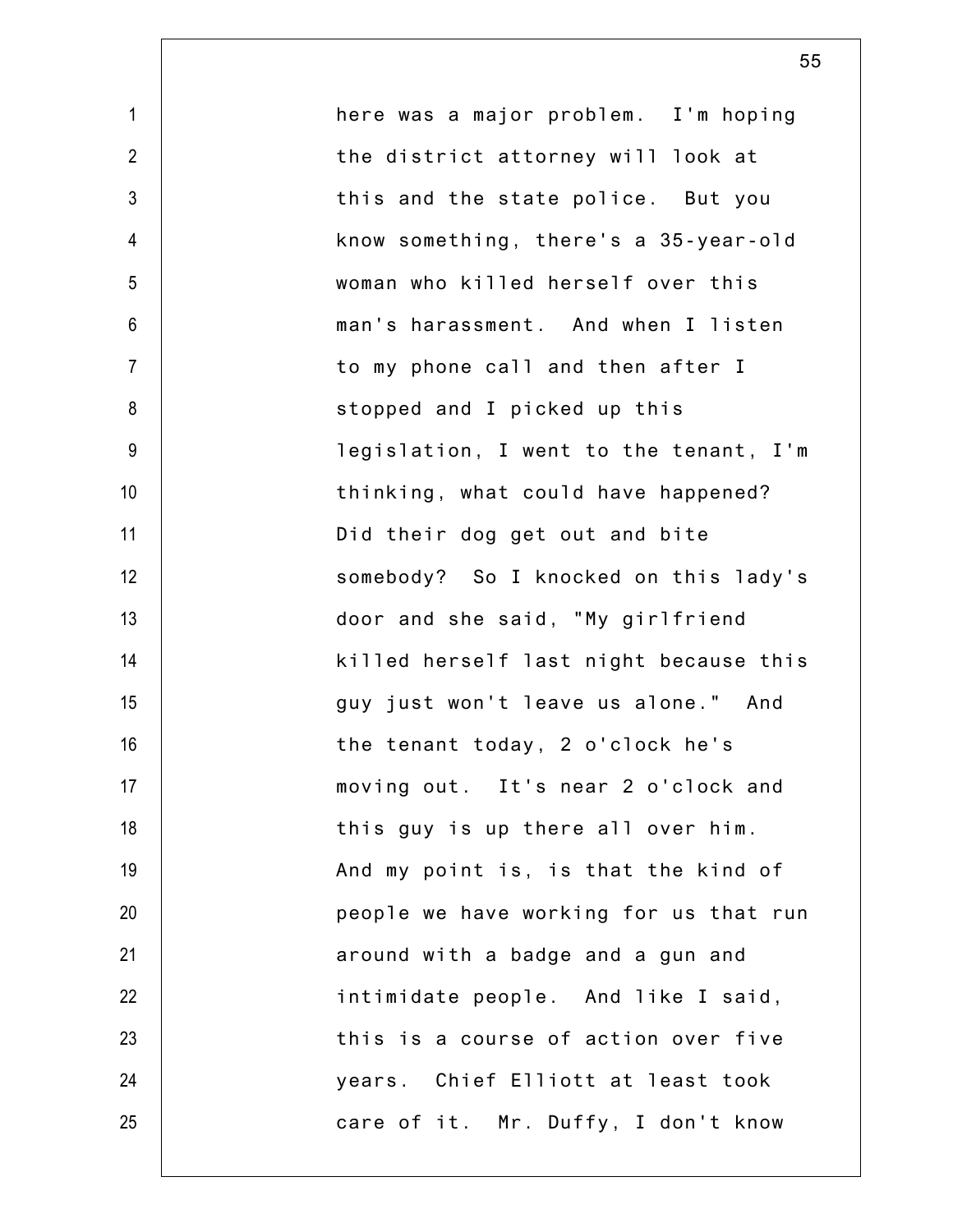| $\mathbf{1}$    | what he's thinking. And even Chief     |
|-----------------|----------------------------------------|
| $\overline{2}$  | Elliott admitted this line was out of  |
| $\mathfrak{Z}$  | line. And the sergeant I talked to on  |
| $\overline{4}$  | the telephone said that this officer   |
| 5               | was out of line. And my question is,   |
| $6\phantom{.}6$ | why is this guy running around with a  |
| $\overline{7}$  | Scranton patrolman's badge on and a    |
| 8               | gun. And, you know what, it's not      |
| 9               | only me. I've had other people live    |
| 10              | in the neighborhood, they're tired of  |
| 11              | his harassment, his intimidation       |
| 12              | tactics. Me, I'm not intimidated by    |
| 13              | him. He tried to intimidate. I told    |
| 14              | him, "Go play." Okay? Because I have   |
| 15              | no respect for a punk, okay, and       |
| 16              | that's what I think he is. All right.  |
| 17              | But for a woman to kill herself over a |
| 18              | situation like that. You know, the     |
| 19              | woman said to me, "I was really        |
| 20              | concerned how shock up she was."       |
| 21              | Somebody needs to find out why this    |
| 22              | guy is wearing a badge for the City of |
| 23              | Scranton and why he's carrying a gun,  |
| 24              | and I'm going to see the mayor         |
| 25              | tomorrow and I'm going to see the      |
|                 |                                        |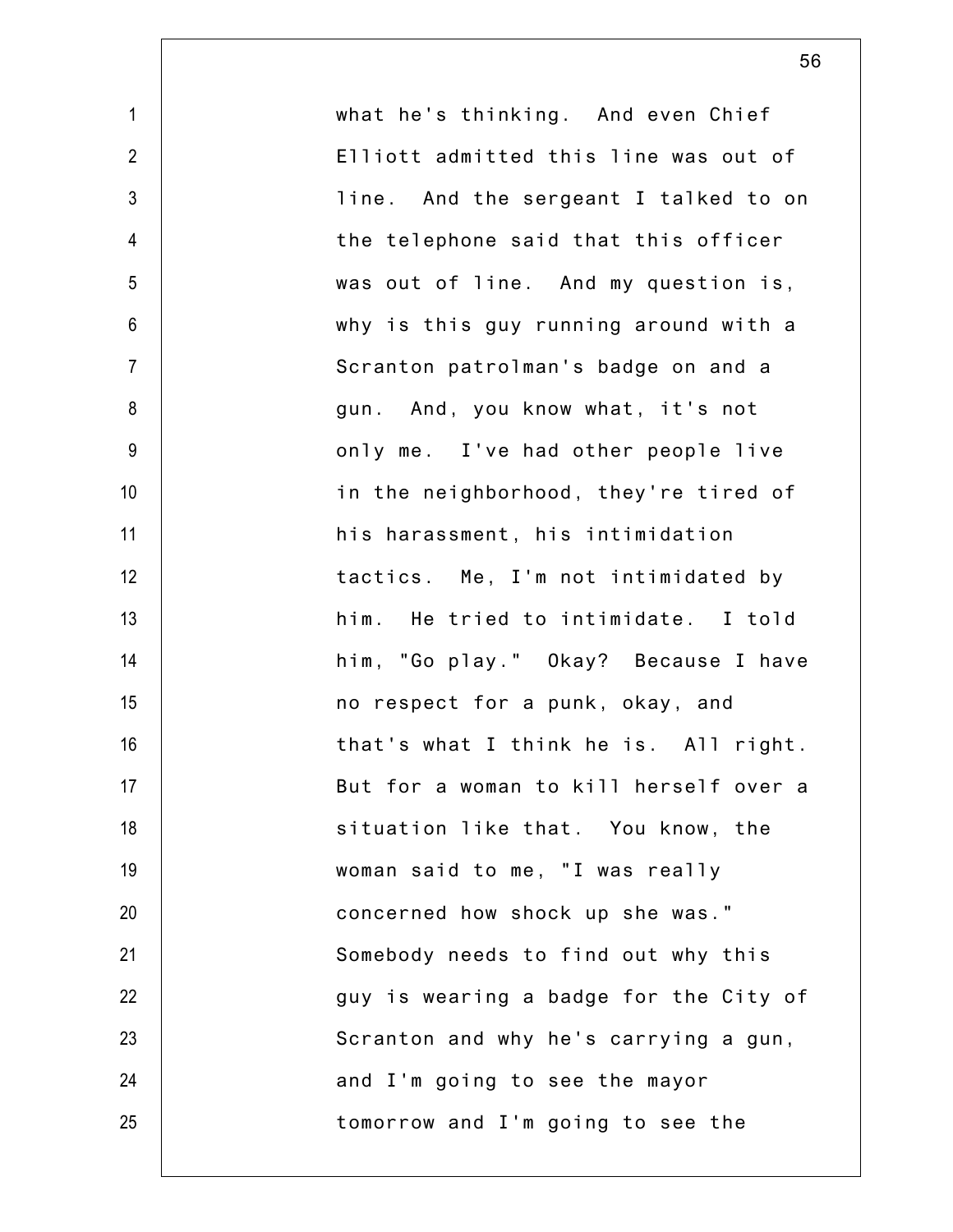|                | 57                                     |
|----------------|----------------------------------------|
| $\mathbf{1}$   | chief and I'm going to see the state   |
| $\overline{2}$ | police and I'm going to see the        |
| $\mathfrak{Z}$ | district attorney because this guy in  |
| 4              | my opinion has committed crimes        |
| 5              | wearing our badge. Thank you.          |
| $6\phantom{1}$ | MR. LOSCOMBE: Thank you.               |
| $\overline{7}$ | MR. JOYCE: Is there any one else       |
| 8              | who wishes to address council?         |
| $9\,$          | MR. JONES: All right. Bob              |
| 10             | Jones, Scranton resident, member of    |
| 11             | the taxpayers.                         |
| 12             | I'd just like to say you all did       |
| 13             | a great job in the Parking Authority   |
| 14             | today and, Mr. Hughes, I thought you   |
| 15             | were going to do a -- and ask him what |
| 16             | planet he lived on. But I'm a nice     |
| 17             | guy. So I'm going to write down this   |
| 18             | figure and if Mr. Migliorre would      |
| 19             | help, I'm going to show it because I   |
| 20             | know Mr. Scopelliti went home but I'm  |
| 21             | going to write down this figure and    |
| 22             | I'm going to show it to him and if I   |
| 23             | can show it to council, too. Probably  |
| 24             | is out there. That was figure I wrote  |
| 25             | down. So I'm just going to run that    |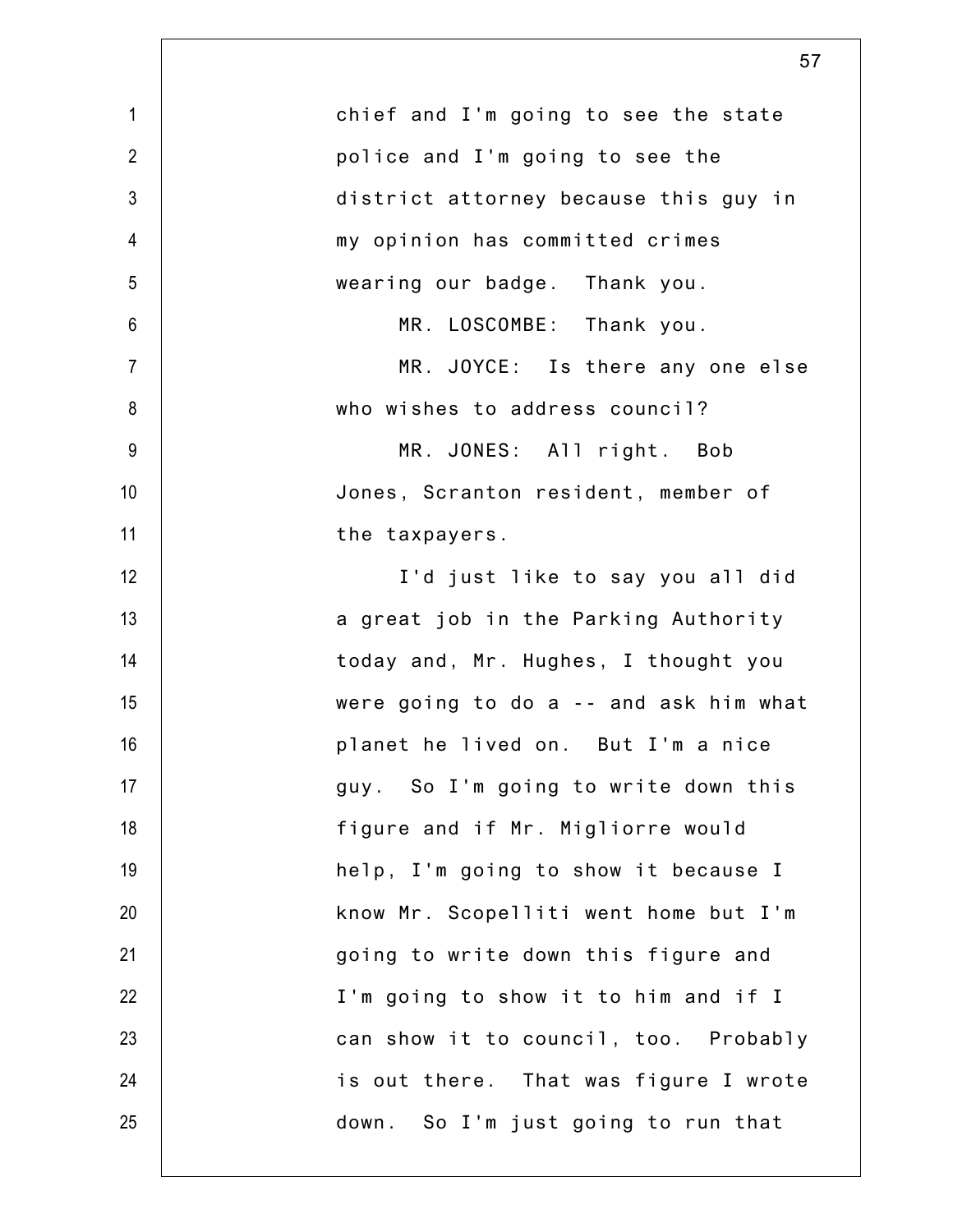|                | 58                                     |
|----------------|----------------------------------------|
| $\mathbf{1}$   | by you Mr. Scopelliti and I hope you   |
| $\overline{2}$ | consider it.                           |
| $\mathfrak{Z}$ | MR. LOSCOMBE: Thank you.               |
| 4              | MR. JOYCE: Is there anyone else        |
| 5              | who wishes to address council?         |
| 6              | MR. MARENGO: Good evening,             |
| $\overline{7}$ | council. My name is Luis Morengo,      |
| 8              | resident of South Side, taxpayer.      |
| $9\,$          | Right now we're at that point where I  |
| 10             | know the city is in distress but the   |
| 11             | taxpayers, we cannot afford anymore    |
| 12             | tax increases. As we are right now, I  |
| 13             | work a full-time job, my wife works a  |
| 14             | full-time job, we had to cut the       |
| 15             | cable, we have no air conditioner, we  |
| 16             | have to make repairs to the house and  |
| 17             | simply there's no money for it. If we  |
| 18             | get another tax increase, I don't know |
| 19             | what I am supposed to do. The city     |
| 20             | has to make sacrifices and the         |
| 21             | sacrifices cannot be just getting rid  |
| 22             | of what nobody cares about it. It has  |
| 23             | to be getting rid of what people       |
| 24             | actually care about, what is not       |
| 25             | necessary. We have to go back to the   |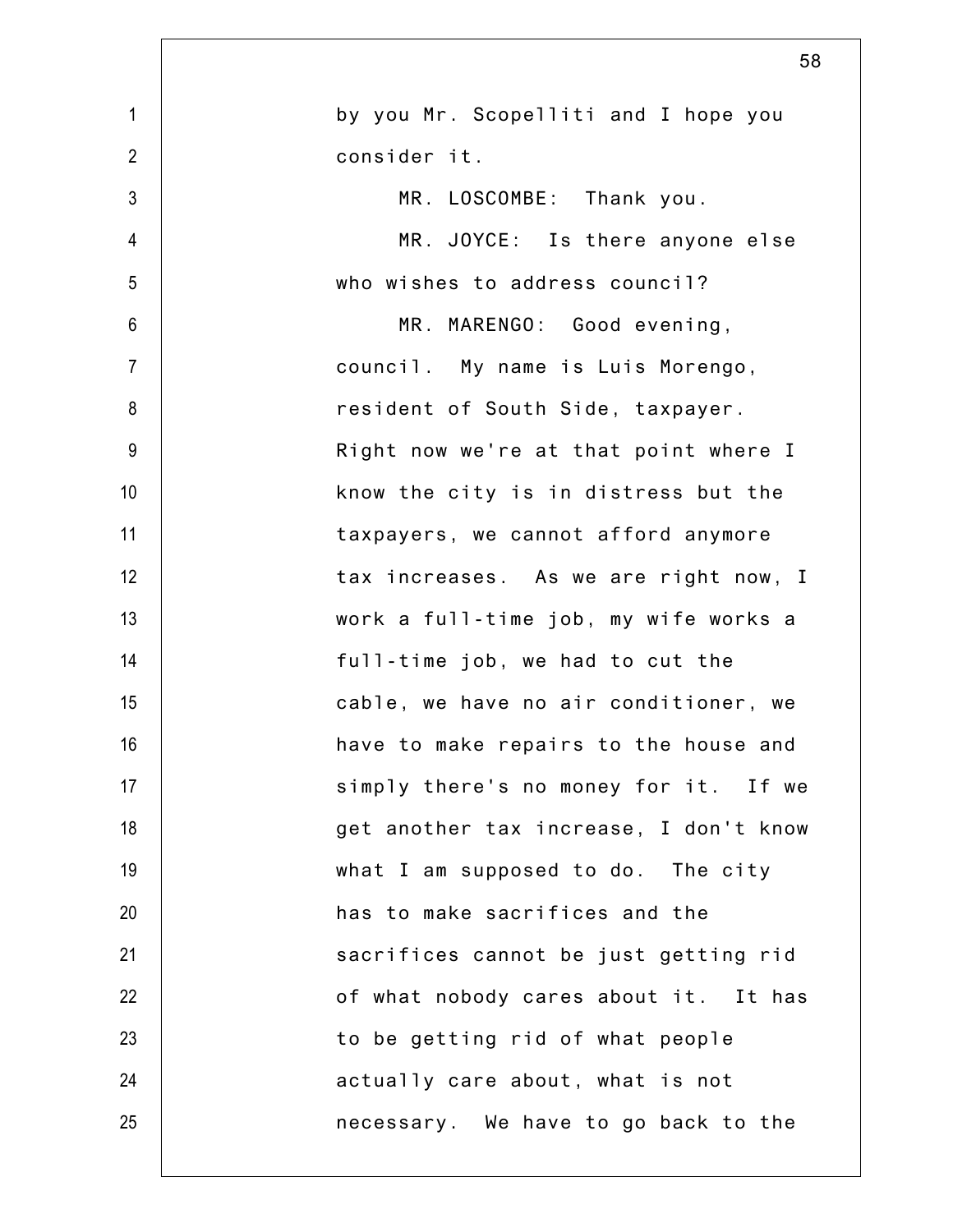|                | 59                                     |
|----------------|----------------------------------------|
| $\mathbf{1}$   | basics and that's the only way if we   |
| $\overline{2}$ | will be able to move forward without   |
| $\mathfrak{Z}$ | hitting the taxpayers with another tax |
| $\overline{4}$ | increase. Thank you very much.         |
| 5              | MR. LOSCOMBE: Thank you.               |
| $6\phantom{1}$ | MR. JOYCE: Is there anyone else        |
| $\overline{7}$ | who wishes to speak to council?        |
| 8              | MS. SCHUMACHER: Good evening           |
| $9\,$          | council. Marie Schumacher, city        |
| 10             | resident and taxpayer.                 |
| 11             | MR. LOSCOMBE: Good evening.            |
| 12             | MR. SCHUMACHER: I hope to be           |
| 13             | brief tonight, but I would like to     |
| 14             | tell you what I would like to hear     |
| 15             | from you tonight during Fifth Order.   |
| 16             | It's my understanding that in the      |
| 17             | event of a default on a bond at least  |
| 18             | general obligation, I'm not sure it    |
| 19             | applies to revenue. But when the city  |
| 20             | puts it's full faith credit and taxing |
| 21             | powers behind a bond, then the holders |
| 22             | of the bond have a right to compel a   |
| 23             | tax levy or a legislative              |
| 24             | appropriation. That would be much      |
| 25             | like the unfunded debt that the Court  |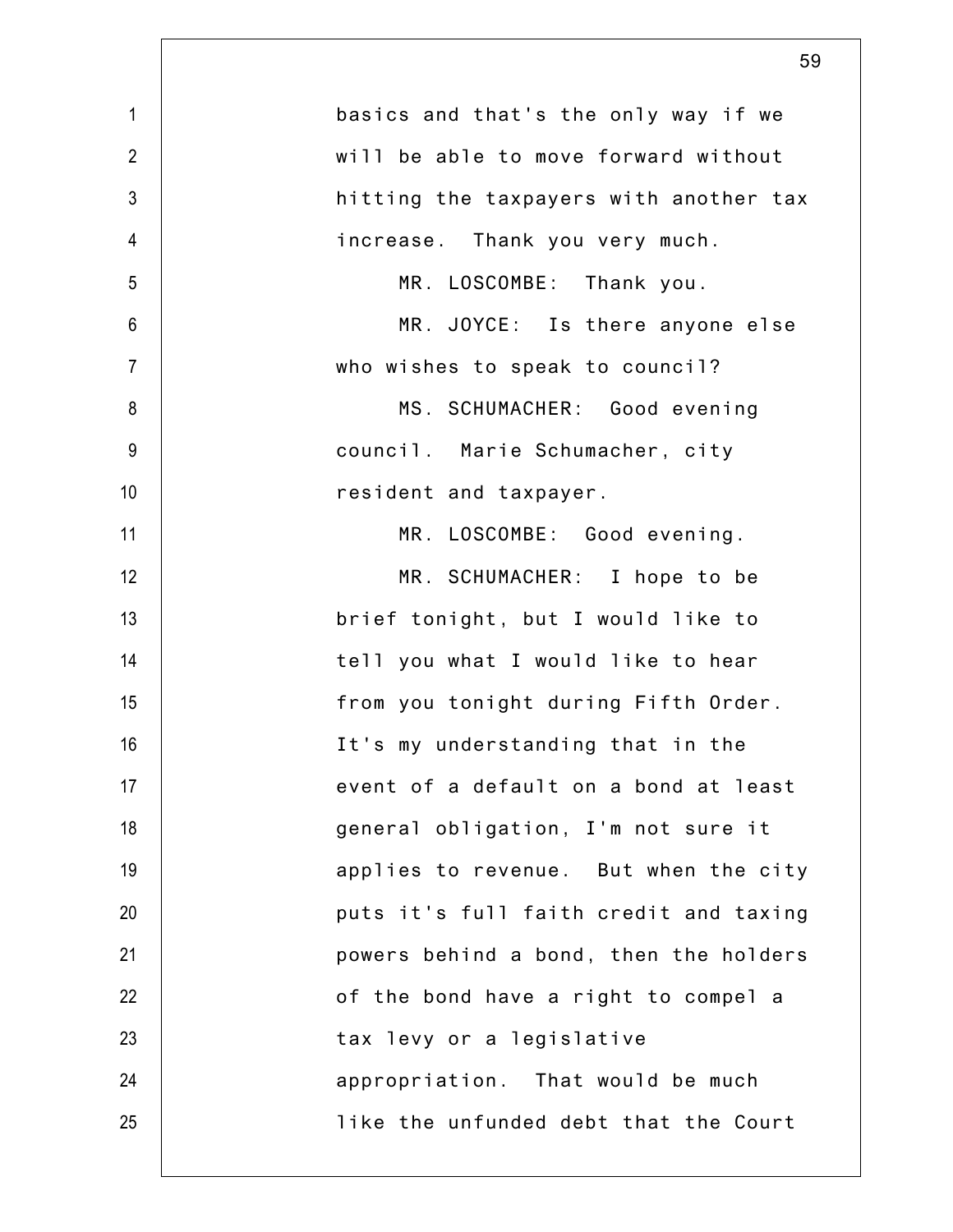| $\mathbf{1}$   | handed down along with coverage for a  |
|----------------|----------------------------------------|
| $\overline{2}$ | millage of tax increase, property tax  |
| $\mathfrak{Z}$ | increase to pay for that is 9.85       |
| $\overline{4}$ | million. So I would like to know if    |
| 5              | that is correct. I would also like to  |
| $6\,$          | know, I read the backup for that 35    |
| $\overline{7}$ | million dollar bond back in 2007 when  |
| 8              | it was before council and I don't      |
| 9              | remember, was the parking structure    |
| 10             | used as collateral for that loan or    |
| 11             | was it just the taxing power of city?  |
| 12             | And if one of the structures or more   |
| 13             | was used as collateral, do they have   |
| 14             | the right -- would they have the right |
| 15             | to sell that to liquidate the debt?    |
| 16             | And then onto the recovery plan,       |
| 17             | the revised recovery plan, I'm hoping  |
| 18             | tonight to hear what council submitted |
| 19             | to PEL that was not accepted or rather |
| 20             | rejected, and I would also like to     |
| 21             | hear when there will be a public       |
| 22             | hearing on the revised recovery plan.  |
| 23             | Back in -- last year on the 29th of -- |
| 24             | and I'm skipping back to the bond      |
| 25             | because there's something I don't      |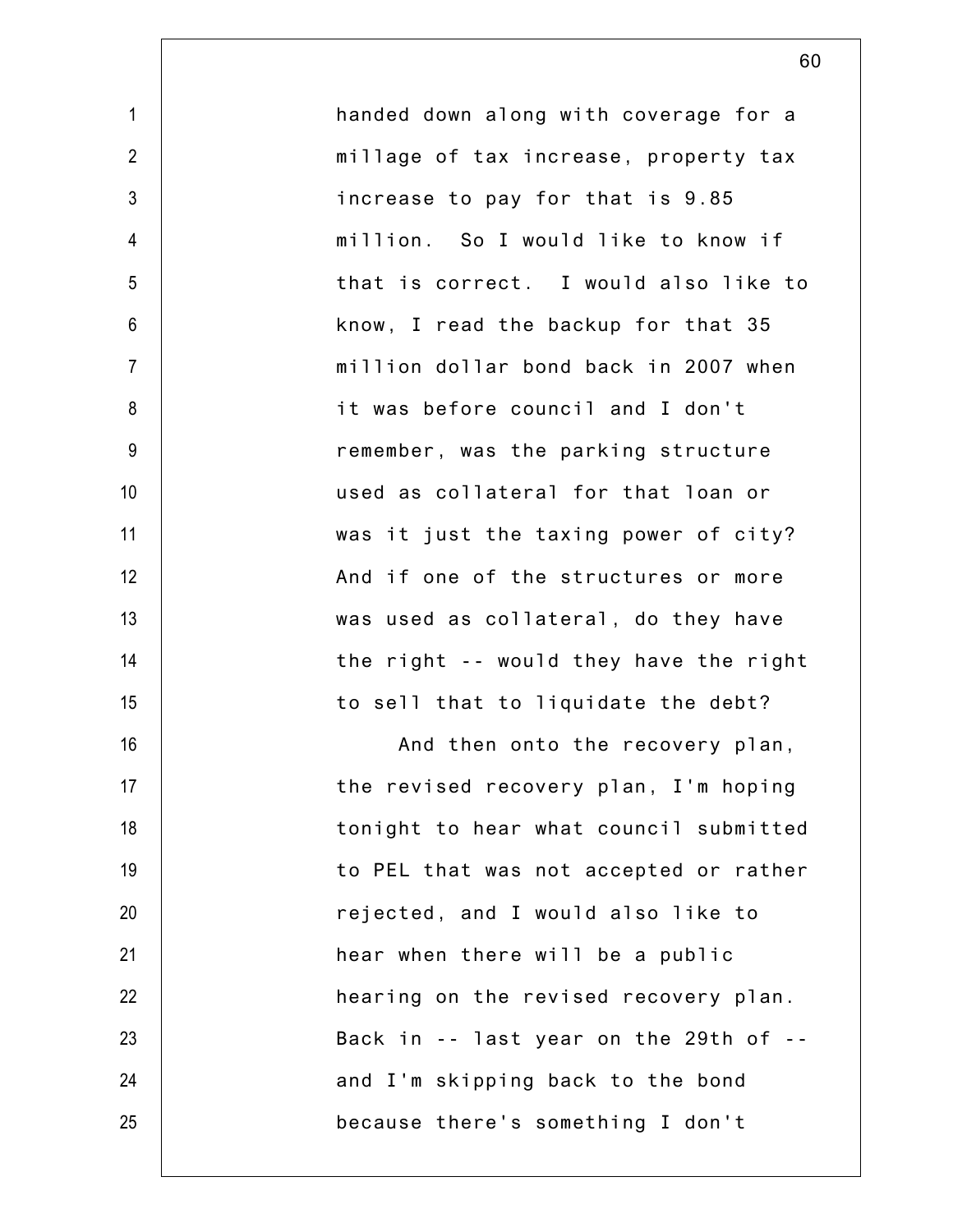| $\mathbf{1}$    | understand but, first, I'll read this. |
|-----------------|----------------------------------------|
| $\overline{2}$  | Mr. Joyce, this is what you said       |
| $\mathfrak{Z}$  | roughly on the 29th of November last   |
| $\overline{4}$  | year. "Because we are being hit with   |
| 5               | a 1.6 million dollar expense from      |
| $6\phantom{1}6$ | PennStar Bank due to the fact that     |
| $\overline{7}$  | Scranton Redevelopment defaulted on    |
| 8               | the loan which we are obligated to pay |
| 9               | since we financially back authorities  |
| 10              | and as well as another 1.6 million     |
| 11              | deficit that's projected from the      |
| 12              | Scranton Parkin Authority and the      |
| 13              | Scranton Parking Authority in 2012, we |
| 14              | have quite a task on our hands." And   |
| 15              | I believe Mr. Hughes had stated the    |
| 16              | week before that the Scranton          |
| 17              | Redevelopment loan would default on    |
| 18              | the 15th of December of last year and  |
| 19              | that we had to move forward because    |
| 20              | litigation was instituted by PennStar  |
| 21              | Now, I don't understand what<br>Bank.  |
| 22              | the difference is between what's going |
| 23              | on now with the Scranton Parking       |
| 24              | Authority and what happened last year  |
| 25              | with the Redevelopment Authority.<br>T |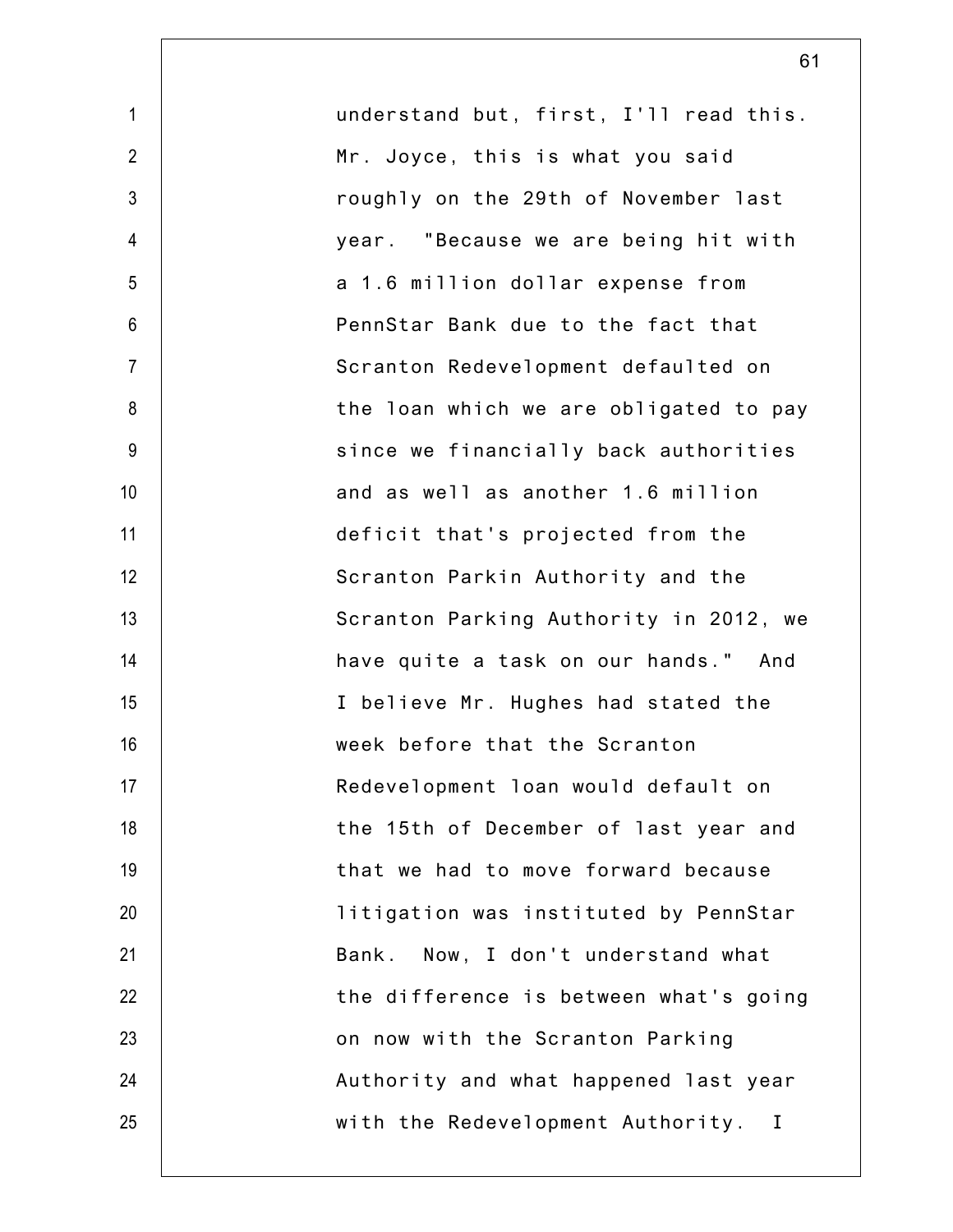| mean, the Redevelopment Authority no   |
|----------------------------------------|
| budget was asked for from them, they   |
| weren't here, and do we have any       |
| knowledge of what bonds they may have  |
| out or what financial obligations they |
| may come in with again? I would like   |
| to know and what the difference is     |
| between the situation of last year and |
| the situation this year. And then      |
| finally $-$                            |
| MR. HUGHES: I'll be very quick.        |
| The Redevelopment Authority, what      |
| happened what that, that was the       |
| financing of the city's delinquent     |
| taxes that were sold, that were to be  |
| collected. It was 100 percent          |
| financing by the bank to collect       |
| delinquent taxes. It was a loan that   |
| was going to default from the          |
| beginning. The city guaranteed it,     |
| they got the money in. When the        |
| people that were collecting delinquent |
| taxes, they hardly collected any of    |
| the delinquent taxes, the note became  |
| due, the city became liable. They had  |
|                                        |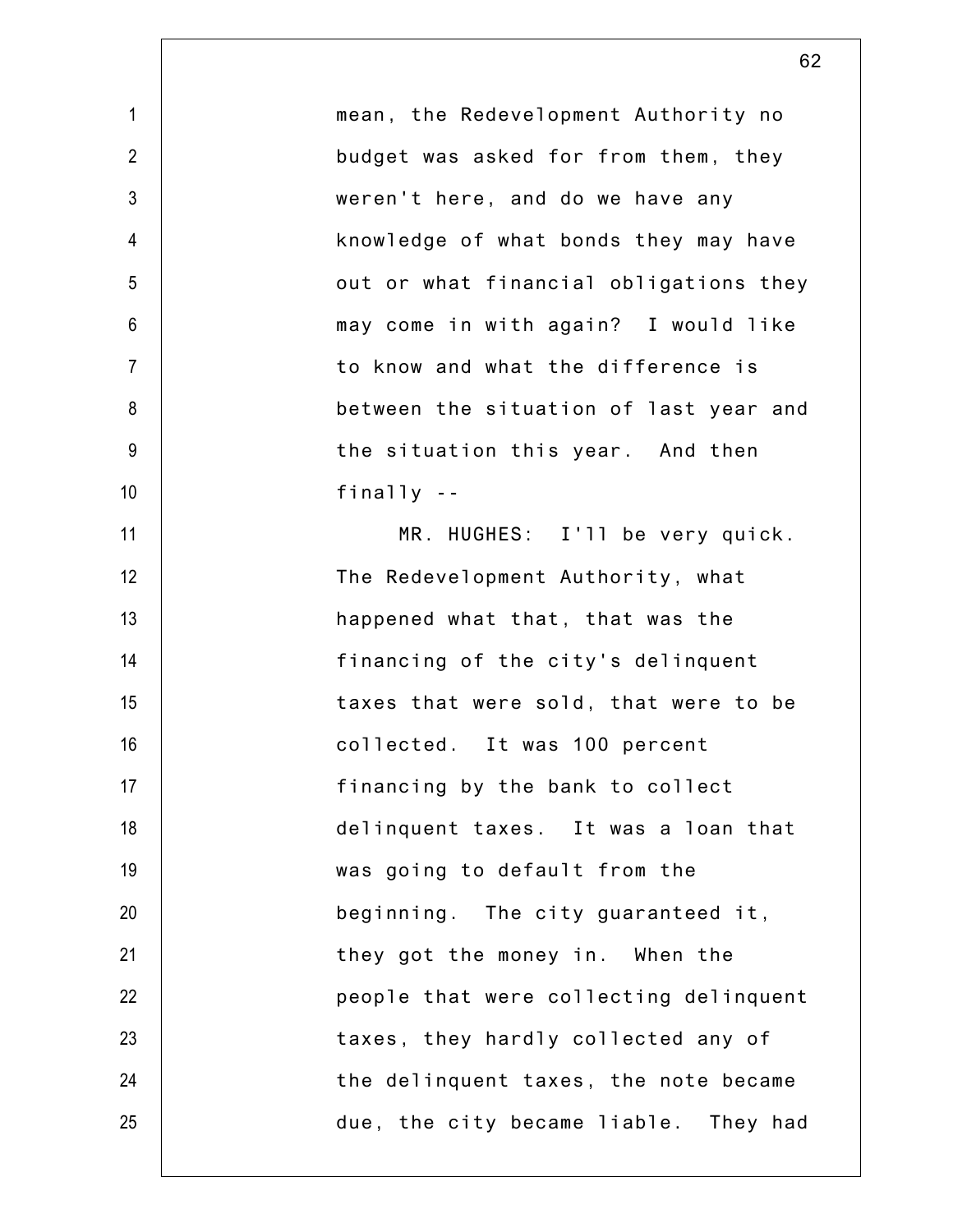| to give the money back. That's why     |
|----------------------------------------|
| it's in there. It was a very           |
| complicated agreement. It never        |
| should have been made in the first     |
| place. Of if it was made, what should  |
| have happened was when they sold       |
| delinquent taxes, they were sold and   |
| the loan was with recourse which meant |
| that the city was always liable on the |
| note. So as a result, when you a       |
| 100 percent financing on delinquent    |
| taxes, you know that it's going to     |
| default. I can't get into the          |
| agreements. I just don't want to.      |
| It's an entirely different situation   |
| than is with the Parking Authority.    |
| MS. SCHUMACHER: Okay. I really         |
| would like to know the difference      |
| between with recourse and full --      |
| MR. HUGHES: I'm not here to            |
| give, you know, to give a lecture but  |
| the difference is this. With recourse  |
| means that when you sell it, you're    |
| still liable. Without recourse, it's   |
| up to the buyer to collect. The buyer  |
|                                        |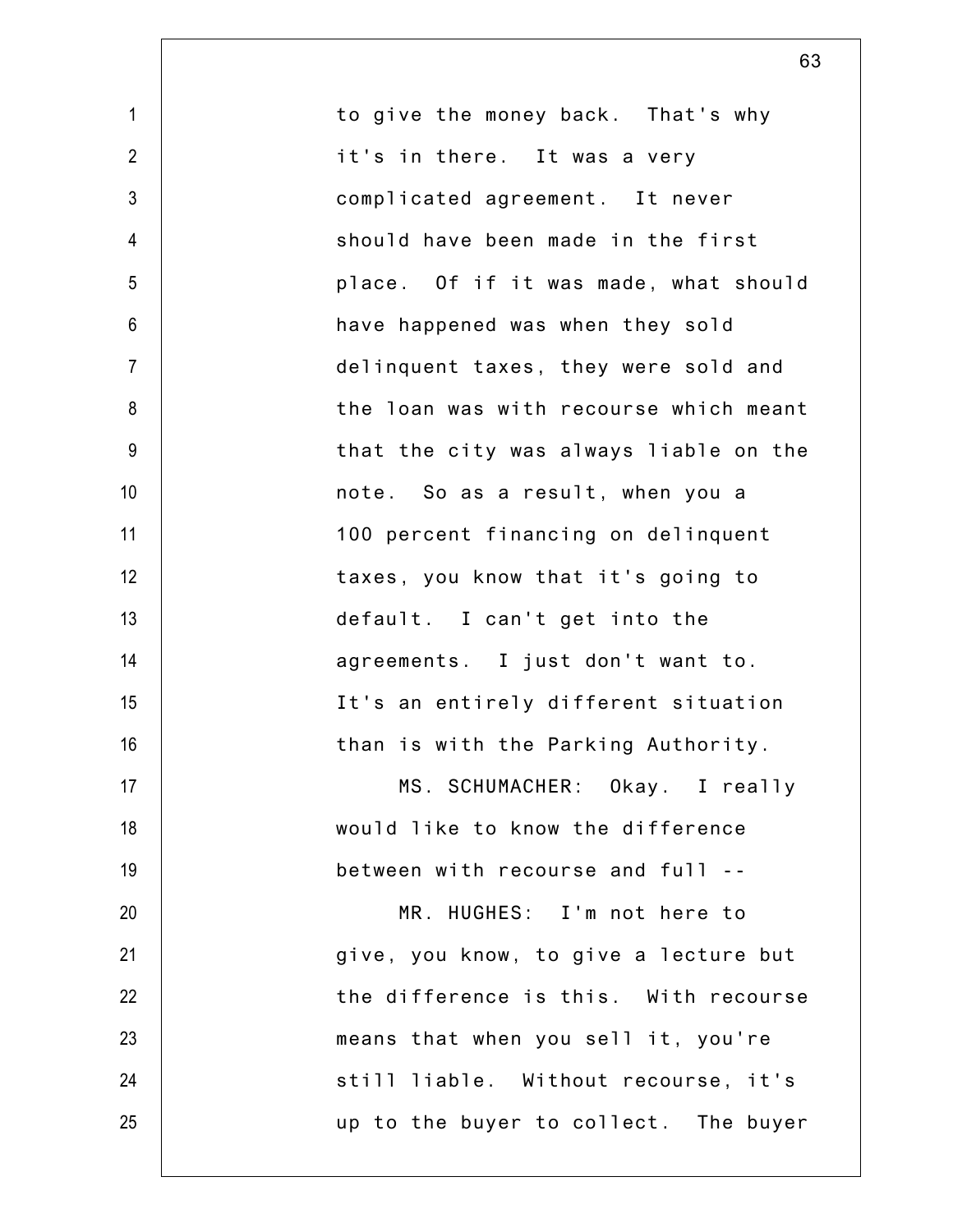|                | 64                                     |
|----------------|----------------------------------------|
| $\mathbf{1}$   | doesn't collect it, that's his loss.   |
| $\overline{2}$ | MS. SCHUMACHER: Okay. Thank            |
| $\mathfrak{Z}$ | you.                                   |
| 4              | MR. HUGHES: In this case with          |
| 5              | recourse meant that when the city did  |
| $6\phantom{1}$ | it, they were still liable. When they  |
| $\overline{7}$ | sold it to the Redevelopment           |
| 8              | Authority, the Redevelopment Authority |
| $9\,$          | went and got the financing. The bank   |
| 10             | never should have given the loan in    |
| 11             | the first place in my opinion.         |
| 12             | MS. SCHUMACHER: No. I                  |
| 13             | understand. It was unrealistic         |
| 14             | expectations. I just didn't know the   |
| 15             | difference between recourse and the    |
| 16             | full faith credit and taxing power.    |
| 17             | Okay. Thank you.                       |
| 18             | MR. HUGHES: They're to two             |
| 19             | different concepts. I don't want to    |
| 20             | address it anymore.                    |
| 21             | MS. SCHUMACHER: I'm sorry. I           |
| 22             | didn't mean to impose. Has -- and      |
| 23             | finally I would like to know if        |
| 24             | council has ever written to the        |
| 25             | representatives and the senator that   |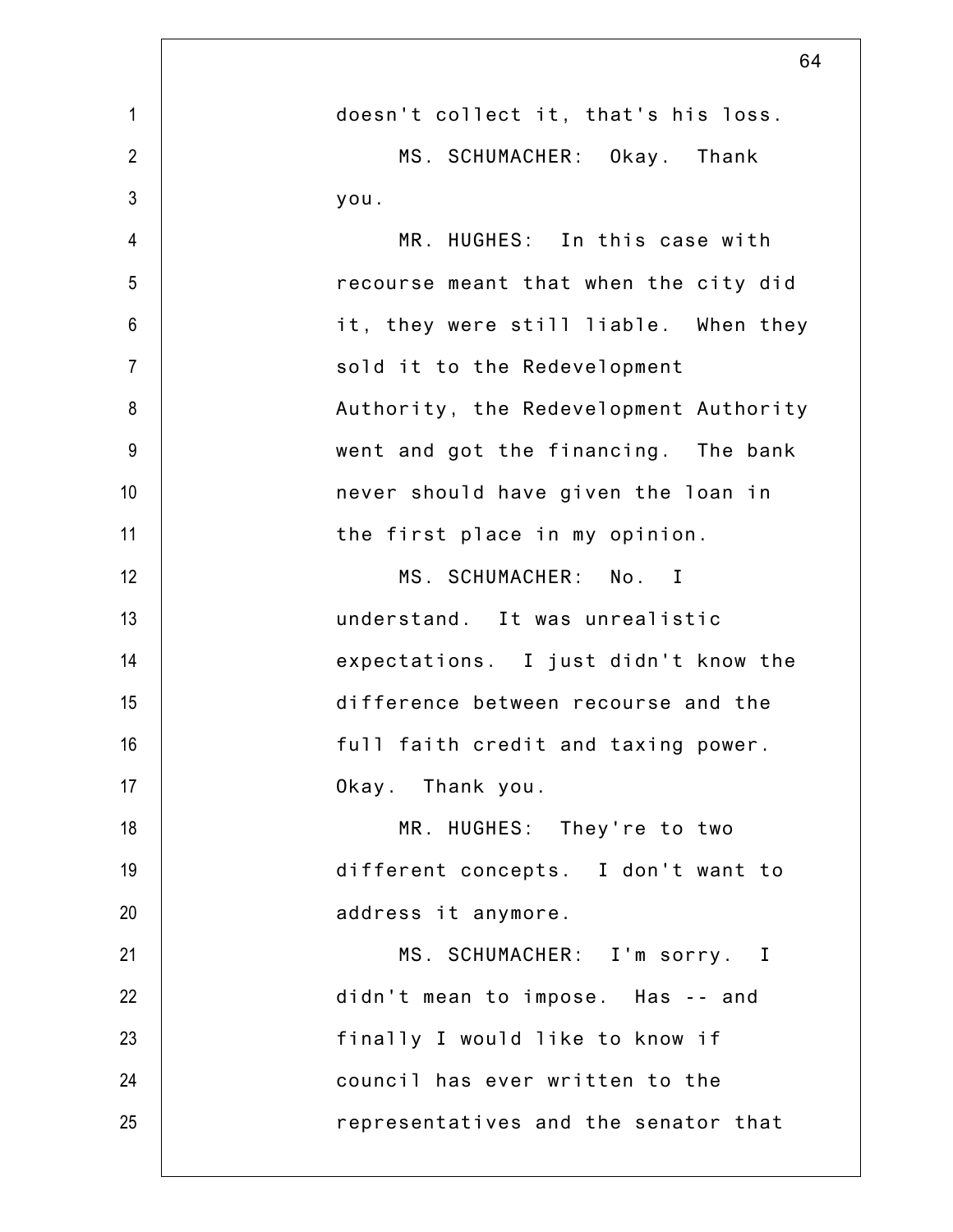| $\mathbf 1$    | represent the City of Scranton to urge |
|----------------|----------------------------------------|
| $\overline{2}$ | them to support the HB-1776 and        |
| 3              | SB-1400 on the elimination of the      |
| $\overline{4}$ | school property taxes? That would      |
| 5              | certainly help a lot of taxpayers and  |
| $6\,$          | make the pill that you're going to     |
| $\overline{7}$ | force us to swallow a lot easier to    |
| 8              | get down. Thank you.                   |
| $9\,$          | MR. Joyce: Thank you.                  |
| 10             | MR. LOSCOMBE: Thank you.               |
| 11             | MS. SCHUMACHER: And I do hope I        |
| 12             | hear the answers. Thank you.           |
| 13             | MR. JOYCE: Is there anyone else        |
| 14             | that wishes to address council?        |
| 15             | MS. CHILIPKO: Good evening,            |
| 16             | council. Excuse me. Mary Chilipko,     |
| 17             | resident of City of Scranton.          |
| 18             | I would just like to say my, my,       |
| 19             | my how people's attitude change when   |
| 20             | they have to beg. Simply amazing.      |
| 21             | Mr. Hughes, if I could ask             |
| 22             | Attorney Hughes. Could you simply      |
| 23             | refresh my memory. You mentioned a     |
| 24             | few weeks ago about a certain Mr.      |
| 25             | Little.                                |
|                |                                        |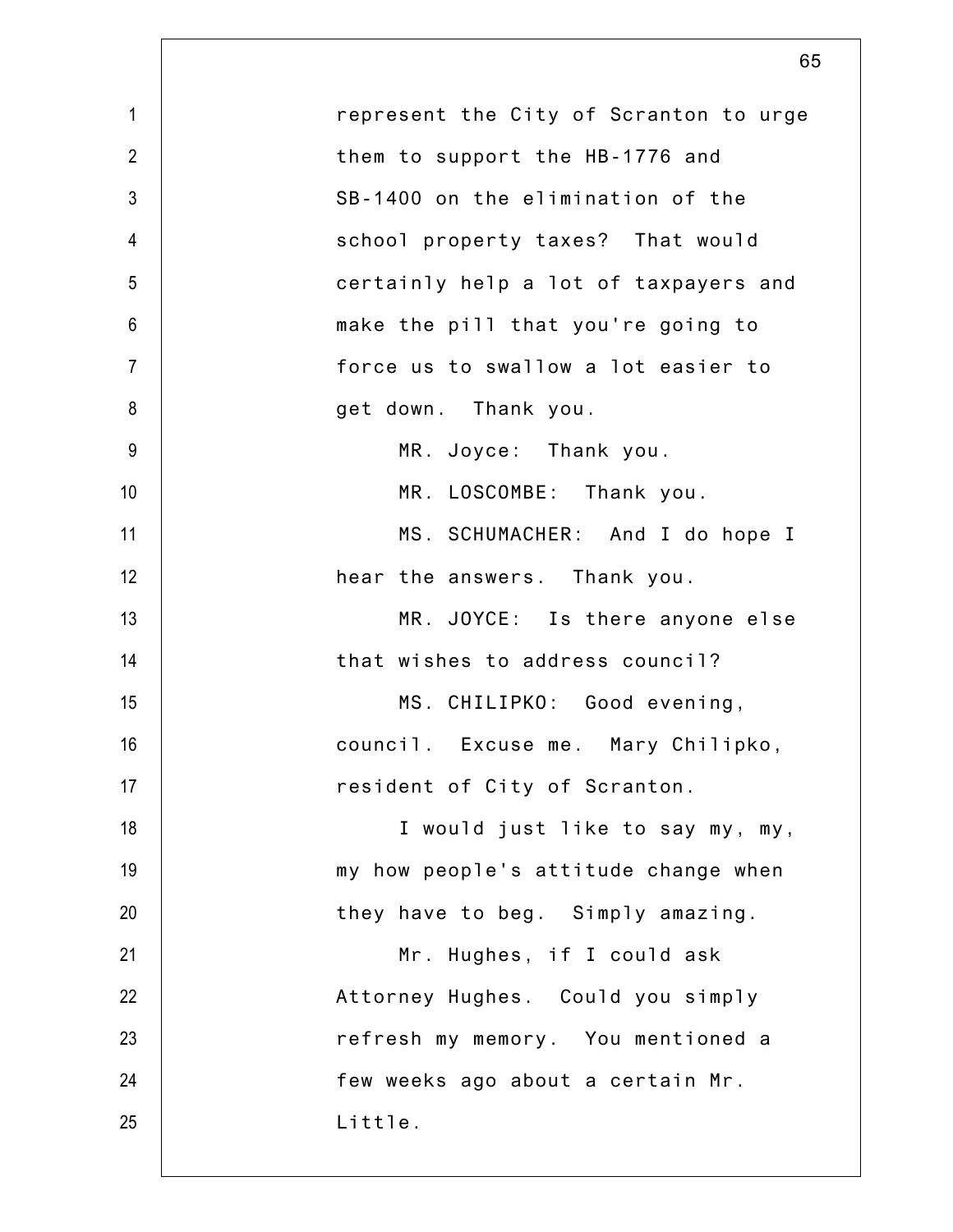|                | 66                                     |
|----------------|----------------------------------------|
| $\mathbf{1}$   | MR. HUGHES: I did?                     |
| $\overline{2}$ | MS. CHILIPKO: Yeah. I think his        |
| $\mathfrak{Z}$ | first name was chicken.                |
| $\overline{4}$ | MR. HUGHES: Oh.                        |
| 5              | MS. CHILIPKO: Could you refresh        |
| $6\phantom{1}$ | my memory on that what he said.        |
| $\overline{7}$ | MR. HUGHES: I don't remember.          |
| 8              | MS. CHILIPKO: Something about          |
| $9\,$          | the sky falling.                       |
| 10             | MR. HUGHES: Oh, okay. Now I            |
| 11             | remember. I'm back --                  |
| 12             | MS. CHILIPKO: What happened to         |
| 13             | him in the end?                        |
| 14             | MR. HUGHES: Nobody believed him,       |
| 15             | I believe.                             |
| 16             | MS. CHILIPKO: About the sky            |
| 17             | fe11?                                  |
| 18             | MR. HUGHES: I believe it's an          |
| 19             | nursery rhyme, I forget.               |
| 20             | MS. CHILIPKO: I just wanted you        |
| 21             | to refresh my memory on that. I        |
| 22             | remember you saying the sky is         |
| 23             | falling, the sky is falling.           |
| 24             | Anyway, the little I heard             |
| 25             | tonight from what I understood it, the |
|                |                                        |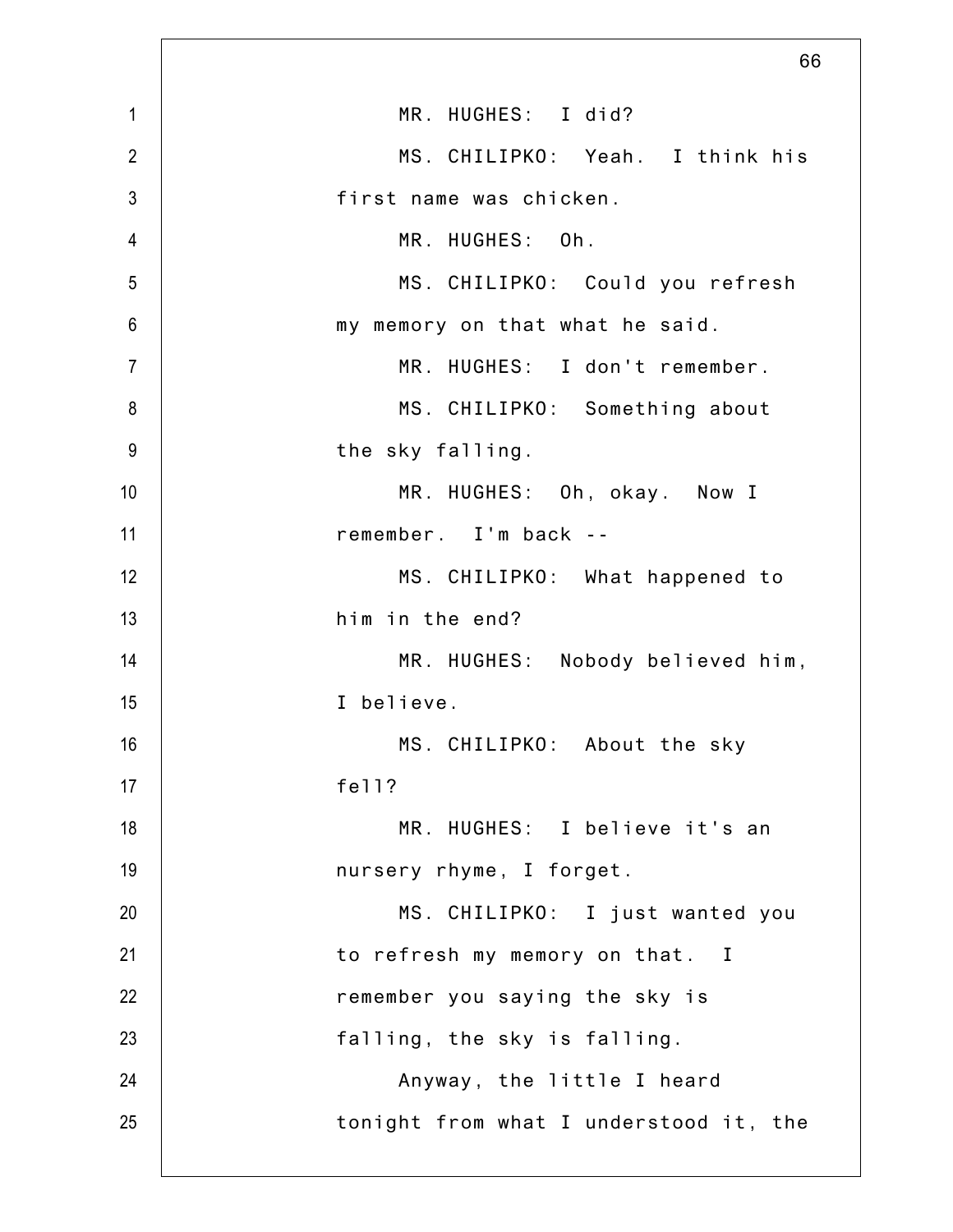1 2 3 4 5 6 7 8 9 10 11 12 13 14 15 16 17 18 19 20 21 22 23 24 25 caucus, they had to -- the Scranton Parking Authority had to pay someone to bring wrong figures, to get wrong figures, then they had to pay somebody else to get more wrong figures and now they may have to pay to train somebody to possibly get wrong figures. As Mr. Hughes explained from what I understand, we're going to have pay now or pay latter. It really doesn't matter. We're going to pay it at some point, whether it's now, later or not at all and that being us being the taxpayers of the city. Mr. Scopelliti says we're fine, the mayor says we're fine, the Parking Authority says we're fine. I'm not fine. But if it is possible at all to get a million dollars from somebody and having wrong figures, I'm in. Thanks for the bag, Doug. Anytime throw it in there, dudes. Maybe if you let them default, the only possible aspect I could see of that is that they might be looking for jobs sooner rather than later and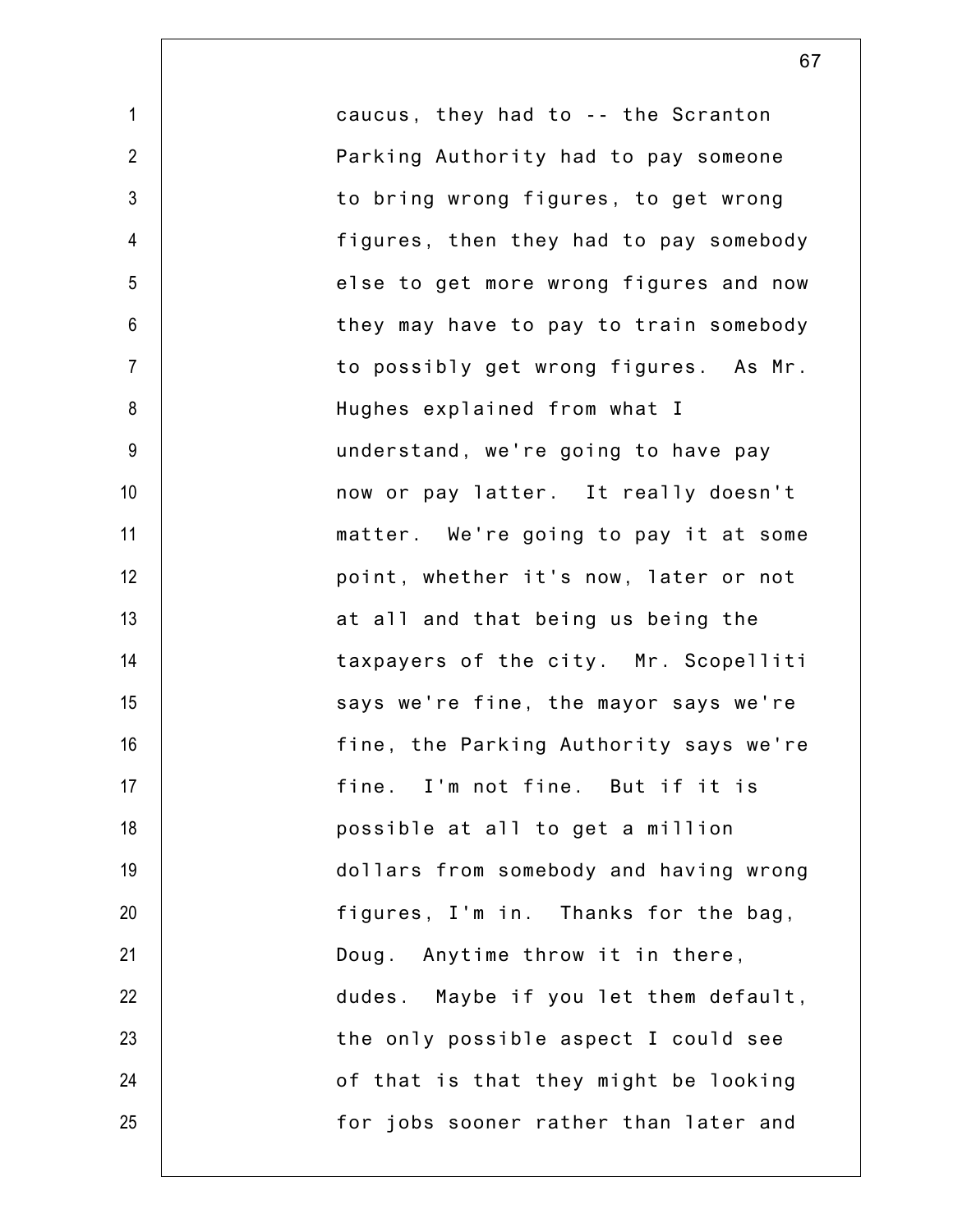|                | 68                                     |
|----------------|----------------------------------------|
| $\mathbf{1}$   | say a year and a half or so.           |
| $\overline{2}$ | Off topic I would just like to         |
| $\mathfrak{Z}$ | ask if could send Mr. Wallace who is   |
| 4              | my immediate concern another letter    |
| 5              | asking him to appear before a caucus   |
| $6\phantom{1}$ | of council because this was sure great |
| $\overline{7}$ | tonight. I don't know if it will do    |
| 8              | any good but at least we'll start a    |
| 9              | paper trail maybe --                   |
| 10             | MR. LOSCOMBE: I will do that           |
| 11             | because I had had some questions today |
| 12             | from someone else also.                |
| 13             | MS. CHILIPKO: Let's see if we          |
| 14             | can keep doing that and keep reminding |
| 15             | the people out there that, you know,   |
| 16             | people are concerned. And I thank you  |
| 17             | both, Mr. Loscombe and now Mr. Rogan   |
| 18             | for coming down into Pine Brook to     |
| 19             | look at the situation but maybe if we  |
| 20             | start a paper trail, again, when they  |
| 21             | -- in the future when some of these    |
| 22             | people, Mr. Wallace, Mr. Scopelliti    |
| 23             | may actually have to produce a resume  |
| 24             | or qualifications to land a job, it    |
| 25             | might make a difference.               |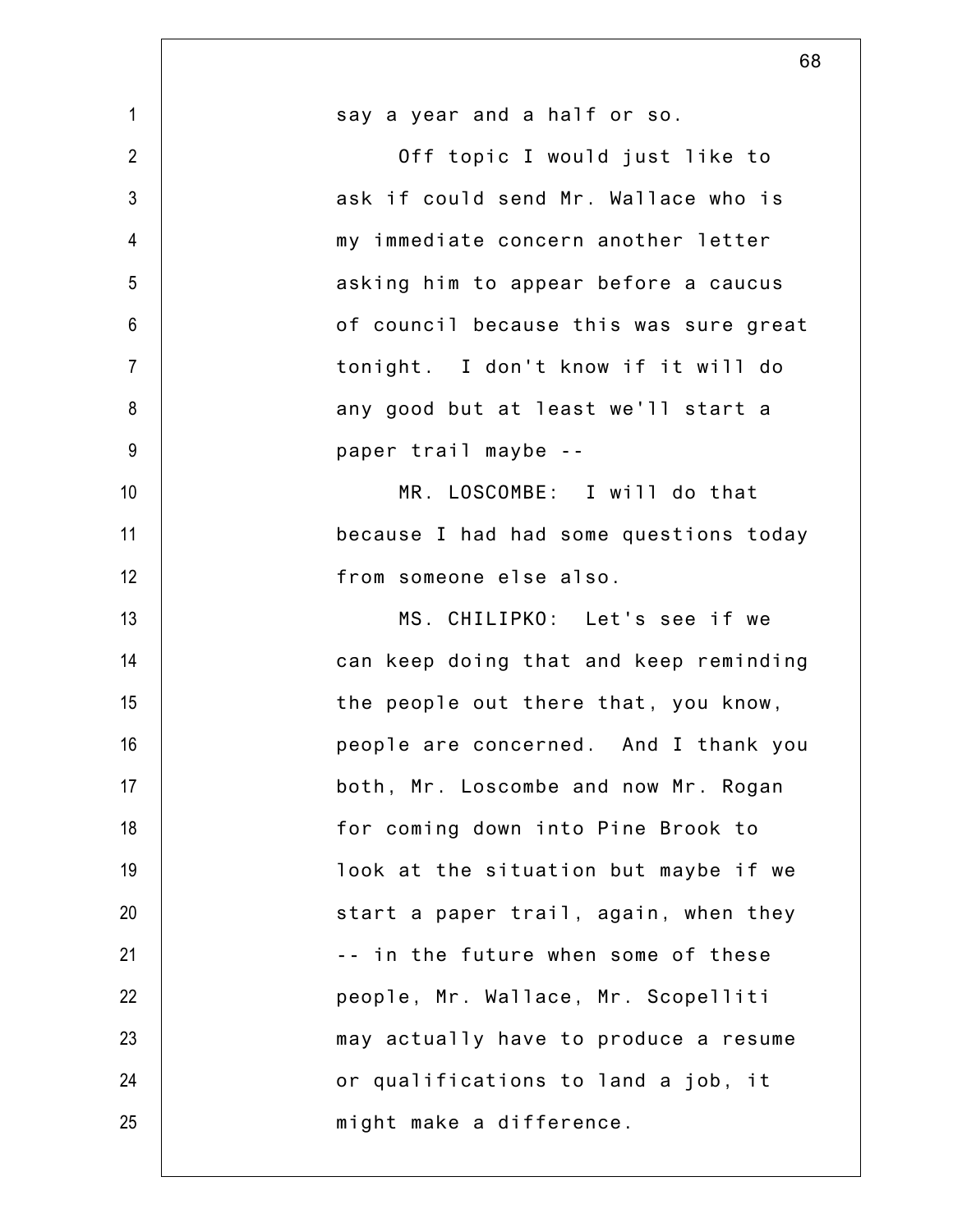| $\mathbf{1}$   | And lastly again I bring up          |
|----------------|--------------------------------------|
| $\overline{2}$ | shame. I am shocked at how people    |
| $\mathfrak{Z}$ | cannot be shamed whether it's a job, |
| $\overline{4}$ | whether it's an authority, how they  |
| 5              | can't even be -- have no shame.      |
| $6\phantom{.}$ | Things fall apart around them,       |
| $\overline{7}$ | millions of dollars are at stake, no |
| 8              | shame. Thank you guys for doing such |
| 9              | a great job, hard work. Thank you.   |
| 10             | MR. LOSCOMBE: Thank you.             |
| 11             | MR. JOYCE: Thank you. Is there       |
| 12             | anyone else who wishes to address    |
| 13             | council? Hey, Chrissy.               |
| 14             | MR. LOSCOMBE: There Chrissy.         |
| 15             | MR. SLEDNESZSKI: Jackie?             |
| 16             | MR. LOSCOMBE: What's up, buddy?      |
| 17             | MR. SLEDNESZSKI: Jackie, what's      |
| 18             | up with the firehouses? When does it |
| 19             | open? Which ones? Do you know which  |
| 20             | ones open yet, Jack?                 |
| 21             | MR. LOSCOMBE: Who?                   |
| 22             | MR. SLEDNESZSKI: Which ones          |
| 23             | open, the firehouses? Which ones? Do |
| 24             | you know yet?                        |
| 25             | MR. LOSCOMBE: No, not yet,           |
|                |                                      |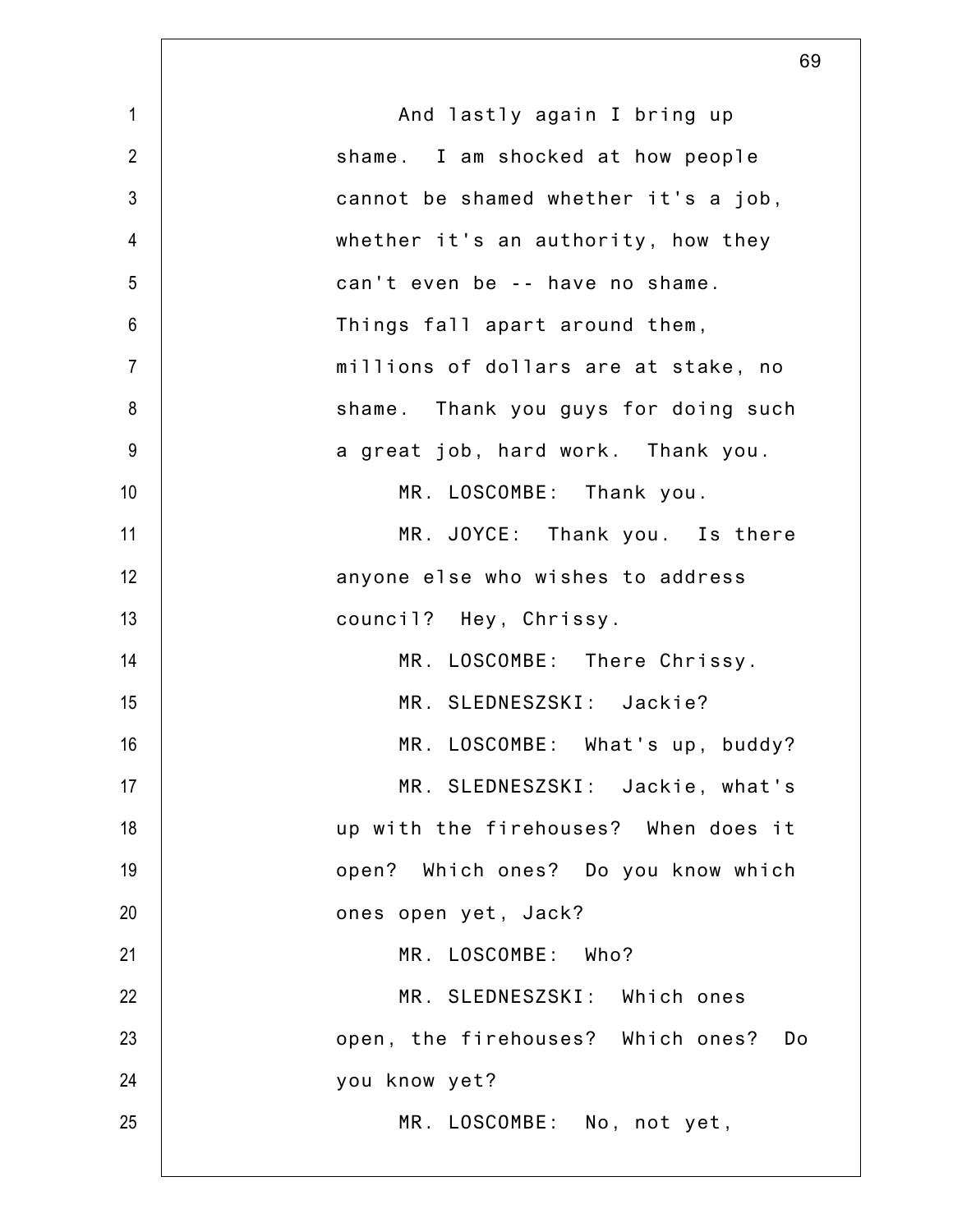|                | 70                                    |
|----------------|---------------------------------------|
| $\mathbf{1}$   | buddy.                                |
| $\overline{2}$ | MR. SLEDNESZSKI: Let me know,         |
| $\mathfrak{Z}$ | Jack.                                 |
| 4              | MR. LOSCOMBE: They should all be      |
| 5              | open pretty soon.                     |
| 6              | MR. SLEDNESZSKI: Will you let me      |
| $\overline{7}$ | know? Let me know, Jack? All right.   |
| 8              | Thanks, Jack.                         |
| 9              | MR. LOSCOMBE: You're still            |
| 10             | working, pal. You got it, Chris.      |
| 11             | MR. JOYCE: Is there anyone else       |
| 12             | who cares to address council?         |
| 13             | (No response.)                        |
| 14             | MS. KRAKE: 5A. MOTIONS.               |
| 15             | MR. JOYCE: Mr. Rogan, do you          |
| 16             | have any motions or comments?         |
| 17             | MR. ROGAN: Yes. Thank you, Mr.        |
| 18             | Joyce. I guess I'll start off on the  |
| 19             | topic of the night of the Parking     |
| 20             | Authority. I think tonight's caucus   |
| 21             | was very enlightening to see how      |
| 22             | exactly how mismanaged this authority |
| 23             | actually is. Over half a year ago     |
| 24             | Attorney Hughes sent a letter to Mr.  |
| 25             | Scopelliti asking for facts and       |
|                |                                       |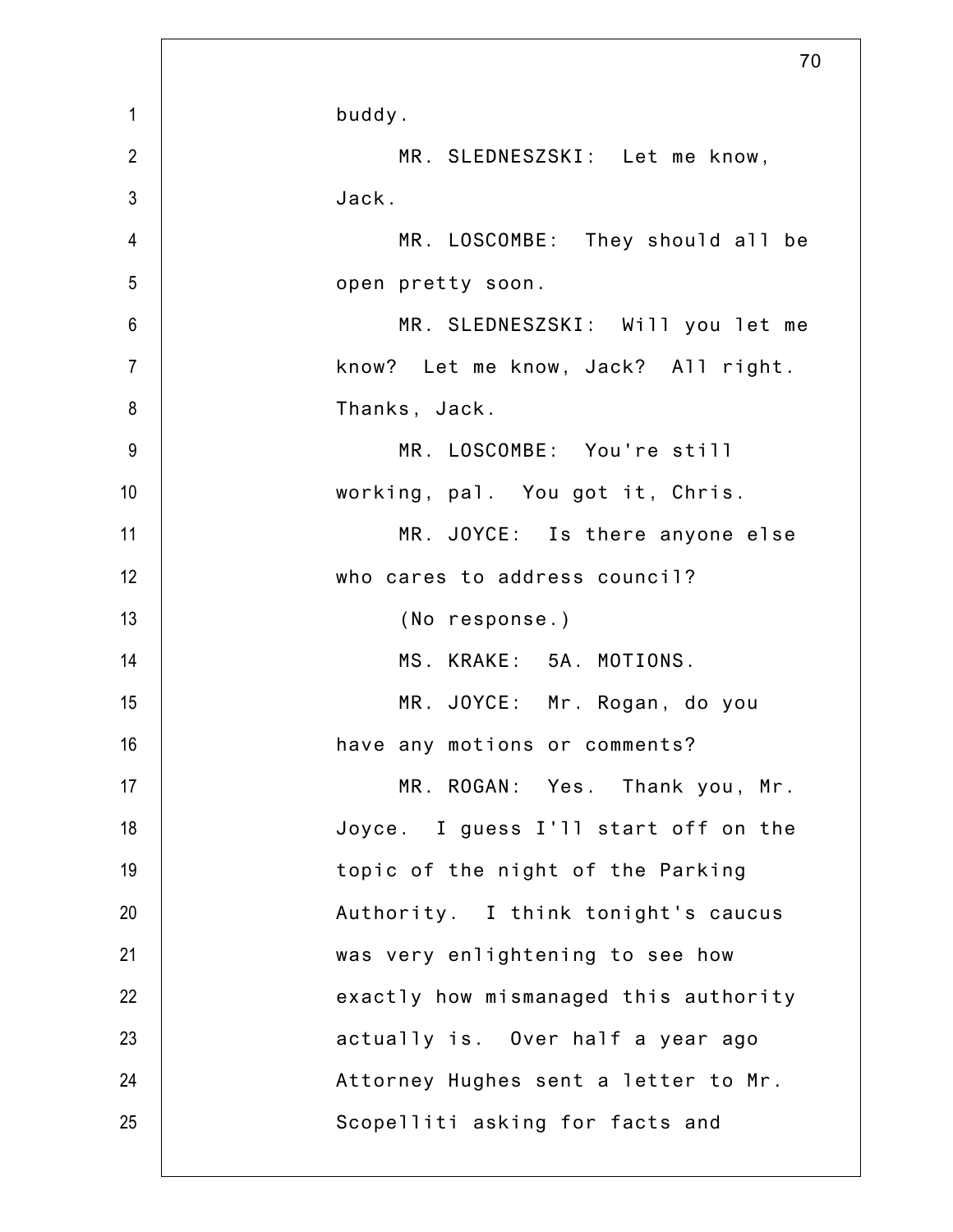1 2 3 4 5 6 7 8 9 10 11 12 13 14 15 16 17 18 19 20 21 22 23 24 25 figures. Today when being questioned by Attorney Hughes about the figures that were finally produced about seven months later, Mr. Scopelliti's response was that he has to double check the figures because he is not sure if they are correct. Then asked the natural followup to that and I said to Mr. Scopelliti, how could council make an informed decision without the proper documentation? And all he said was, "I understand, Mr. Rogan." Well, Mr. Scopelliti is going to have to understand that I'm not voting for this. I didn't vote for it last week. I'm not voting for it again. The authorities -- it seems to when you talk to them about the current financial status as was mentioned, the sky is falling. But then when you ask, well, what's your plan for reform, they say, oh, well, it's going to be great after we get this money. You know, they have their one page Scranton Parking Authority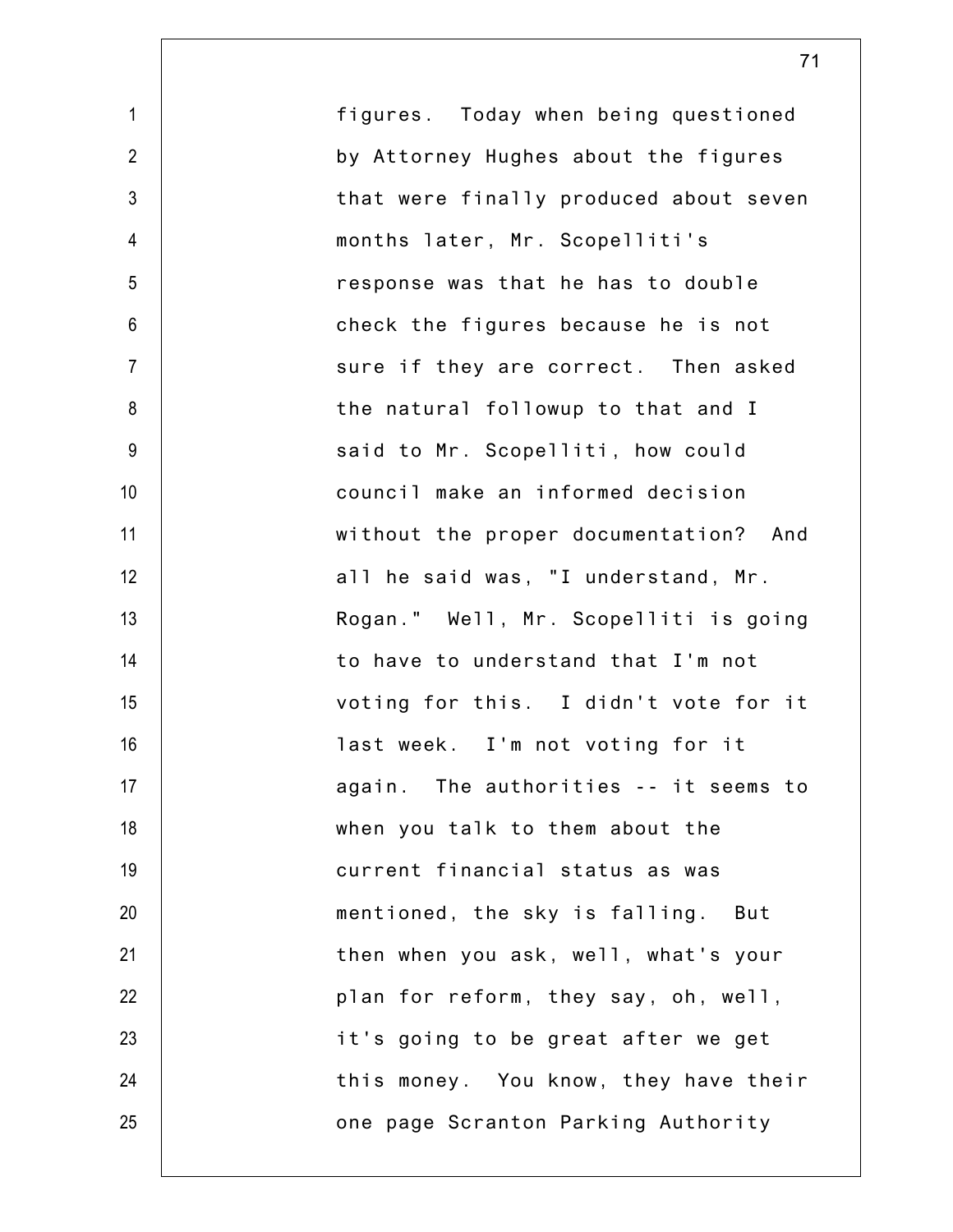| $\mathbf{1}$   | plan of action that is going to solve  |
|----------------|----------------------------------------|
| $\overline{2}$ | all the problems of the Parking        |
| $\mathfrak{Z}$ | Authority, a one page proposal. And    |
| $\overline{4}$ | this is the solution to everything.    |
| 5              | And one of them mentioned on there     |
| $\,6$          | again si the refinancing of bonds      |
| $\overline{7}$ | which we all know that is more debt,   |
| 8              | spreading out the debt over a longer   |
| $9\,$          | period of time. The Parking Authority  |
| 10             | was here today because of debt. And    |
| 11             | on their plan of action is included as |
| 12             | possibilities three finance bonds,     |
| 13             | more debt. And many of the other       |
| 14             | things are listed on here should have  |
| 15             | been done since day one. They haven't  |
| 16             | been working. The Parking Authority    |
| 17             | is much like all the other authorities |
| 18             | and the most frustrating part about it |
| 19             | is there's no accountability. Mr.      |
| 20             | Scopelliti would not have been here    |
| 21             | today with the other members if they   |
| 22             | weren't coming here looking for a      |
| 23             | million dollars of the taxpayers       |
| 24             | money. We have been requesting them,   |
| 25             | Mr. Wallace, many other heads of       |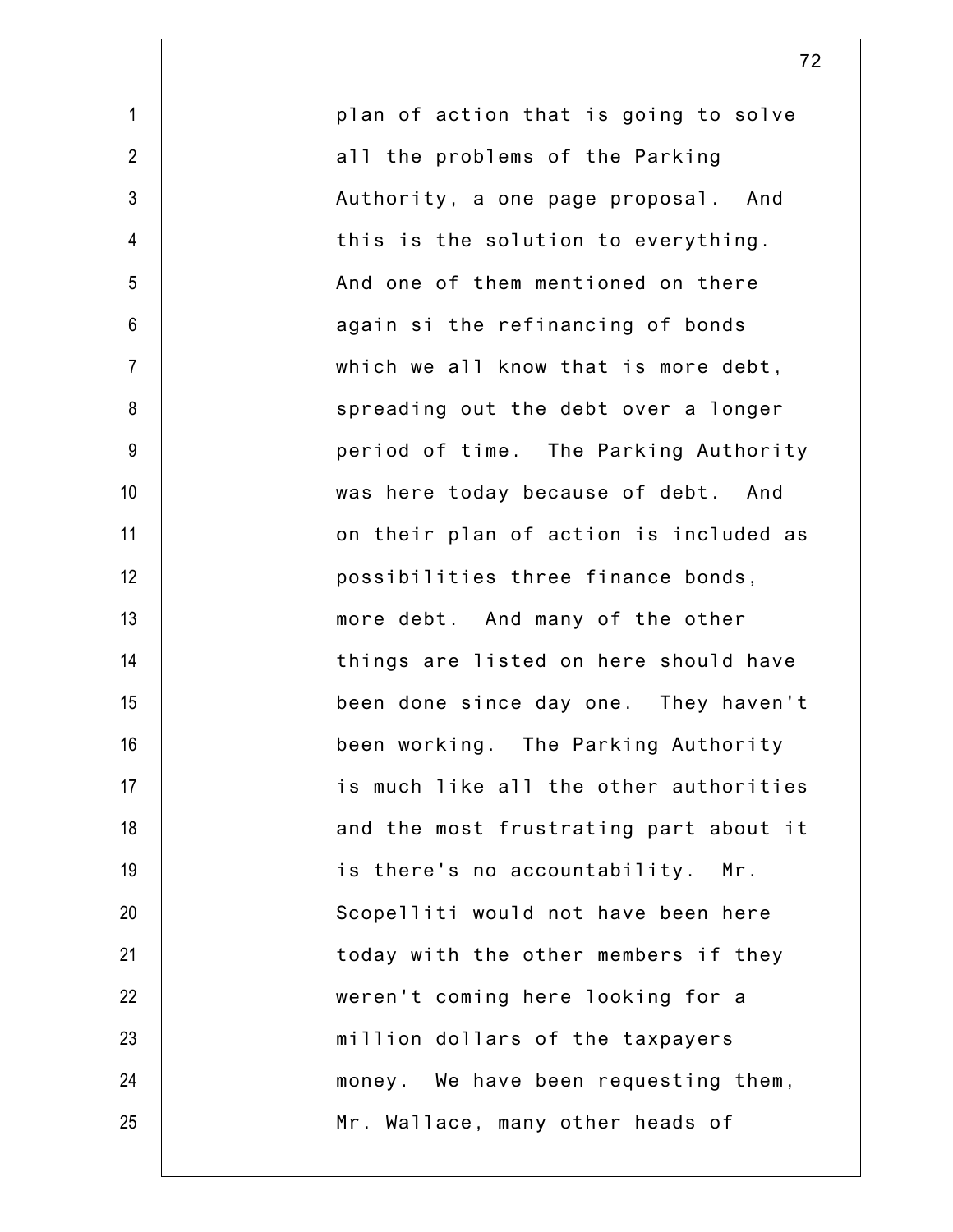1 2 3 4 5 6 7 8 9 10 11 12 13 14 15 16 17 18 19 20 21 22 23 24 25 departments and heads of authorities to come into city council and they only come in when they need money or something from us. We're here to represent the taxpayers. We're elected by the voters. The member of the authority are appointed by one person and that's Mayor Doherty and they only answer to one person. That's the difference between having a municipal authority and elected officials. Personally I believe that Mr. Scopelliti should resign, Mr. Kelly absolutely should not be the solicitor for the city and the Parking Authority which is absolutely a conflict. The board should be disbanded. The parking garages should be taken inhouse so the city can move forward with a plan to get back on track. If we have to lease garages to make the debt payment for the authority, lease them. If we have to sell them, sell them. But the solution isn't more borrowing and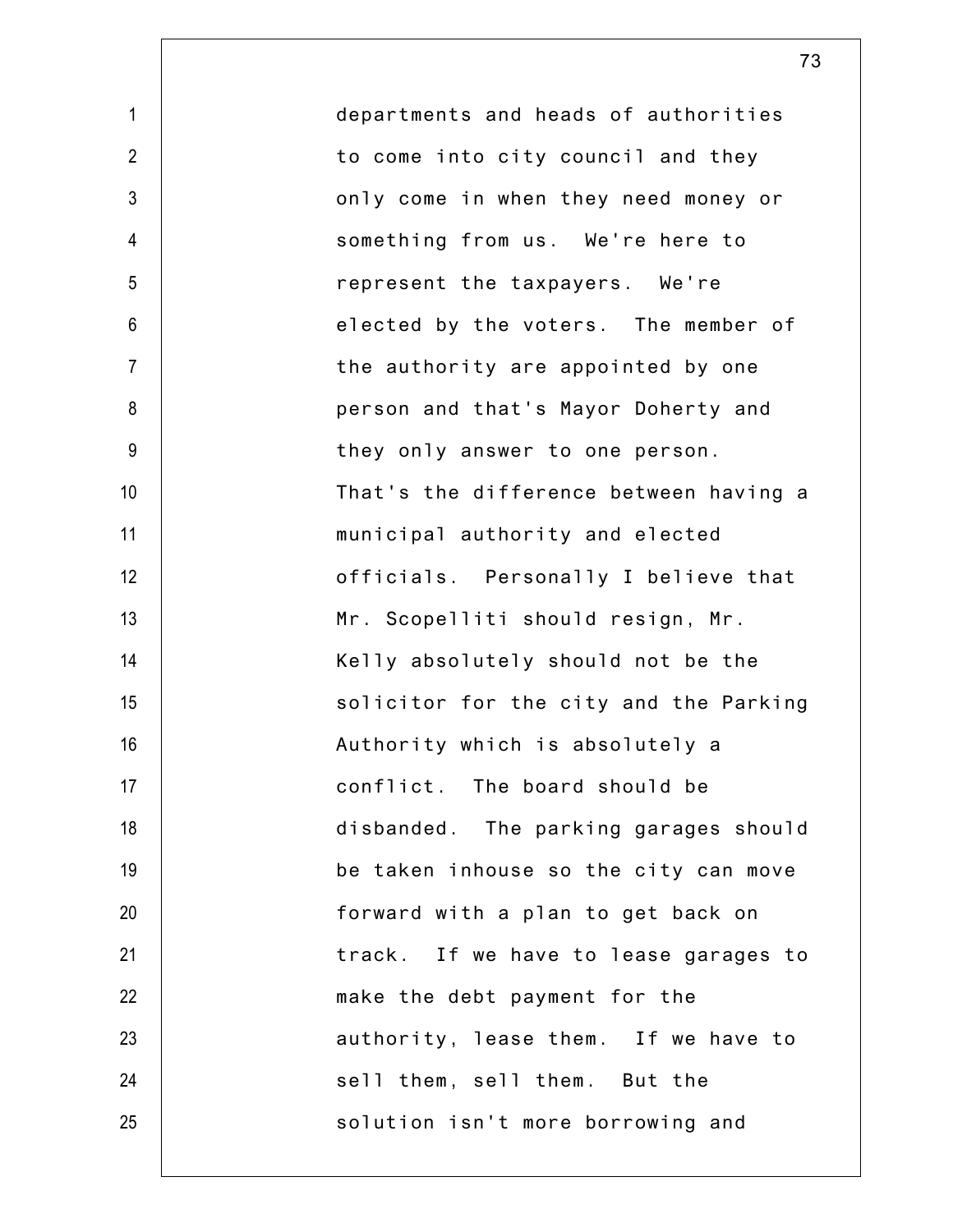1 2 3 4 5 6 7 8 9 10 11 12 13 14 15 16 17 18 19 20 21 22 23 24 25 spending almost three-quarters of a million dollars on a brick facade for a building. Sure, it looks nice. They're coming here for nearly a million dollars, 600,000 of it if they didn't spend to put a brick facade on the building right down the street, they would have had it. And their answer was, well, it was part of the bond issue. Well, why borrow that much. Every time these authorities - and even the administration. The answer is always borrowing and taxing. The people cannot afford it. The residents of Scranton are mostly senior citizens and working people, many on a fixed income, many working people working two or three jobs just trying to make ends meet. And Mr. Scopelliti and the board of the Parking Authority want us to giveaway nearly a million dollars of their money that all of you earned, just give it away. And then they'll be back here three months later looking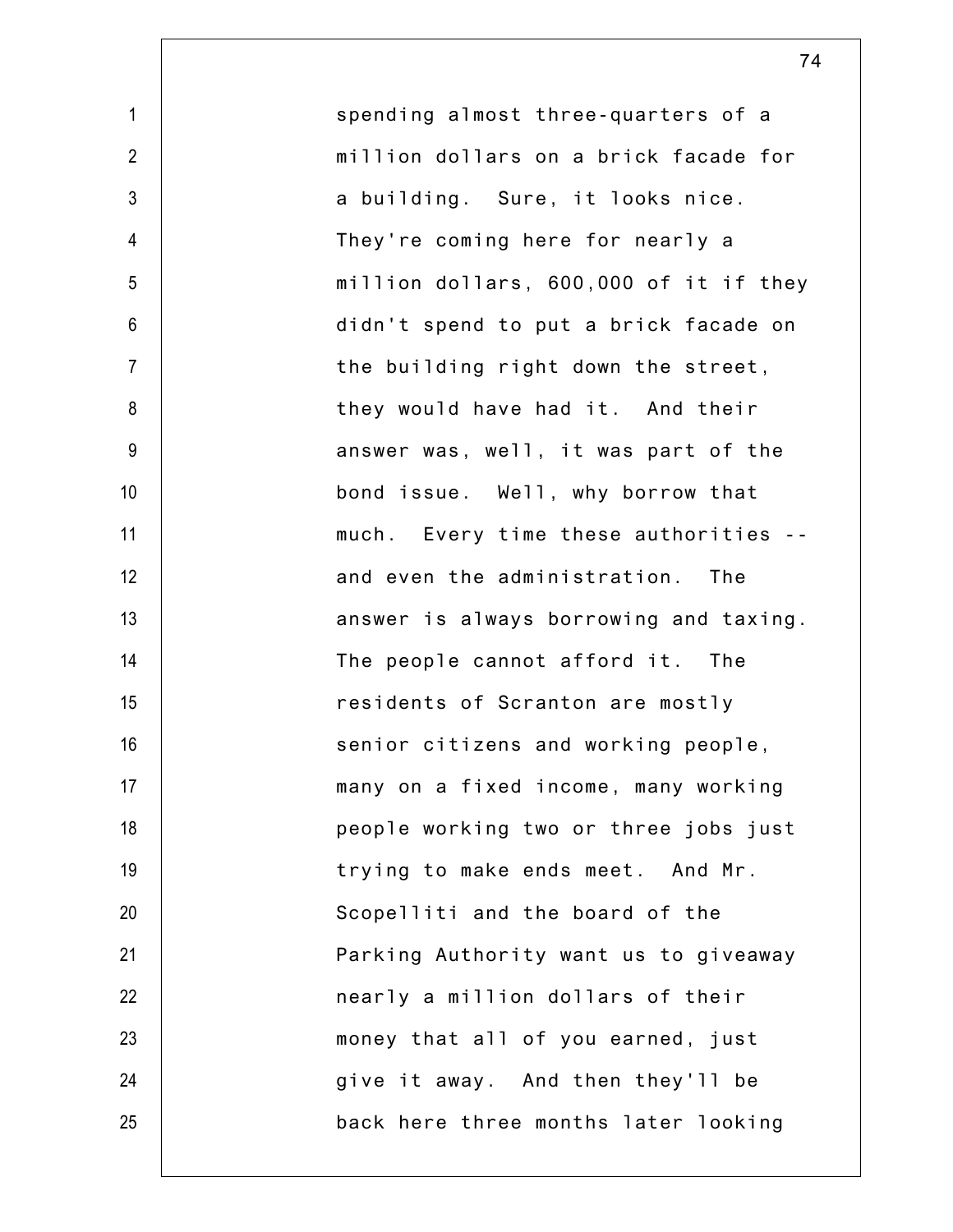1 2 3 4 5 6 7 8 9 10 11 12 13 14 15 16 17 18 19 20 21 22 23 24 25 for more money. I asked Mr. Scopelliti if we give you this money, is this the end of the line, wouldn't give an answer. We all know if this is approved tonight, they will be back here in a few months looking for more money. And then if it's approved again, they'll come to city looking for more money. Enough is enough. Somebody has to say no. There's obviously a need for parking in down Scranton but the residents and the business owners and the patrons of the businesses in Scranton can't afford the rates that the Parking Authority is charging. As Attorney Hughes mentioned, the parking rates in a comparable city like Wilkes-Barre is less than half the price. You can park at a meter for cheaper. You can park at a private lot for cheaper. There's an inherent flaw with the business plan of high rates, higher than all your competitors and constant borrowing. Eventually it's going to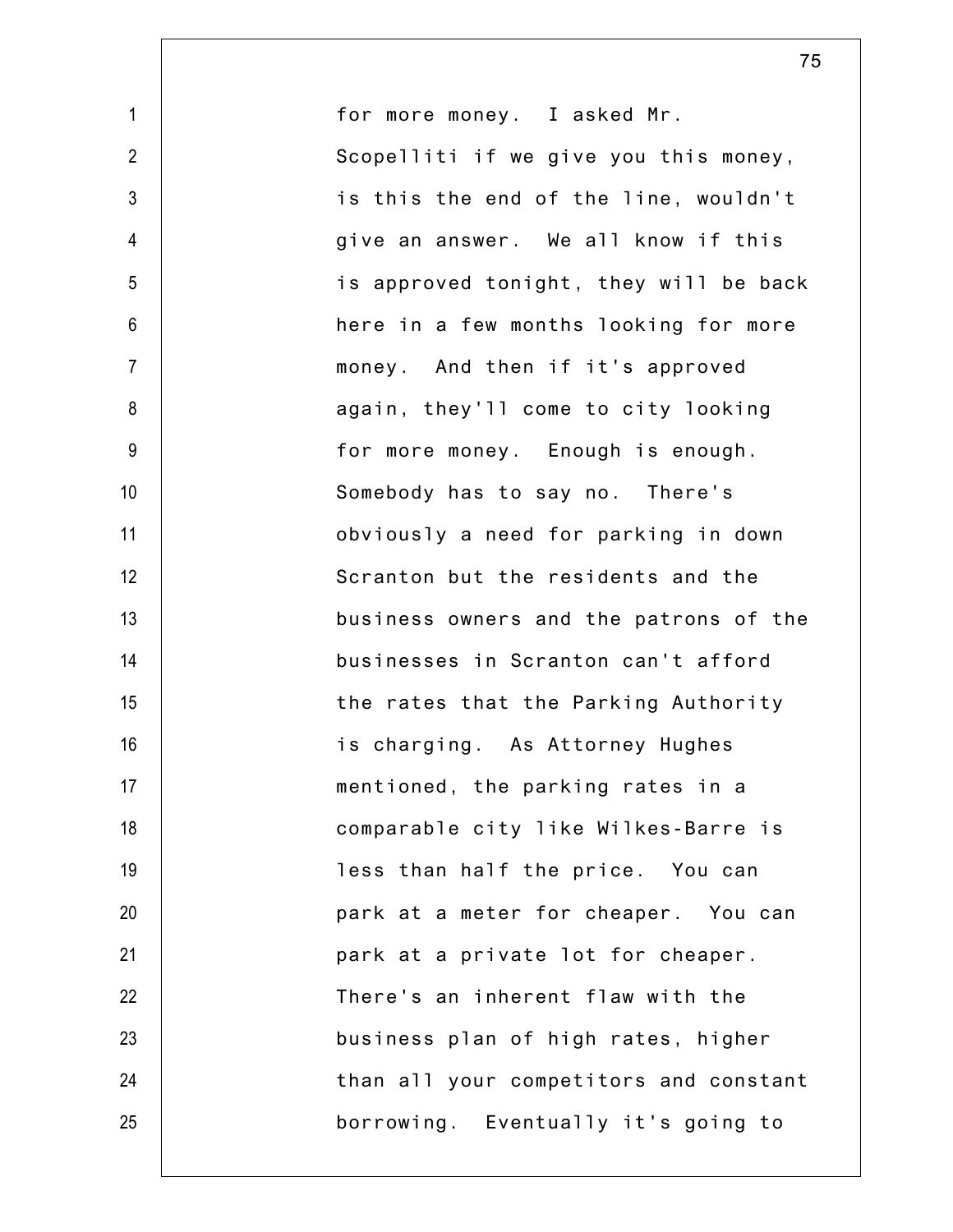| $\mathbf{1}$   | come to an end and that end should be  |
|----------------|----------------------------------------|
| $\overline{2}$ | tonight. I voted against this last     |
| $\mathfrak{Z}$ | week. I was the only member of         |
| $\overline{4}$ | council to vote down this -- vote      |
| 5              | against this proposal last week.       |
| $6\,$          | There's only four of us here tonight   |
| $\overline{7}$ | assuming Mr. McGoff comes back. It     |
| 8              | only takes two votes to vote it down.  |
| $9\,$          | I'm asking for one of my colleagues to |
| 10             | join me in voting against this plan.   |
| 11             | Onto the recovery plan, the plan       |
| 12             | that was submitted to council is more  |
| 13             | of the same from PEL and the           |
| 14             | administration. It's just tax          |
| 15             | increases and borrowing and reducing   |
| 16             | services, essential services. There    |
| 17             | has to be a plan that works for        |
| 18             | everyone. There has to be cuts made.   |
| 19             | But there's areas that can be cut that |
| 20             | can be replaced by private entities.   |
| 21             | The DPW Refuse Division, I think I've  |
| 22             | mentioned it every week for the last   |
| 23             | two and a half years since I've been   |
| 24             | on council that it should privatized.  |
| 25             | It can been cheaper and more           |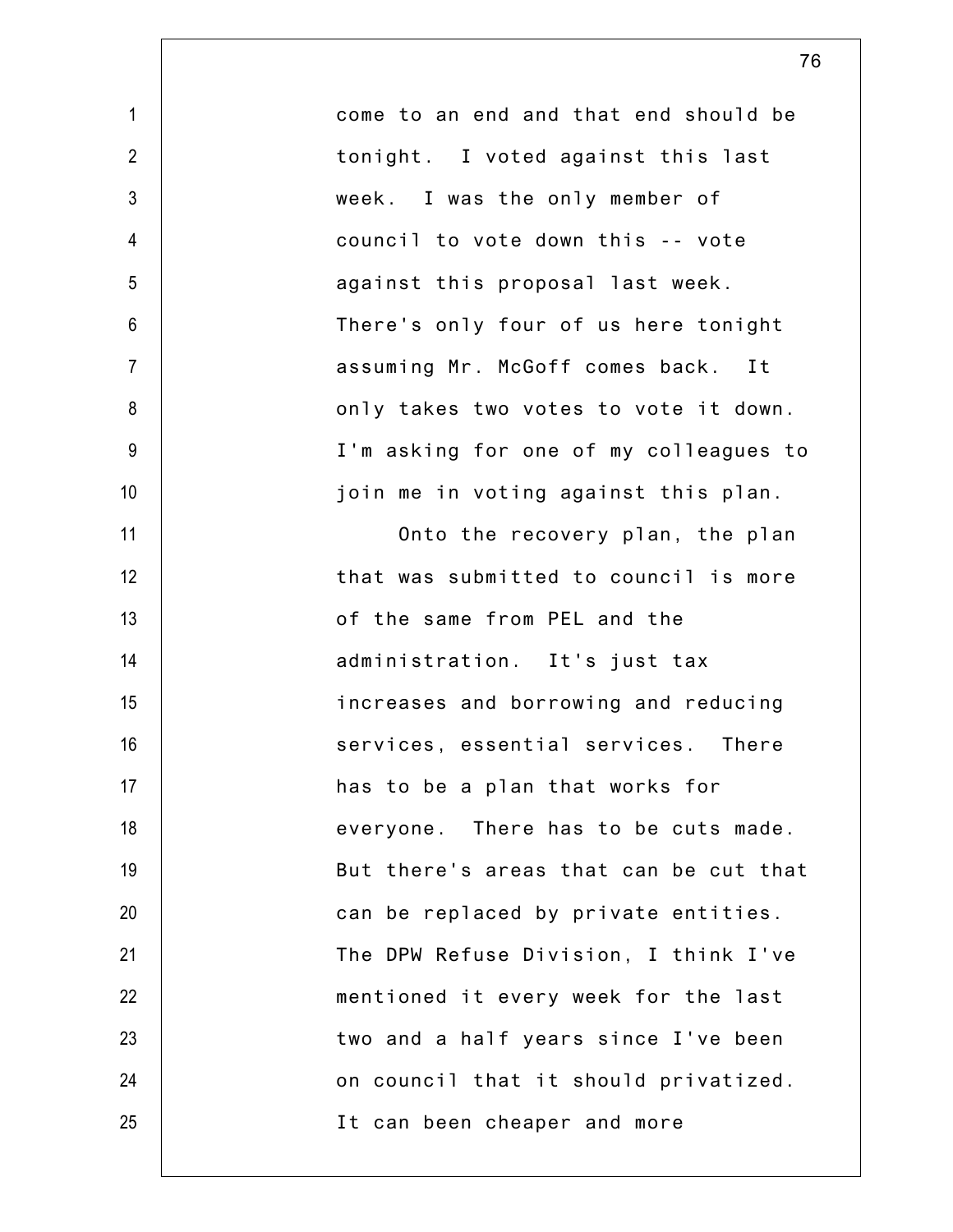1 2 3 4 5 6 7 8 9 10 11 12 13 14 15 16 17 18 19 20 21 22 23 24 25 efficiently. The residents of Scranton absolutely cannot afford this type of tax increase. I know Mr. Joyce, Mrs. Evans and mayor had negotiations. I'm assuming and I'm hoping that this wasn't part of those negotiations that the mayor just went off on his own and sent off this proposal because the things that council has talked about very few of them are in this plan. Miss Schumacher, you mentioned what my proposal was. Actually I don't have it in writing with me. I was focused on the Parking Authority issue tonight. I can just e-mail you what I submitted. And I'll talk about that a little bit more next week. Onto a couple constituent issues. As was mentioned, I was down in Pine Brook over this week and there a lot of issues throughout our neighborhoods and especially in Pine Brook and one of the big issue seems to be the rooming houses down there. They are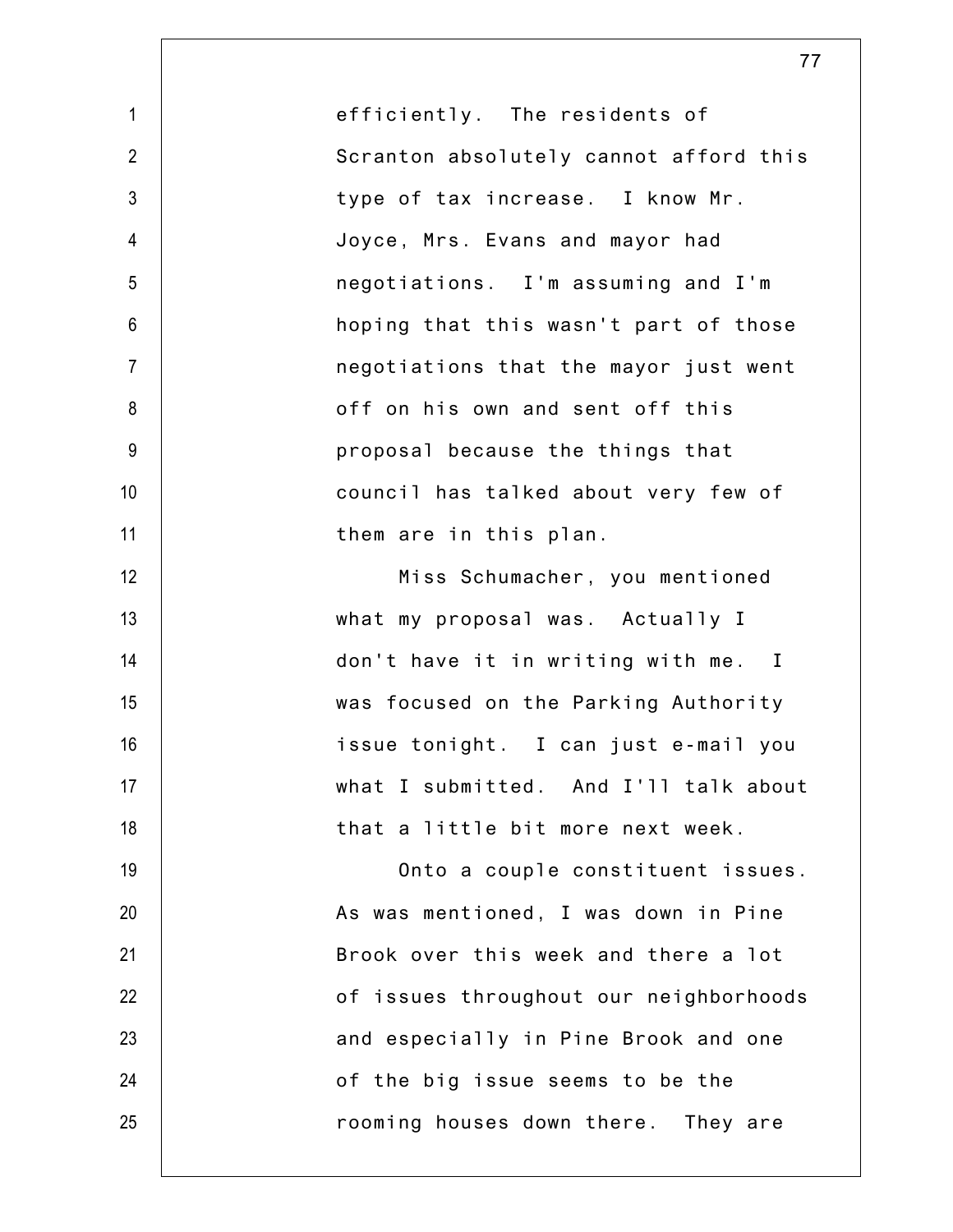| $\mathbf{1}$    | all owned by one person, Bert Sherman, |
|-----------------|----------------------------------------|
| $\overline{2}$  | his name is. Some of you may have      |
| $\mathfrak{Z}$  | heard of him. He's also the owner of   |
| 4               | the Hotel Sun over in South Scranton,  |
| 5               | also the owner of the Hotel Luzerne in |
| $6\phantom{1}$  | West Scranton, known problems, known   |
| $\overline{7}$  | trouble places for crimes and drugs.   |
| 8               | And now in Pine Brook just looking at  |
| 9               | the list here, I see eight, nine       |
| 10              | properties all within a three block    |
| 11              | radius and it's destroying the         |
| 12              | neighborhood. So I -- and I know Mr.   |
| 13              | Loscombe was down there as well. I     |
| 14              | hope we can work together and -- or    |
| 15              | meet with Chief Duffy about this, get  |
| 16              | some more patrols down there and see   |
| 17 <sup>2</sup> | if there's something that can be done  |
| 18              | legislatively to put a stop to this.   |
| 19              | You know, there are people in every    |
| 20              | section of the city and many that I    |
| 21              | talked to Pine Brook that have lived   |
| 22              | their whole lives and they love their  |
| 23              | neighborhood but they don't love what  |
| 24              | their neighborhood is becoming, and we |
| 25              | have to stop that. We have to fight    |
|                 |                                        |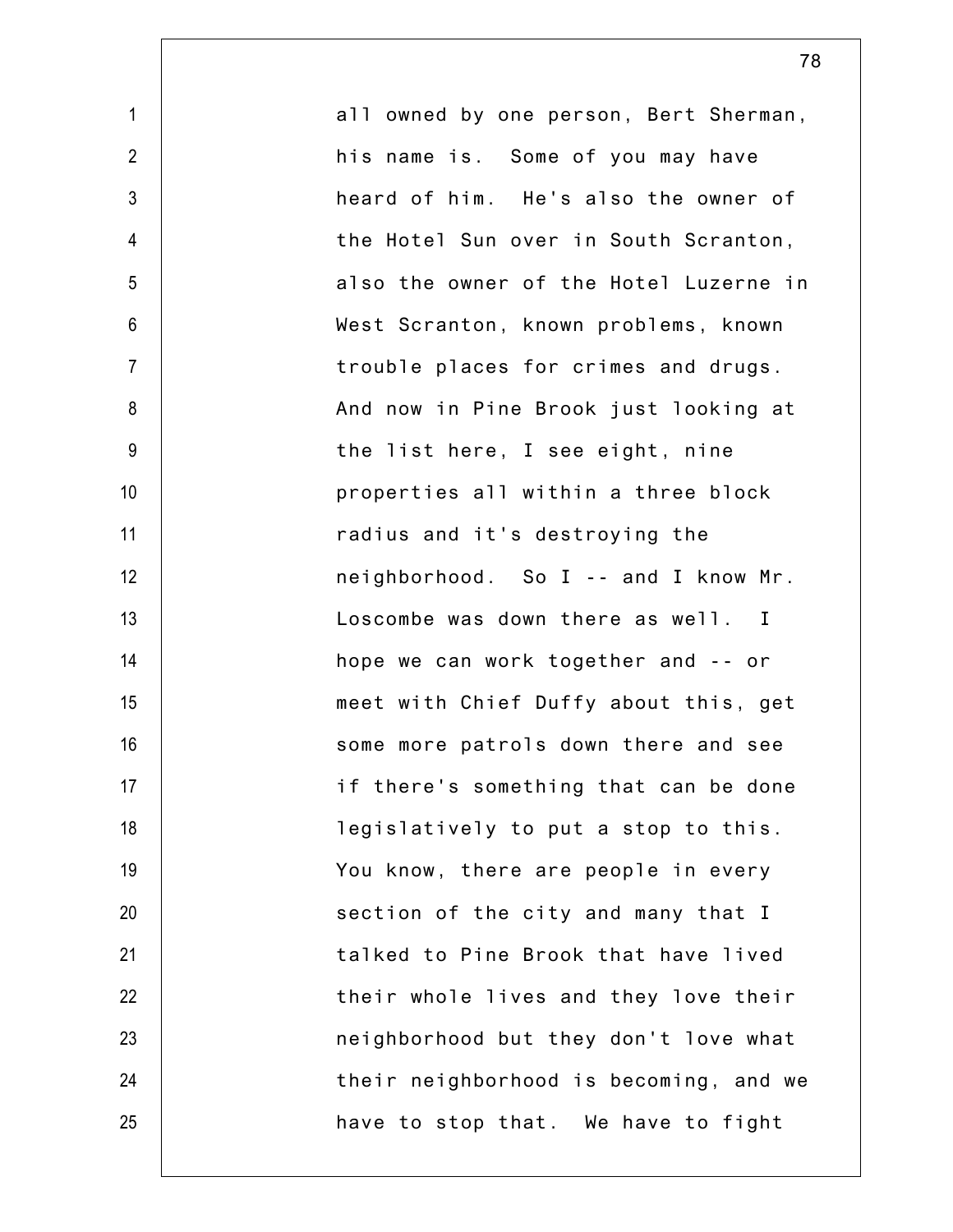1 2 3 4 5 6 7 8 9 10 11 12 13 14 15 16 17 18 19 20 21 22 23 24 25 for the people who are paying their taxes, who are being productive members of society. I've mentioned in the past the vagrancy law. I still fully support the idea of a vagrancy law for the City of Scranton. Blight and crime is the biggest issue facing the city. The financial issues are one thing. But when you have crime and high taxes, that's when you see the mass exodus out of a city which reduces our tax base so everyone that's left has to pay more for the same or even more for less. Another issue was flooding in Keyser Valley. We had another big rainstorm -- (Councilman McGoff enters and seats himself at bench.) MR. ROGAN: -- flash flood type rainstorm and once again the same area was flooded. I talked to one of the residents that e-mailed us in and he stated that there have been over 40 letters in the last five years sent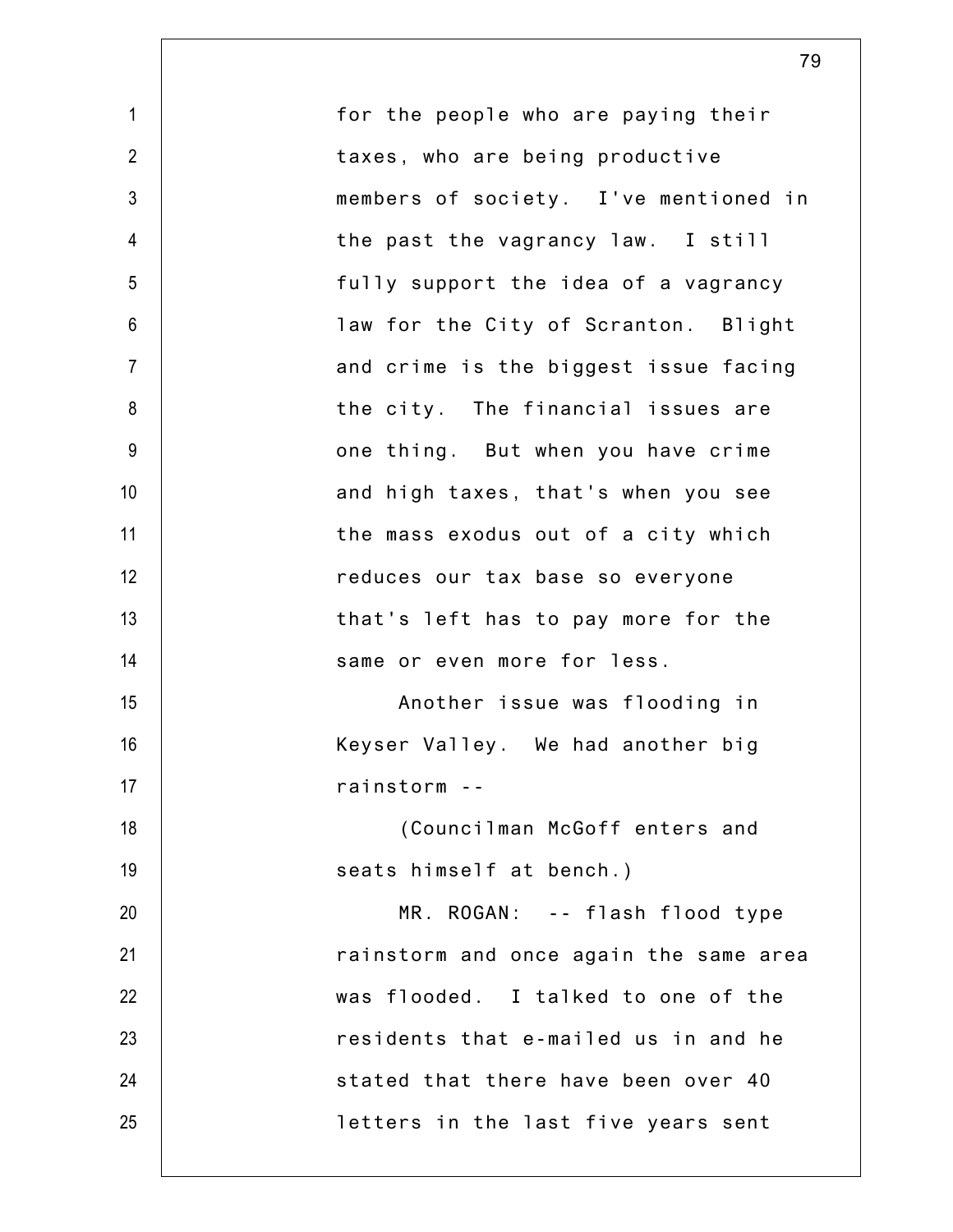1 2 3 4 5 6 7 8 9 10 11 12 13 14 15 16 17 18 19 20 21 22 23 24 25 from city council -- this is even before some of us were on here to former Director Brazil and current Director Dougher at the DPW. It's completely unacceptable that we can't get an appointed official in here to answer to us and to answer to the taxpayers. Nobody should have to be flooded every time it rains. All we're asking for is for the department heads and for the heads of authorities to come into council chambers and work with us. It doesn't have to be like it was tonight when it's a battle between the elected officials and the authority. But when you're stonewalled after a year, after a year, you're not getting the information, they're not giving the information to our attorney and we finally get them in, there's a lot of tough questions that we had to ask. Of course, Mr. Scopelliti under Mr. Kelly's advice skirted most of those questions as anyone who watches the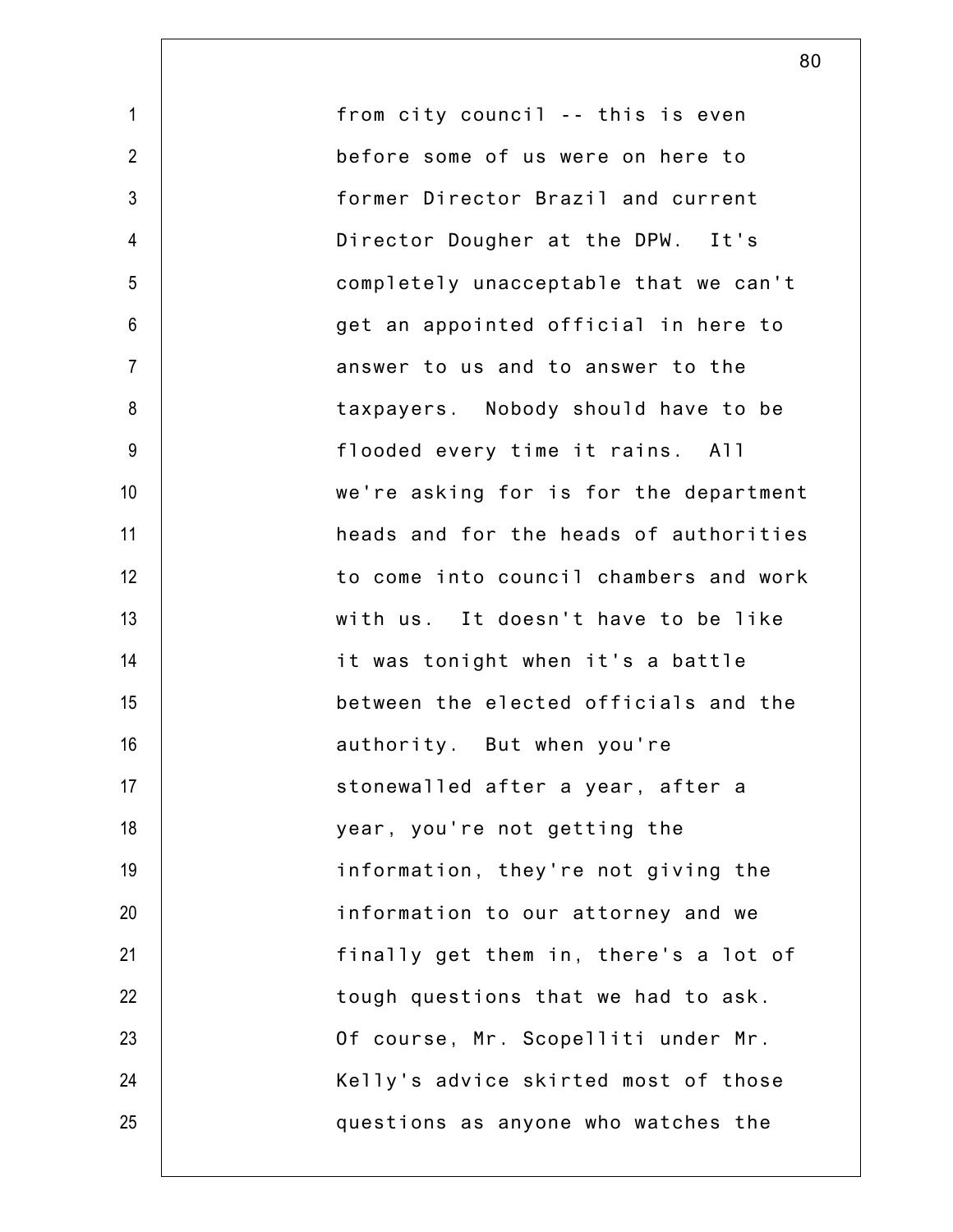1 2 3 4 5 6 7 8 9 10 11 12 13 14 15 16 17 18 19 20 21 22 23 24 25 tape will see. So there's a lot of changes that have to be made, both on financial end and on the neighborhood end, and as long as I'm on this board, I'm going to continue to work to try to solve those problems and I will save the remainder of my comments for the votes. Thank you. MR. JOYCE: Mr. McGoff, do you have any motions or comments? MR. McGOFF: I'll wait until the vote. MR. JOYCE: And, Mr. Rogan, I know that you asked about council's suggestions and the recovery plan. Not all of council's recommendations were included in the recovery plan and  $-$ MR. ROGAN: I assumed that, yeah. MR. JOYCE: And the 78 percent tax increase wasn't council's suggestion. Mr. Loscombe? MR. LOSCOMBE: Yes, thank you. Mr. Rogan stated that he had voted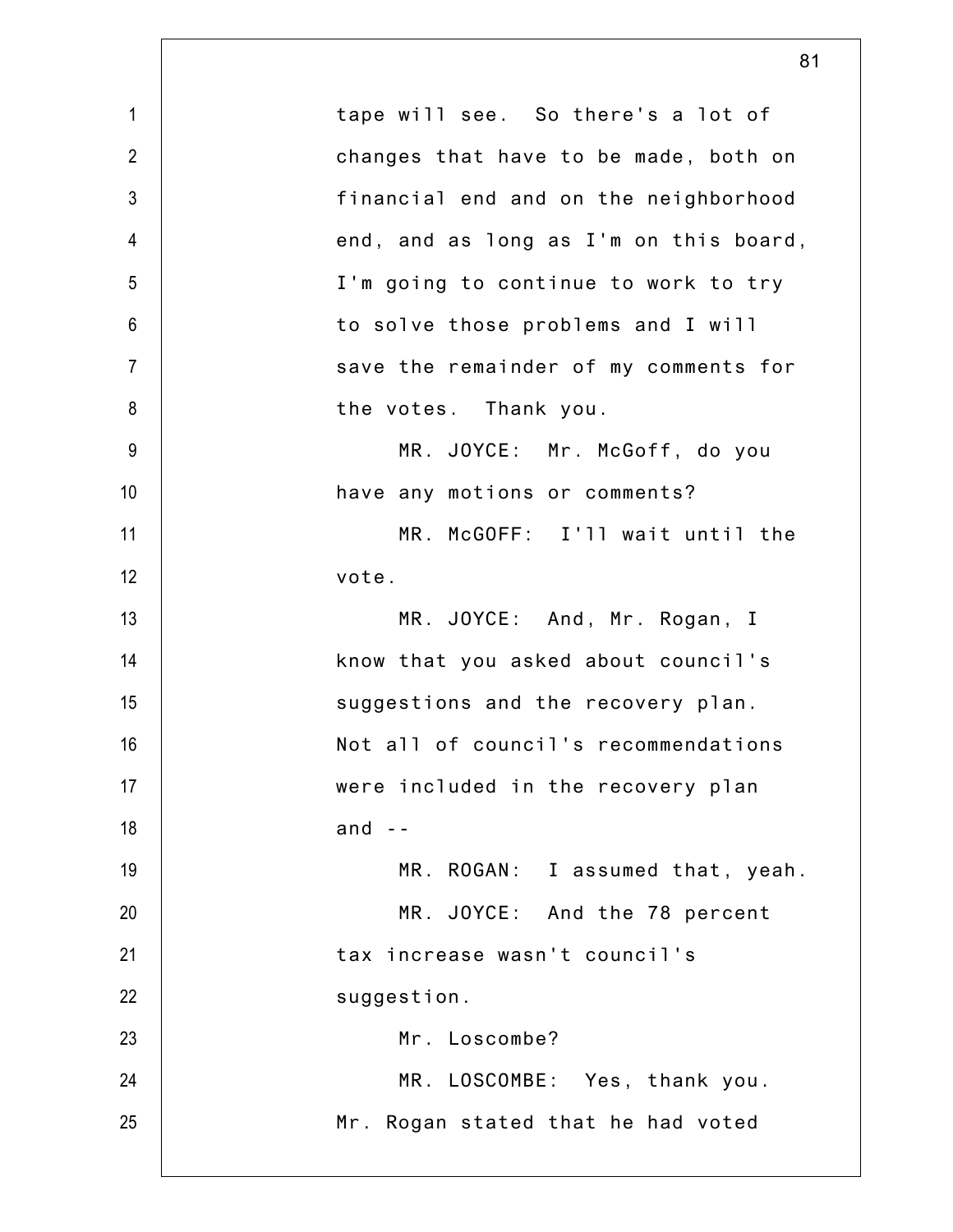| $\mathbf 1$     | this last week and we had voted for    |
|-----------------|----------------------------------------|
| $\overline{2}$  | it. And the reason I think I           |
| $\mathfrak{Z}$  | explained last week, the reason we had |
| 4               | voted for it was to bring the panel    |
| 5               | here and hear their explanation, hear  |
| $6\phantom{1}$  | a little bit of history, get some      |
| $\overline{7}$  | answers, and I have to say I was duly  |
| 8               | impressed with the questions from our  |
| 9               | panel. I was impressed with our        |
| 10 <sup>1</sup> | solicitor and less impressed with the  |
| 11              | responses. You know, this is going to  |
| 12              | be a hard decision, but I have to      |
| 13              | agree with -- and when it comes to the |
| 14              | authority just about all the comments  |
| 15              | that Mr. Rogan had made. I mean, we    |
| 16              | were -- we asked for information since |
| 17              | last October, we had some bits and     |
| 18              | pieces. We still never received a      |
| 19              | good budget, and I think holes were    |
| 20              | poked in that this evening. This is    |
| 21              | the packet we received in our mail     |
| 22              | today. We didn't have much time to     |
| 23              | review it but it was all numbers, you  |
| 24              | know. I think it could have been       |
| 25              | generalized a little bit better by the |
|                 |                                        |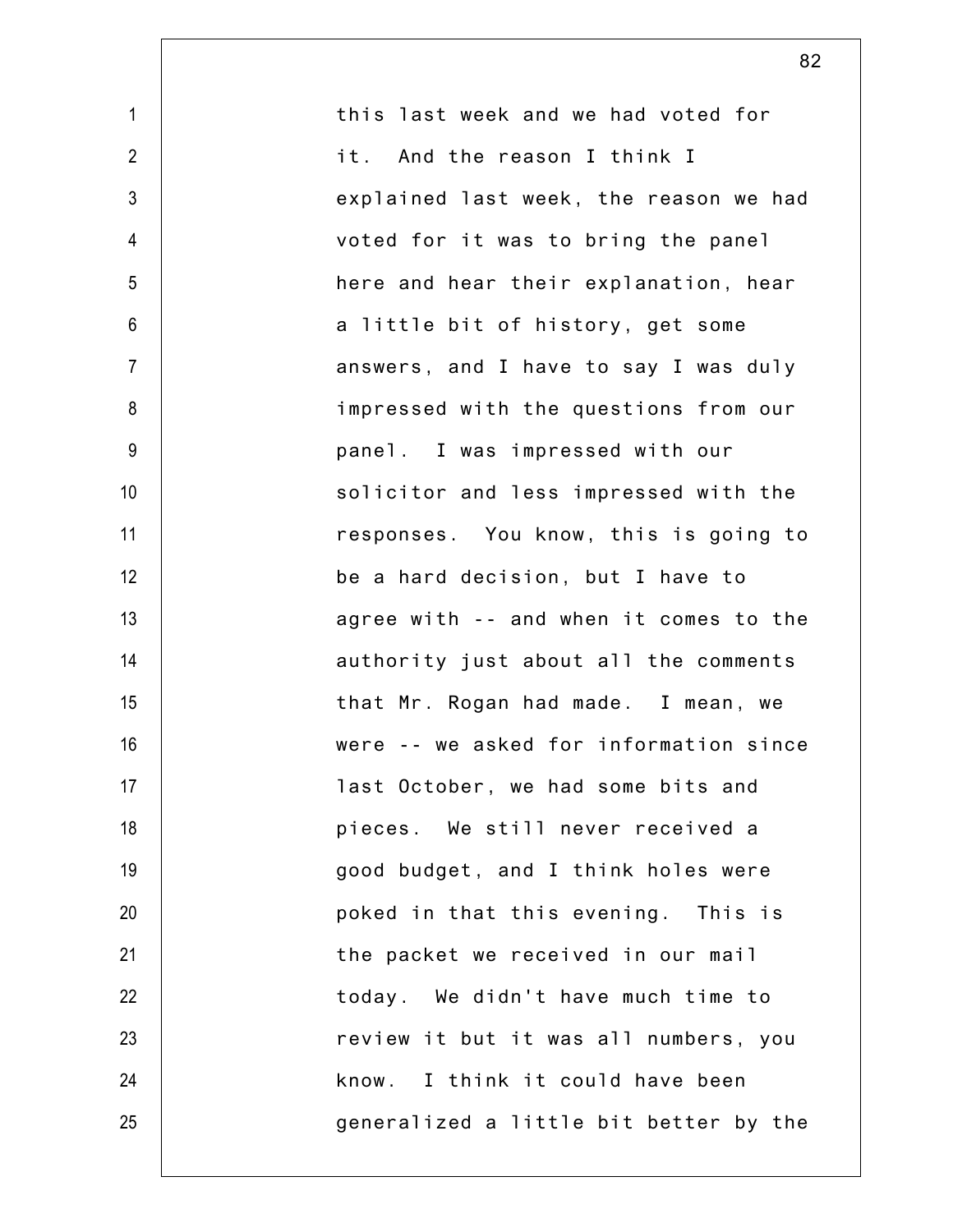1 2 3 4 5 6 7 8 9 10 11 12 13 14 15 16 17 18 19 20 21 22 23 24 25 authority. And right now do I see any authority directors in the audience here? Nobody. This is an important issue for them and they left. They left before the vote. This shows how much any of them care about this. We're going to make a decision that is going to impact this city, and I have to tell you the authority has been in denial not this year, for many years as evidenced by Mr. Sparaglia's article from the newspaper several years ago. We can't keep bailing them out because then it gives the other authorities the incentive to do what they're doing and say, Hey, city council is going to bail them out. Yes, we bailed out the Redevelopment Authority last year, but I'll tell you at this point in time with the amount of money and debts and borrowing that this city is facing just to cover our own bills, we cannot cover the authority's malfeasance and that's what it is. They had every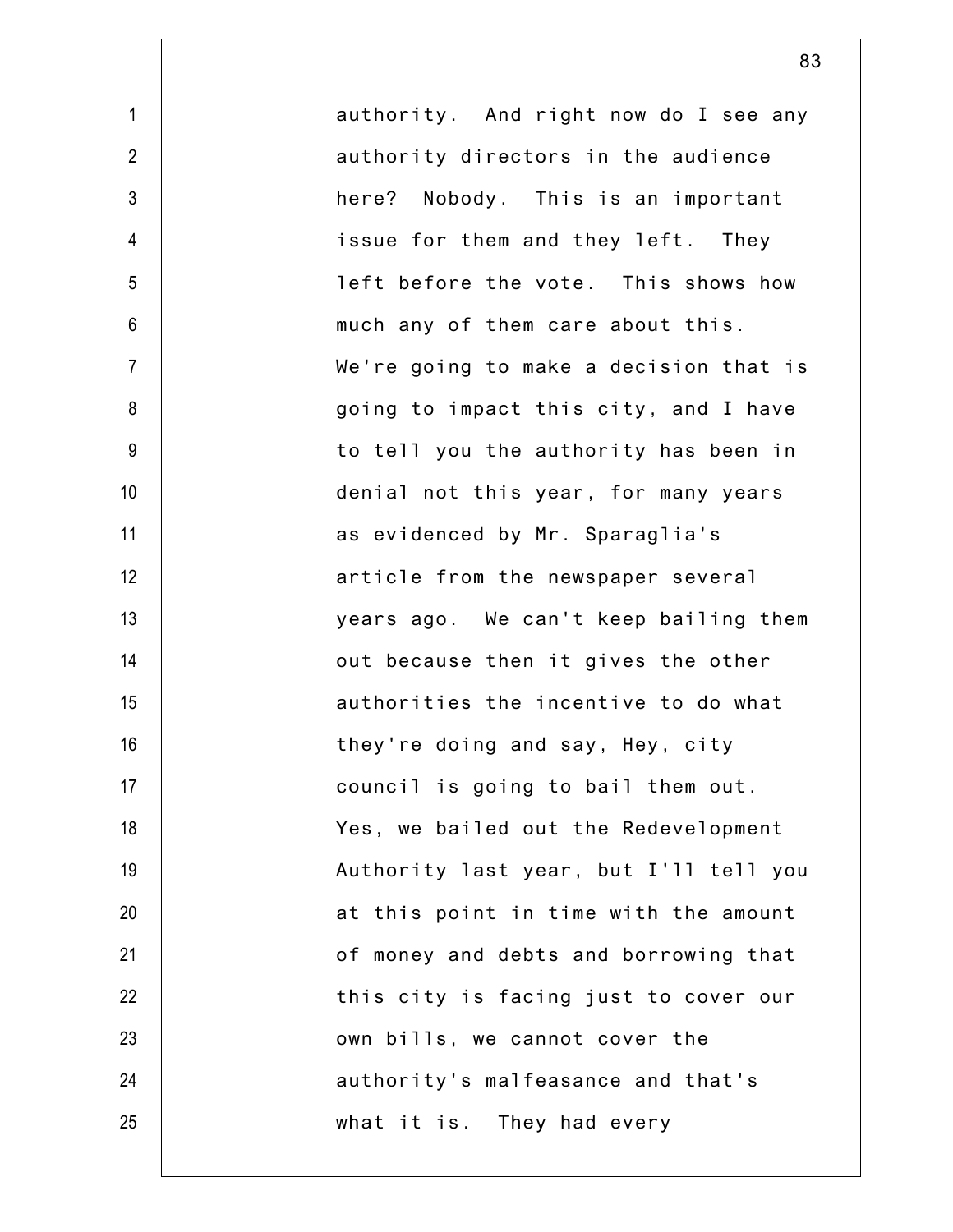2 3 7 8 9 10 12 13 14 15 16 17 18 19 20 22 23 24 25 opportunity since we've come on in the last two and a half years to implement a lot of those bullet points that they had were suggested by city council and yet they've ignored them. Now, at the 11th hour, the 59th minute they're going to do everything, they're going to do everything to save their soul. I don't think it can be saved. Mr. Hughes brought up a couple questions. This is the first of three more -- or two other payments after this before they year is out and they don't have the sufficient income coming in to cover them. We have to bail our city out. Let the authorities be on notice, they want to be autonomous, they want to be on their own, they're on their own. We're not here to burden the taxpayers. I mean, for us to have guaranteed those loans at that time, it's like me cosigning for a friend of mine that is not even working, you know. I don't know if someone else was in charge of the

1

4

5

6

11

21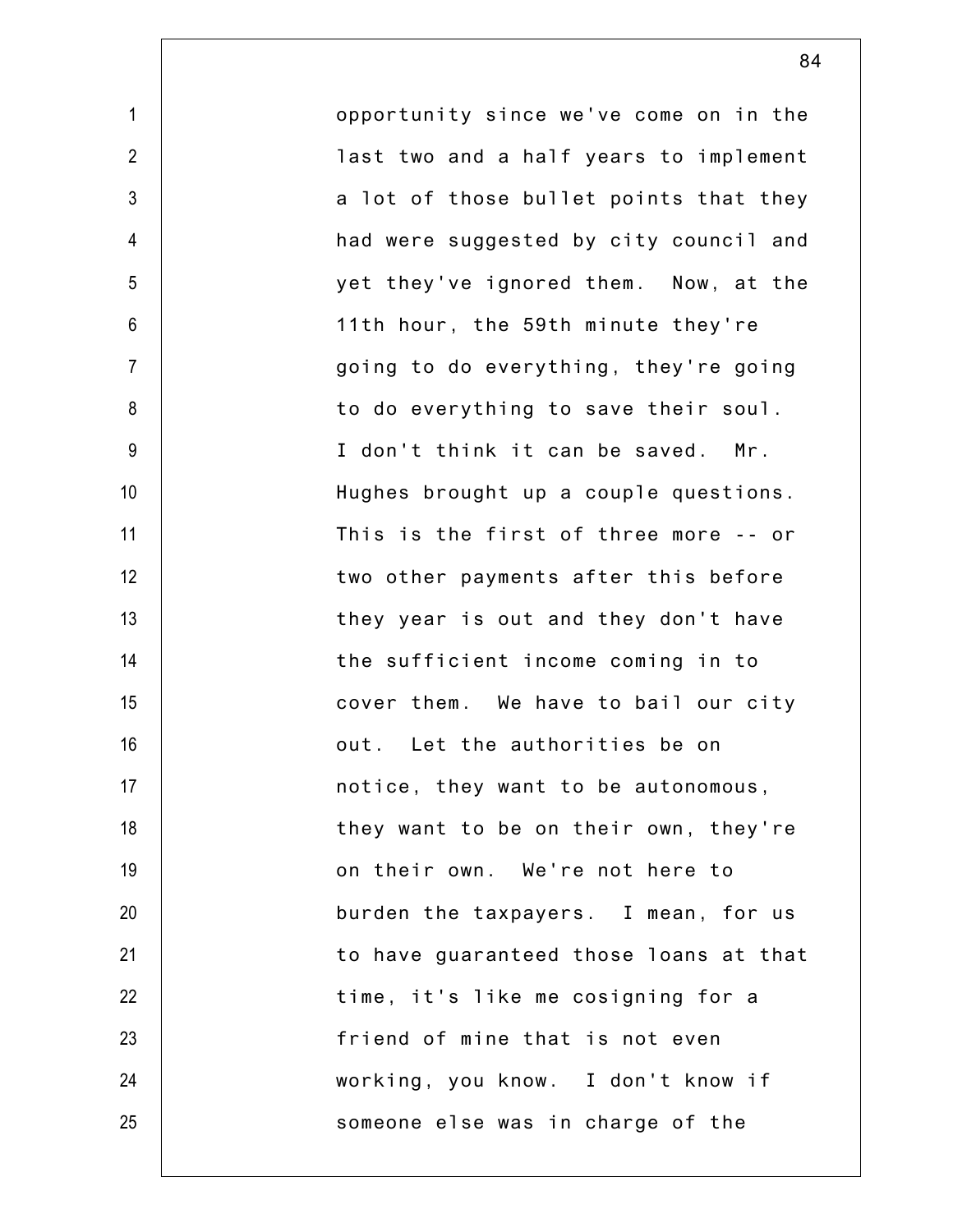| Parking Authority at that time board   |
|----------------------------------------|
| wise or whatever but, you know, if a   |
| mayor is going to put somebody in      |
| charge of something that we guaranteed |
| loans to, he better make sure he picks |
| the right people. They tried to        |
| lighten their budget to a small budget |
| compared to the city budget. I'll      |
| tell you what, \$50,000 is a           |
| significant amount let alone a couple  |
| million. And I believe at this point   |
| it's too little too late. We've given  |
| them the opportunity, we've given the  |
| opportunity time and again requested   |
| information. We've been ignored.       |
| They've thumbed their nose at us.      |
| We've tried to work them but, you      |
| know, you just can't keep bailing them |
| out. They'll never learn. Just like    |
| your children, tough love. They're     |
| going to have to learn the hard way.   |
| They're going to have to bail          |
| themselves out or they're going to     |
| have to be taken over by the bond      |
| counsel or whoever and perhaps they'll |
|                                        |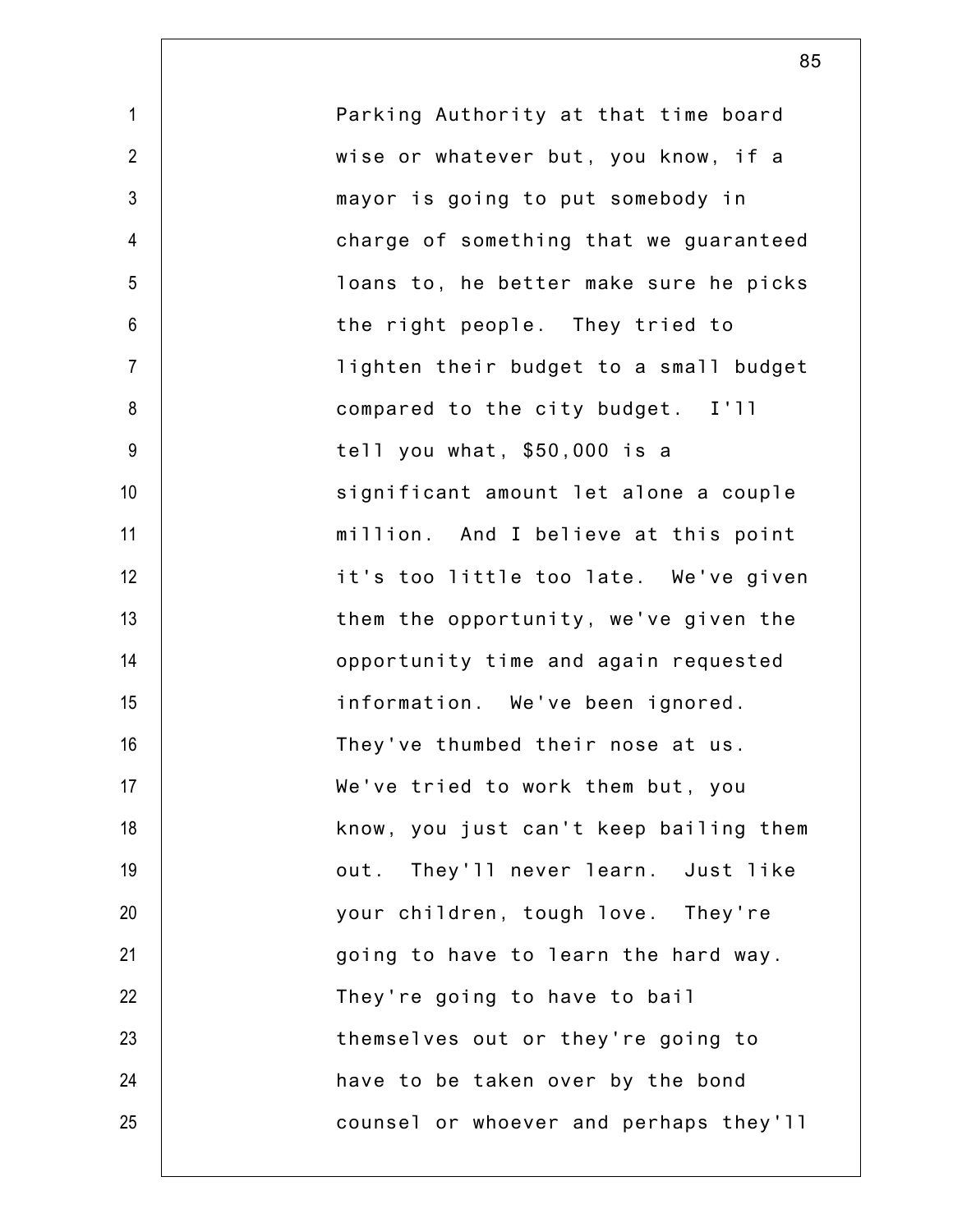1 2 3 4 5 6 7 8 9 10 11 12 13 14 15 16 17 18 19 20 21 22 23 24 25 do a little investigation and determine where the money has been going, why it's where it's at and perhaps straighten it out so maybe the city can take it over and operate it professionally. But, you know, I've been back and forth on this whole issue since it came up. The last thing I want to do is let it default. But I didn't hear any good answers here this evening. I didn't hear any good plan going in the future except a few bullet points that I said and you can look back at council meetings we offered some of those suggestions and yet they kept pushing them aside, pushing them aside. We all know the Street Smart debacle. They would have had these bills paid if they into Street Smart. But it wasn't their idea, it wasn't their choice. And it was transparent. I think that's a big factor, transparency. We tried to state that but with a company like Street Smart, not only we would know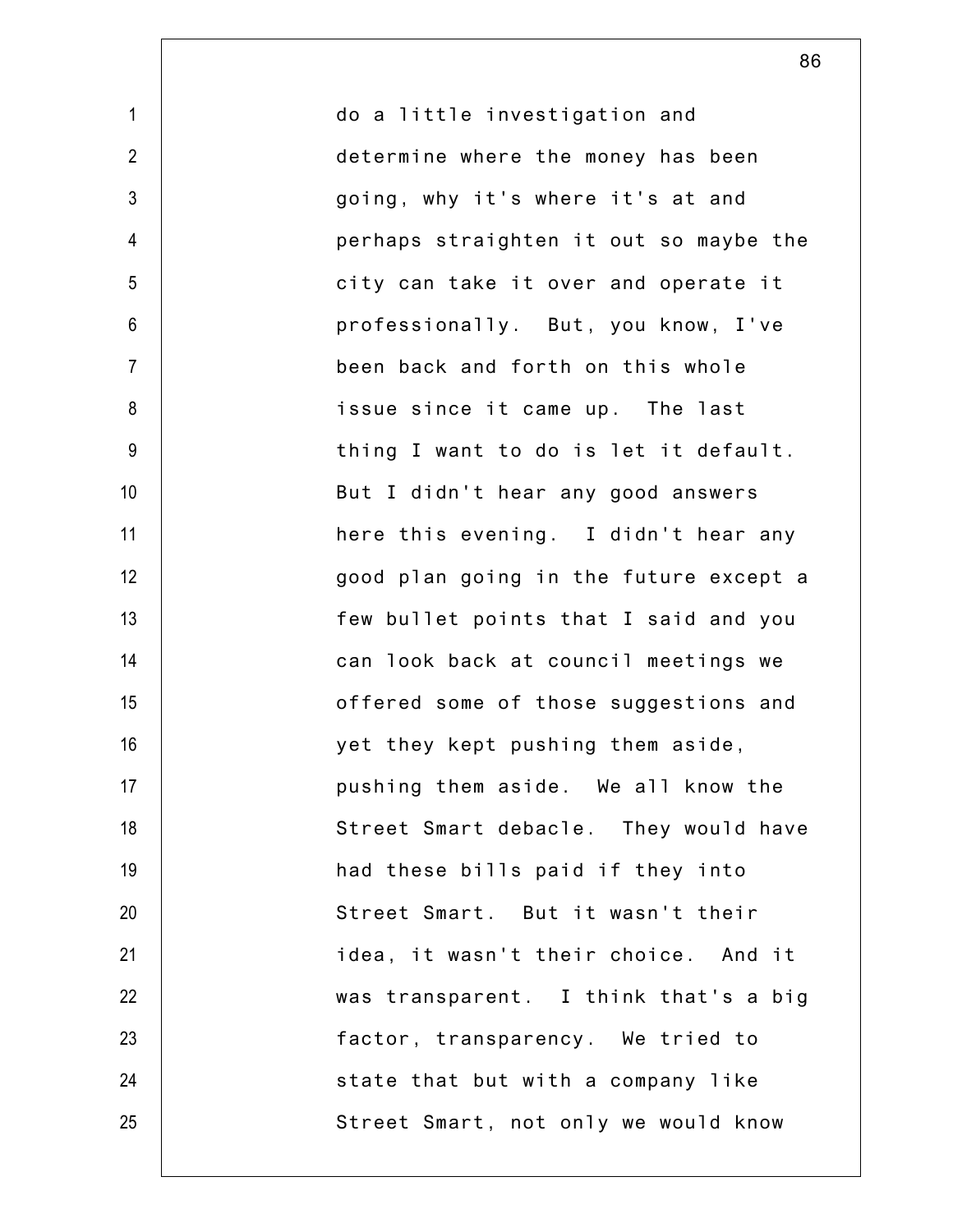| $\mathbf{1}$     | every nickel that went into a meter in |
|------------------|----------------------------------------|
| $\overline{2}$   |                                        |
|                  | live time. Maybe that' something they  |
| $\mathfrak{Z}$   | didn't like. I can't say for sure      |
| $\overline{4}$   | but, gee, why didn't they take it?     |
| 5                | They were doing the program for        |
| $\boldsymbol{6}$ | nothing. It was no upfront costs.      |
| $\overline{7}$   | They're talking about looking out to   |
| 8                | some companies now where upfront costs |
| $9\,$            | are heavy. The reason Street Smart     |
| 10               | didn't bid the last time was because   |
| 11               | they were fed with what was going on.  |
| 12               | They knew they had the right product   |
| 13               | and I have no ties to Street Smart,    |
| 14               | believe me. But when I saw something   |
| 15               | that was going to benefit us and it    |
| 16               | was going to benefit us with           |
| 17               | transparency that we greatly need in   |
| 18               | this city and it was turned down at    |
| 19               | every angle by Mrs. Novembrino's       |
| 20               | solicitor and by our own city          |
| 21               | solicitor and, you know, this is       |
| 22               | nonsense. At this point in time it     |
| 23               | looks like I'll be voting no and       |
| 24               | that's all I have to say. Thank you.   |
| 25               | MR. JOYCE: Yes. Scranton city          |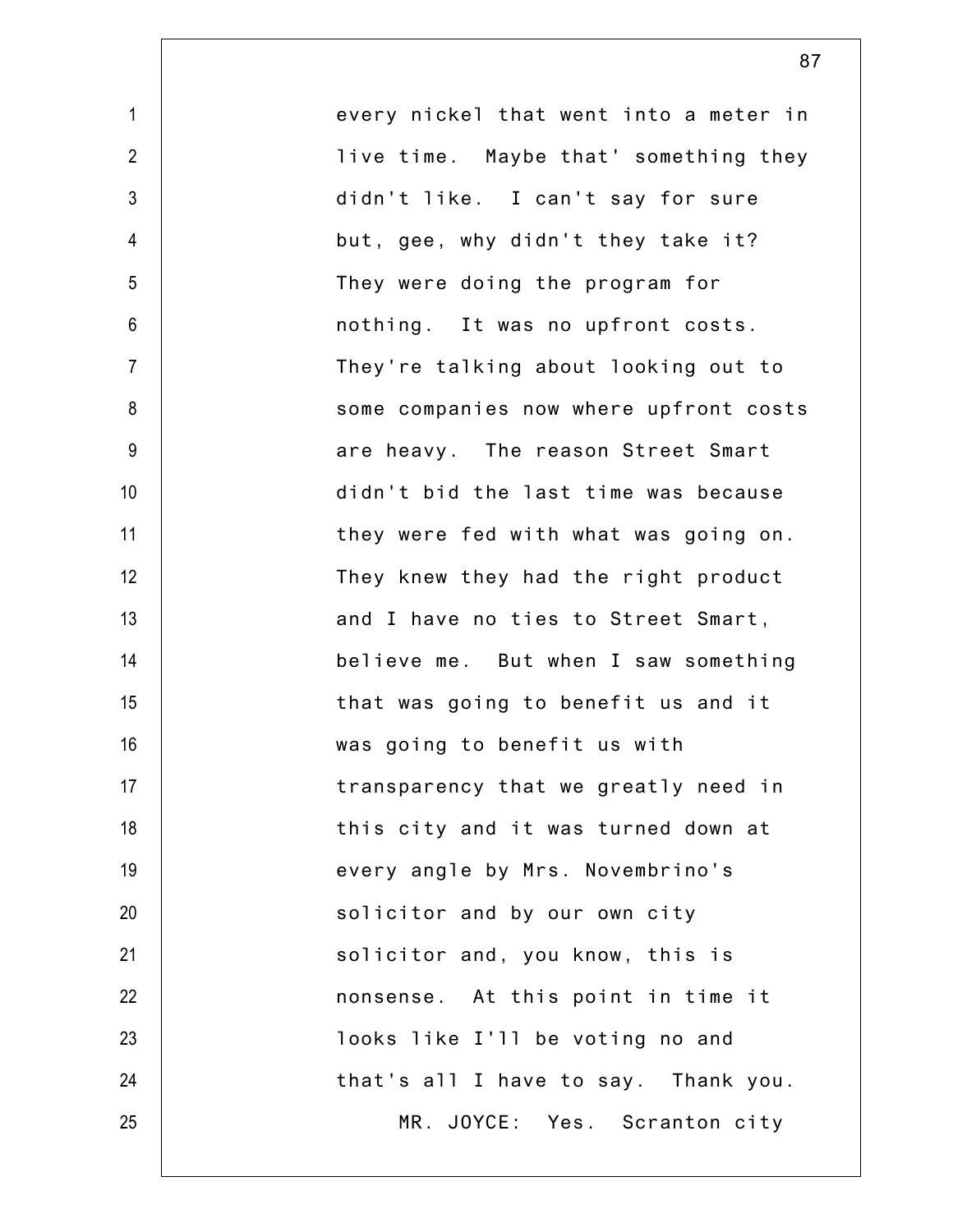| council has received notice from        |
|-----------------------------------------|
| Northeast Revenue of their delinquent   |
| tax collection from the period of May   |
| 19th to May 24th. As one may know       |
| Northeast Revenue is collecting all     |
| delinquent real estate taxes for the    |
| City of Scranton with the exception of  |
| 2011 delinquent real estate taxes       |
| which are being collected by Single     |
| Tax Office. From the period of May 19   |
| to May 24th Northeast Revenue           |
| distributed \$961,273.42 to the City of |
| Scranton. This includes all             |
| delinquent taxes collected by them      |
| with the exception of 2004, '05 and     |
| '06 delinquent taxes. As one may or     |
| may not know, taxes for those years     |
| are remitted to PennStar Bank to pay    |
| on a loan taken out by the Scranton     |
| Redevelopment Authority for the sale    |
| of delinquent taxes for those years     |
| which defaulted. The amount of          |
| revenue that Northeast Revenue          |
| collected from delinquent 2004, '05     |
| and '06 delinquent taxes was            |
|                                         |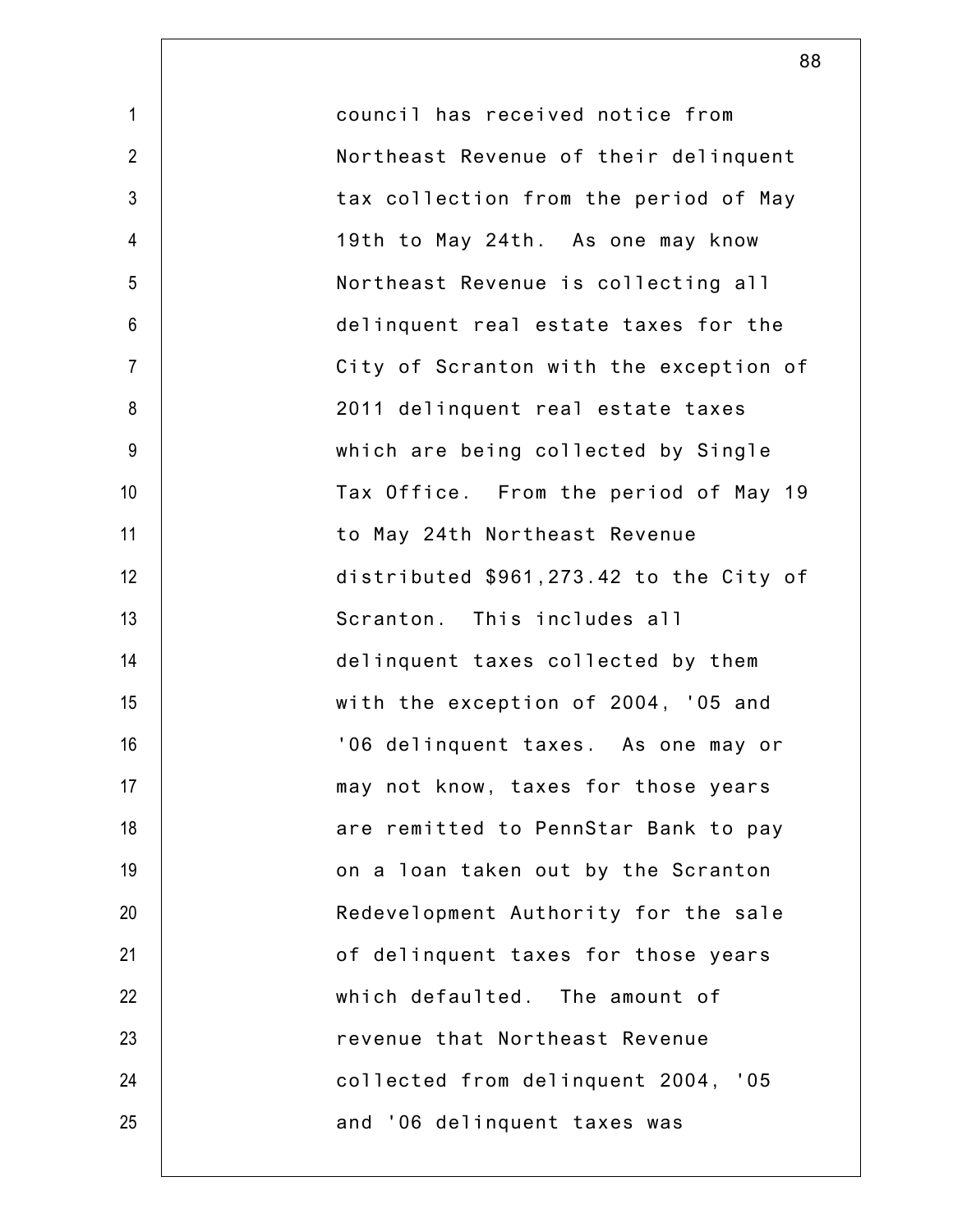| $\mathbf{1}$   | \$41,461.02. This amount was directly  |
|----------------|----------------------------------------|
| $\overline{2}$ | distributed to PennStar Bank.          |
| $\mathfrak{Z}$ | On other matters last week             |
| 4              | Scranton City Council received an      |
| 5              | audit status report which I spoke      |
| $6\,$          | about briefly during last week's       |
| $\overline{7}$ | meeting. In the audit status report    |
| 8              | it was indicated that there were       |
| $9\,$          | several open items that would          |
| 10             | completed by the end of this month.    |
| 11             | Items that would be completed and      |
| 12             | submitted to Rossi and Rossi by the    |
| 13             | end of the month were, one, the final  |
| 14             | 2010 calendar year general ledger;     |
| 15             | two, the final trial balances of       |
| 16             | December 31st, 2010, and copies of     |
| 17             | supporting work papers on all balance  |
| 18             | sheet accounts and; three, our         |
| 19             | finalized fixed assets schedules and   |
| 20             | entries necessary to record activity   |
| 21             | for gas B34 conversion including an    |
| 22             | infrastructure report.                 |
| 23             | Mrs. Krake, since it's vital that      |
| 24             | our audit is completed in a more       |
| 25             | timely fashion than last year, can you |
|                |                                        |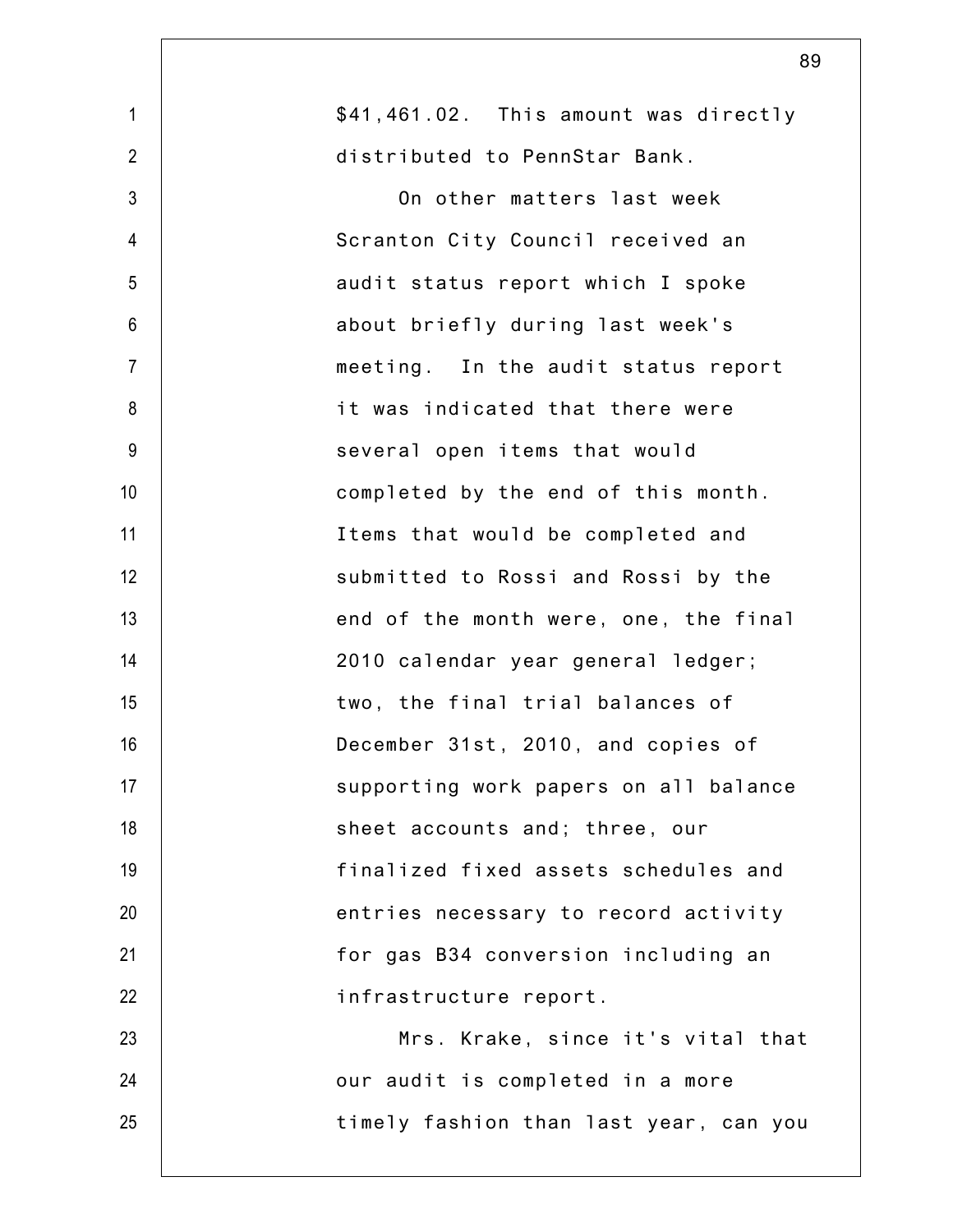please contact Mr. McGowan and inquire whether the items that have been scheduled to be completed by the end of the month have been completed. In addition, can you please ask for a revised status of all open items and memos sent from Rossi and Rossi.

1

2

3

4

5

6

7

8

9

10

11

12

13

14

15

16

17

18

19

20

21

22

23

24

25

A little bit about the SPA and the bailout. I have to echo some of the comments of my colleagues after coming here tonight. I voted last week to give them the chance to come and present their case and I have to say I agree with my colleagues 100 percent and will be voting no tonight. It's just appalling that they're submitting paperwork to us and they don't even have correct figures. I just have to say it just appalls me. But, you know, it's interesting how it took so long to get the Parking Authority to come into a council caucus. And honestly I don't think if it were for the fact that they were looking for money that they would even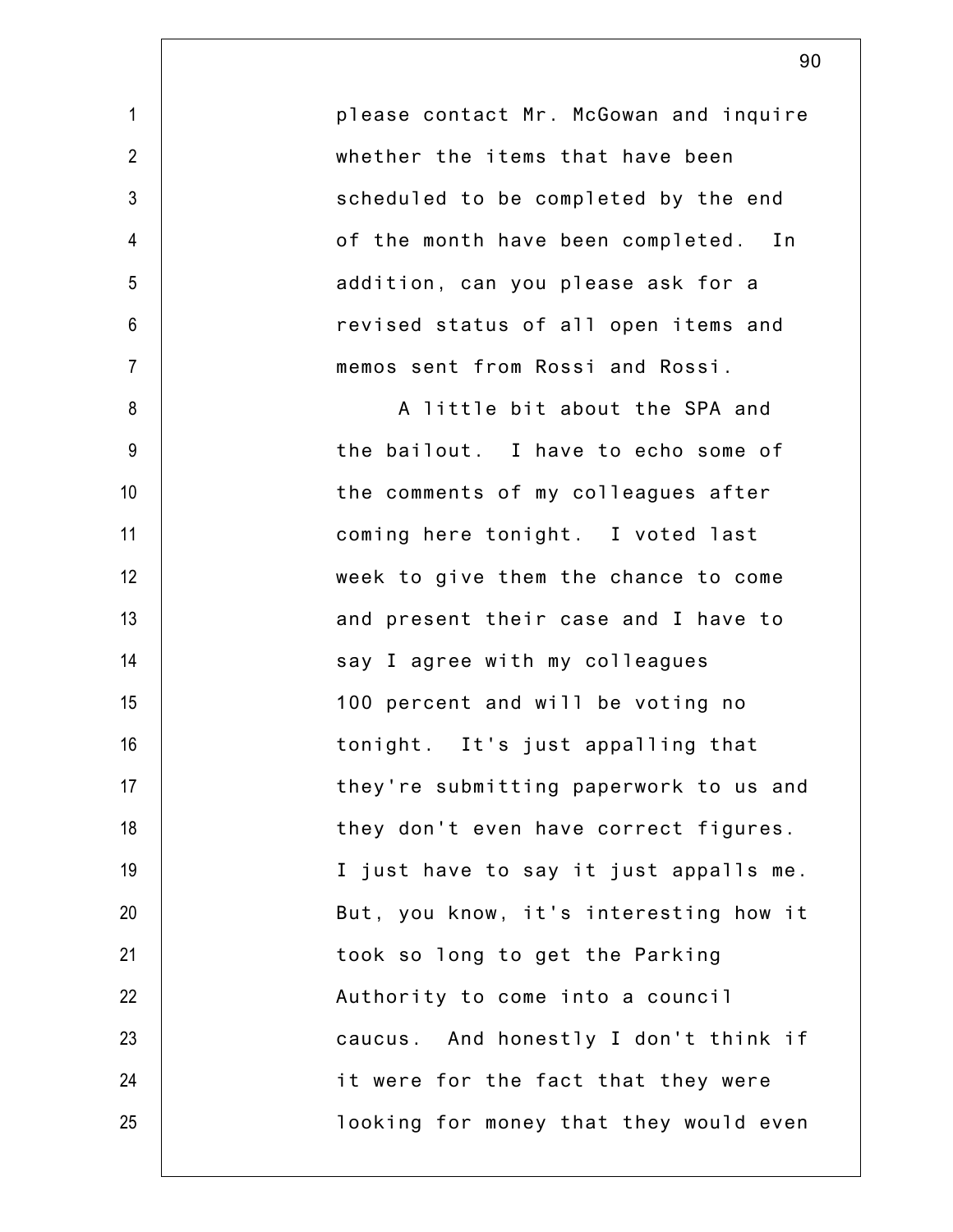|                | 91                                     |
|----------------|----------------------------------------|
| $\mathbf{1}$   | be here in the first place.            |
| $\overline{2}$ | And with that, I have some             |
| $\mathfrak{Z}$ | citizens' requests. West Scranton      |
| $\overline{4}$ | residents have informed me that the    |
| 5              | condition of the 200 block of North    |
| $6\phantom{1}$ | Everett Avenue is in poor shape as     |
| $\overline{7}$ | there are many cracks in the road      |
| 8              | making travel conditions difficult.    |
| 9              | Mrs. Krake, can you please             |
| 10             | contact Mr. Dougher and inform him of  |
| 11             | the situation and ask him to handle    |
| 12             | that accordingly.                      |
| 13             | West Scranton residents have           |
| 14             | informed me that the condition of the  |
| 15             | 500 block of Meadow Court is in poor   |
| 16             | condition as there are many potholes   |
| 17             | along the 500 block making conditions  |
| 18             | difficult for travelers of the court.  |
| 19             | Mrs. Krake, please add this to         |
| 20             | the list of items to contact Mr.       |
| 21             | Dougher about.                         |
| 22             | West Scranton residents have           |
| 23             | informed me that the home on the       |
| 24             | corner of North Fillmore and Pettibone |
| 25             | Street on the even side contains       |
|                |                                        |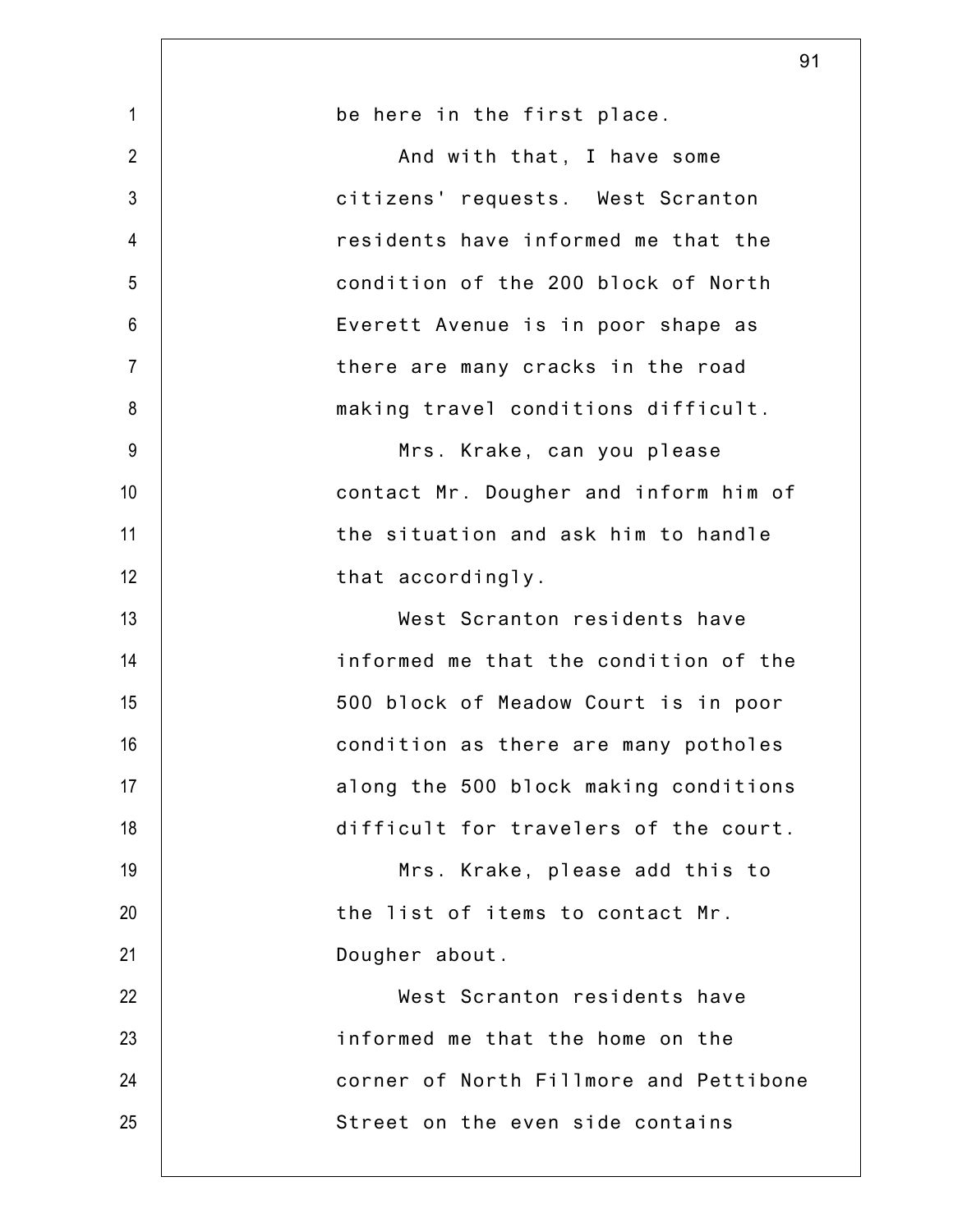|                 | 92                                     |
|-----------------|----------------------------------------|
| $\mathbf{1}$    | overgrown grass and weeds making for   |
| $\overline{2}$  | an eyesore in the community.           |
| 3               | Mrs. Krake, if you can please          |
| 4               | contact Mr. Seitzinger and notify him  |
| 5               | of the situation and ask him to handle |
| $6\phantom{.}6$ | it accordingly.                        |
| $\overline{7}$  | North Scranton residents have          |
| 8               | informed me that the 11 and the 1200   |
| $9\,$           | block of Wood Street are in poor       |
| 10              | condition as there are numerous cracks |
| 11              | and potholes in the road making        |
| 12              | driving conditions difficult.          |
| 13              | Mrs. Krake, please add this to         |
| 14              | the list of items to contact Mr.       |
| 15              | Dougher about.                         |
| 16              | North Scranton residents have          |
| 17              | informed that there are many cracks    |
| 18              | and potholes in the 1400 block of      |
| 19              | Church Street making travel            |
| 20              | conditions.                            |
| 21              | Mrs. Krake, if you can please add      |
| 22              | this to the list of items to contact   |
| 23              | Mr. Dougher about.                     |
| 24              | AND south Scranton residents have      |
| 25              | informed that there's a large pothole  |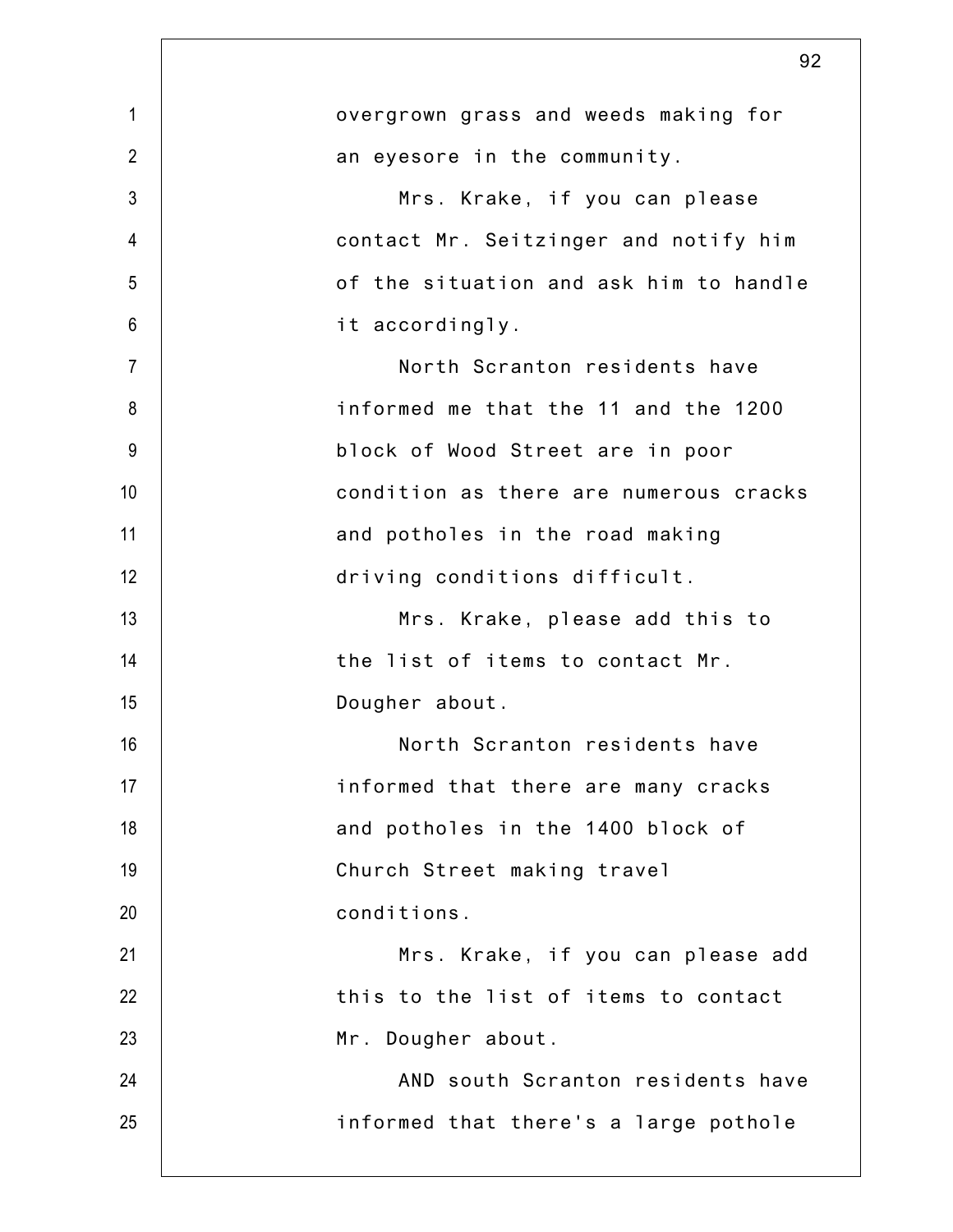|                | 93                                     |
|----------------|----------------------------------------|
| $\mathbf{1}$   | on the corner of Steven Avenue and     |
| $\overline{2}$ | Front Street an well as large potholes |
| $\mathfrak{Z}$ | on the block of Front street between   |
| 4              | Steven Avenue and Pittston Avenue.     |
| 5              | Mrs. Krake, please this to the         |
| 6              | list of items to contact Mr. Dougher   |
| $\overline{7}$ | about.                                 |
| 8              | South Scranton residents have          |
| 9              | informed me that the property on the   |
| 10             | corner of Prospect Street and East Elm |
| 11             | Street which is a boarded up property  |
| 12             | contains high weeds and grass and is   |
| 13             | becoming an eyesore for the community. |
| 14             | Mrs. Krake, please add to the          |
| 15             | list of items to contact Mr.           |
| 16             | Seitzinger about and that's all I have |
| 17             | for tonight. 5B.                       |
| 18             | MS. KRAKE: 5B. AMENDING FILE OF        |
| 19             | COUNCIL NO. 56 2011, AN ORDINANCE      |
| 20             | ENTITLED "THE GENERAL CITY OPERATING   |
| 21             | BUDGET 2012" BY TRANSFERRING           |
| 22             | \$30,000.00 FROM ACCOUNT NO.           |
| 23             | 01.020.00000.4201 (PROFESSIONAL        |
| 24             | SERVICES) TO ACCOUNT NO.               |
| 25             | 01.020.00000.4010 (STANDARD SALARY) TO |
|                |                                        |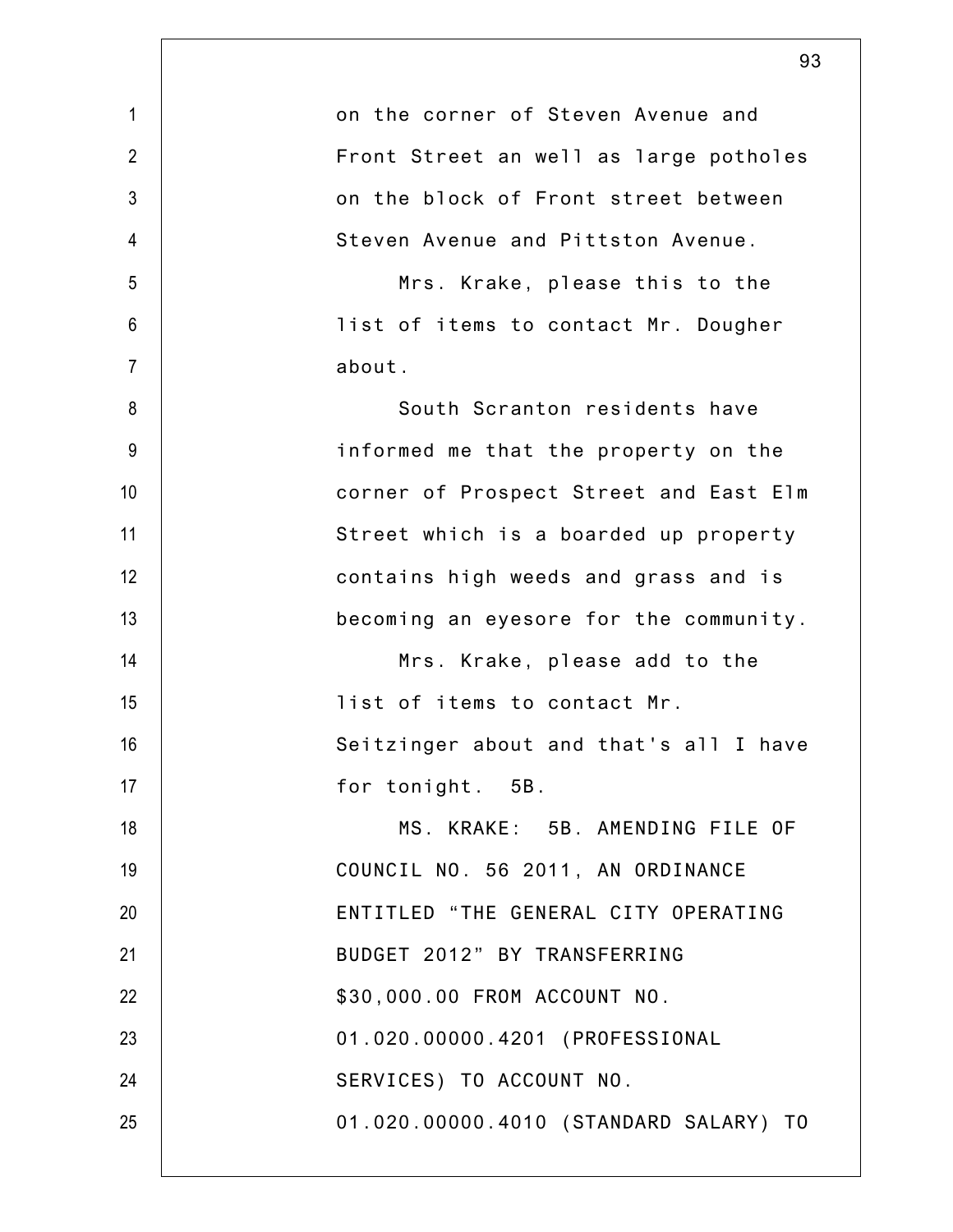|                | 94                                     |
|----------------|----------------------------------------|
| $\mathbf{1}$   | INCREASE THE SALARY OF THE LEGISLATIVE |
| $\overline{2}$ | LEGAL ADVISOR FOR THE OFFICE OF THE    |
| $\mathfrak{Z}$ | CITY CLERK/CITY                        |
| $\overline{4}$ | COUNCIL.                               |
| 5              | MR. JOYCE: At time I'll                |
| $6\phantom{1}$ | entertain a motion to Item 5B be       |
| $\overline{7}$ | placed into it's proper committee.     |
| 8              | MR. ROGAN: So moved.                   |
| 9              | MR. LOSCOMBE: Second.                  |
| 10             | MR. JOYCE: On the question?            |
| 11             | MR. MCGOFF: Yes. What's the            |
| 12             | current salary of the solicitor?       |
| 13             | MR. JOYCE: The current salary of       |
| 14             | the solicitor is \$40,000.             |
| 15             | Mr. MCGOFF: So we're now looking       |
| 16             | at a 75 percent increase in his        |
| 17             | salary?                                |
| 18             | MR. ROGAN: I believe it's              |
| 19             | prorated to the beginning of the year. |
| 20             | This is the first I'm looking at it,   |
| 21             | SO.                                    |
| 22             | MR. MCGOFF: This is an increase        |
| 23             | of \$30,000.                           |
| 24             | MR. LOSCOMBE: That is correct.         |
| 25             | MR. MCGOFF: Over the 40 that is        |
|                |                                        |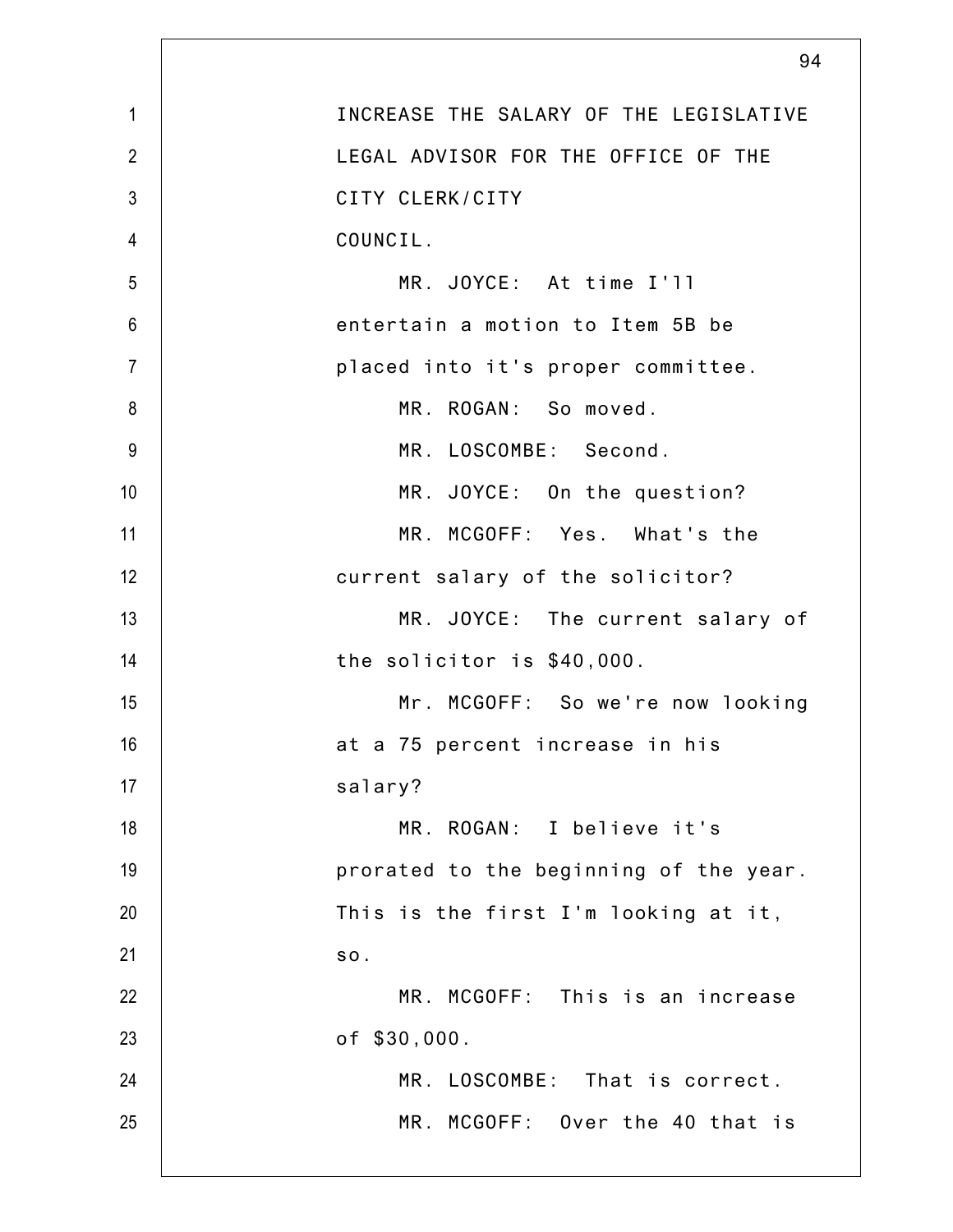|                | 95                                     |
|----------------|----------------------------------------|
| $\mathbf{1}$   | budgeted.                              |
| $\overline{2}$ | MS. LOSCOMBE: Yes.                     |
| $\mathfrak{Z}$ | MR. MCGOFF: That's a 75 percent        |
| $\overline{4}$ | increase.                              |
| 5              | MR. LOSCOMBE: If that's what you       |
| $6\phantom{1}$ | say it is, I believe it is.            |
| $\overline{7}$ | MR. MCGOFF: Well, three over           |
| 8              | four is 7.75. That would be            |
| $9\,$          | 75 percent.                            |
| 10             | MR. JOYCE: It would be correct.        |
| 11             | MR. MCGOFF: When we sit here and       |
| 12             | talk about reducing salaries of        |
| 13             | everybody in the administration an     |
| 14             | throughout the city and now we're      |
| 15             | going to entertain a 75 percent        |
| 16             | increase?                              |
| 17             | MR. LOSCOMBE: What I have to say       |
| 18             | is at the beginning of year in our     |
| 19             | budget we had added a \$100,000 into a |
| 20             | legal fund knowing the issues we were  |
| 21             | going to be facing this year. And Mr.  |
| 22             | Hughes had submitted a bill for a      |
| 23             | little over \$5,000 for much needed    |
| 24             | work that we needed and Mrs.           |
| 25             | Novembrino rejected that. So that      |
|                |                                        |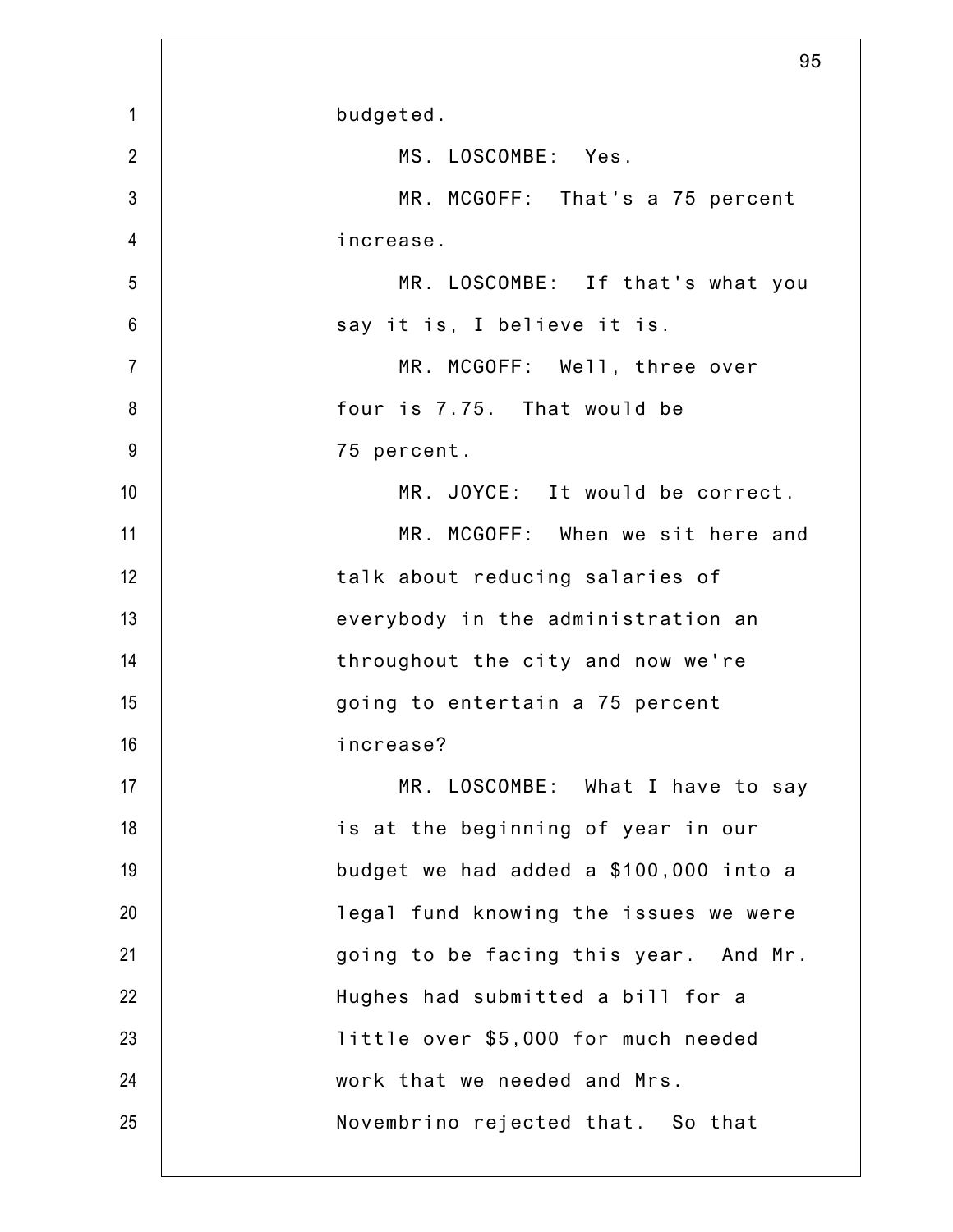1 2 3 4 5 6 7 8 9 10 11 12 13 14 15 16 17 18 19 20 21 22 23 24 25 money had has be -- I think anybody that knows the history of this city council has watched us over the years can see that we have a solicitor that's worth ten times what we're paying him, first of all. We're discussing -- he's making 40,000 and he's discussing issues with the man that is making \$83,000 here. I think there are priorities whether you look at it as 75 percent increase or a 200 percent increase, I think when people do their job, they do it right, they do the research, they spend the time, they deserve what they get and I think this is well warranted. I believe that the solicitor's pay was higher previously at one time, too, so. MR. MCGOFF: It was also lower at one time. MR. LOSCOMBE: Well, like I said, if you watched the meetings -- MR. MCGOFF: I was raised in council budget. MR. LOSCOMBE: This is not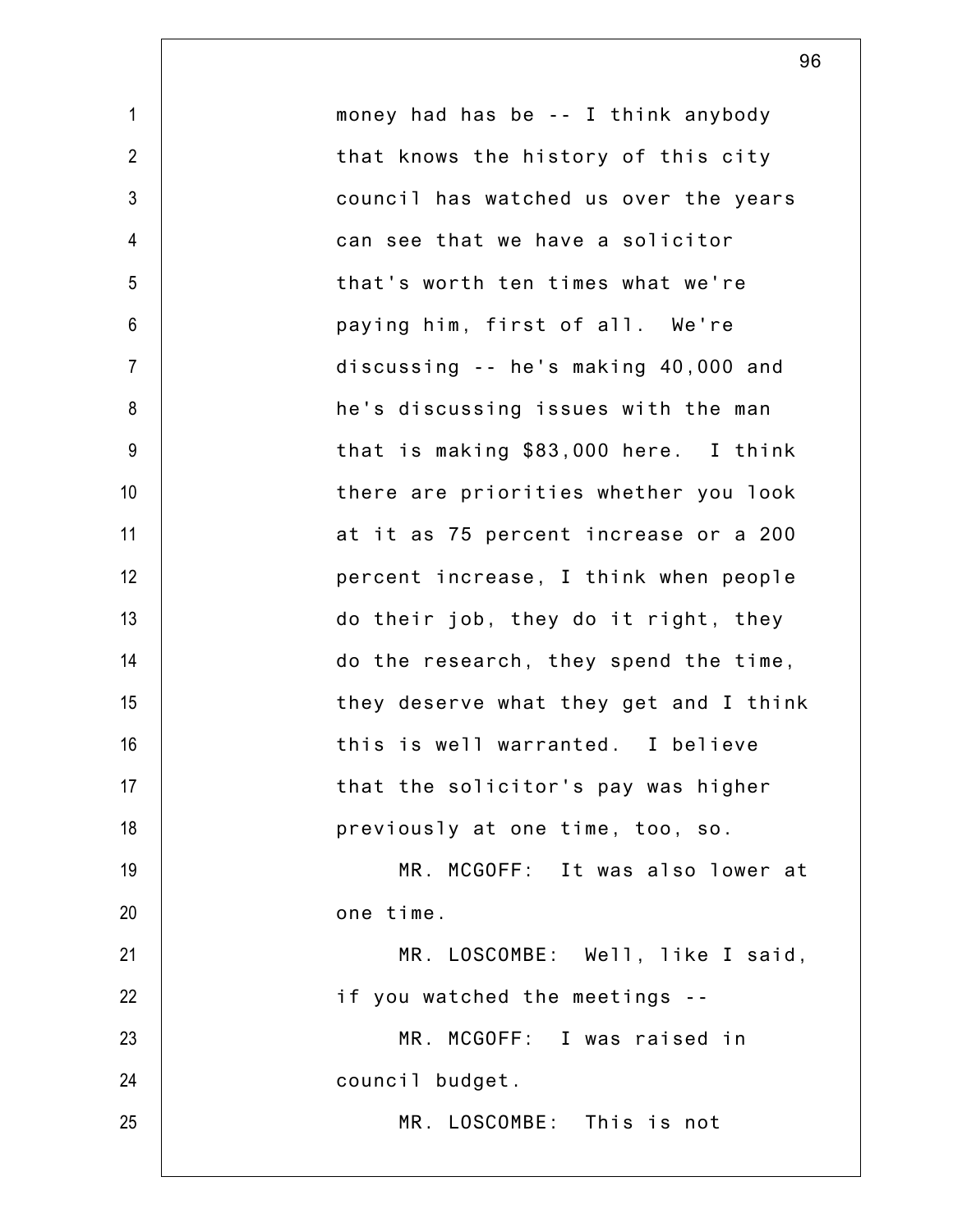| $\mathbf{1}$   | coming -- this is coming out of the    |
|----------------|----------------------------------------|
| $\overline{2}$ | fund that we had set aside so it's not |
| $\mathfrak{Z}$ | -- it's not increasing anything. This  |
| $\overline{4}$ | not a Carl Greco type budget where's   |
| 5              | hundreds of thousands. This is our     |
| $\,6$          | council budget.                        |
| $\overline{7}$ | MR. MCGOFF: It's not increasing        |
| 8              | anything. It's increasing the salary   |
| $9\,$          | from \$40,000 to \$70,000. Look it, I  |
| 10             | think it's a substantial increase.     |
| 11             | MR. LOSCOMBE: It's already             |
| 12             | budgeted in our council budget, the    |
| 13             | \$100,000 there.                       |
| 14             | MR. MCGOFF: No. Again, the             |
| 15             | budget -- the line item for solicitor  |
| 16             | if \$40,000, not \$70,000.             |
| 17             | MR. LOSCOMBE: Are you saying           |
| 18             | he's not worth that? Is that what      |
| 19             | you're saying?                         |
| 20             | MR. MCGOFF: Yes.                       |
| 21             | MR. LOSCOMBE: Okay. I disagree         |
| 22             | with that.                             |
| 23             | MR. MCGOFF: By your own words          |
| 24             | when we talk about raising salaries or |
| 25             | that eveyone's salaries, we talked     |
|                |                                        |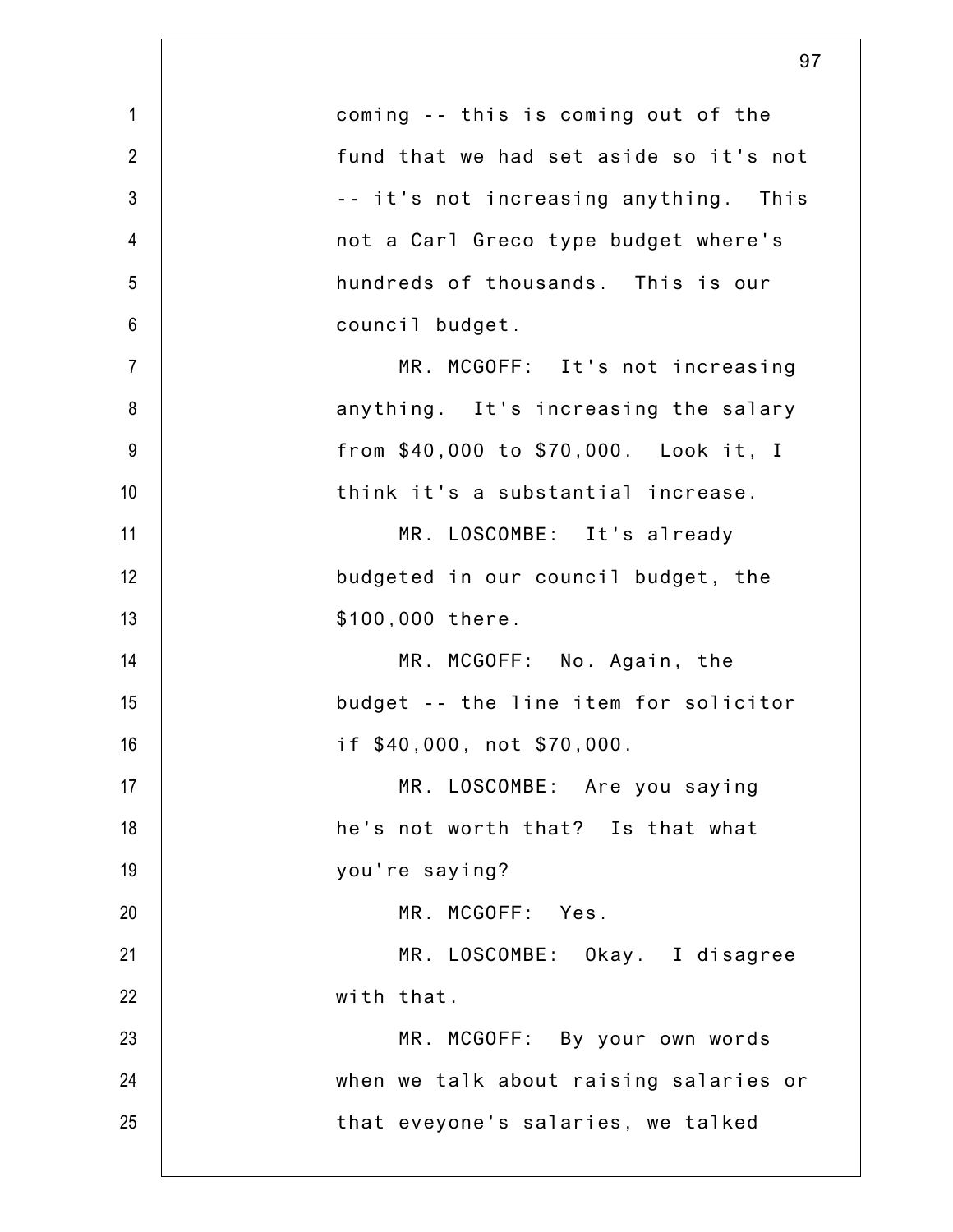|                | 98                                      |
|----------------|-----------------------------------------|
| $\mathbf 1$    | about reducing salaries ten percent     |
| $\overline{2}$ | across the board.                       |
| $\mathfrak{Z}$ | MR. LOSCOMBE: You never heard me        |
| $\overline{4}$ | say that.                               |
| 5              | MR. MCGOFF: Well -- and now             |
| $6\phantom{1}$ | we're looking at increasing one by      |
| $\overline{7}$ | 705 percent I think is very             |
| 8              | hypercritical of the council to do      |
| $9\,$          | that.                                   |
| 10             | MR. LOSCOMBE: Well, if you had a        |
| 11             | \$200,000 payment and it was increased  |
| 12             | by 70 percent it would be               |
| 13             | significantly different. We're          |
| 14             | talking it was previously \$40,000.     |
| 15             | MR. ROGAN: I will say this. I           |
| 16             | will vote to introduce it. It's the     |
| 17             | first time I'm looking at this          |
| 18             | legislation. I want to know if it's     |
| 19             | \$30,000 for this year or it's prorated |
| 20             | based on the year is half over towards  |
| 21             | the end of the year. I'll look into     |
| 22             | it more and have more to say on it      |
| 23             | next week.                              |
| 24             | MR. LOSCOMBE: And I do believe          |
| 25             | that \$5,200 would have been much       |
|                |                                         |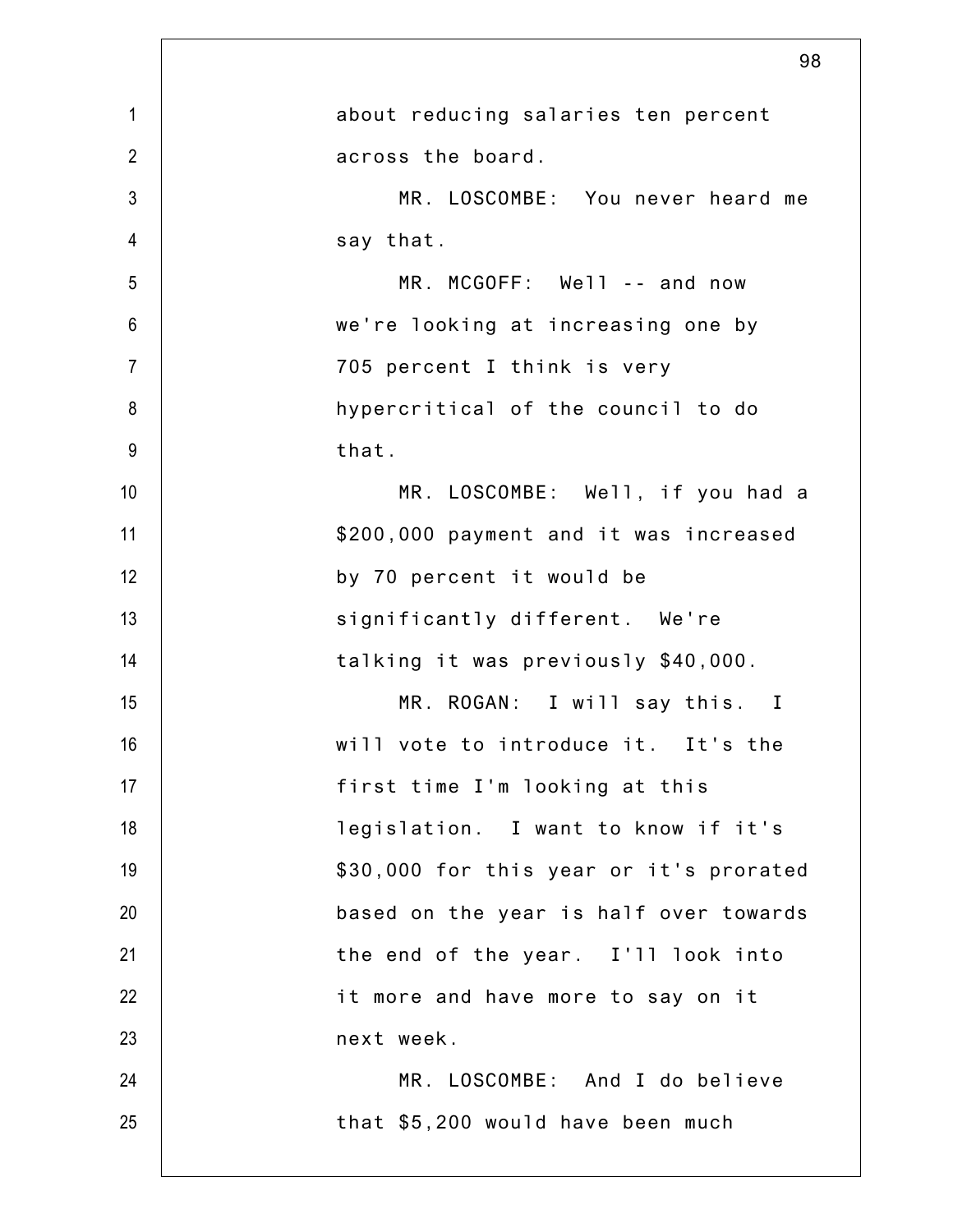|                | 99                                     |
|----------------|----------------------------------------|
| $\mathbf{1}$   | easier to bit but obviously we have to |
| $\overline{2}$ | go this route.                         |
| 3              | MR. MCGOFF: Why is it obvious?         |
| 4              | MR. LOSCOMBE: Because it was           |
| 5              | rejected. He's done a lot of extra     |
| $6\phantom{1}$ | work for -- he's done a lot of         |
| $\overline{7}$ | legislation that the city should have  |
| 8              | done just so we can move it along.     |
| $9\,$          | Now, it's slowing down because he      |
| 10             | can't touch it. If you want to get     |
| 11             | this city moving forward, we have to   |
| 12             | work together. Now, the city           |
| 13             | solicitor has the ability to hire      |
| 14             | anybody he wants and give them         |
| 15             | something in excess of his salary.     |
| 16             | He's representing -- he has different  |
| 17             | attorneys throughout this city         |
| 18             | representing different lawsuits. Our   |
| 19             | attorney is hamstrung. That's what     |
| 20             | I'm staying. He's can only do it       |
| 21             | himself. That legal fund was to give   |
| 22             | us the ability to fight on the issues  |
| 23             | that we needed to fight on, and I'm    |
| 24             | not going to give up because we're     |
| 25             | making a difference.                   |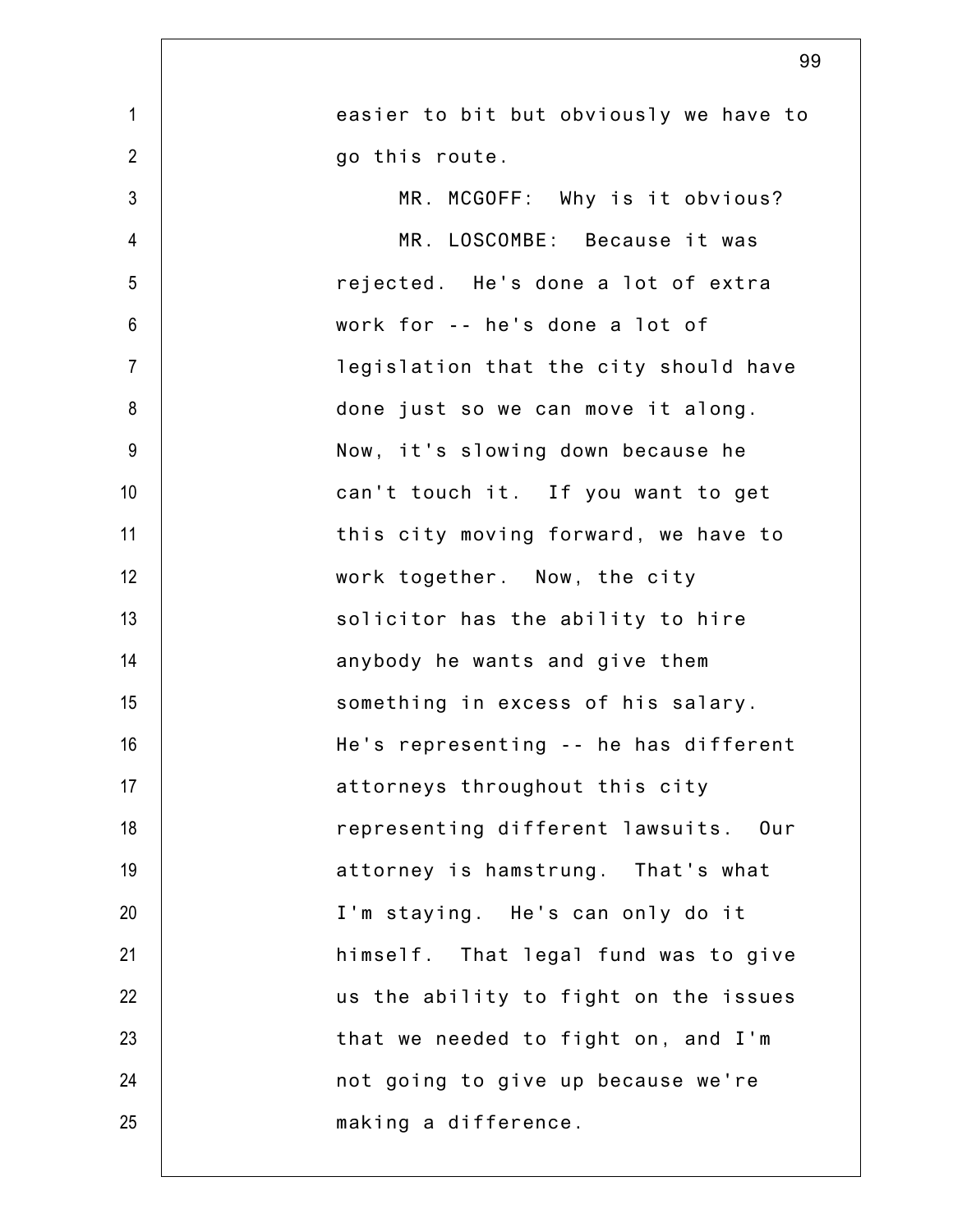|                 | 100                                    |
|-----------------|----------------------------------------|
| $\mathbf{1}$    | MR. JOYCE: Is there anyone else        |
| $\overline{2}$  | on the question?                       |
| 3               | (No response.)                         |
| $\overline{4}$  | MR. JOYCE: All those of favor of       |
| 5               | introduction signify by saying aye.    |
| $6\phantom{1}6$ | MR. LOSCOMBE: Aye.                     |
| $\overline{7}$  | MR. ROGAN: Aye.                        |
| 8               | MR. JOYCE: Aye.                        |
| 9               | MR. JOYCE: Opposed?                    |
| 10              | MR. MCGOFF: No.                        |
| 11              | MR. JOYCE: The ayes have it and        |
| 12              | so moved.                              |
| 13              | MS. KRAKE: SIXTH ORDER, 6A.            |
| 14              | READING BY TITLE - FILE OF COUNCIL NO. |
| 15              | 34, 2012 - AN ORDINANCE - AMENDING     |
| 16              | FILE OF COUNCIL NO. 56, 2011           |
| 17              | AN ORDINANCE ENTITLED "GENERAL CITY    |
| 18              | OPERATING BUDGET 2012" BY TRANSFERRING |
| 19              | \$940,000.00 FROM ACCOUNT NO.          |
| 20              | 01.401.12090.4299 (NON-DEPARTMENTAL    |
| 21              | OPERATING EXPENSES-CONTINGENCY) TO     |
| 22              | ACCOUNT NO. 01.401.15319.4299          |
| 23              | (NON-DEPARTMENTAL EXPENSES- OPER       |
| 24              | TSF DEBT SERVICE - SCRANTON PARKING    |
| 25              | AUTHORITY) TO PROVIDE DIRECT FUNDING   |
|                 |                                        |

Γ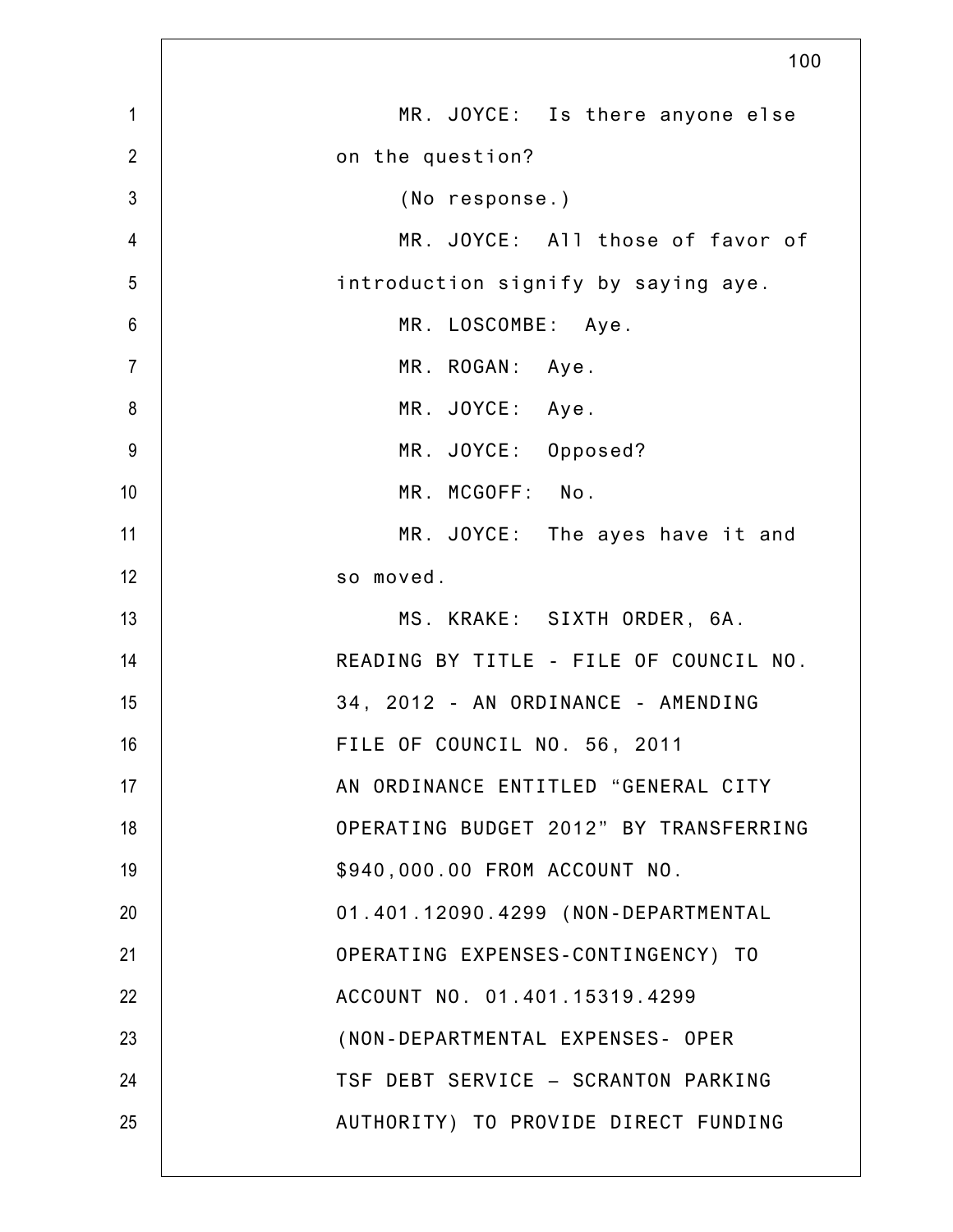| $\mathbf{1}$   | BY WIRE TRANSFER TO BANK OF            |
|----------------|----------------------------------------|
| $\overline{2}$ | NEW YORK TRUST COMPANY, N.A., TRUSTEE, |
| 3              | FOR THE PAYMENT OF THE SCRANTON        |
| $\overline{4}$ | PARKING AUTHORITY DEBT PAYMENT DUE     |
| 5              | JUNE 1, 2012.                          |
| $6\,$          | MR. JOYCE: You've heard reading        |
| $\overline{7}$ | by title of Item 6A. What is your      |
| 8              | pleasure?                              |
| 9              | MR. ROGAN: I move that it              |
| 10             | be -- I ask that it be reading by      |
| 11             | title just so we can discuss even      |
| 12             | though I will be voting no.            |
| 13             | MR. MCGOFF: I'll second it.            |
| 14             | MR. JOYCE: On the question?            |
| 15             | MR. MCGOFF: Yes. Since everyone        |
| 16             | has spoken on it already. There are a  |
| 17             | couple of unassailable facts           |
| 18             | concerning the payment of this debt.   |
| 19             | No. 1, we are guarantors on the debt,  |
| 20             | we will have to pay it. If the         |
| 21             | Parking Authority does not pay it      |
| 22             | tomorrow, the bond insurers will go to |
| 23             | court and they will come to the City   |
| 24             | of Scranton and say you are guarantors |
| 25             | on the debt, pay it and we will under  |
|                |                                        |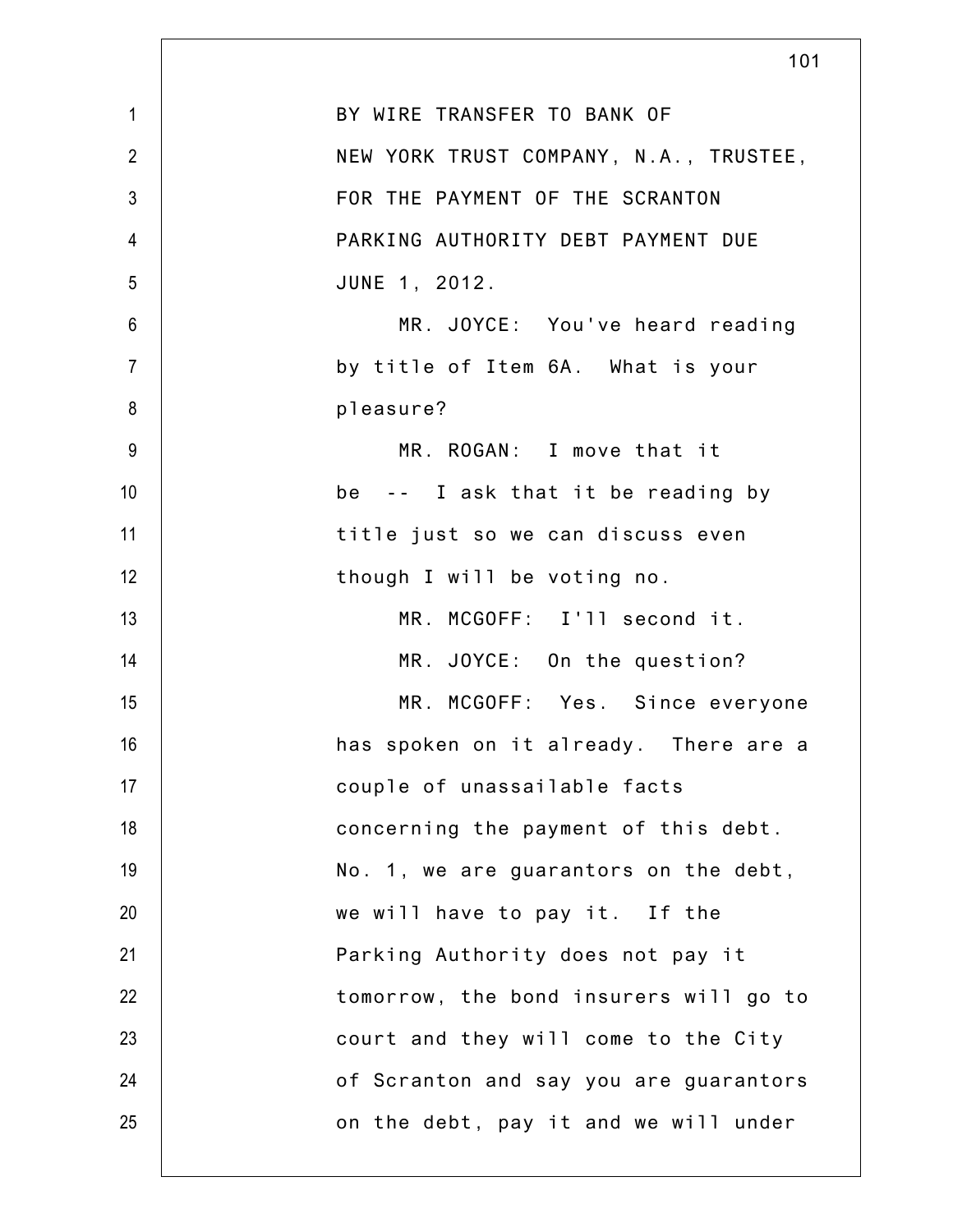| $\mathbf{1}$   | court order be looking at legislation   |
|----------------|-----------------------------------------|
| $\overline{2}$ | have soon to transfer money to pay      |
| 3              | this debt. Why not pay it now. We're    |
| $\overline{4}$ | going to have to pay it anyhow. It is   |
| 5              | ludicrous to let this go and then pay   |
| 6              | it after it's gone into default. The    |
| $\overline{7}$ | consequences of default are absolutely  |
| 8              | dire for the city. No. 1, if we         |
| $9\,$          | default on this, we are not going to    |
| 10             | get unfunded debt. There is not a       |
| 11             | bank anywhere or any financial          |
| 12             | institution that will do anything to    |
| 13             | fund the unfunded debt that is in the   |
| 14             | budget. We will immediately --          |
| 15             | immediately be looking at somewhere     |
| 16             | around the \$16 million budget deficit. |
| 17             | I want to know how we're going to get   |
| 18             | out of that. Voting no on this          |
| 19             | legislation is voting to put the City   |
| 20             | of Scranton into bankruptcy. It's       |
| 21             | that simple. If there were any other    |
| 22             | options, I might agree with -- you      |
| 23             | know, and I do agree with some of the   |
| 24             | things that were said. Maybe some of    |
| 25             | the questions weren't answered by the   |
|                |                                         |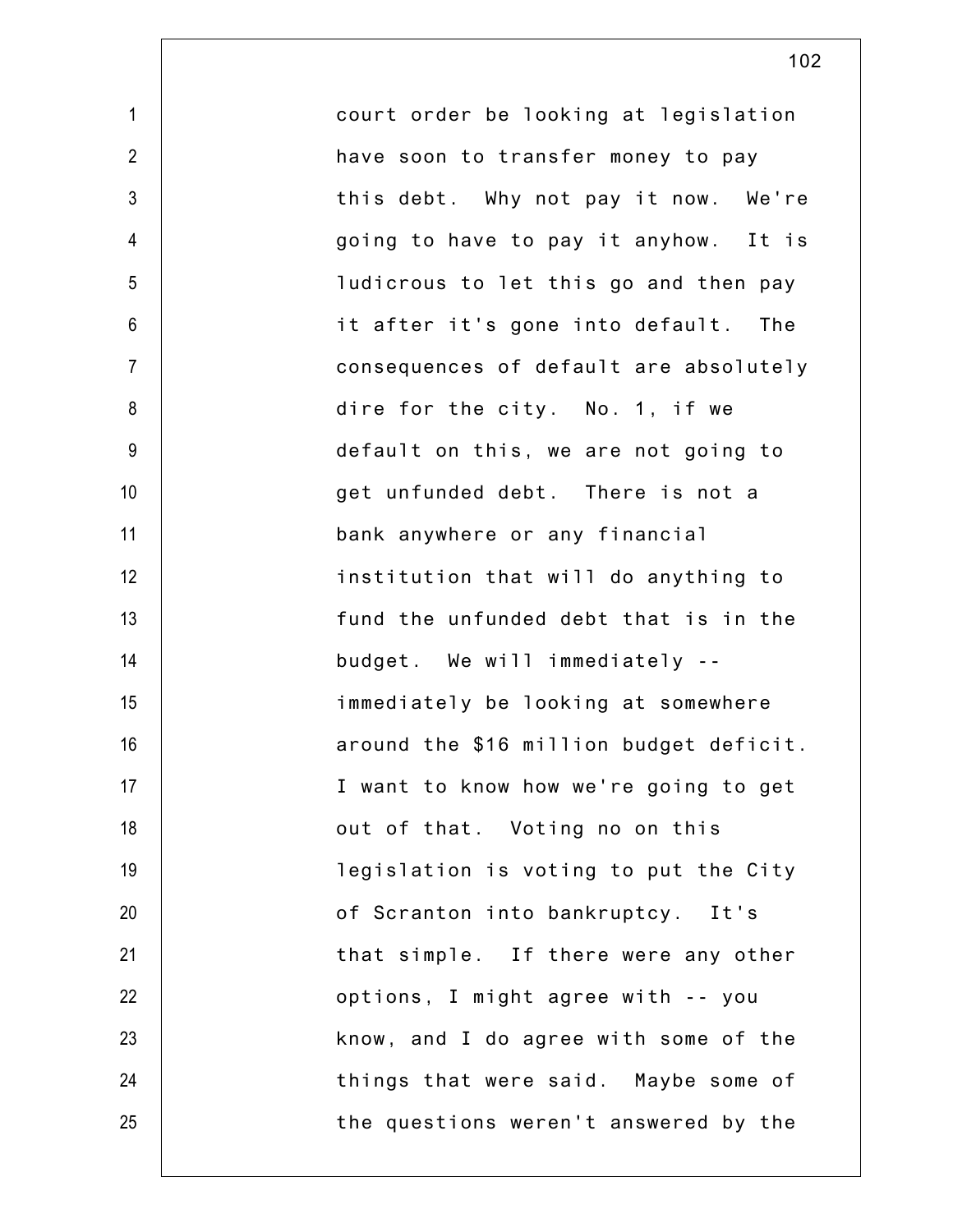|                | 103                                    |
|----------------|----------------------------------------|
| $\mathbf{1}$   | people here this evening. Maybe the    |
| $\overline{2}$ | budget of the Parking Authority isn't  |
| 3              | adequate. It doesn't change the fact   |
| $\overline{4}$ | that we are guarantors on that bond    |
| 5              | and that we will have to pay it. So    |
| $6\,$          | next week when they go to court and    |
| $\overline{7}$ | force the city to pay this debt, then  |
| 8              | what are we going to do.               |
| 9              | MR. LOSCOMBE: This issue didn't        |
| 10             | happen overnight.                      |
| 11             | MR. MCGOFF: I didn't say it            |
| 12             | happened overnight but I want to know  |
| 13             | what we're going to do to pay that     |
| 14             | debt.                                  |
| 15             | MR. ROGAN: Force the authority         |
| 16             | to liquidate.                          |
| 17             | MR. LOSCOMBE: Yep.                     |
| 18             | MR. MCGOFF: And that's going to        |
| 19             | save 16 million dollars in our budget, |
| 20             | I don't think so.                      |
| 21             | MR. LOSCOMBE: This company can         |
| 22             | appoint a receiver to take possession  |
| 23             | and operate the parking facilities.    |
| 24             | In the meantime perhaps they'll change |
| 25             | the board, change the operation, get   |
|                |                                        |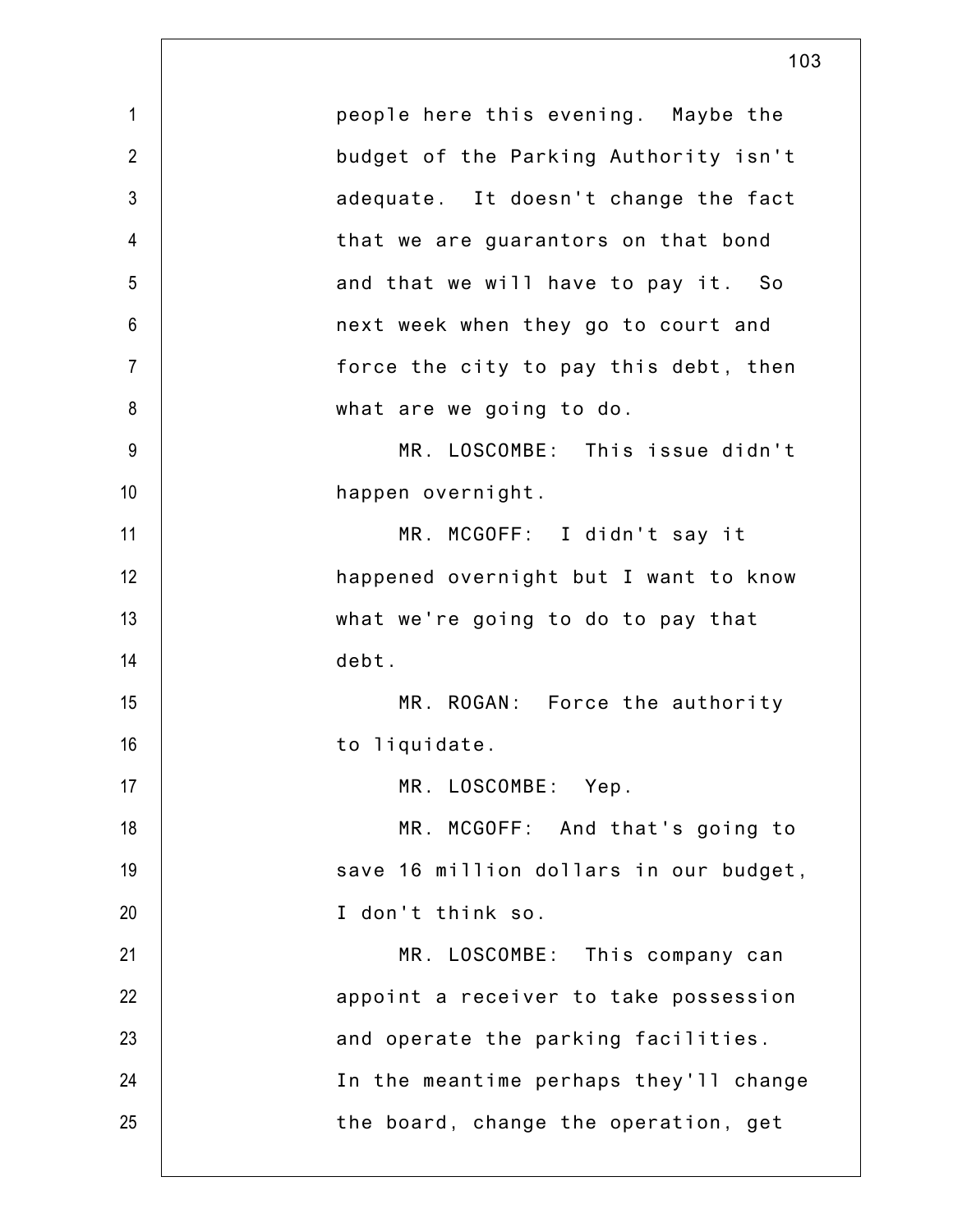| $\mathbf{1}$   | it straightened out and maybe by that  |
|----------------|----------------------------------------|
| $\overline{2}$ | time we'll have the money for them.    |
| 3              | But to keep giving them candy every    |
| $\overline{4}$ | time they stick their hand out, we     |
| 5              | can't keep doing it. We have bigger    |
| $6\,$          | issues in this city.                   |
| $\overline{7}$ | MR. MCGOFF: Are we going to pay        |
| 8              | this debt at some point in the future? |
| $9\,$          | MR. LOSCOMBE: Well, if they take       |
| 10             | us to court, we may have to. I don't   |
| 11             | have the legal answer to that.         |
| 12             | MR. MCGOFF: If they take us to         |
| 13             | court. They've already said they       |
| 14             | would.                                 |
| 15             | MR. LOSCOMBE: I don't have th          |
| 16             | legal answer to that.                  |
| 17             | MR. MCGOFF: You don't need a           |
| 18             | legal answer. They've already stated   |
| 19             | that they will go to court to receive  |
| 20             | this $-$                               |
| 21             | MR. LOSCOMBE: Well, court won't        |
| 22             | happen tomorrow.                       |
| 23             | MR. MCGOFF: No. It will next           |
| 24             | week.                                  |
| 25             | MR. LOSCOMBE: Well, that's the         |
|                |                                        |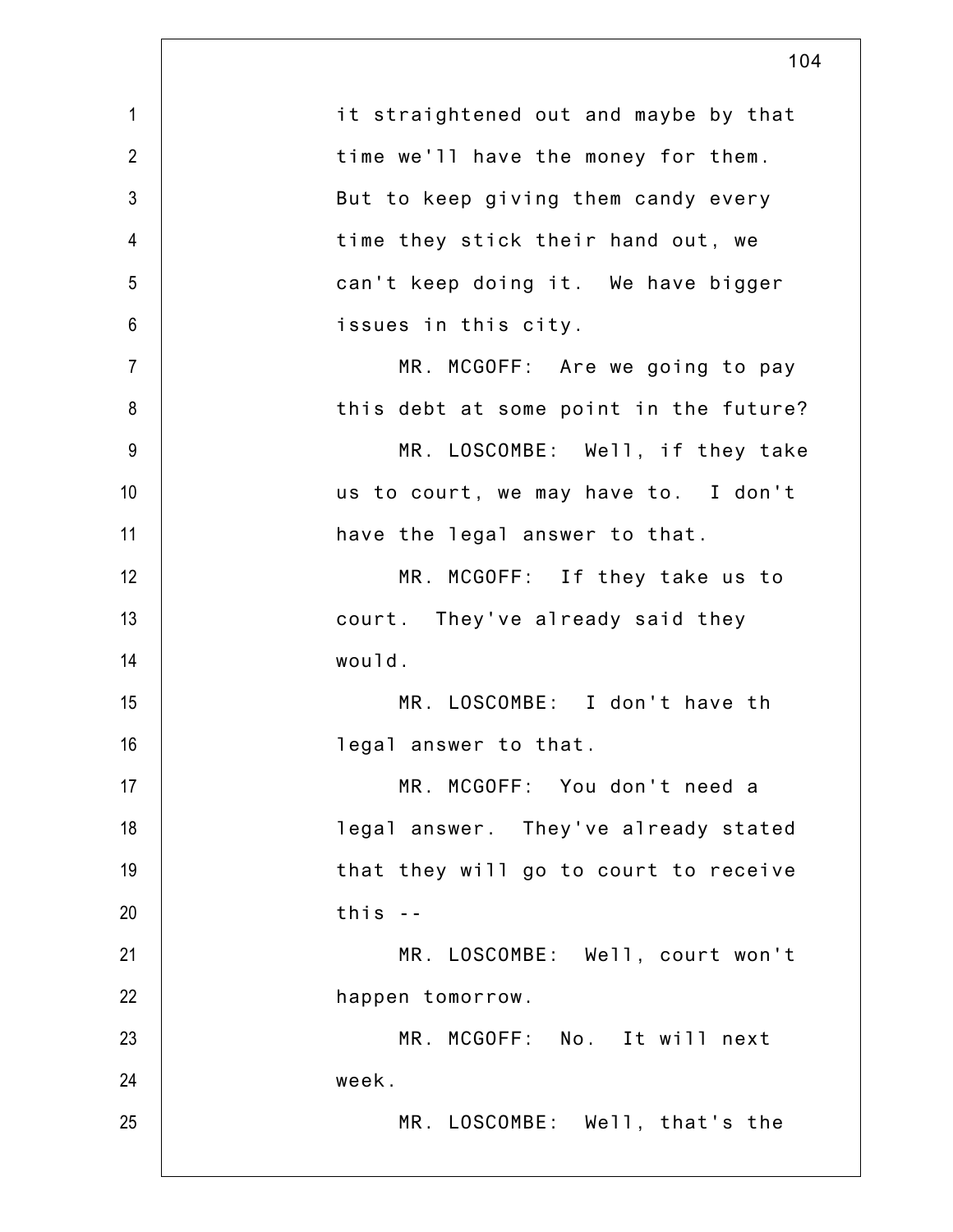|                | 105                                    |
|----------------|----------------------------------------|
| $\mathbf{1}$   | fastest court I've ever seen.          |
| $\overline{2}$ | MR. MCGOFF: I'm glad that you          |
| $\mathfrak{Z}$ | find this funny that we're putting     |
| 4              | this city into bankruptcy but --       |
| 5              | MR. ROGAN: Mr. McGoff, we are          |
| 6              | not putting this city into bankruptcy  |
| $\overline{7}$ | with this vote.                        |
| 8              | MR. MCGOFF: Yes, we are.               |
| $9\,$          | MR. ROGAN: Please stop that            |
| 10             | spin. That is not true.                |
| 11             | MR. MCGOFF: Why isn't it true?         |
| 12             | MR. ROGAN: The authority can           |
| 13             | liquidate assets.                      |
| 14             | MR. LOSCOMBE: The sky is               |
| 15             | falling.                               |
| 16             | MR. ROGAN: The Scranton Parking        |
| 17             | Authority has assets to sell. They     |
| 18             | can liquidate assets to pay their debt |
| 19             | before coming and begging to the       |
| 20             | taxpayers that are already             |
| 21             | overburdened. There is absolutely --   |
| 22             | we have to stop throwing good money    |
| 23             | after bad. It has to stop now. It's    |
| 24             | like a gambling addict at the casino,  |
| 25             | keeps going to the ATM, then they get  |
|                |                                        |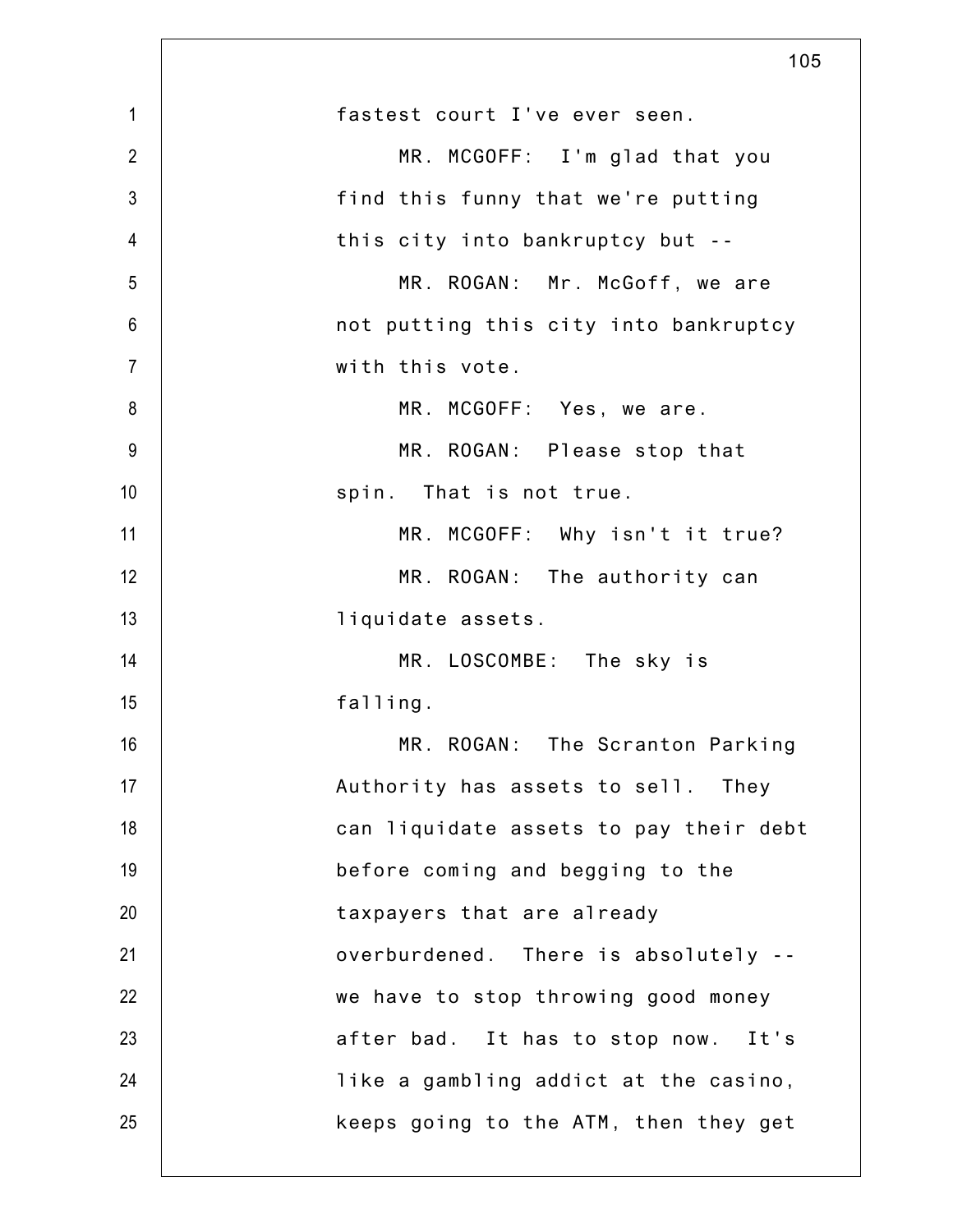|                | 106                                    |
|----------------|----------------------------------------|
| $\mathbf{1}$   | a loan and then it's all gone. We      |
| $\overline{2}$ | cannot keep throwing good money after  |
| $\mathfrak{Z}$ | bad. You saw what their proposal for   |
| 4              | reform, it was one page and it         |
| 5              | included more debt. That is not the    |
| $6\,$          | answer.                                |
| $\overline{7}$ | MR. MCGOFF: This happened this         |
| 8              | year.                                  |
| 9              | MR. LOSCOMBE: But it's been a          |
| 10             | history. Time to stop is now. And I    |
| 11             | don't think it's funny if we go into   |
| 12             | bankruptcy or we default on this, I    |
| 13             | don't. This was a real serious issue   |
| 14             | and I had some serious thinking about  |
| 15             | it, but I know what is going to        |
| 16             | happen. We're going to be here in      |
| 17             | three months with the same issues and  |
| 18             | trying to float bonds and come up with |
| 19             | more phone. You know, somebody has to  |
| 20             | step in and take them over to          |
| 21             | straighten them at this point. That's  |
| 22             | the way I feel. I'm sorry.             |
| 23             | MR. ROGAN: I agree completely          |
| 24             | and have the authority come in here    |
| 25             | and layout a comprehensive plan on how |

 $\mathsf{l}$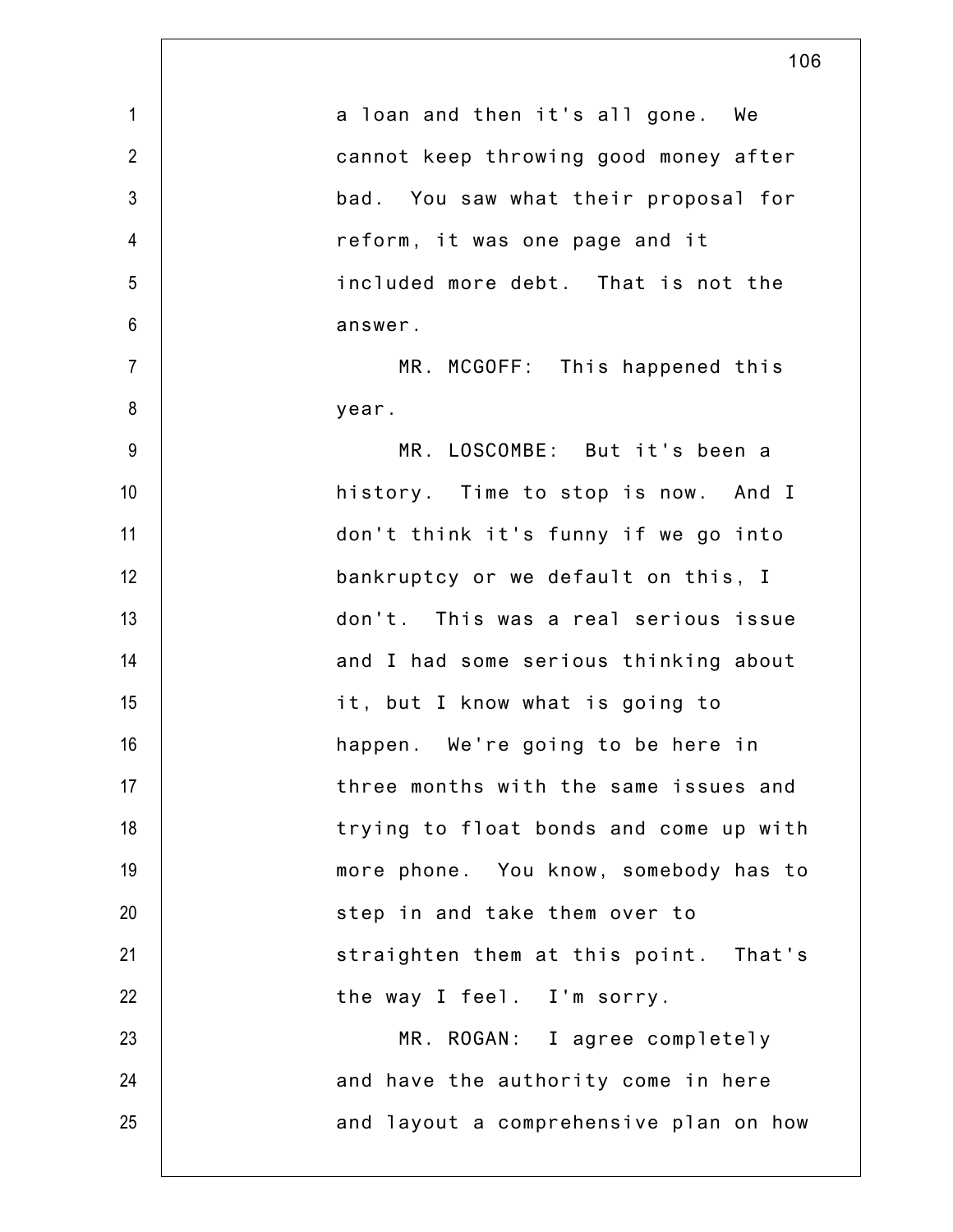| $\mathbf{1}$   | things will change if they receive      |
|----------------|-----------------------------------------|
| $\overline{2}$ | this money, I would have considered     |
| $\mathfrak{Z}$ | supporting it. We received a one page   |
| $\overline{4}$ | document. It was more of the same.      |
| 5              | There weren't any reforms on there.     |
| 6              | It was more bonds, refinancing of       |
| $\overline{7}$ | debt, install pay stations to have all  |
| 8              | garages open. That should have been     |
| $9\,$          | done decades ago. Aggressively          |
| 10             | continue to solicit validations of      |
| 11             | downtown businesses. Haven't they       |
| 12             | been doing that already? Why not?       |
| 13             | Correspond with bond counsel to price   |
| 14             | competitively in the downtown market.   |
| 15             | Now, they have a long way to go on      |
| 16             | that front. Work with the city to       |
| 17             | investigate the transition of parking   |
| 18             | meters that accept credit cards.<br>The |
| 19             | Street Smart Program could have done    |
| 20             | that but the administration shot that   |
| 21             | down. Continue to improve the           |
| 22             | enforcement program to generate         |
| 23             | increased revenues. Again, the Street   |
| 24             | Smart Program could have done that but  |
| 25             | they shot it down and continue working  |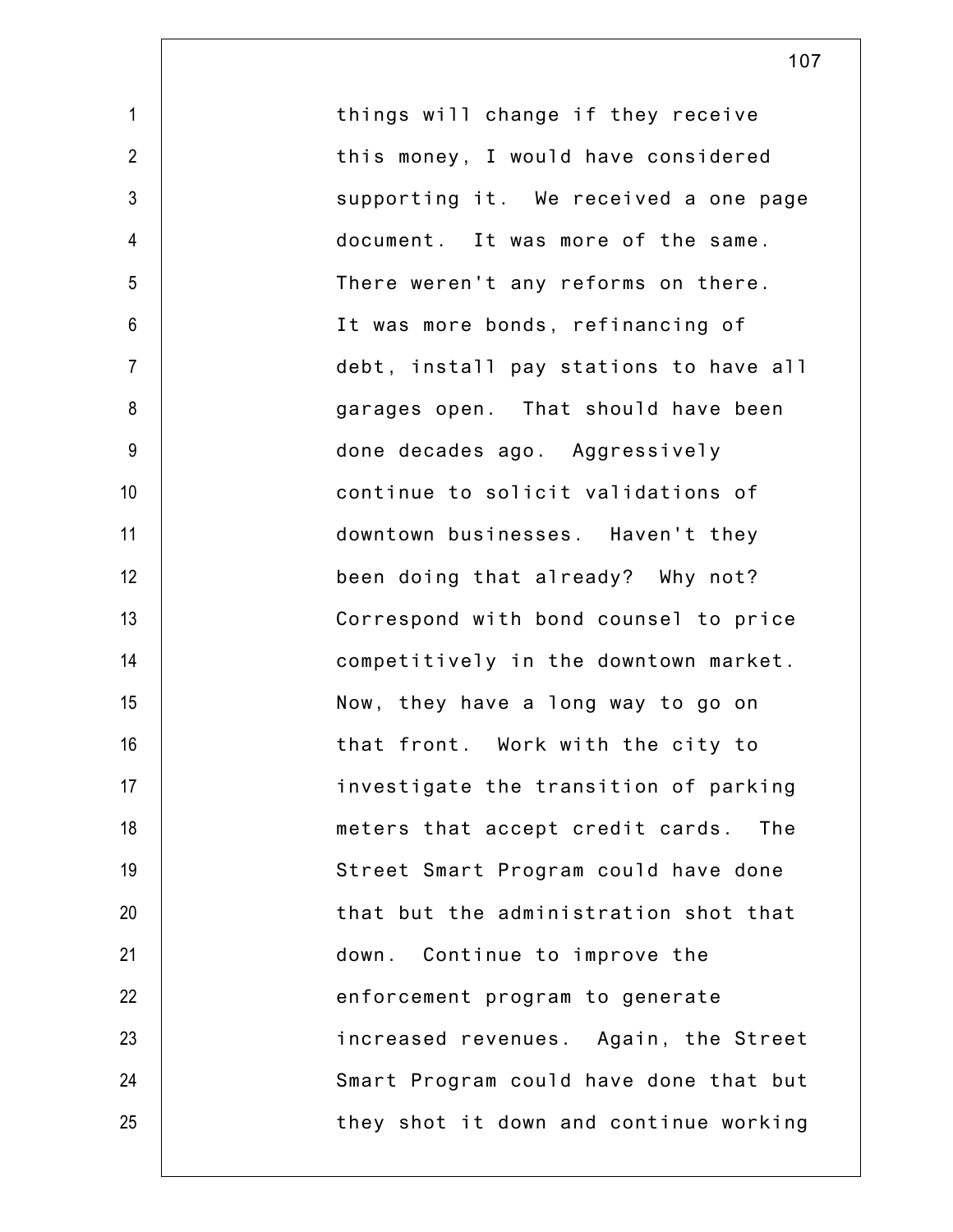| $\mathbf{1}$   | with downtown developers. That's       |
|----------------|----------------------------------------|
| $\overline{2}$ | great. Continue to do more of the      |
| 3              | same. We need solutions. Bailing       |
| $\overline{4}$ | them out with a million dollars,       |
| 5              | nearly a million dollars of the        |
| $6\,$          | taxpayers' money is not going to solve |
| $\overline{7}$ | anything. If we give them that         |
| 8              | million dollars today, they're going   |
| 9              | to be back for more money in a couple  |
| 10             | months. They'll be back again and      |
| 11             | they'll be back again and eventually   |
| 12             | the city is not going to have any      |
| 13             | money to give them. We're almost at    |
| 14             | that point now. They have to reform.   |
| 15             | Changes have to be made. Simply        |
| 16             | throwing money at a problem does not   |
| 17             | solve it. That's all I have.           |
| 18             | MR. JOYCE: Is there anyone else        |
| 19             | on the question?                       |
| 20             | (No response.)                         |
| 21             | MR. JOYCE: All those in favor          |
| 22             | signify by saying aye?                 |
| 23             | MR. MCGOFF:                            |
| 24             | MR. JOYCE: Opposed?                    |
| 25             | MR. ROGAN: No.                         |
|                |                                        |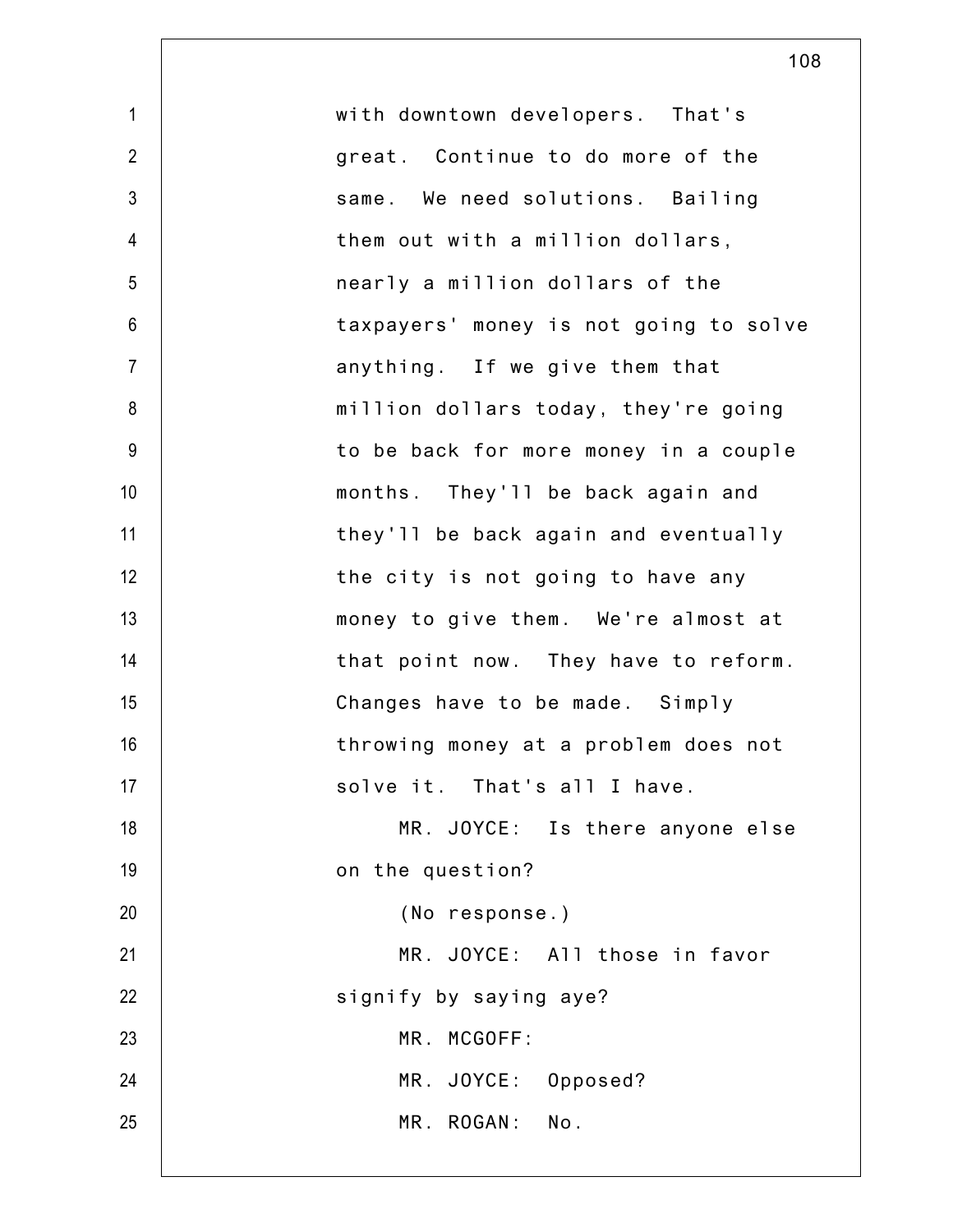|                | 109                                    |
|----------------|----------------------------------------|
| $\mathbf{1}$   | MR. LOSCOMBE: No.                      |
| $\overline{2}$ | MR. JOYCE: No.                         |
| 3              | MR. JOYCE: The no's have it and        |
| 4              | Item 6A is defeated.                   |
| 5              | MS. KRAKE: 6B. READING BY TITLE        |
| 6              | - FILE OF COUNCIL NO. 35, 2012 -       |
| $\overline{7}$ | AN ORDINANCE - CREATING A PROCEDURE    |
| 8              | FOR THE ISSUANCE OF PARKING TICKETS BY |
| 9              | THE SCRANTON POLICE DEPARTMENT FOR     |
| 10             | VIOLATIONS OF CODE OF THE CITY OF      |
| 11             | SCRANTON CHAPTER 439, ARTICLE II AND   |
| 12             | SETTING A VIOLATIONS AND PENALTIES     |
| 13             | SCHEDULE AND PROCEDURE FOR VIOLATIONS  |
| 14             | OF SAME.                               |
| 15             | MR. JOYCE: You've heard reading        |
| 16             | of title of Item 6B. What is your      |
| 17             | pleasure?                              |
| 18             | MR. ROGAN: I move that Item 6B         |
| 19             | pass reading by title.                 |
| 20             | MR. LOSCOMBE: Second.                  |
| 21             | MR. JOYCE: On the question?            |
| 22             | (No response.)                         |
| 23             | MR. JOYCE: All those in favor          |
| 24             | signify by saying aye.                 |
| 25             | MR. LOSCOMBE: Aye.                     |
|                |                                        |

 $\mathbf l$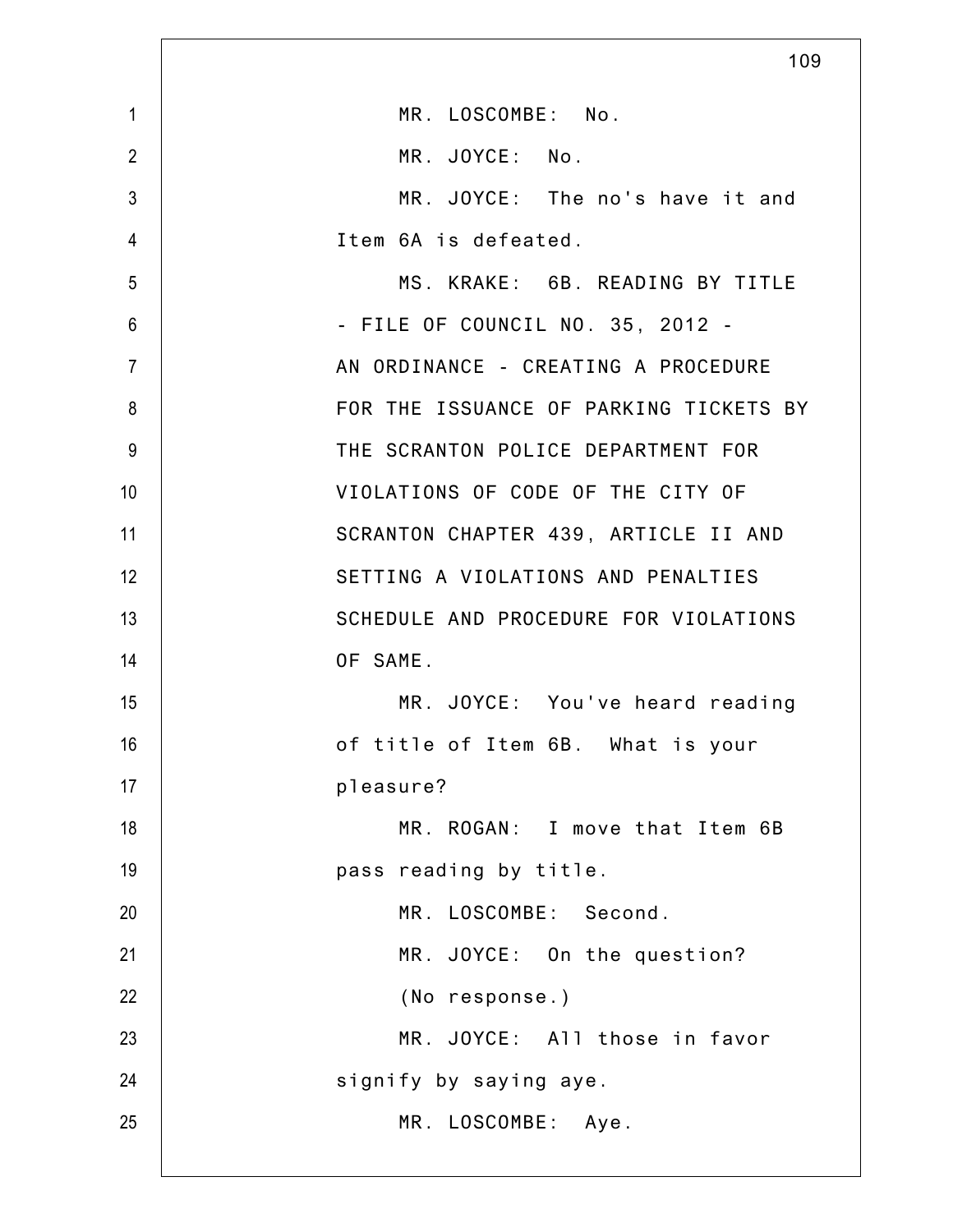|                 | 110                                    |
|-----------------|----------------------------------------|
| $\mathbf{1}$    | MR. ROGAN: Aye.                        |
| $\overline{2}$  | MR. MCGOFF: Aye.                       |
| $\mathfrak{Z}$  | MR. JOYCE: Aye. Opposed?               |
| 4               | (No response.)                         |
| 5               | MR. JOYCE: The ayes have it and        |
| $6\phantom{1}6$ | so moved.                              |
| $\overline{7}$  | MS. KRAKE: 6C.                         |
| 8               | READING BY TITLE FILE OF COUNCIL NO.   |
| 9               | 36, 2012 - AN ORDINANCE - ESTABLISHING |
| 10              | A "NO PARKING ZONE" ALONG THE WESTERLY |
| 11              | SIDE OF CEDAR AVENUE (S.R.0011) FROM   |
| 12              | THE SOUTHWEST CORNER OF RIPPLE         |
| 13              | STREET EXTENDED SOUTH 250 FEET TO      |
| 14              | ALLOW FOR SAFE SIGHT DISTANCE FOR A    |
| 15              | PROPOSED DRIVEWAY BY ROSSI ROOTER FOR  |
| 16              | A PROPERTY LOCATED AT 2100             |
| 17              | CEDAR AVENUE.                          |
| 18              | MR. JOYCE: You've heard reading        |
| 19              | by title of Item 6C. What is your      |
| 20              | pleasure.                              |
| 21              | MR. ROGAN: I move that Item 6C         |
| 22              | pass reading by title.                 |
| 23              | MR. LOSCOMBE: Second.                  |
| 24              | MR. JOYCE: On the question?            |
| 25              | (No response.)                         |
|                 |                                        |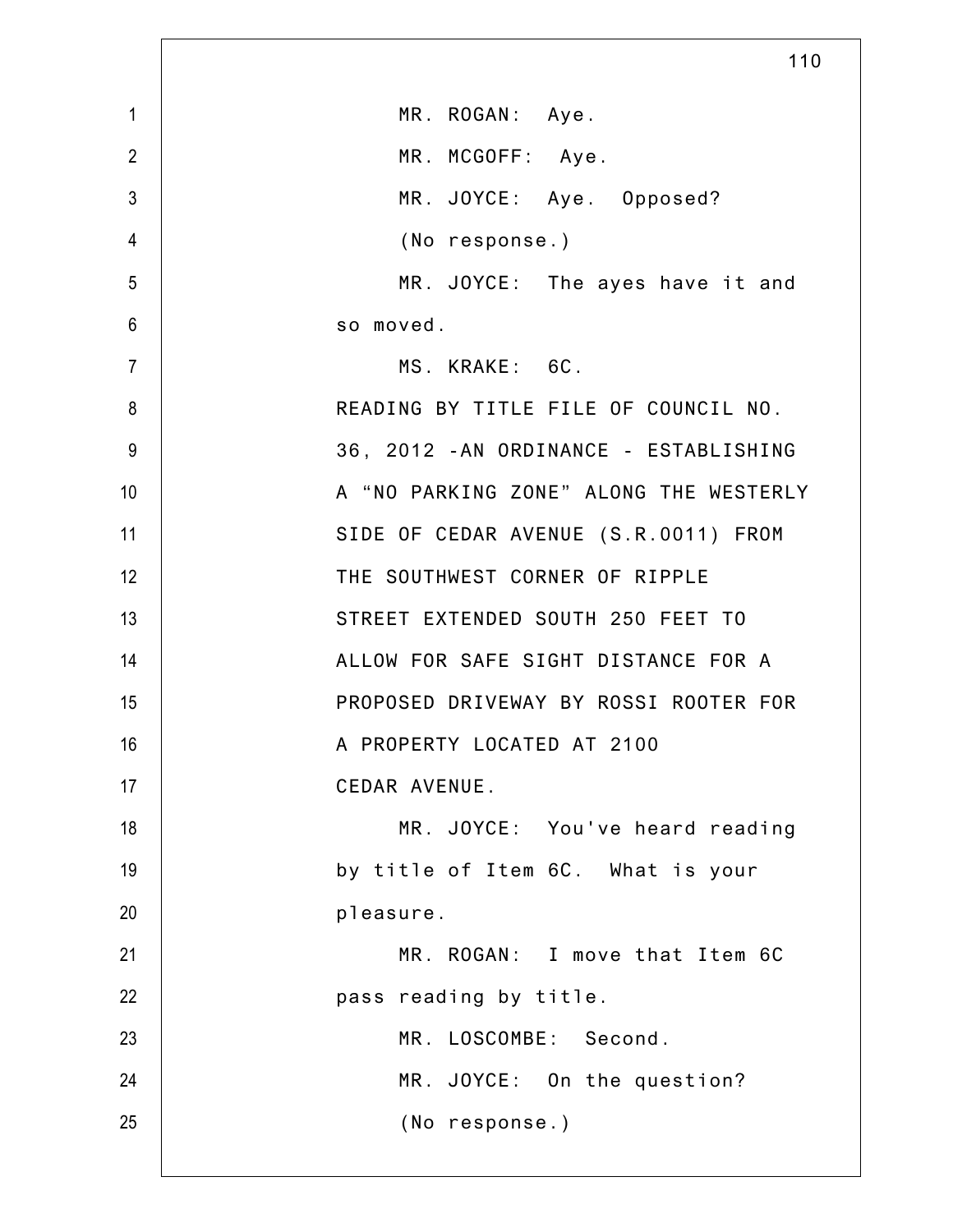|                | 111                                    |
|----------------|----------------------------------------|
| $\mathbf{1}$   | MR. JOYCE: All those in favor          |
| $\overline{2}$ | signify by saying aye.                 |
| $\mathfrak{Z}$ | MR. LOSCOMBE: Aye.                     |
| $\overline{4}$ | MR. ROGAN: Aye.                        |
| 5              | MR. MCGOFF: Aye.                       |
| $6\,$          | MR. JOYCE: Aye. Opposed?               |
| $\overline{7}$ | (No response.)                         |
| 8              | MR. JOYCE: The ayes have it and        |
| 9              | it is so ordered.                      |
| 10             | MS. KRAKE: 6D. READING BY TITLE        |
| 11             | FILE OF COUNCIL NO. 37, 2012 - AN      |
| 12             | ORDINANCE- PROVIDING FOR THE PROPERTY  |
| 13             | TAX EXEMPTION FOR CERTAIN DETERIORATED |
| 14             | INDUSTRIAL, COMMERCIAL OR OTHER        |
| 15             | BUSINESS PROPERTY;                     |
| 16             | DEFINING ELIGIBLE DETERIORATED AREAS;  |
| 17             | SETTING A MAXIMUM EXEMPTION AMOUNT,    |
| 18             | AND AN EXEMPTION SCHEDULE AND          |
| 19             | PROVIDING A PROCEDURE FOR SECURING AN  |
| 20             | EXEMPTION.                             |
| 21             | MR. JOYCE: You've heard reading        |
| 22             | by title of Item 6D. What is your      |
| 23             | pleasure?                              |
| 24             | MR. ROGAN: I move that Item 6D         |
| 25             | pass reading by title.                 |
|                |                                        |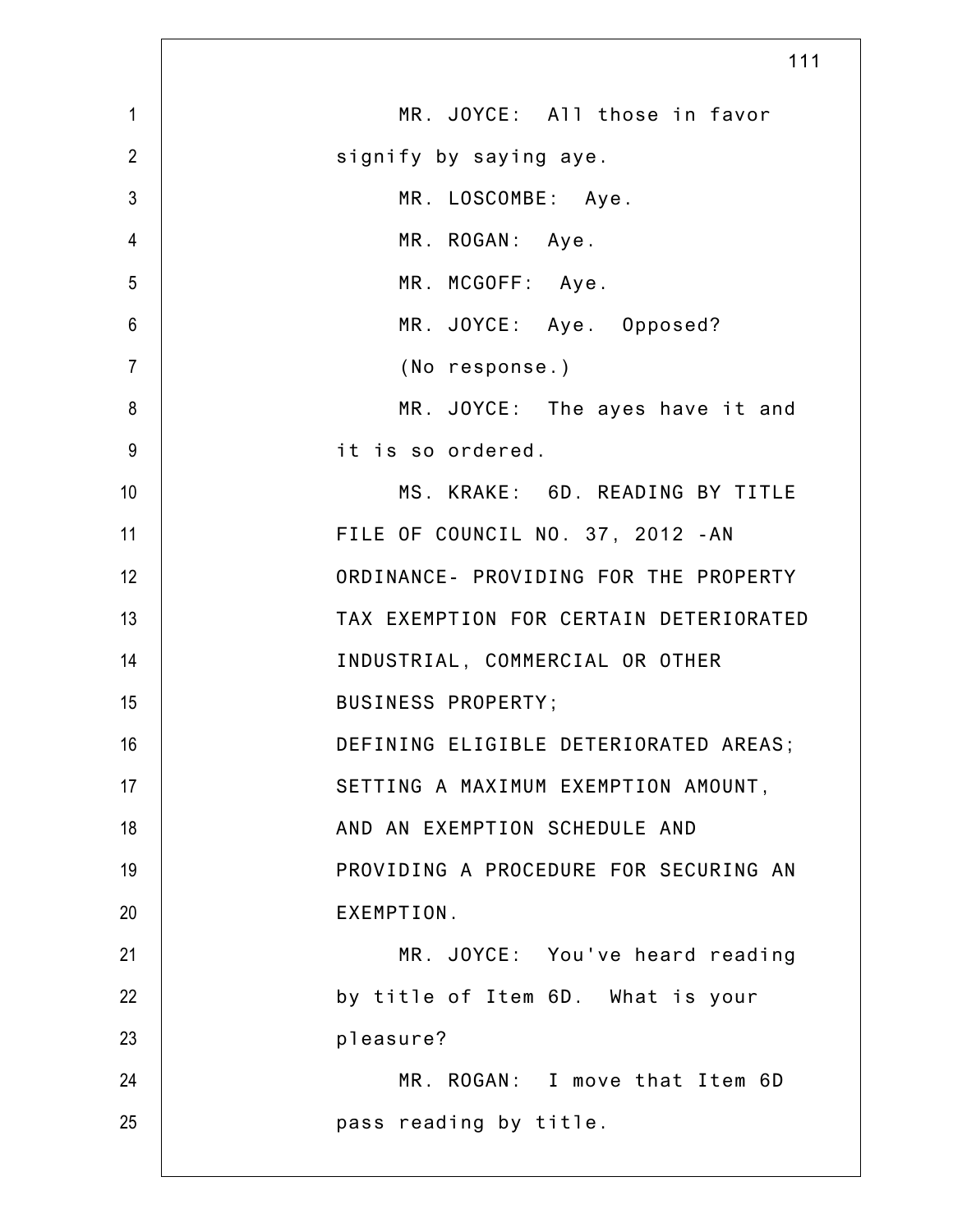|                | 112                                      |
|----------------|------------------------------------------|
| $\mathbf{1}$   | MR. LOSCOMBE: Second.                    |
| $\overline{2}$ | MR. JOYCE: On the question?              |
| $\mathfrak{Z}$ | (No response.)                           |
| $\overline{4}$ | MR. JOYCE: Just to confirm I             |
| 5              | voted against this last week and I'll    |
| $6\,$          | voting against it again. Is there        |
| $\overline{7}$ | anyone else?                             |
| 8              | MR. ROGAN: I would just -- I             |
| $9\,$          | guess since we're going to discuss it    |
| 10             | a little bit. One of the properties      |
| 11             | that would maybe be falling under this   |
| 12             | program is on Dixon Avenue and anyone    |
| 13             | who has talked to the residents down     |
| 14             | there understood everything they have    |
| 15             | gone through with Daron Northeast.       |
| 16             | That area needs to be cleaned up. I      |
| 17             | support it for that reason and also I    |
| 18             | support it because I believe lower       |
| 19             | taxes spur business. This is not a       |
| 20             | complete tax exemption. They still       |
| 21             | have to pay taxes on improvements.<br>We |
| 22             | want improvements in Scranton. In the    |
| 23             | long term if we can attract businesses   |
| 24             | to come to the city and improve on       |
| 25             | their land and they're paying for it,    |
|                |                                          |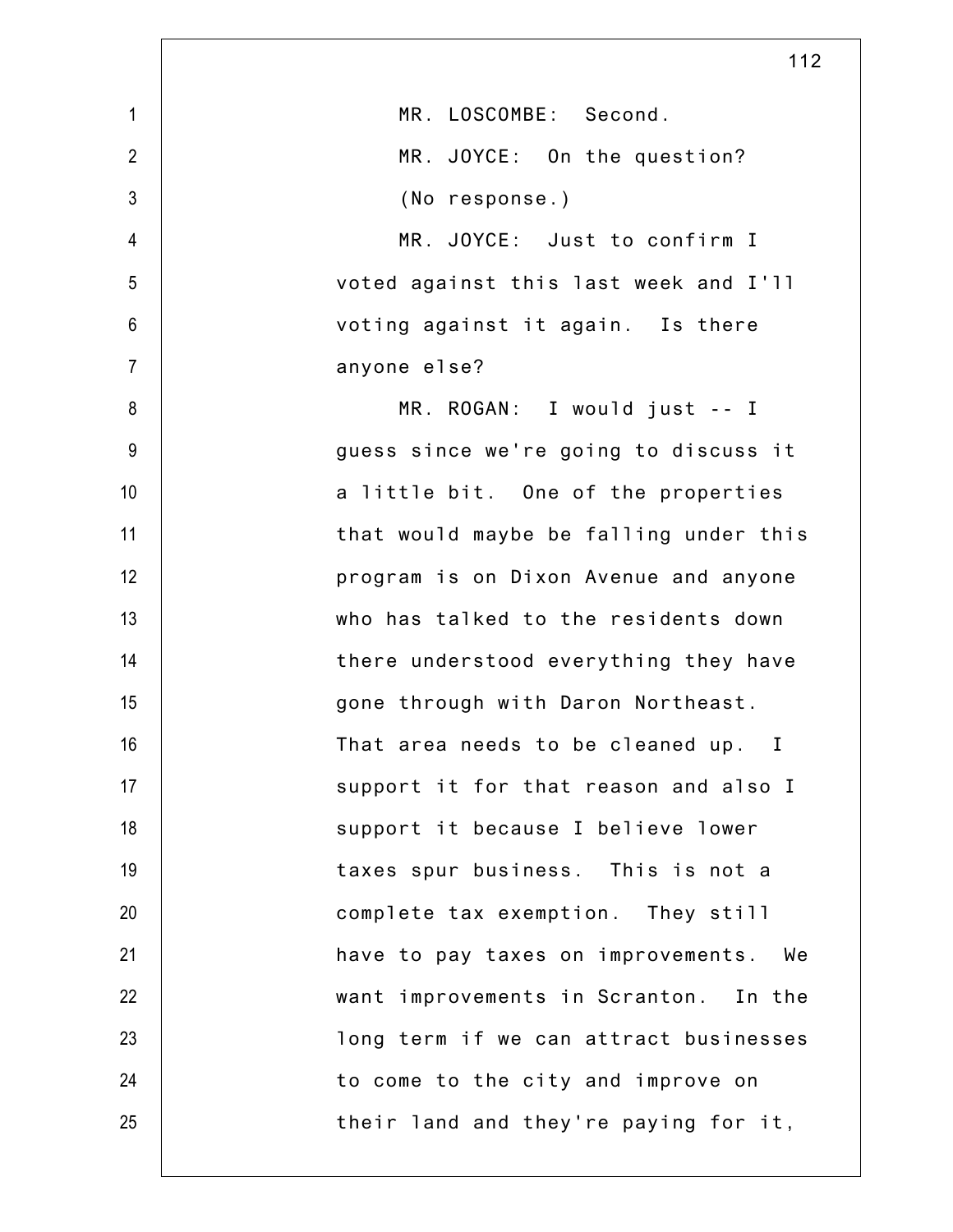| $\mathbf{1}$   | they're more likely to stay. The KOZ    |
|----------------|-----------------------------------------|
| $\overline{2}$ | Program is a complete giveaway. This    |
| $\mathfrak{Z}$ | program they are paying out of pocket.  |
| 4              | Additionally there will be permits -    |
| 5              | money and permits that will come into   |
| 6              | the city as well.                       |
| $\overline{7}$ | MR. LOSCOMBE: I just on the             |
| 8              | question, just looking at it, I'm not   |
| 9              | sure -- exemptions are all available    |
| 10             | hereunder shall be based on the         |
| 11             | aggregate cost of the improvement as    |
| 12             | follows: No exemption under 500,000,    |
| 13             | an aggregate cost of which is not in    |
| 14             | excess of 500,000, a 100 percent tax    |
| 15             | exemption for the duration of one year  |
| 16             | for an improvement to a structure, the  |
| 17             | cost of which is in excess of \$500,000 |
| 18             | but not in excess of one million. I     |
| 19             | Just thing there's some questions on    |
| 20             | this that I have at this point. I       |
| 21             | move it along last week but they have   |
| 22             | tax exemption here also, the highest    |
| 23             | being ten years for 11.5 million.       |
| 24             | Now, naturally we want incentives here  |
| 25             | but, you know, we're facing a lot of    |

113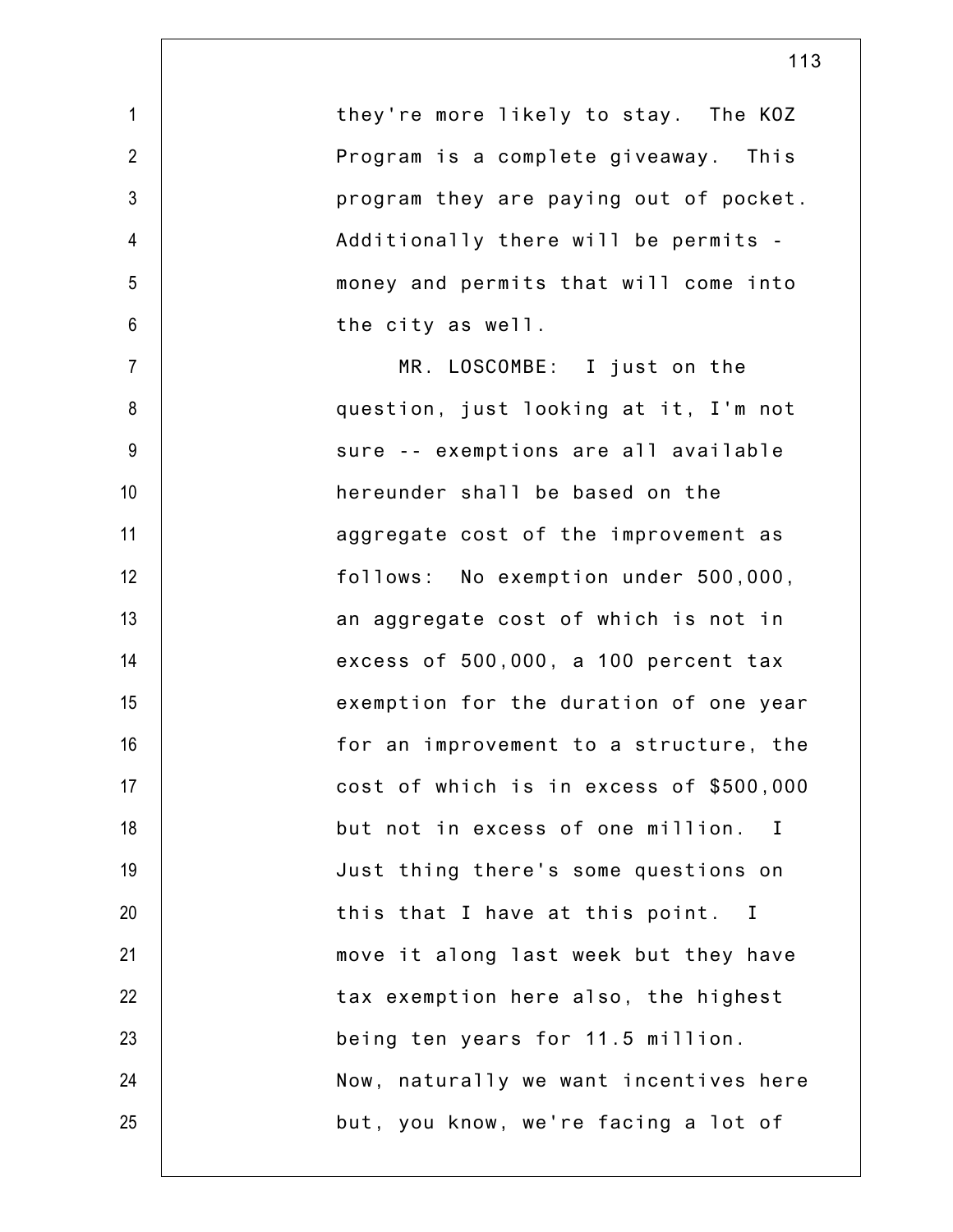|                | 114                                    |
|----------------|----------------------------------------|
| $\mathbf{1}$   | tax increases and also we're facing,   |
| $\overline{2}$ | you know, we are in some dire          |
| $\mathfrak{Z}$ | straights. Do we need to bring people  |
| $\overline{4}$ | in? Certainly. Is this going to make   |
| 5              | them jump? I don't know. I will vote   |
| $6\,$          | it tonight. This is not 7th order,     |
| $\overline{7}$ | right?                                 |
| 8              | MR. JOYCE: No.                         |
| 9              | MR. LOSCOMBE: I will vote for it       |
| 10             | tonight but I will have some questions |
| 11             | answered and make my final decision by |
| 12             | next week because I do have some       |
| 13             | serious questions and, you know, to    |
| 14             | see if they can do a graduated scale   |
| 15             | on the higher ones also. It just       |
| 16             | seems like it's a full --              |
| 17             | MR. MCGOFF: The graduated scale        |
| 18             | is meant to -- the more that you're    |
| 19             | paying to rehab or to refurbish, the   |
| 20             | more you're going to be paying in      |
| 21             | permits and fees and, therefore, you   |
| 22             | know, the greater the incentive on the |
| 23             | tax.                                   |
| 24             | MR. LOSCOMBE: What I meant by          |
| 25             | the graduated, like years ago they     |
|                |                                        |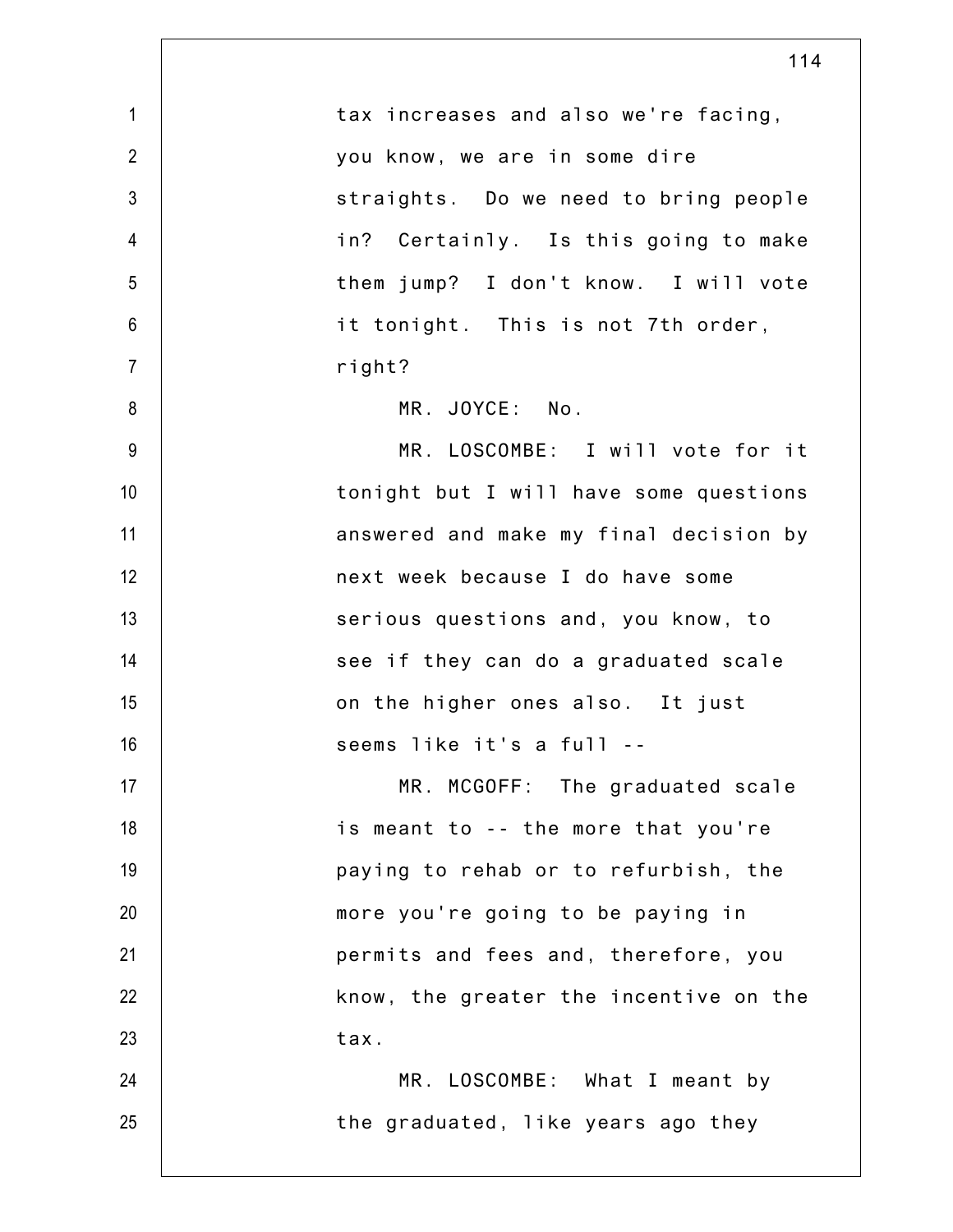| $\mathbf{1}$   | used to have the seven years and you   |
|----------------|----------------------------------------|
| $\overline{2}$ | would pay, you know, a 100 percent, 80 |
| $\mathfrak{Z}$ | percent each year if you paid -- I     |
| $\overline{4}$ | mean, it dropped out where you pay 10  |
| 5              | percent, 20 percent. It's wasn't a     |
| $6\phantom{.}$ | full forgiveness for the full ten      |
| $\overline{7}$ | years. It wasn't a full forgiveness    |
| 8              | for the full five years. There was a   |
| 9              | graduated percentage there. So I just  |
| 10             | want to check on that.                 |
| 11             | MR. ROGAN: Attorney Hughes, I          |
| 12             | know you've spoken --                  |
| 13             | MR. MCGOFF: He's not here.             |
| 14             | MR. ROGAN: I can't see with the        |
| 15             | wall there. I know when we did have    |
| 16             | the caucus Attorney Hughes did speak   |
| 17             | in depth about it and hopefully next   |
| 18             | week he'll be able to provide more     |
| 19             | information.                           |
| 20             | MR. LOSCOMBE: And like I said,         |
| 21             | I'll try -- it's been a busy week but  |
| 22             | I'll try and get some of these         |
| 23             | answered for next week but I will vote |
| 24             | yes to move it along.                  |
| 25             | MR. JOYCE: Anyone else on the          |
|                |                                        |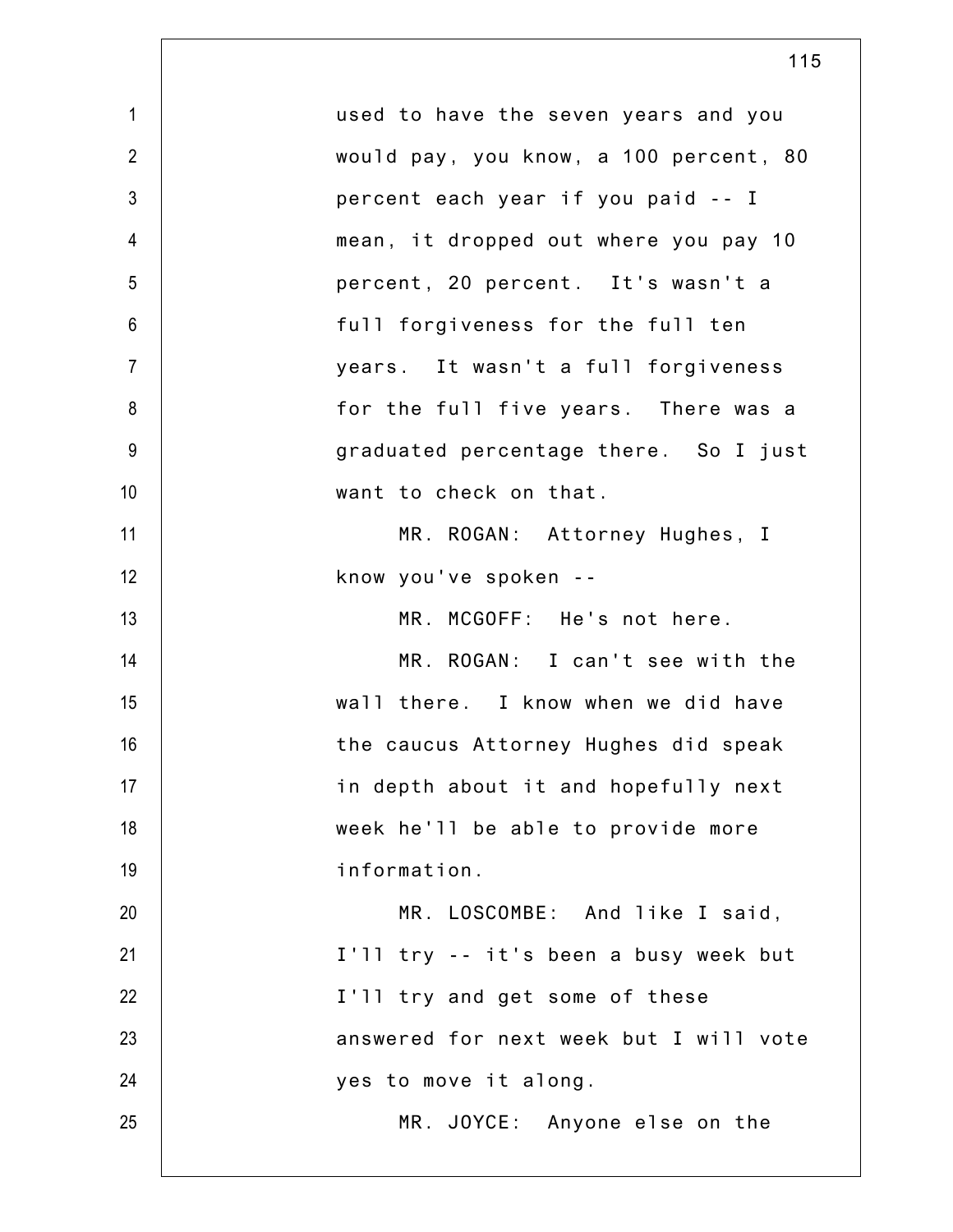|                | 116                                    |
|----------------|----------------------------------------|
| $\mathbf{1}$   | question?                              |
| $\overline{2}$ | (No response.)                         |
| 3              | MR. JOYCE: All those in favor          |
| $\overline{4}$ | signify by saying aye.                 |
| 5              | MR. LOSCOMBE: Aye.                     |
| $6\,$          | MR. ROGAN: Aye.                        |
| $\overline{7}$ | MR. MCGOFF: Aye.                       |
| 8              | MR. JOYCE: Opposed?                    |
| 9              | MR. JOYCE: No.                         |
| 10             | MR. JOYCE: The ayes have it and        |
| 11             | so moved.                              |
| 12             | MS. KRAKE: 6E. READING BY TITLE        |
| 13             | FILE OF COUNCIL NO. 38, 2012-          |
| 14             | AN ORDINANCE - AMENDING FILE OF        |
| 15             | COUNCIL NO. 53, 2011, ENTITLED, "AN    |
| 16             | ORDINANCE AUTHORIZING THE MAYOR        |
| 17             | AND OTHER APPROPRIATE OFFICIALS OF THE |
| 18             | CITY OF SCRANTON TO TAKE ALL NECESSARY |
| 19             | ACTIONS TO IMPLEMENT THE CONSOLIDATED  |
| 20             | SUBMISSION FOR COMMUNITY PLANNING      |
| 21             | AND DEVELOPMENT PROGRAMS TO BE FUNDED  |
| 22             | UNDER THE COMMUNITY DEVELOPMENT BLOCK  |
| 23             | GRANT (CDBG) PROGRAM, HOME INVESTMENT  |
| 24             | PARTNERSHIP (HOME) PROGRAM AND         |
| 25             | EMERGENCY SOLUTIONS GRANTS (ESG)       |
|                |                                        |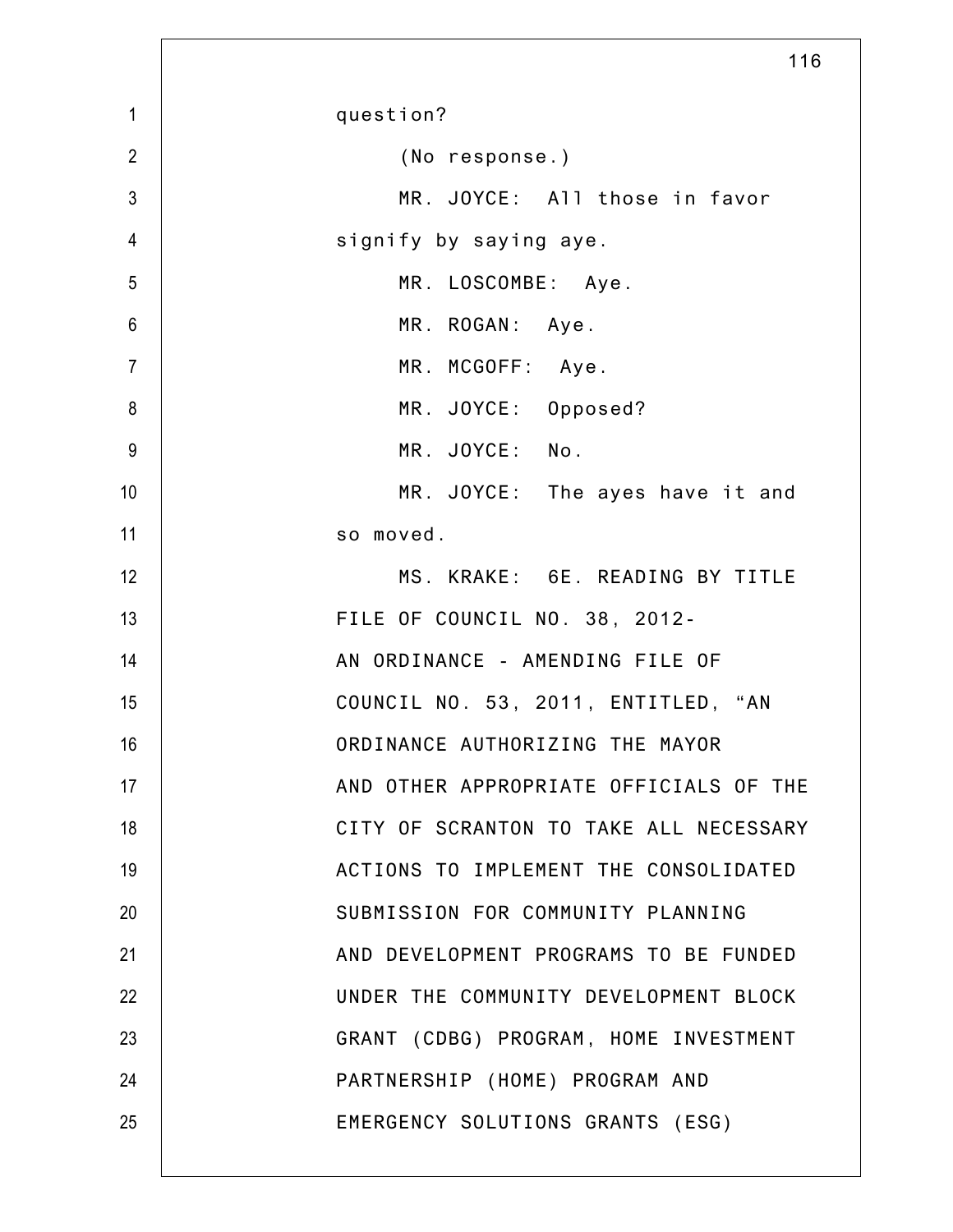|                | 117                                   |
|----------------|---------------------------------------|
| $\mathbf{1}$   | PROGRAM, AS AMENDED BY "EXHIBIT A".   |
| $\overline{2}$ | MR. JOYCE: You've heard reading       |
| $\mathfrak{Z}$ | by title of Item 6E. What is your     |
| 4              | pleasure?                             |
| 5              | MR. ROGAN: I move that Item 6E        |
| 6              | pass reading by title.                |
| $\overline{7}$ | MR. LOSCOMBE: Second.                 |
| 8              | MR. JOYCE: On the question?           |
| 9              | MR. ROGAN: I would just mention       |
| 10             | I did speak to Miss Aebli. We do have |
| 11             | to have a public caucus on this item  |
| 12             | and if you want to ask questions or   |
| 13             | anything, feel free to give me a call |
| 14             | or an e-mail.                         |
| 15             | MR. JOYCE: Okay. Anyone else on       |
| 16             | the question?                         |
| 17             | (No response.)                        |
| 18             | MR. JOYCE: All those in favor         |
| 19             | signify by saying aye?                |
| 20             | MR. LOSCOMBE: Aye.                    |
| 21             | MR. JOYCE: Aye.                       |
| 22             | MR. ROGAN: Ayes.                      |
| 23             | MR. JOYCE: Opposed?                   |
| 24             | (No response.)                        |
| 25             | MR. JOYCE: The ayes have it and       |
|                |                                       |

 $\mathsf{l}$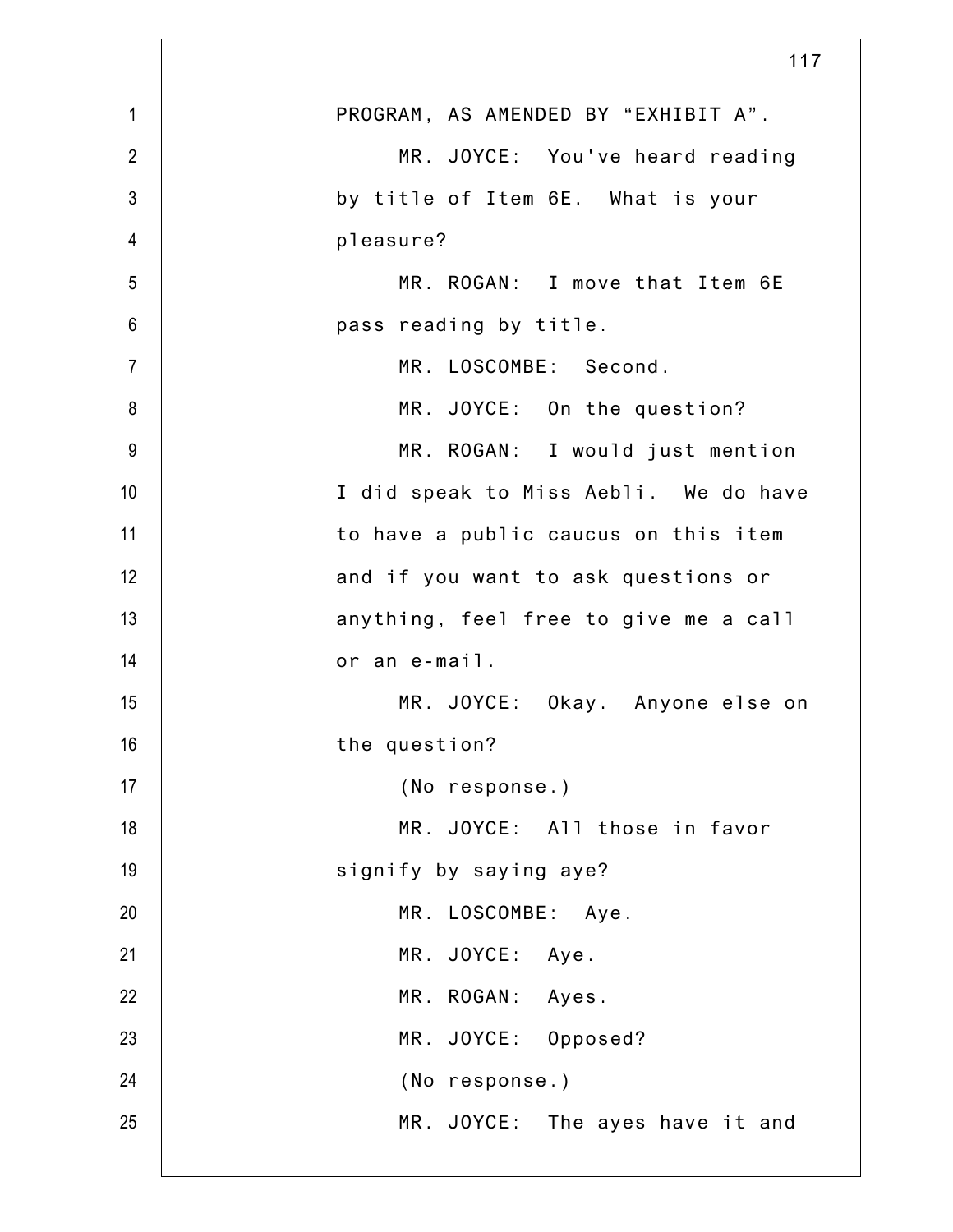so moved.

1

| $\overline{2}$  | MS. KRAKE: 7TH ORDER, 7A. FOR          |
|-----------------|----------------------------------------|
| $\mathfrak{Z}$  | CONSIDERATION BY THE COMMITTEE ON      |
| $\overline{4}$  | PUBLIC SAFETY FOR ADOPTION - FILE OF   |
| 5               | COUNCIL NO. 33, 2012 - AN ORDINANCE -  |
| $6\phantom{1}6$ | ESTABLISHING A NO PARKING ZONE IN THE  |
| $\overline{7}$  | 900 BLOCK OF NORTH WASHINGTON AVENUE   |
| 8               | (S.R. 3023) ON THE WESTERN MOST SIDE   |
| 9               | OF SAID STREET PURSUANT TO             |
| 10              | THE HIGHWAY OCCUPANCY PERMIT           |
| 11              | APPLICATION OF THE COMMONWEALTH        |
| 12              | MEDICAL COLLEGE FROM SR 3023 SEGMENT   |
| 13              | 0090 OFFSET 1000 TO SR 3023 SEGMENT    |
| 14              | 0090 OFFSET 1219 FOR A DISTANCE OF TWO |
| 15              | HUNDRED NINETEEN (219)                 |
| 16              | FEET.                                  |
| 17              | MR. ROGAN: What is the                 |
| 18              | recommendation of the chairperson for  |
| 19              | the Committee on Public Safety?        |
| 20              | MR. LOSCOMBE: As chairperson for       |
| 21              | the Committee on Public Safety, I      |
| 22              | recommend final passage of Item 7A.    |
| 23              | MR. ROGAN: Second.                     |
| 24              | MR. JOYCE: On the question?            |
| 25              | MR. LOSCOMBE: Just on the              |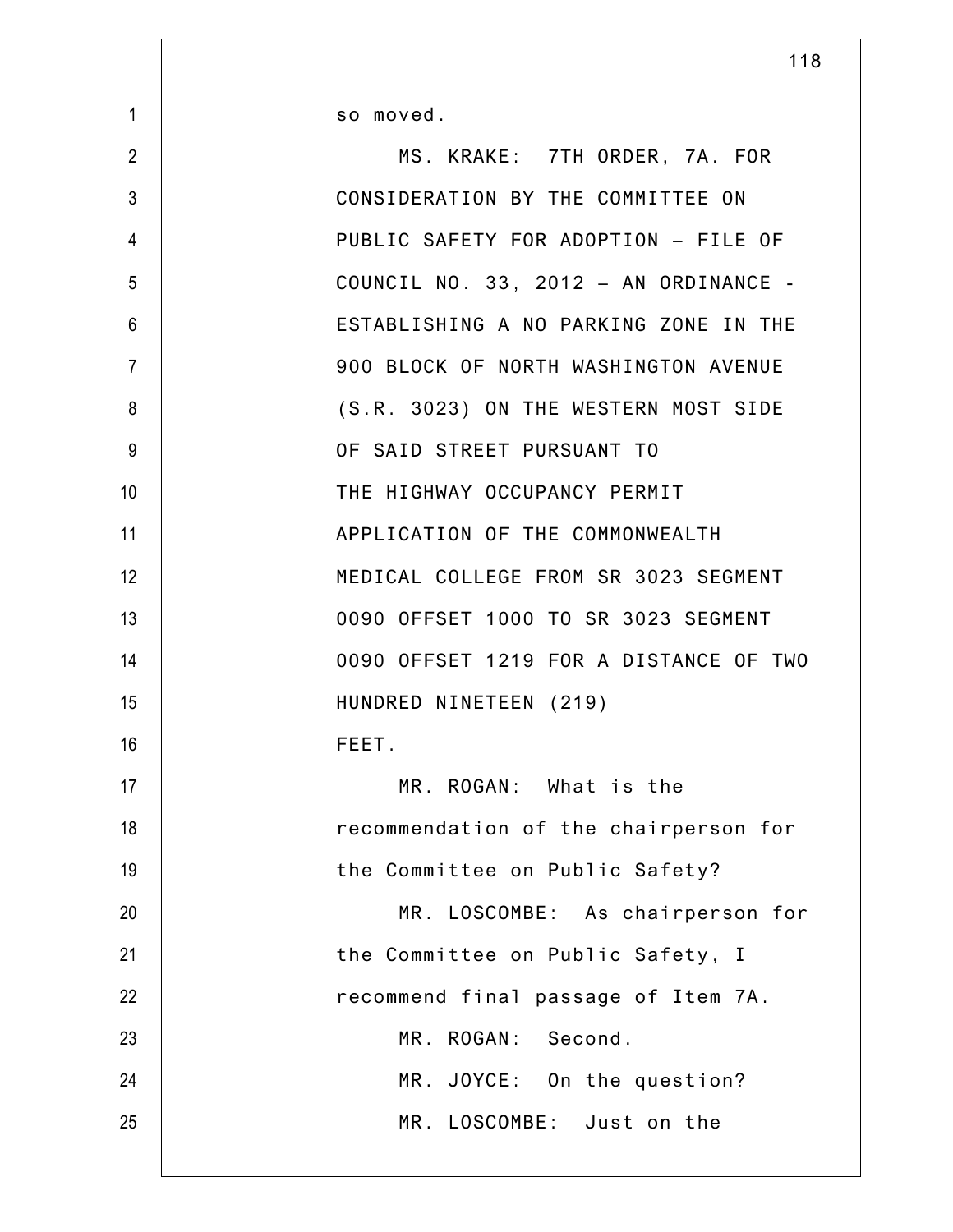| $\mathbf{1}$   | question I had mentioned it earlier in |
|----------------|----------------------------------------|
| $\overline{2}$ | our caucus that this deals with the    |
| 3              | Commonwealth Medical College and I     |
| $\overline{4}$ | don't -- Mrs Krake, could you correct  |
| 5              | me if I was wrong I believe there was  |
| $6\,$          | an ordinance or an agreement at some   |
| $\overline{7}$ | point where they were offered a number |
| 8              | of parking spots at no cost in the     |
| $9$            | parking garage?                        |
| 10             | MS. KRAKE: There was. I do not         |
| 11             | know the dates, to and from of that    |
| 12             | agreement.                             |
| 13             | MR. LOSCOMBE: Okay. Because I          |
| 14             | thought it still continued and I was   |
| 15             | corrected by Mr. Scopelliti, he said   |
| 16             | that was wrong so I'll have to --      |
| 17             | maybe we can pull up the ordinance to  |
| 18             | just make sure. But I was just hoping  |
| 19             | that the amount of spaces in their new |
| 20             | parking lot will take the spaces and   |
| 21             | give them back to the public in the    |
| 22             | parking garages. That's all.           |
| 23             | MR. JOYCE: All those in favor          |
| 24             | signify by saying aye?                 |
| 25             | MR. LOSCOMBE: Aye.                     |
|                |                                        |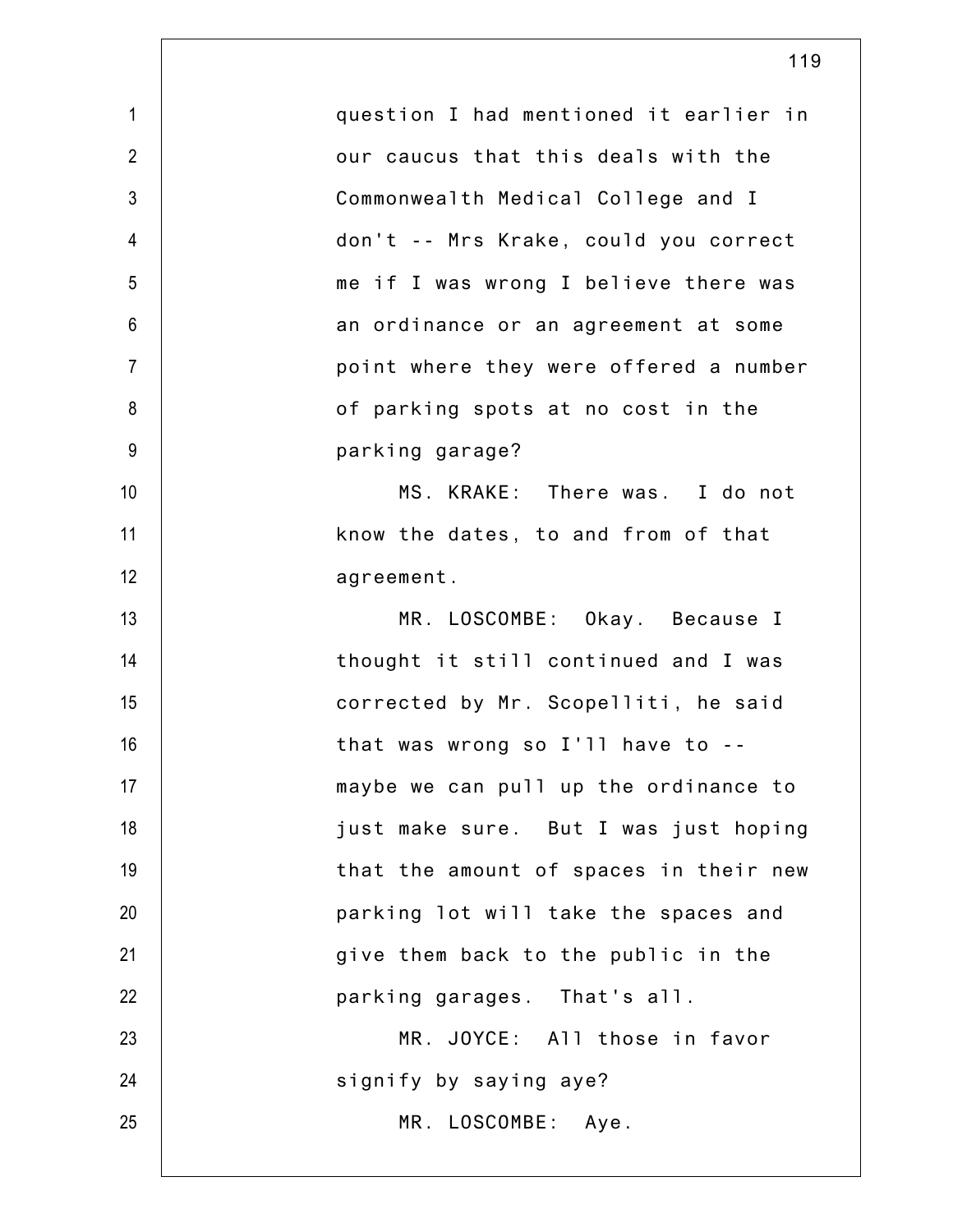|                | 120                                    |
|----------------|----------------------------------------|
| $\mathbf{1}$   | MR. JOYCE: Aye.                        |
| $\overline{2}$ | MR. ROGAN: Ayes.                       |
| 3              | MR. JOYCE: Opposed?                    |
| 4              | (No response.)                         |
| 5              | MR. JOYCE: The ayes have it and        |
| 6              | so moved.                              |
| $\overline{7}$ | MS. KRAKE: 7B. FOR                     |
| 8              | CONSIDERATION BY THE COMMITTEE ON      |
| 9              | PUBLIC SAFETY FOR ADOPTION -           |
| 10             | RESOLUTION NO. 23, 2012                |
| 11             | AUTHORIZING THE MAYOR AND OTHER        |
| 12             | APPROPRIATE CITY OFFICIALS TO PURCHASE |
| 13             | A 2003 FORD CROWN VICTORIA FITTED WITH |
| 14             | SCRANTON POLICE DEPARTMENT EQUIPMENT   |
| 15             | AND PRESENTLY SERVING THE SCRANTON     |
| 16             | POLICE DEPARTMENT'S K-9 UNIT FROM      |
| 17             | OFFICER MICHAEL MARINO                 |
| 18             | FOR THE SUM OF FOUR THOUSAND DOLLARS   |
| 19             | (\$4,000.00) TO BECOME TITLED TO THE   |
| 20             | CITY OF SCRANTON'S POLICE              |
| 21             | DEPARTMENT.                            |
| 22             | MR. JOYCE: What is the                 |
| 23             | recommendation of the chairperson for  |
| 24             | the Committee on Public Safety?        |
| 25             | MR. LOSCOMBE: As chairperson for       |
|                |                                        |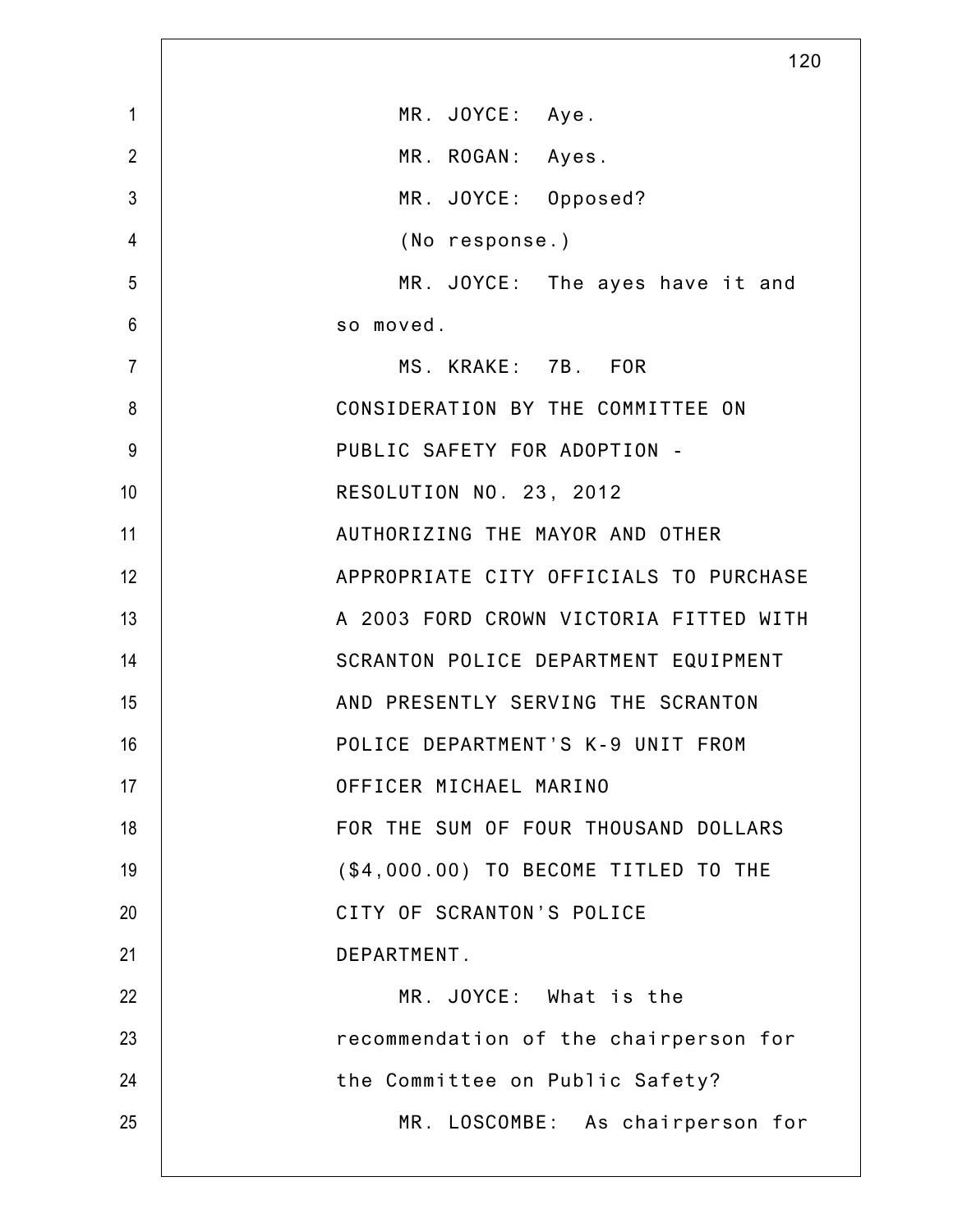|                | 121                                    |
|----------------|----------------------------------------|
| $\mathbf{1}$   | the Committee on Public Safety, I      |
| $\overline{2}$ | recommend final passage of Item 7B.    |
| 3              | MR. ROGAN: Second.                     |
| 4              | MR. JOYCE: On the question?            |
| 5              | (No response.)                         |
| $6\,$          | MR. JOYCE: Roll call, please.          |
| $\overline{7}$ | MS. KRAKE: Mr. McGoff.                 |
| 8              | MR. MCGOFF: Yes.                       |
| 9              | MS. KRAKE: Mr. Rogan.                  |
| 10             | MR. ROGAN: Yes.                        |
| 11             | MS. KRAKE: Mr. Loscombe.               |
| 12             | MR. LOSCOMBE: Yes.                     |
| 13             | MS. KRAKE: Mr. Joyce.                  |
| 14             | MR. JOYCE: Yes. I hereby               |
| 15             | declare Item 7B legally and lawfully   |
| 16             | adopted.                               |
| 17             | MS. KRAKE: 7C. FOR CONSIDERATION       |
| 18             | BY THE COMMITTEE ON COMMUNITY          |
| 19             | DEVELOPMENT FOR ADOPTION - RESOLUTION  |
| 20             | NO. 24, 2012 ACCEPTING THE             |
| 21             | RECOMMENDATION OF THE HISTORICAL       |
| 22             | ARCHITECTURE REVIEW BOARD ("HARB") AND |
| 23             | APPROVING THE CERTIFICATE OF           |
| 24             | APPROPRIATENESS FOR QUAD THREE         |
| 25             | GROUP, INC., ARCHITECTS, 37 NORTH      |
|                |                                        |

Γ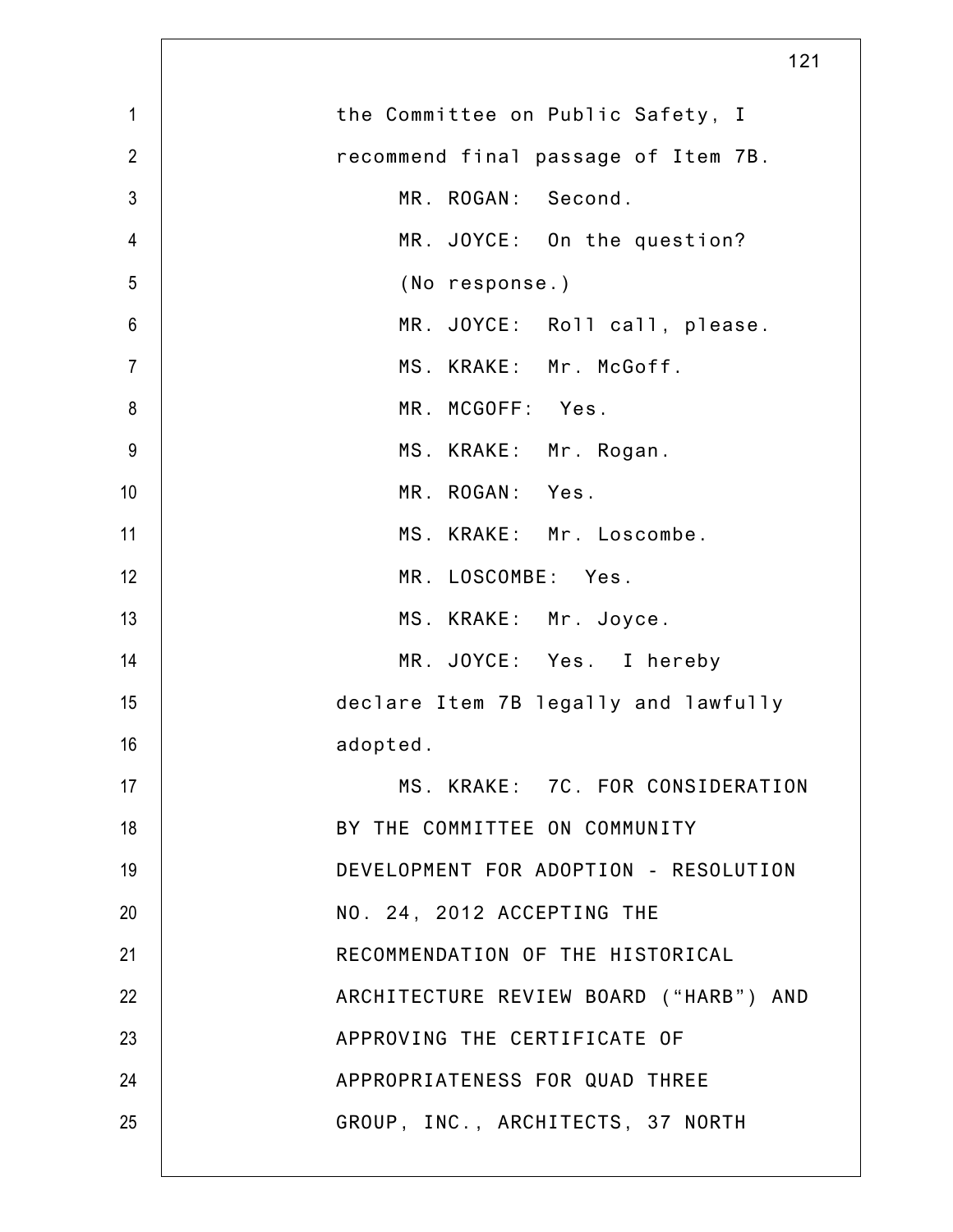|                | 122                                    |
|----------------|----------------------------------------|
| $\mathbf{1}$   | WASHINGTON STREET, WILKES-BARRE,       |
| $\overline{2}$ | PENNSYLVANIA FOR THE ADDITION          |
| $\mathfrak{Z}$ | OF THE VESTIBULE AND AN ELEVATOR TOWER |
| 4              | CONSTRUCTED OF STRUCTURAL MASONRY      |
| 5              | BLOCK WITH A MESASTONE BLOCK           |
| 6              | VENEER TO CLOSELY RESEMBLE EXISTING    |
| $\overline{7}$ | LIMESTONE AND FOR THE REMOVAL OF THE   |
| 8              | EXISTING HANDICAP RAMP AT              |
| 9              | THE REAR OF THE ALBRIGHT MEMORIAL      |
| 10             | LIBRARY, 500 VINE STREET, SCRANTON,    |
| 11             | PENNSYLVANIA.                          |
| 12             | MR. JOYCE: What is the                 |
| 13             | recommendation of the chairperson for  |
| 14             | the Committee on Community             |
| 15             | Development?                           |
| 16             | MR. ROGAN: As chairperson for          |
| 17             | the Committee on Community             |
| 18             | Development, I recommend final passage |
| 19             | of Item 7C.                            |
| 20             | Is there a second?                     |
| 21             | MR. LOSCOMBE: Second. I'm              |
| 22             | sorry.                                 |
| 23             | MR. JOYCE: On the question?            |
| 24             | (No response.)                         |
| 25             | MR. JOYCE: Roll call, please.          |
|                |                                        |

 $\mathbf l$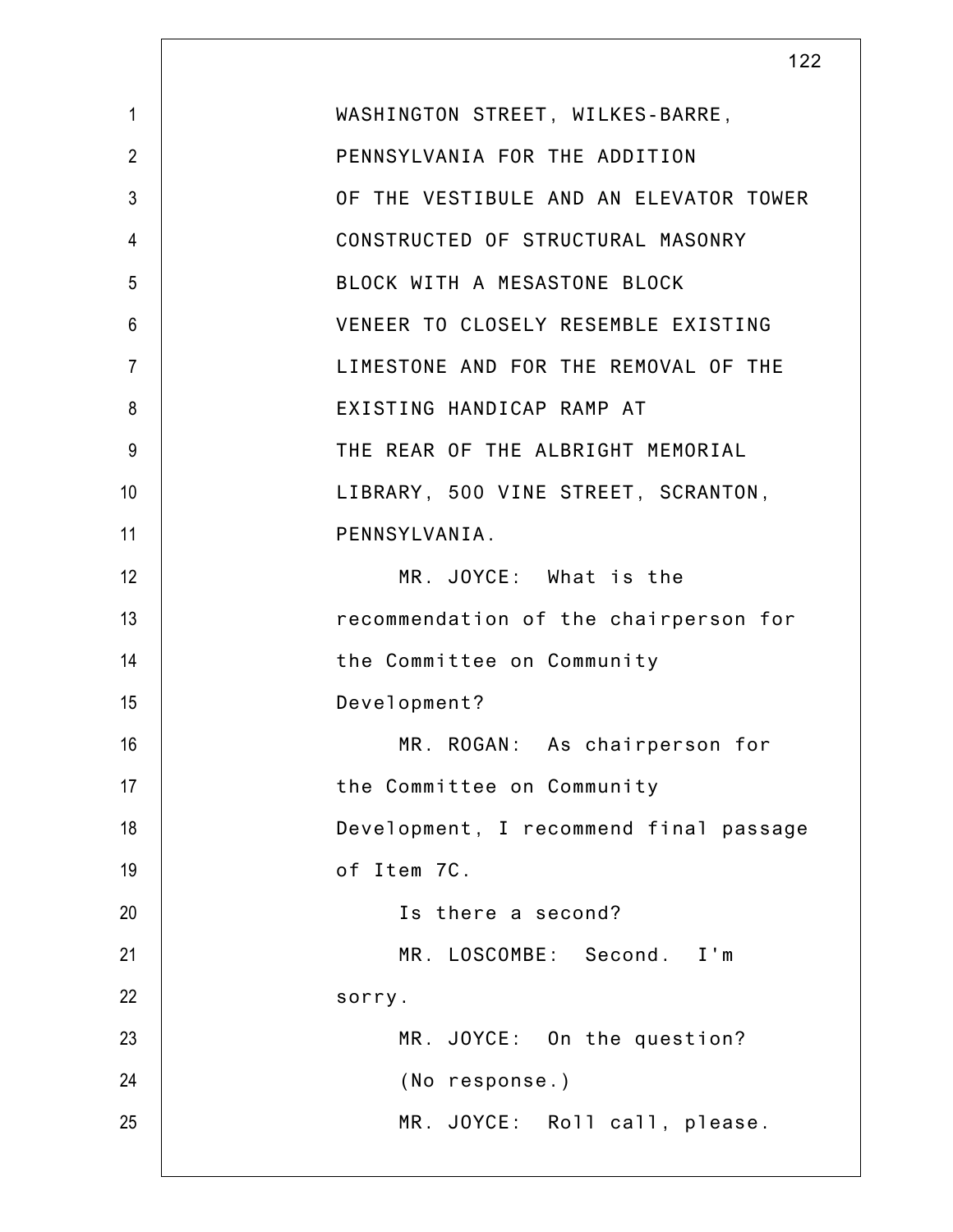|                | 123                                  |
|----------------|--------------------------------------|
| $\mathbf{1}$   | MS. KRAKE: Mr. McGoff.               |
| $\overline{2}$ | MR. MCGOFF: Yes.                     |
| $\mathfrak{Z}$ | MS. KRAKE: Mr. Rogan.                |
| $\overline{4}$ | MR. ROGAN: Yes.                      |
| 5              | MS. KRAKE: Mr. Loscombe.             |
| $6\,$          | MR. LOSCOMBE: Yes.                   |
| $\overline{7}$ | MS. KRAKE: Mr. Joyce.                |
| $\bf 8$        | MR. JOYCE: Yes.                      |
| $9\,$          | MR. JOYCE: Yes. I hereby             |
| 10             | declare Item 7C legally and lawfully |
| 11             | adopted.                             |
| 12             | If there's no other business,        |
| 13             | I'll entertain a motion to adjourn.  |
| 14             | MR. LOSCOMBE: Motion to adjourn.     |
| 15             | MR. JOYCE: This meeting is           |
| 16             | adjourned.                           |
| 17             | (Proceeding concluded at 9:04        |
| 18             | $p.m.$ )                             |
| 19             |                                      |
| 20             |                                      |
| 21             |                                      |
| 22             |                                      |
| 23             |                                      |
| 24             |                                      |
| 25             |                                      |
|                |                                      |

 $\mathsf{L}$